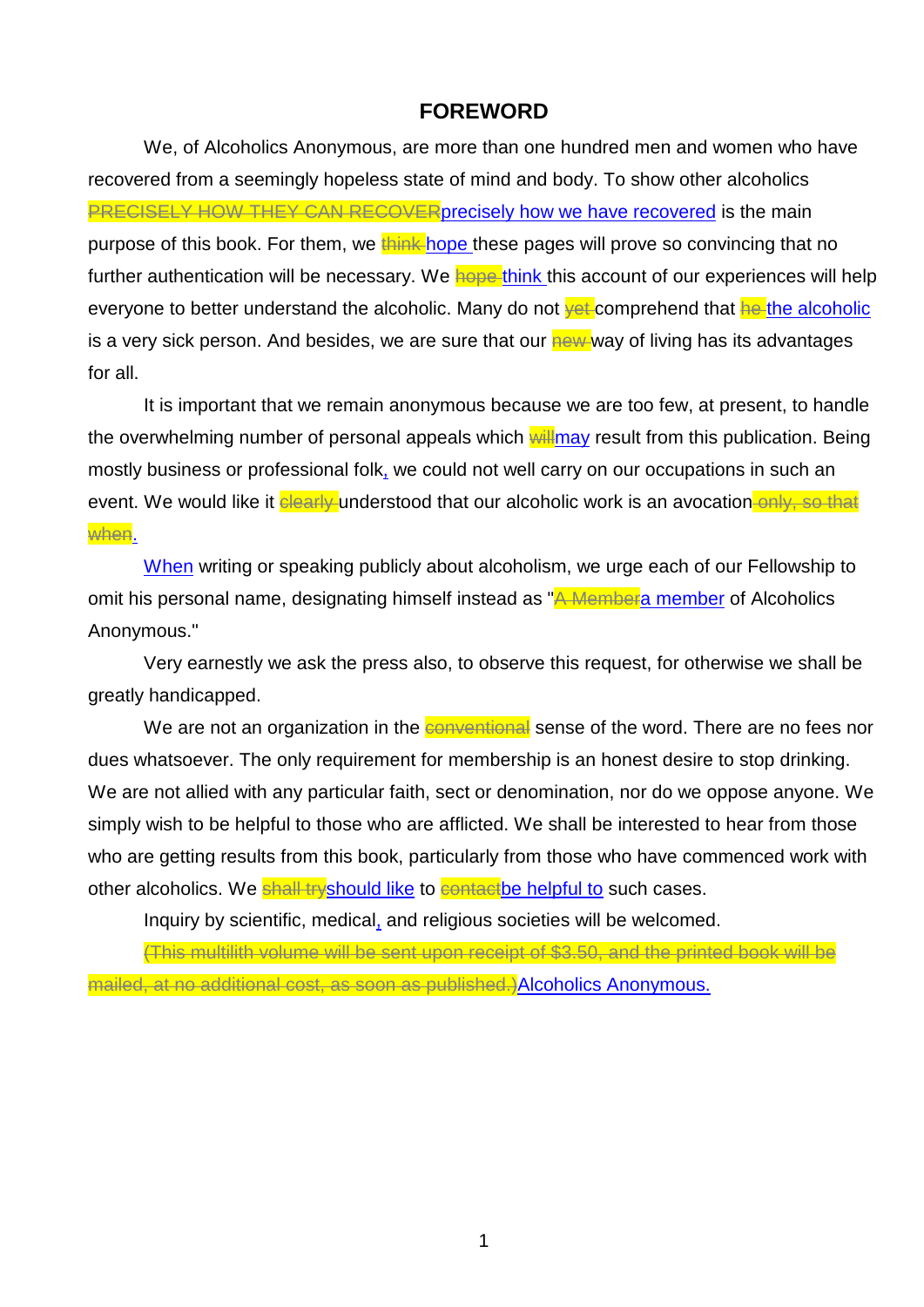## **THE DOCTOR'S OPINION**

We of Alcoholics Anonymous believe that the reader will be interested in the medical estimate of the plan of recovery described in this book. Convincing testimony must surely come from medical men who have had experience with the sufferings of our members and have witnessed our return to health. A well-known doctor, chief physician at a nationally prominent hospital specializing in alcoholic and drug addiction, gave Alcoholics Anonymous this letter:

To Whom It May Concern:

I have specialized in the treatment of alcoholism for many years.

About four years agoIn late 1934 I attended a patient who, though he had been a competent businessman of good earning capacity, was an alcoholic of a type I had come to regard as hopeless.

In the course of his third treatment he acquired certain ideas concerning a possible means of recovery. As part of his rehabilitation he commenced to present his conceptions to other alcoholics, impressing upon them that they must do likewise with still others. This has become the basis of a rapidly growing fellowship of these men and their families. This man and over one hundred others appear to have recovered.

I personally know thirty scores of these cases who were of the type with whom other methods had failed completely.

These facts appear to be of extreme medical importance; because of the extraordinary possibilities of rapid growth inherent in this group they may mark a new epoch in the annals of alcoholism. These men may well have a remedy for thousands of such situations.

You may rely absolutely on anything they say about themselves.

Very truly yours,

(Signed)- - - - -William D. Silkworth, M.D.

The physician who, at our request, gave us this letter, has been kind enough to enlarge upon his views in another statement which follows. In this statement he confirms what anyone we who has have suffered alcoholic torture must believe - that the body of the alcoholic is quite as abnormal as his mind. It doesdid not satisfy us to be told that we cancould not control our drinking just because we were maladjusted to life, that we were in full flight from reality, or were outright mental defectives. These things were true to some extent, in fact, to a considerable extent with some of us. But we are sure that our bodies were sickened as well. In our belief, any picture of the alcoholic which leaves out this physical factor is incomplete.

The doctor's theory that we have a kind of an allergy to alcohol interests us. As laymen, our opinion as to its soundness may, of course, mean little. But as ex-alcoholics problem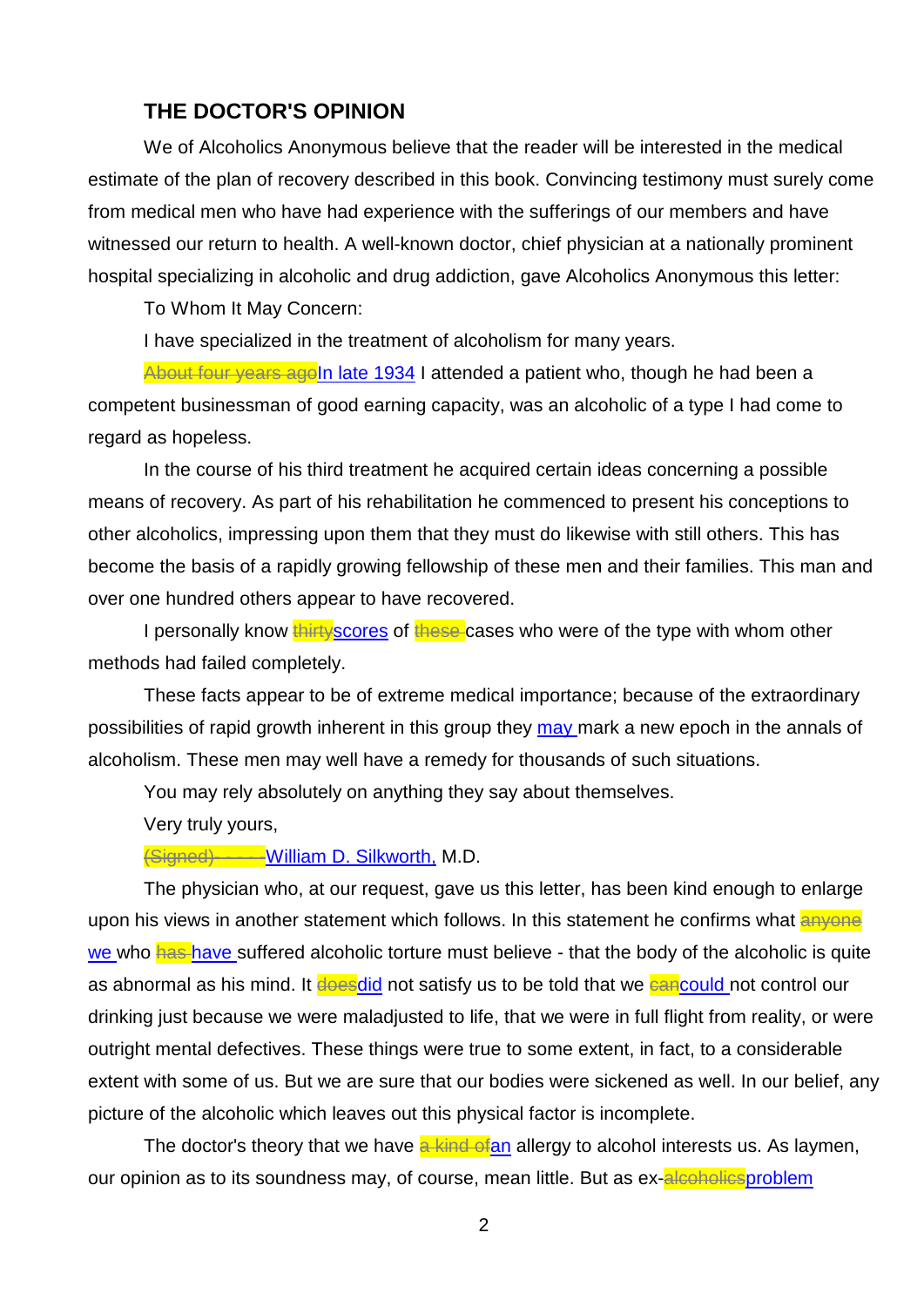drinkers, we can say that his explanation makes good sense. It explains many things for which we cannot otherwise account.

Though we work out our solution on the spiritual as well as an altruistic plane, we favor hospitalization for the alcoholic who is very jittery or befogged. More often than not, it is imperative that a man's brain be cleared before he is approached, as he has then a better chance of understanding and accepting what we have to offer.

The doctor writes:

The subject presented in this book seems to me to be of paramount importance to those afflicted with alcoholic addiction.

I say this after many years' experience as Medical Director of one of the oldest hospitals in the country treating alcoholic and drug addiction.

There was, therefore, a sense of real satisfaction when I was asked to contribute a few words on a subject which is covered in such masterly detail in these pages.

We doctors have realized for a long time that some form of moral psychology was of urgent importance to alcoholics, but its application presented difficulties beyond our conception. What with our ultra-modern standards, our scientific approach to everything, we are perhaps not well equipped to apply the powers of good that lie outside our synthetic knowledge.

About four Many years ago one of the leading contributors to this book came under our care in this hospital and while here he acquired some ideas which he put into practical application at once.

Later, he requested the privilege of being allowed to tell his story to other patients here and perhaps with some misgiving, we consented. The cases we have followed through have been most interesting; in fact, many of them are amazing. The unselfishness of these men as we have come to know them, the entire absence of profit motive, and their community spirit, is indeed inspiring to one who has labored long and wearily in this alcoholic field. They believe in themselves, and still more in the Power which pulls chronic alcoholics back from the gates of death.

Of course an alcoholic ought to be freed from his physical craving for liquor, and this often requires a definite hospital procedure, before psychological measures can be of maximum benefit.

We believe, and so suggested a few years ago, that the action of alcohol on these chronic alcoholics is a manifestation of an allergy; that the phenomenon of craving is limited to this class and never occurs in the average temperate drinker. These allergic types can never safely use alcohol in any form at all; and once having formed the habit and found they cannot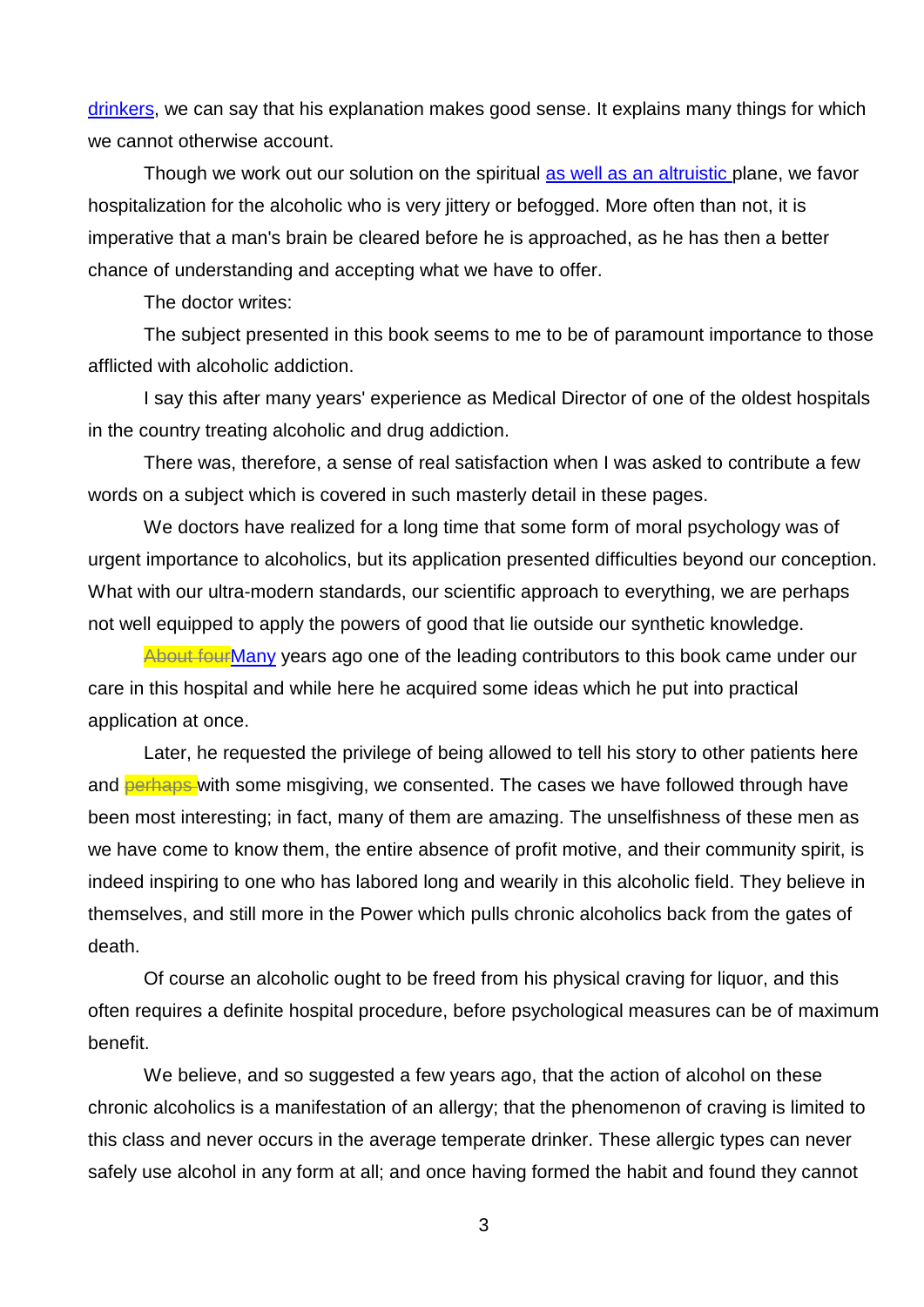break it, once having lost their self-confidence, their reliance upon things human, their problems pile up on them and become astonishingly difficult to solve.

Frothy emotional appeal seldom suffices. The message which can interest and hold these alcoholic people must have depth and weight. In nearly all cases, their ideals must be grounded in a power greater than themselves, if they are to re-create their lives.

If any feel that as psychiatrists directing a hospital for alcoholics we appear somewhat sentimental, let them stand with us a while on the firing line, see the tragedies, the despairing wives, the little children; let the solving of these problems become a part of their daily work, and even of their sleeping moments, and the most cynical will not wonder that we have accepted and encouraged this movement. We feel, after many years of experience, that we have found nothing which has contributed more to the rehabilitation of these men than the community altruistic movement now growing up among them.

Men and women drink essentially because they like the effect produced by alcohol. The sensation is so elusive that, while they admit it is injurious, they cannot after a time differentiate the true from the false. To them, their alcoholic life seems the only normal one. They are restless, irritable and discontented, unless they can again experience the sense of ease and comfort which comes at once by taking a few drinks - drinks which they see others taking with impunity. After they have succumbed to the desire again, as so many do, and the phenomenon of craving develops, they pass through the well-known stages of a spree, emerging remorseful, with a firm resolution not to drink again. This is repeated over and over, and unless this person can experience an entire psychic change there is very little hope of his recovery.

On the other hand - and strange as this may seem to those who do not understand once a psychic change has occurred, the very same person who seemed doomed, who had so many problems he despaired of ever solving them, suddenly finds himself easily able to control his desire for alcohol, the only effort necessary being that required to follow a few simple rules.

Men have cried out to me in sincere and despairing appeal: "Doctor, I cannot go on like this! I have everything to live for! I must stop, but I cannot! You must help me!"

Faced with this problem, if a doctor is honest with himself, he must sometimes feel his own inadequacy. Although he gives all that is in him, it often is not enough. One feels that something more than human power is needed to produce the essential psychic change. Though the aggregate of recoveries resulting from psychiatric effort is perhaps considerable, we physicians must admit we have made little impression upon the problem as a whole. Many types do not respond to the ordinary psychological approach.

I do not hold with those who believe that alcoholism is entirely a problem of mental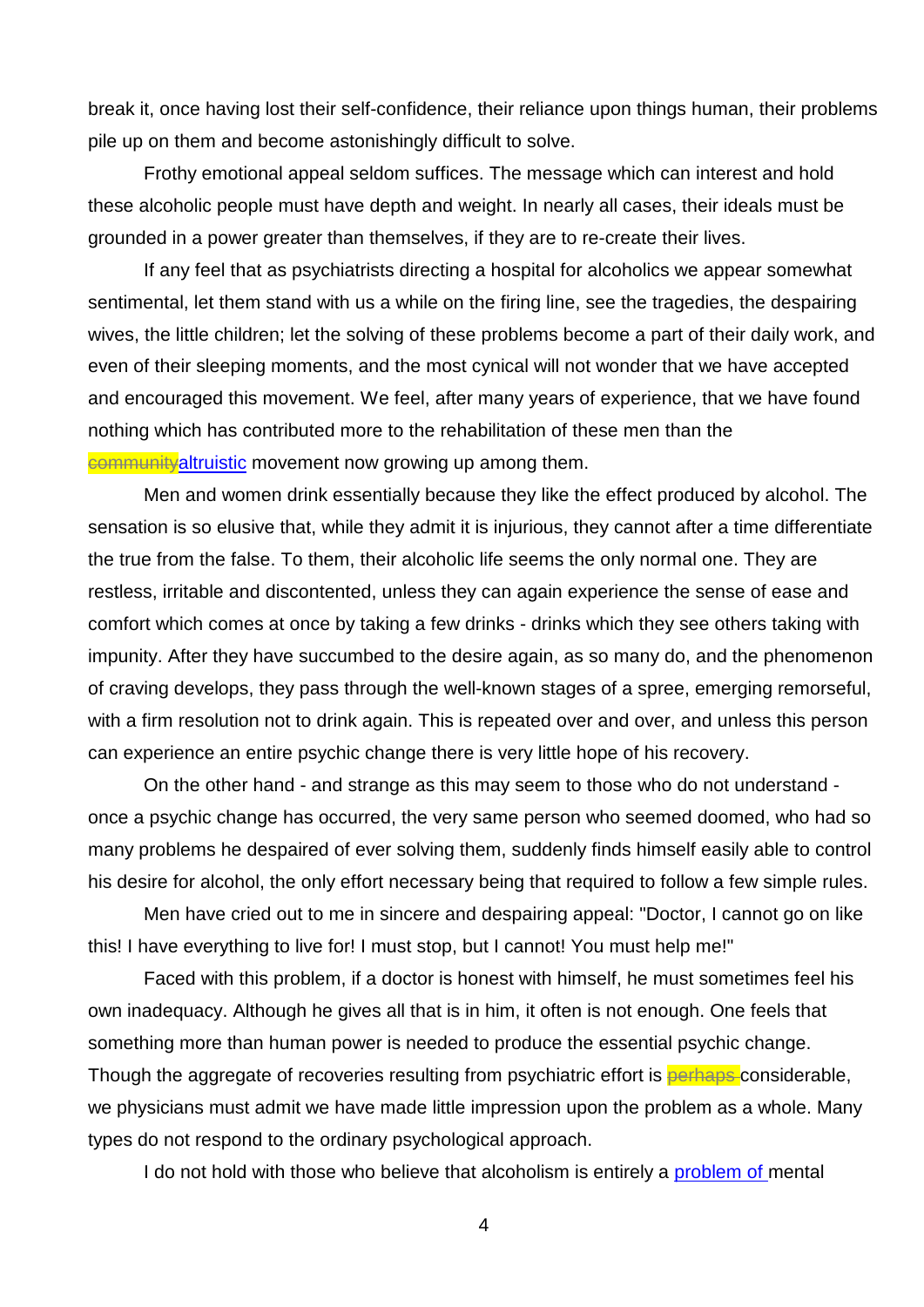condition control. I have had many men who had, for example, worked a period of months on some problem or business deal which was to be settled on a certain date, favorably to them. They took a drink a day or so prior to the date, and then the phenomenon of craving at once became paramount to all other interests so that the important appointment was not met. These men were not drinking to escape; they were drinking to overcome a craving beyond their mental control.

There are many situations which arise out of the phenomenon of craving which cause men to make the supreme sacrifice rather than continue to fight.

The classification of alcoholics seems most difficult, and in much detail is outside the scope of this book. There are, of course, the **constitutional** psychopaths who are emotionally unstable. We are all familiar with this type. They are always "going on the wagon for keeps." They are over-remorseful and make many resolutions, but never a decision.

Then there are those who are never properly adjusted to life, who are the so-called neurotics. The prognosis of this type is unfavorable.

There is the type of man who is unwilling to admit that he cannot take a drink. He plans various ways of drinking. He changes his brand or his environment. There is the type who always believes that after being entirely free from alcohol for a period of time he can take a drink without danger. There is the manic-depressive type, who is, perhaps, the least understood by his friends, and about whom a whole chapter could be written.

Then there are types entirely normal in every respect except in the effect alcohol has upon them. They are often able, intelligent, friendly people.

All these, and many others, have one symptom in common: they cannot start drinking without developing the phenomenon of craving. This phenomenon, as we have suggested, may be the manifestation of an allergy which differentiates these people, and sets them apart as a distinct entity. It has never been, by any treatment with which we are familiar, permanently eradicated. The only relief we have to suggest is entire abstinence.

This immediately precipitates us into a seething caldron of debate. Much has been written pro and con, but among physicians, the general opinion seems to be that most chronic alcoholics are doomed.

What is the solution? Perhaps I can best answer this by relating experiences.

About one year prior to this experience a man was brought in to be treated for chronic alcoholism. He had but partially recovered from a gastric **hemorrage** hemorrhage and seemed to be a case of pathological mental deterioration. He had lost everything worthwhile in life and was only living, one might say, to drink. He frankly admitted and believed that for him there was no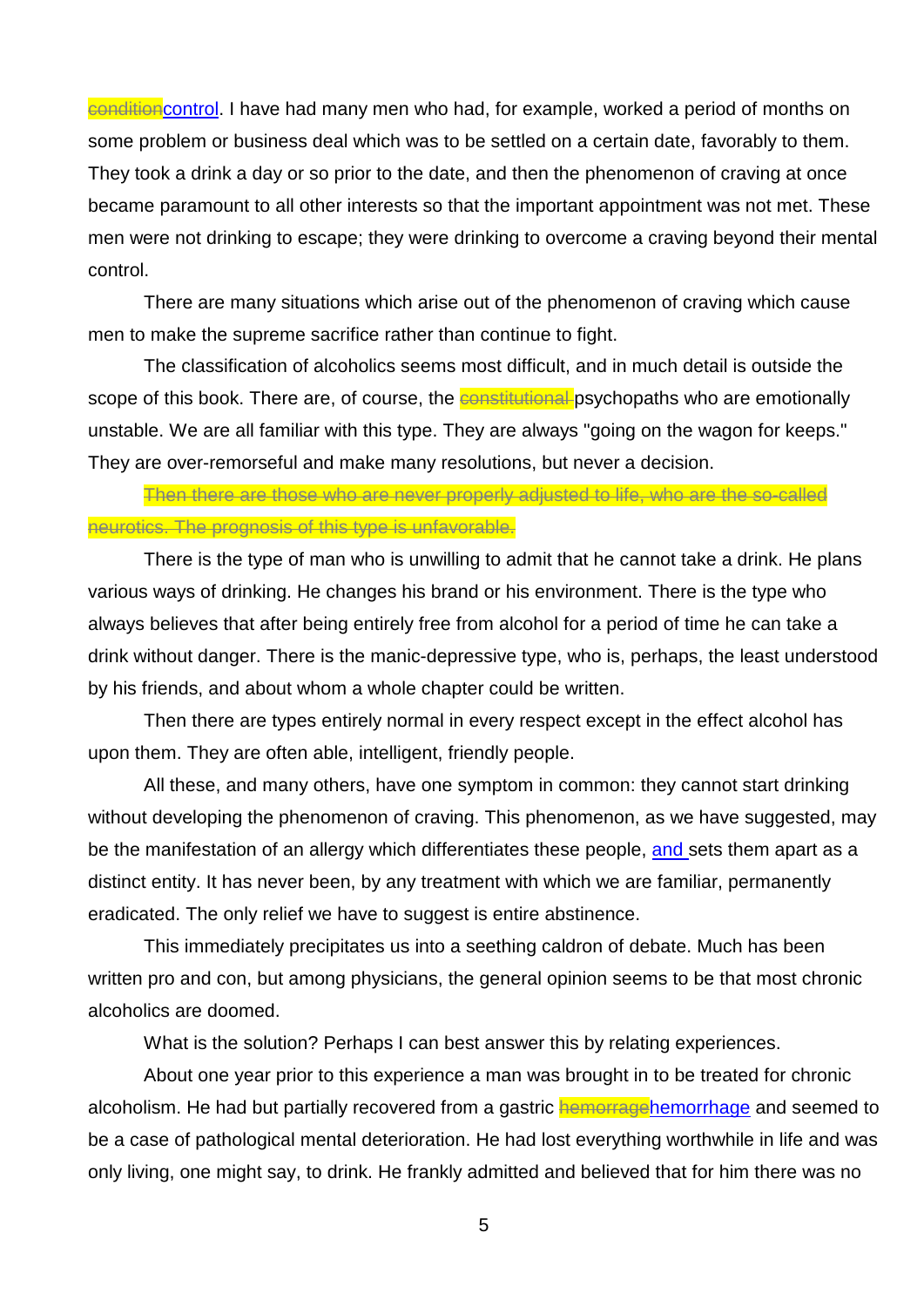hope. Following the elimination of alcohol, there was found to be no permanent brain injury. He accepted the plan outlined in this book. One year later he called to see me, and I experienced a very strange sensation. I knew the man by name, and partly recognized his features, but there all resemblance ended. From a trembling, despairing, nervous wreck, had emerged a man brimming over with self-reliance and contentment. I talked with him for some time, but was not able to bring myself to feel that I had known him before. To me he was a stranger, and so he left me. More than three years have now A long time has passed with no return to alcohol. When I need a mental uplift, I often think of another case brought in by a physician prominent in New York City. The patient had made his own diagnosis, and deciding his situation hopeless, had hidden in a deserted barn determined to die. He was rescued by a searching party, and, in desperate condition, brought to me. Following his physical rehabilitation, he had a talk with me in which he frankly stated he thought the treatment a waste of effort, unless I could assure him, which no one ever had, that in the future he would have the "will power" to resist the impulse to drink.

His alcoholic problem was so complex, and his depression so great, that we felt his only hope would be through what we then called "moral psychology," and we doubted if even that would have any effect.

However, he did become "sold" on the ideas contained in this book. He has not had a drink for more than threea great many years. I see him now and then and he is as fine a specimen of manhood as one could wish to meet.

I earnestly advise every alcoholic to read this book through, and though perhaps he came to scoff, he may remain to pray.

William D. Silkworth, M.D.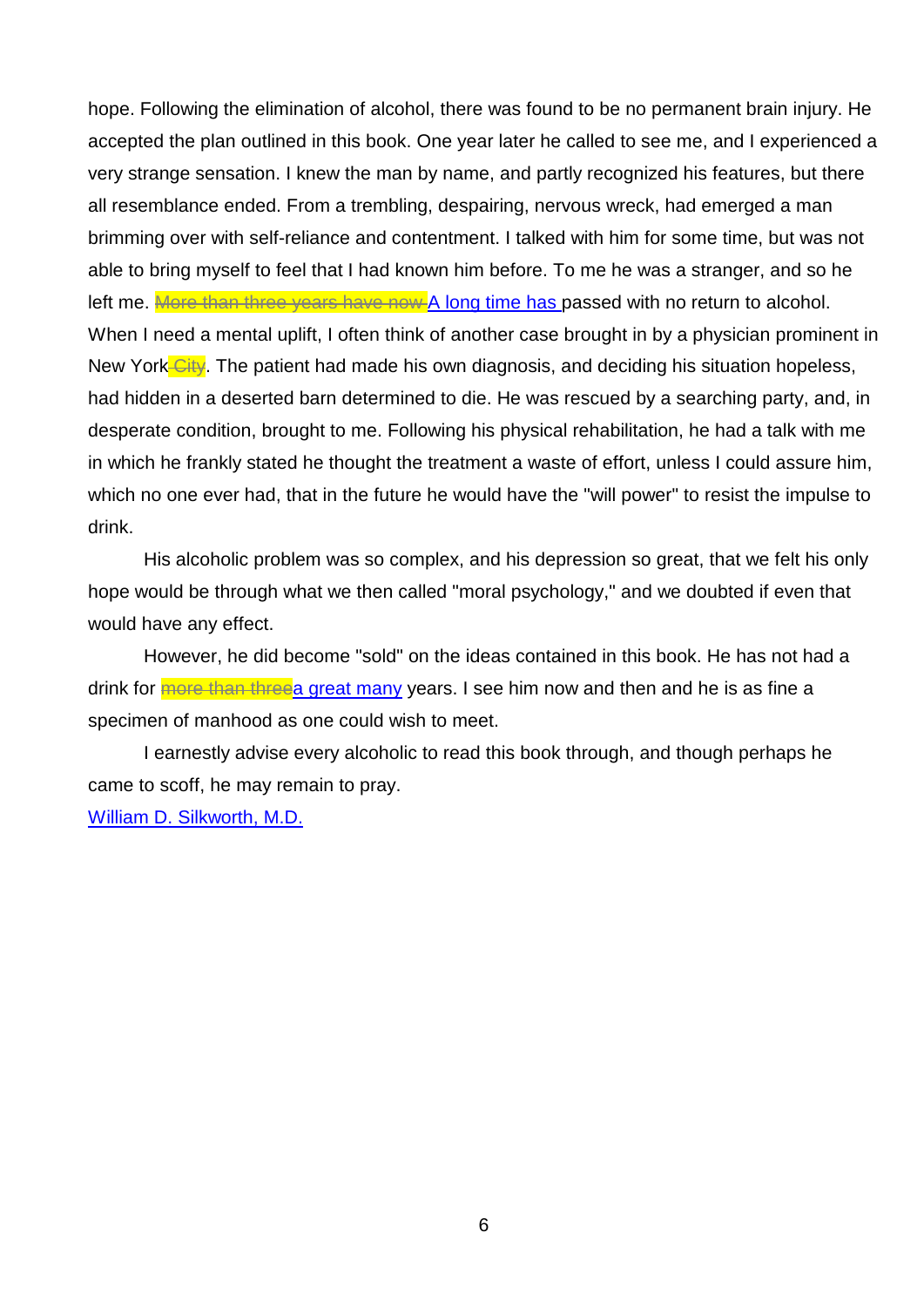## **Chapter One1**

## **BILL'S STORY**

War fever ran high in the New England town to which we new, young officers from Plattsburg were assigned, and we were flattered when the first citizens took us to their homes, making us feel heroic. Here was love, applause, war; moments sublime with intervals hilarious intervals. I was part of life at last, and in the midst of the excitement I discovered liquor. I forgot the strong warnings and the prejudices of my people concerning drink. In time we sailed for "Over There." I was very lonely and again turned to alcohol.

We landed in England. I visited Winchester Cathedral. Much moved, I wandered outside. My attention was caught by a doggerel on an old tombstone:

"Here lies a Hampshire Grenadier

Who caught his death

Drinking cold small beer.

A good soldier is ne'er forgot

Whether he dieth by musket

Or by pot."

Ominous warning - which I failed to heed.

Twenty-two, and a veteran of foreign wars, I went home at last. I fancied myself a leader, for had not the men of my battery given me a special token of appreciation? My talent for leadership, I imagined, would place me at the head of vast enterprises which I would manage with the utmost assurance.

I took a night law course, and obtained employment as investigator for a surety company. The drive for success was on. I'd prove to the world I was important. My work took me about Wall Street and little by little I became interested in the market. Many people lost money - but some became very rich. Why not I? I studied economics and business as well as law. Potential alcoholic that I was, I nearly failed my law course. At one of the finals I was too drunk to think or write. Though my drinking was not yet continuous, it disturbed my wife. We had long talks when I would still her forebodings by telling her that men of genius conceived their best projects when drunk; that the most majestic constructions of philosophic thought were so derived.

By the time I had completed the course, I knew the law was not for me. The inviting maelstrom of Wall Street had me in its grip. Business and financial leaders were my heroes. Out of this alloy of drink and speculation, I commenced to forge the weapon that one day would turn in its flight like a boomerang and all but cut me to ribbons. Living modestly, my wife and I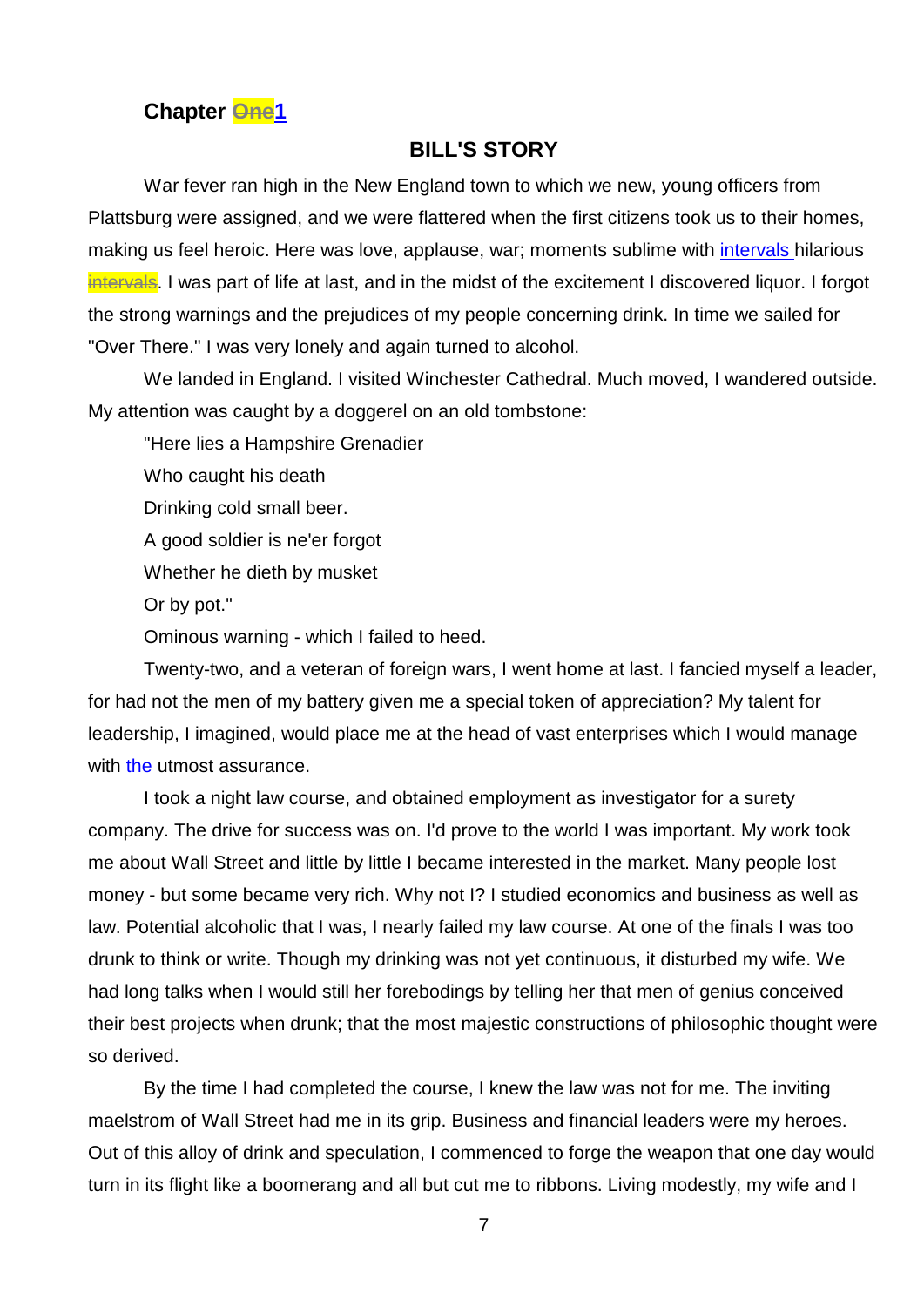saved \$1,000. It went into certain securities, then cheap and rather unpopular. I rightly imagined that they would some day have a great rise. I failed to persuade my broker friends to send me out looking over factories and managements, but my wife and I decided to go anyway. I had developed a theory that most people lost money in stocks through ignorance of markets. I discovered many more reasons later on.

We gave up our positions and off we roared on a motorcycle, the sidecar stuffed with tent, blankets, a change of clothes, and three huge volumes of a financial reference service. Our friends thought a lunacy commission should be appointed. Perhaps they were right. I had had some success at speculation, so we had a little money, but we once worked on a farm for a month to avoid drawing on our small capital. That was the last honest manual labor on my part for many a day. We covered the whole eastern United States in a year. At the end of it, my reports to Wall Street procured me a position there and the use of a large expense account. The exercise of an option brought in more money, leaving us with a profit of several thousand dollars for that year.

For the next few years fortune threw money and applause my way. I had arrived. My judgment and ideas were followed by many to the tune of paper millions. The great boom of the late twenties was seething and swelling. Drink was taking an important and exhilarating part in my life. There was loud talk in the jazz places uptown. Everyone spent in thousands and chattered in millions. Scoffers could scoff and be damned. I made a host of fair-weather friends.

My drinking assumed more serious proportions, continuing all day and almost every night. The remonstrances of my friends terminated in a row and I became a lone wolf. There were many unhappy scenes in our sumptuous apartment. There had been no real infidelity, for loyalty to my wife, helped at times by extreme drunkenness, kept me out of those scrapes.

In 1929 I contracted golf fever. We went at once to the country, my wife to applaud while I started out to overtake Walter Hagen. Liquor caught up with me much faster than I came up behind Walter. I began to be jittery in the morning. Golf permitted drinking every day and every night. It was fun to carom around the exclusive course which had inspired such awe in me as a lad. I acquired the impeccable coat of tan one sees upon the well-to-do. The local banker watched me whirl fat checks in and out of his till with amused skepticism.

Abruptly in October 1929 hell broke loose on the New York stock exchange. After one of those days of inferno, I wobbled from a hotel bar to a brokerage office. It was eight o'clock - five hours after the market closed. The ticker still clattered. I was staring at an inch of the tape which bore the inscription **PKFXYZ-32.** It had been 52 that morning. I was finished and so were many friends. The papers reported men jumping to death from the towers of High Finance. That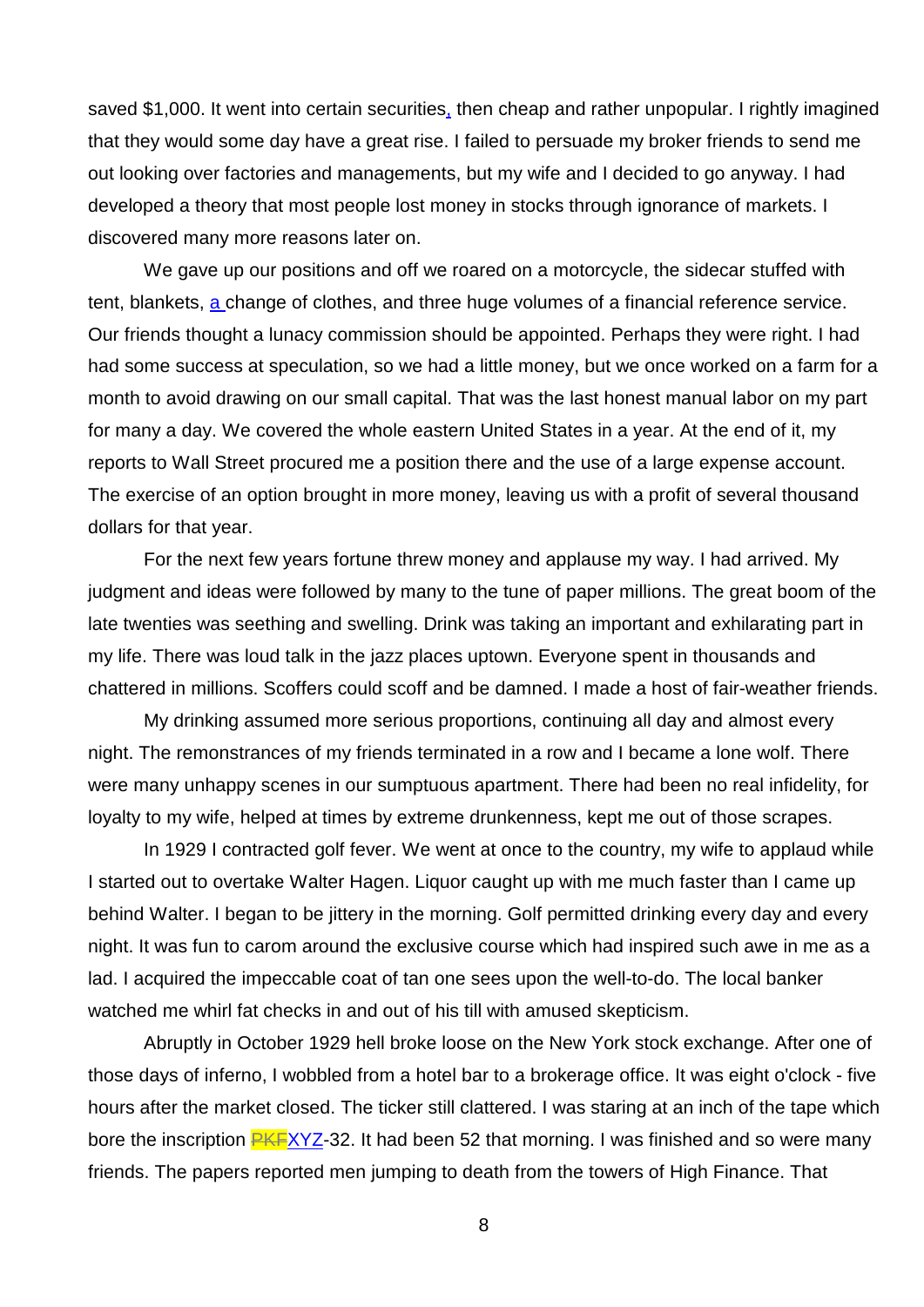disgusted me. I would not jump. I went back to the bar. My friends had dropped several million since ten **eclock**o'clock - so what? Tomorrow was another day. As I drank, the old fierce determination to win came back.

Next morning I telephoned a friend in Montreal. He had plenty of money left and thought I had better go to Canada. By the following spring we were living in our accustomed to style. I felt like Napoleon returning from Elba. No St. Helena for me! But drinking caught up with me again and my generous friend had to let me go. This time we stayed broke.

We went to live with my wife's parents. I found a job; then lost it as the result of a brawl with a taxi driver. Mercifully, no one could guess that I was to have no real employment for five years, or hardly draw a sober breath. My wife began to work in a department store, coming home exhausted to find me drunk. I became an unwelcome hanger-on at brokerage places.

Liquor ceased to be a luxury; it became a necessity. "Bathtub" gin, two bottles a day, and often three, got to be routine. Sometimes a small deal would net a few hundred dollars, and I would pay my bills at the bars and delicatessens. This went on endlessly, and I began to waken very early in the morning shaking violently. A tumbler full of gin followed by half a dozen bottles of beer would be required if I were to eat any breakfast. Nevertheless, I still thought I could control the situation, and there were periods of sobriety which renewed my wife's hope.

Gradually things got worse. The house was taken over by the mortgage holder, my mother-in-law died, my wife and father-in-law became ill.

Then I got a promising business opportunity. Stocks were at the low point of 1932, and I had somehow formed a group to buy. I was to share generously in the profits. Then I went on a prodigious bender, and that chance vanished.

I woke up. This had to be stopped. I saw I could not take so much as one drink. I was through forever. Before then, I had written lots of sweet promises, but my wife happily observed that this time I meant business. And so I did.

Shortly afterward I came home drunk. There had been no fight. Where had been my high resolve? I simply didn't know. It hadn't even come to mind. Someone had pushed a drink my way, and I had taken it. Was I crazy? I began to wonder, for such an appalling lack of perspective seemed near being just that.

Renewing my resolve, I tried again. Some time passed, and confidence began to be replaced by cocksureness. I could laugh at the gin mills. Now I had what it takes! One day I walked into a cafe to telephone. In no time I was beating on the bar asking myself how it happened. As the whiskeywhisky rose to my head I told myself I would manage better next time, but I might as well get good and drunk then. And I did.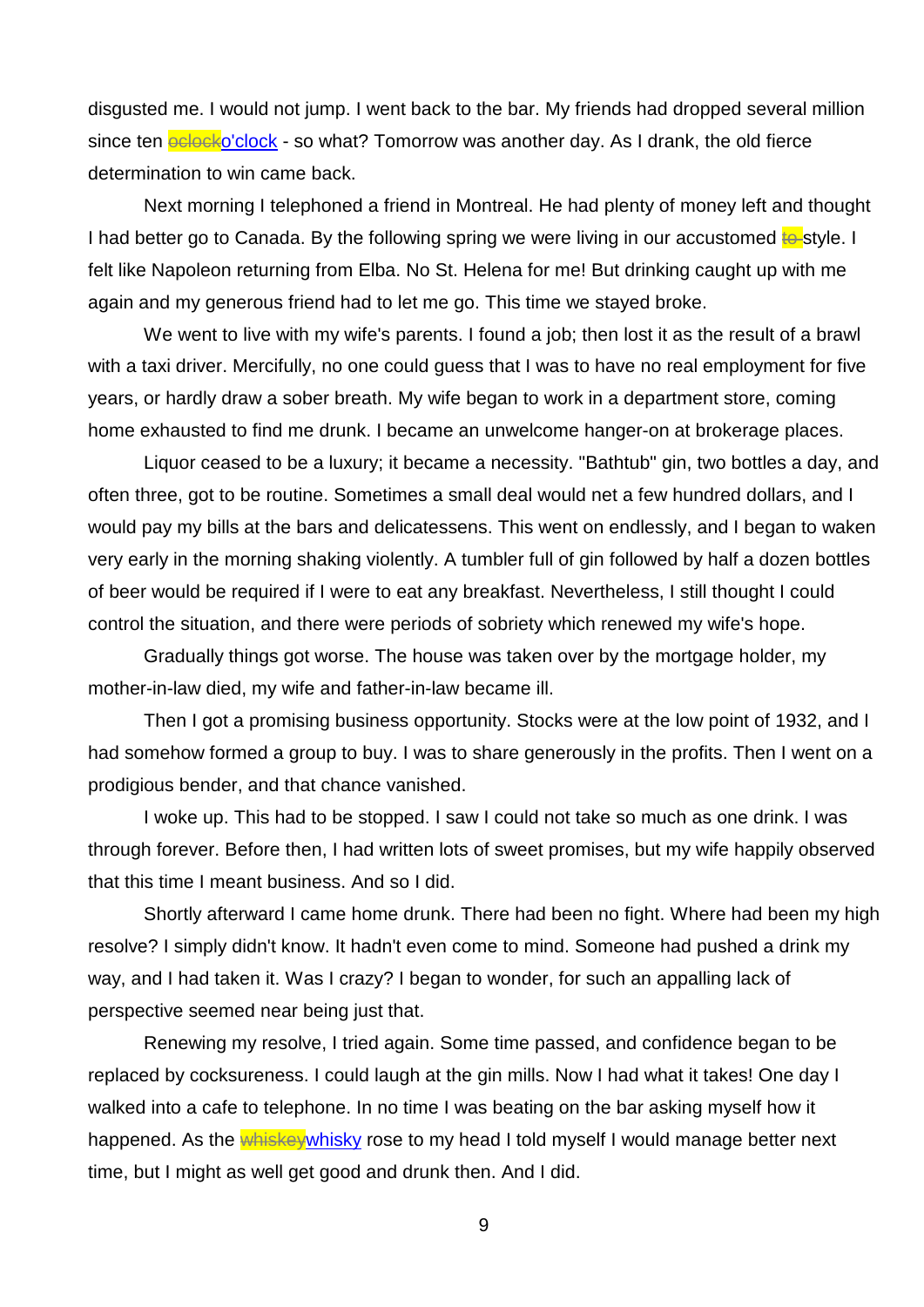The remorse, horror and hopelessness of the next morning are unforgettable. The courage to do battle was not there. My brain raced uncontrollably and there was a terrible sense of impending calamity. I hardly dared cross the street, lest I collapse and be run down by an early morning truck, for it was scarcely daylight. An all night place supplied me with a dozen glasses of ale. My writhing nerves were stilled at last. A morning paper told me the market had gone to hell again. Well, so had I. The market would recover, but I wouldn't. That was a hard thought. Should I kill myself? No - not now. Then a mental fog settled down. Gin would fix that. So two bottles, and - oblivion.

The mind and body are marvelous mechanisms, for mine endured this agony for two more years. Sometimes I stole from my wife's slender purse when the morning terror and madness were on me. Again I swayed dizzily before an open window, or the medicine cabinet, where there was poison, cursing myself for a weakling. There were flights from city to country and back, as my wife and I sought escape. Then came the night when the physical and mental torture was so hellish I feared I would burst through my window, sash and all. Somehow I managed to drag my mattress to a lower floor, lest I suddenly leap. A doctor came with a heavy sedative. Next day found me drinking both gin and sedative. This combination soon landed me on the rocks. People feared for my sanity. So did I. I could eat little or nothing when drinking, and I was forty pounds underweight.

My brother-in-law is a physician, and through his kindness and that of my mother I was placed in a nationally-known hospital for the mental and physical rehabilitation of alcoholics. Under the so-called belladonna treatment my brain cleared. Hydrotherapy and mild exercise helped much. Best of all, I met a kind doctor who explained that though certainly selfish and foolish, I had been seriously ill, bodily and mentally.

It relieved me somewhat to learn that in alcoholics the will is amazingly weakened when it comes to combatting combating liquor, though it often remains strong in other respects. My incredible behavior in the face of a desparatedesperate desire to stop was explained. Understanding myself now, I fared forth in high hope. For three or four months the goose hung high. I went to town regularly and even made a little money. Surely this was the answer- selfknowledge.

But it was not, for the frightful day came when I drank once more. The curve of my declining moral and bodily health fell off like a ski jump. After a time I returned to the hospital. This was the finish, the curtain, it seemed to me. My weary and despairing wife was informed that it would all end with heart failure during delirium tremens, or I would develop a wet brain, perhaps within a year. She would soon have to give me over to the undertaker, or the asylum.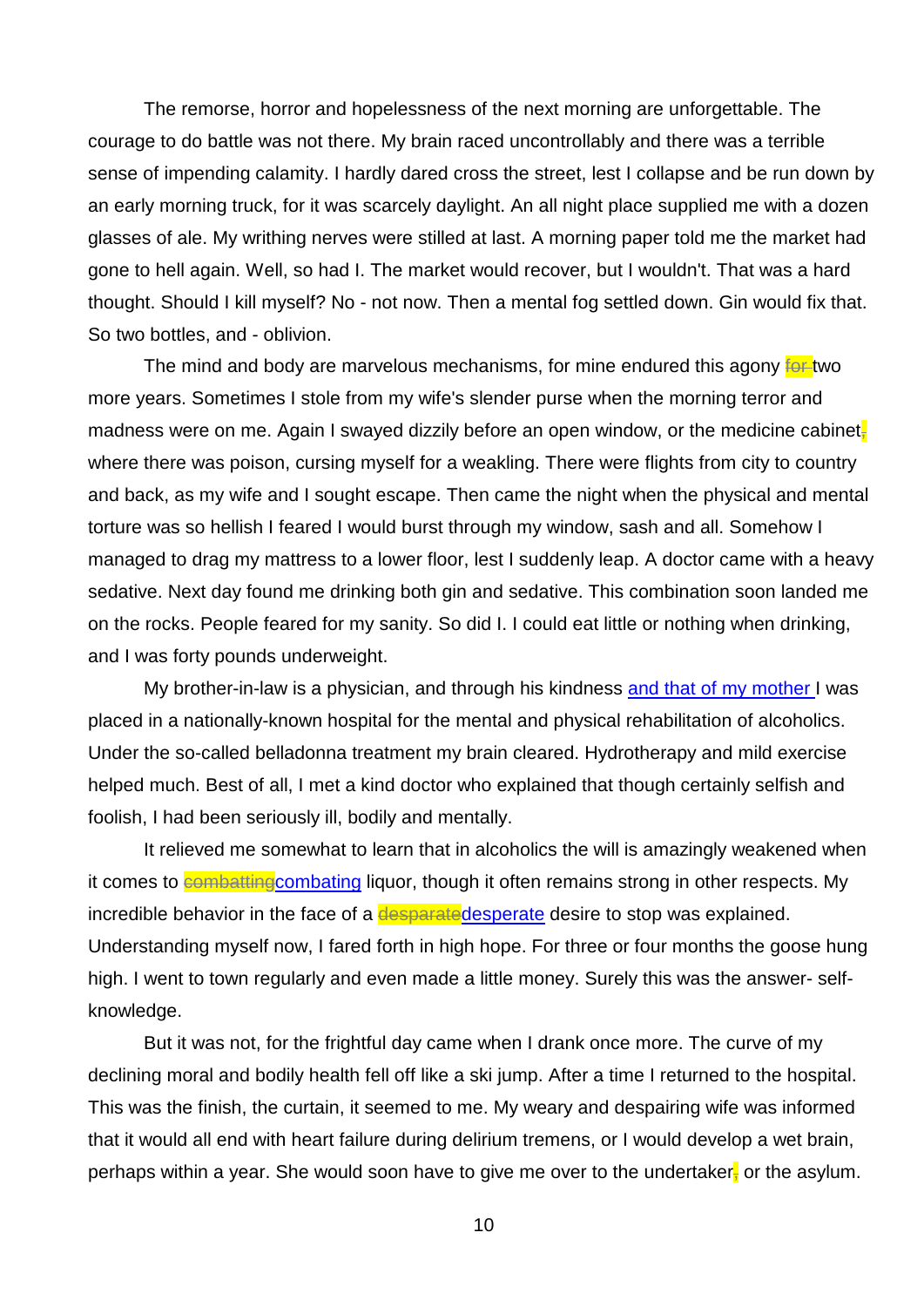They did not need to tell me. I knew, and almost welcomed the idea. It was a devastating blow to my pride. I, who had thought so well of myself and my abilities, of my capacity to surmount obstacles, was cornered at last. Now I was to plunge into the dark, joining that endless procession of sots who had gone on before. I thought of my poor wife. There had been much happiness after all. What would I not give to make amends. But that was over now.

No words can tell of the loneliness and despair I found in that bitter morass of self-pity. Quicksand stretched around me in all directions. I had met my match. I had been overwhelmed. Alcohol was my master.

Trembling, I stepped from the hospital a broken man. Fear sobered me for a bit. Then came the insidious insanity of that first drink, and on Armistice Day 1934, I was off again. Everyone became resigned to the certainty that I would have to be shut up somewhere, or would stumble along to a miserable end. How dark it is before the dawn! In reality that was the beginning of my last debauch. I was soon to be catapulted into what I like to call the fourth dimension of existence. I was to know happiness, peace, and usefulness, in a way of life that is incredibly more wonderful as time passes.

Near the end of that bleak November, I sat drinking in my kitchen. With a certain satisfaction I reflected there was enough gin concealed about the house to carry me through that night and the next day. My wife was at work. I wondered whether I dared hide a full bottle of gin near the head of our bed. I would need it before daylight.

My musing was interrupted by the telephone. The cheery voice of an old school friend asked if he might come over. He was sober. It was years since I could remember his coming to New York in that condition. I was amazed. Rumor had it that he had been committed for alcoholic insanity. I wondered how he had escaped. Of course he would have dinner, and then I could drink openly with him. Unmindful of his welfare, I thought only of recapturing the spirit of other days. There was that time we had chartered an airplane to complete a jag! His coming was an oasis in this dreary desert of futility. The very thing - an oasis! Drinkers are like that.

The door opened and he stood there, fresh-skinned and glowing. There was something about his eyes. He was inexplicably different. What had happened?

I pushed a drink across the table. He refused it. Disappointed but curious, I wondered what had got into the fellow. He wasn't himself.

"Come, what's all this all about?" I queried.

He looked straight at me. Simply, but smilingly, he said, "I've got religion."

I was aghast. So that was it - last summer an alcoholic crackpot; now, I suspected, a little cracked about religion. He had that starry-eyed look. Yes, the old boy was on fire all right. But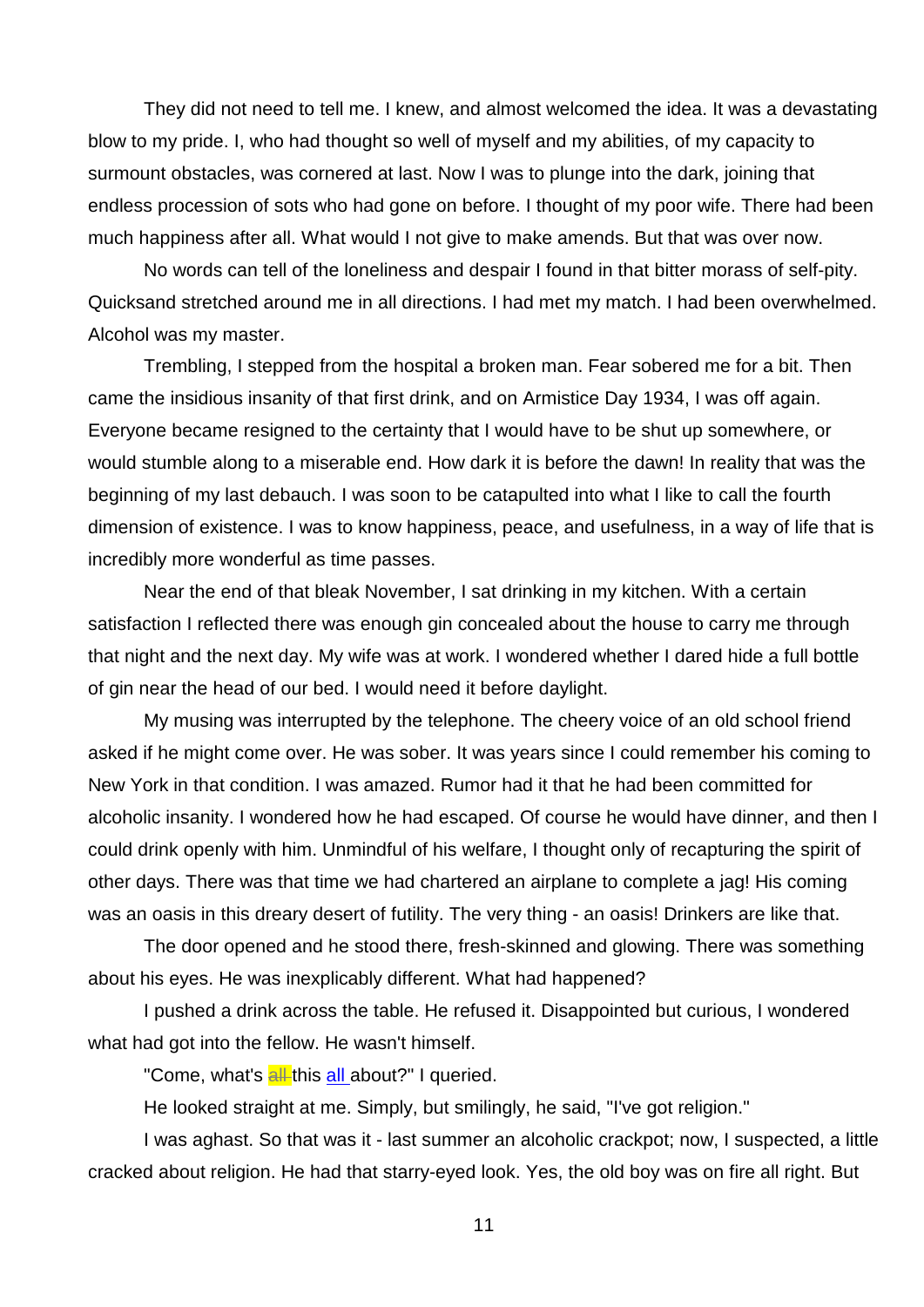bless his heart, let him rant! Besides, my gin would last longer than his preaching.

But he did no ranting. In a matter of fact way he told how two men had appeared in court, persuading the judge to suspend his commitment. They had told of a simple religious idea and a practical program of action. That was two months ago and the result was selfevident. It worked!

He had come to pass his experience along to me - if I cared to have it. I was shocked, but interested. Certainly I was interested. I had to be, for I was hopeless.

He talked for hours. Childhood memories rose before me. I could almost hear the sound of the preacher's voice as I sat, on still Sundays, way over there on the hillside; there was that proffered temperance pledge I never signed; my grandfather's good natured contempt of some church folk and their doings; his insistence that the spheres really had their music; but his denial of the preacher's right to tell him how he must listen; his fearlessness as he spoke of these things just before he died; these recollections welled up from the past. They made me swallow hard.

That war-time day in old Winchester Cathedral came back again.

I had always believed in a power greater than myself. I had often pondered these things. I was not an atheist. Few people really are, for that means blind faith in the strange proposition that this universe originated in a cipher, and aimlessly rushes nowhere. My intellectual heroes, the chemists, the astronomers, even the evolutionists, suggested vast laws and forces at work. Despite contrary indications, I had little doubt that a mighty purpose and rhythm underlay all. How could there be so much of precise and immutable law, and no intelligence? I simply had to believe in a Spirit of the Universe, who knew neither time nor limitation. But that was as far as I had gone.

With ministers, and the world's religions, I parted right there. When they talked of a God personal to me, who was love, superhuman strength and direction, I became irritated and my mind snapped shut against such a theory.

To Christ I conceded the certainty of a great man, not too closely followed by those who claimed Him. His moral teaching - most excellent. For myself, I had adopted those parts which seemed convenient and not too difficult; the rest I disregarded.

The wars which had been fought, the burnings and chicanery that religious dispute had facilitated, made me sick. I honestly doubted whether, on balance, the religions of mankind had done any good. Judging from what I had seen in Europe and since, the power of God in human affairs was negligible, the Brotherhood of Man a grim jest. If there was a Devil, he seemed the Boss Universal, and he certainly had me.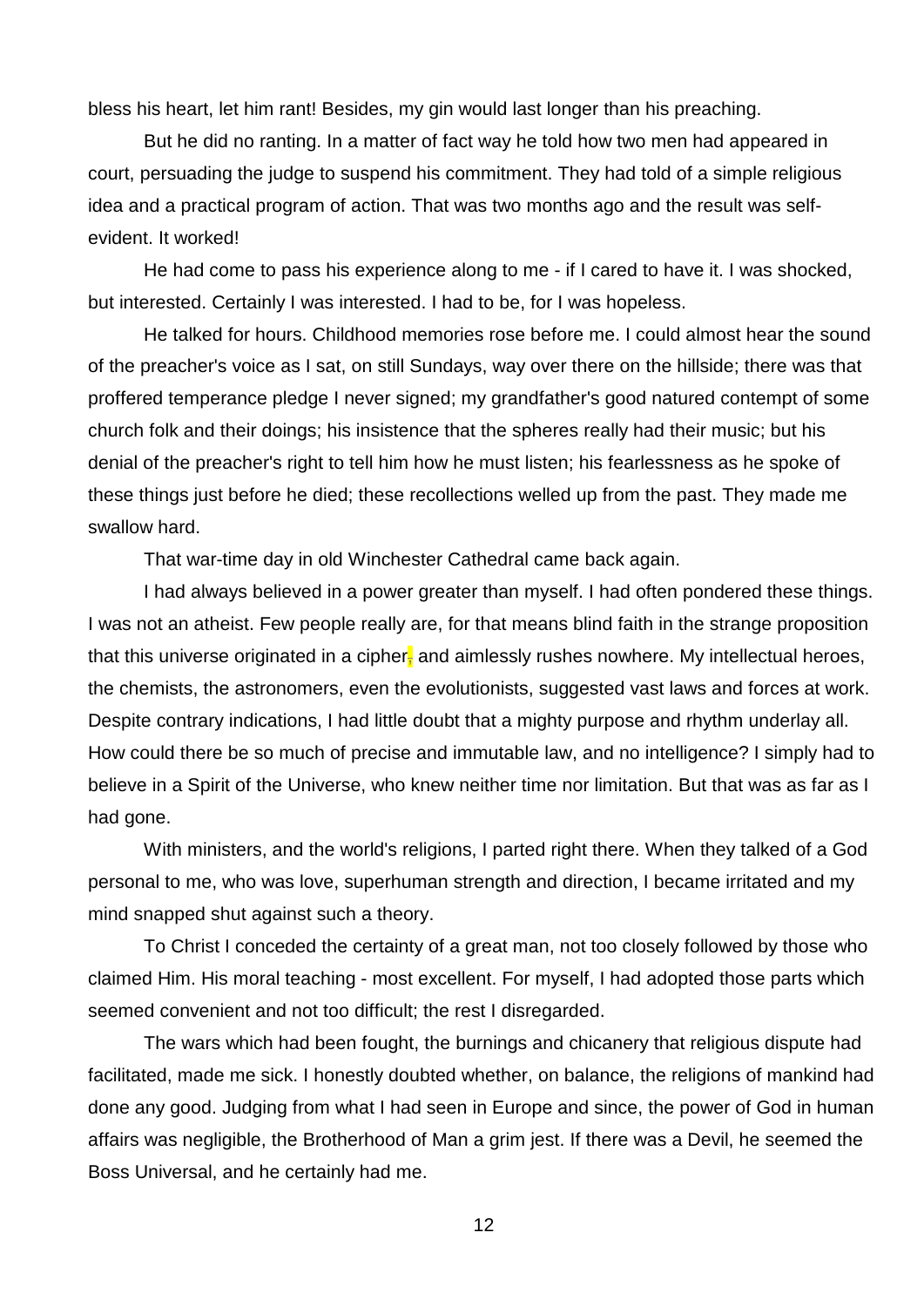But my friend sat before me, and he made the pointblank declaration that God had done for him what he could not do for himself. His human will had failed. Doctors had pronounced him incurable. Society was about to lock him up. Like myself, he had admitted complete defeat. Then he had, in effect, been raised from the dead, suddenly taken from the scrap heap to a level of life better than the best he had ever known!

Had this power originated in him? Obviously it had not. There had been no more power in him than there was in me at  $\frac{1}{2}$  that in mute; and this was none at all.

That floored me. It began to look as though religious people were right after all. Here was something at work in a human heart which had done the impossible. My ideas about miracles were drastically revised right then. Never mind the musty past; here sat a miracle directly across the kitchen table. He shouted great tidings.

I saw that my friend was much more than inwardly reorganized. He was on a different footing. His roots grasped a new soil.

Despite the living example of my friend there remained in me the vestiges of my old prejudice. The word God still aroused a certain antipathy. When the thought was expressed that there might be a God personal to me this feeling was intensified. I didn't like the idea. I could go for such conceptions as Creative Intelligence, Universal Mind or Spirit of Nature but I resisted the thought of a Czar of the Heavens, however loving His sway might be.' I have since talked with scores of men who felt the same way.

My friend suggested what then seemed a novel idea. He said, "Why don t you choose your own conception of God? "

That statement hit me hard. It melted the icy intellectual mountain in whose shadow I had lived and shivered many years. I stood in the sunlight at last.

It was only a matter of being willing to believe in a Power greater than myself Nothing more was required of me to make my beginning. I saw that growth could start from that point. Upon a foundation of complete willingness I might build what I saw in my friend. Would I have it? Of course I would!

Thus was I convinced that God is concerned with us humans, when we want Him enough. At long last I saw, I felt, I believed. Scales of pride and prejudice fell from my eyes. A new world came into view.

The real significance of my experience in the Cathedral burst upon me. For a brief moment, I had needed and wanted God. There had been a humble willingness to have Him with me - and He came. But soon the sense of His presence had been blotted out by worldly clamors, mostly those within myself. And so it had been ever since. How blind I had been.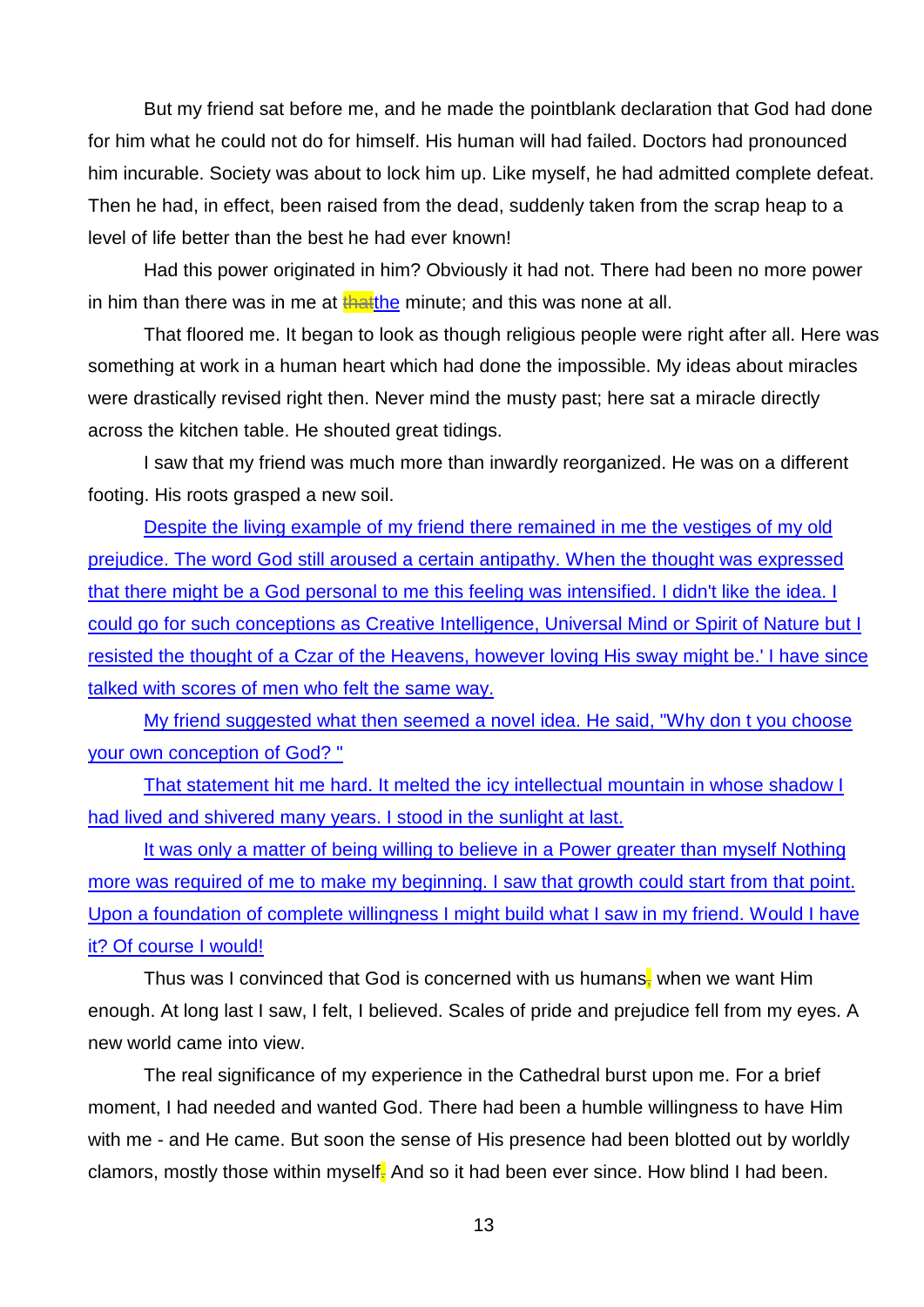At the hospital I was separated from alcohol for the last time. Treatment seemed wise, for I showed signs of delirium tremens. I have not had a drink since.

There I humbly offered myself to God, as I then understood Him, to do with me as He would. I placed myself unreservedly under His care and direction. I admitted for the first time that of myself I was nothing; that without Him I was lost. I ruthlessly faced my sins and became willing to have my new-found Friend take them away, root and branch. I have not had a drink since.

My schoolmate visited me, and I fully acquainted him with my problems and deficiencies. We made a list of people I had hurt or toward whom I felt resentment. I expressed my entire willingness to approach these individuals, admitting my wrong. Never was I to be critical of them. I was to right all such matters to the utmost of my ability.

I was to test my thinking by the new God-consciousness within. Common sense would thus become uncommon sense. I was to sit quietly when in doubt, asking only for direction and strength to meet my problems as He would have me. Never was I to pray for myself, except as my requests bore on my usefulness to others. Then only might I expect to receive. But that would be in great measure.

My friend promised when these things were done I would enter upon a new relationship with my Creator; that I would have the elements of a way of **lifeliving** which answered all my problems. Belief in the power of God, plus enough willingness, honesty and humility to establish and maintain the new order of things, were the essential requirements.

Simple, but not easy; a price had to be paid. It meant destruction of self-centeredness. I must turn in all things to the Father of Light who presides over us all.

These were revolutionary and drastic proposals, but the moment I fully accepted them, the effect was electric. There was a sense of victory, followed by such a peace and serenity as I had never known. There was utter confidence. I felt lifted up, as though the great clean wind of a mountain top blew through and through. God comes to most men gradually, but His impact on me was sudden and profound.

For a moment I was alarmed, and called my friend, the doctor, to ask if I were still sane. He listened in wonder as I talked.

Finally he shook his head saying, "Something has happened to you I don't understand. But you had better hang on to it. Anything is better than the way you were." The good doctor now sees many men who have such experiences. He knows that they are real.

While I lay in the hospital the thought came that there were thousands of hopeless alcoholics who might be glad to have what had been so freely given me. Perhaps I could help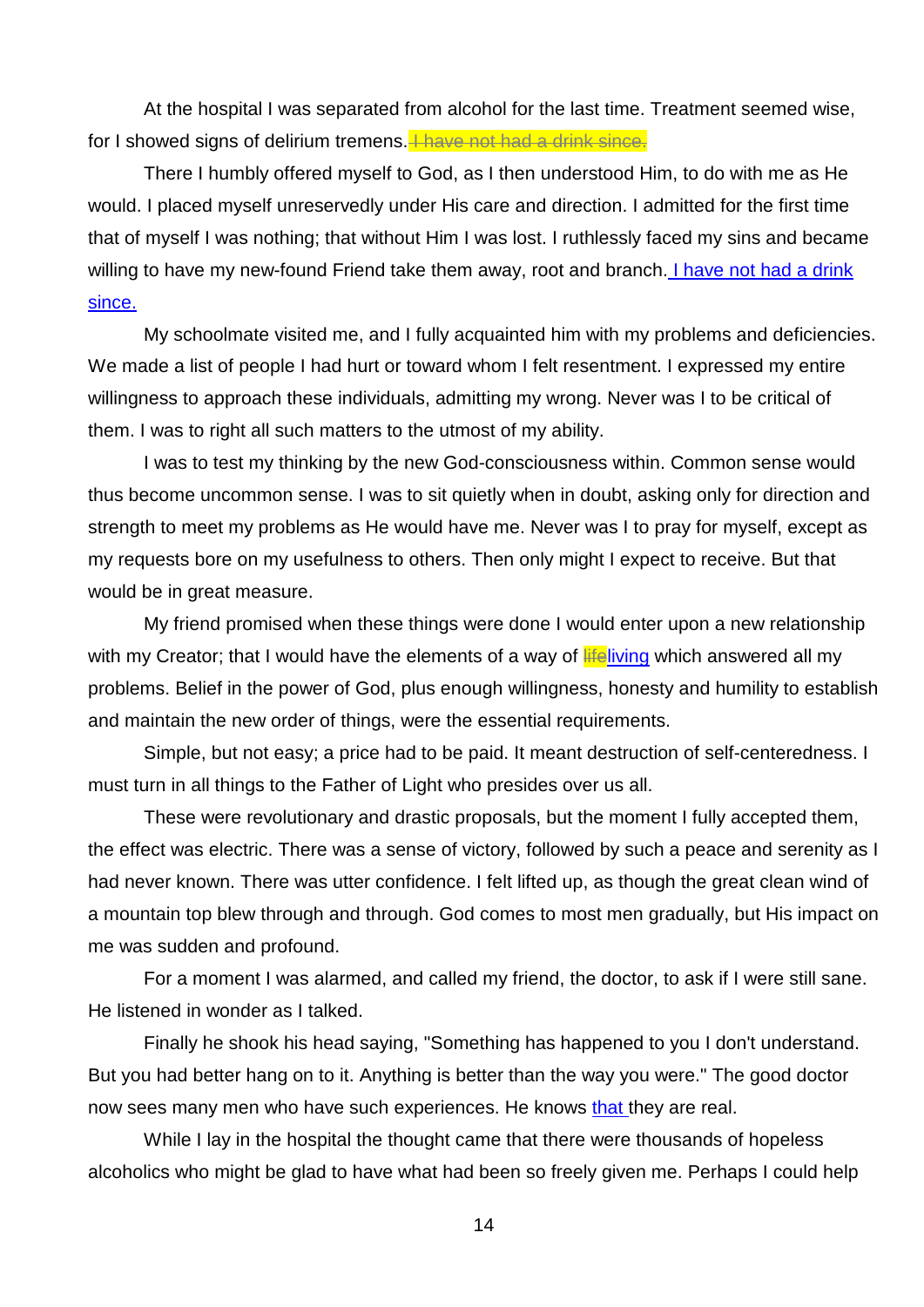some of them. They in turn might work with others.

My friend had emphasized the absolute necessity of **my** demonstrating these principles in all my affairs. Particularly was it imperative to work with others, as he had worked with me. Faith without works was dead, he said. And how appallingly true for the alcoholic! For if an alcoholic failed to perfect and enlarge his spiritual life through work and self-sacrifice for others, he could not survive the certain trials and low spots ahead. If he did not work, he would surely drink again, and if he drank, he would surely die. Then faith would be dead indeed. With us it is just like that.

My wife and I abandoned ourselves with enthusiasm to the idea of helping other alcoholics to a solution of their problems. It was fortunate, for my old business associates remained skeptical for a year and a half, during which Iwhich' found little work. I was not too well at the time, and was plagued by waves of self-pity and resentment. This sometimes nearly drove me back to drink, but I soon found that when all other measures failed, work with another alcoholic would save the day. Many times I have gone to my old hospital in despair. On talking to a man there, I would be amazingly lifted up and set on my feet. It is a design for living that works in rough going.

We commenced to make many fast friends and a fellowship has grown up among us of which it is a wonderful thing to feel a part. The joy of living we really have, even under pressure and difficulty. I have seen one hundred hundreds of families set their feet in the path that really goes somewhere; have seen the most impossible domestic situations righted; feuds and bitterness of all sorts wiped out. I have seen men come out of asylums and resume a vital place in the lives of their families and communities. Business and professional men have regained their standing. There is scarcely any form of trouble and misery which has not been overcome among us. In one Westernwestern city and its environs there are eightyone thousand of us and our families. We meet frequently at our different homes, so that newcomers may find the fellowship they seek. At these informal gatherings one may often see from 4050 to 80200 persons. We are growing in numbers and power.

An alcoholic in his cups is an unlovely creature. Our struggles with them are variously strenuous, comic, and tragic. One poor chap committed suicide in my home. He could not, or would not, see our way of life.

There is, however, a vast amount of fun about it all. I suppose some would be shocked at our seeming worldliness and levity. But just underneath there is deadly earnestness.

GodFaith has to work twenty-four hours a day in and through us, or we perish.

Most of us feel we need look no further for Utopia<del>, nor even for Heaven</del>. We have it with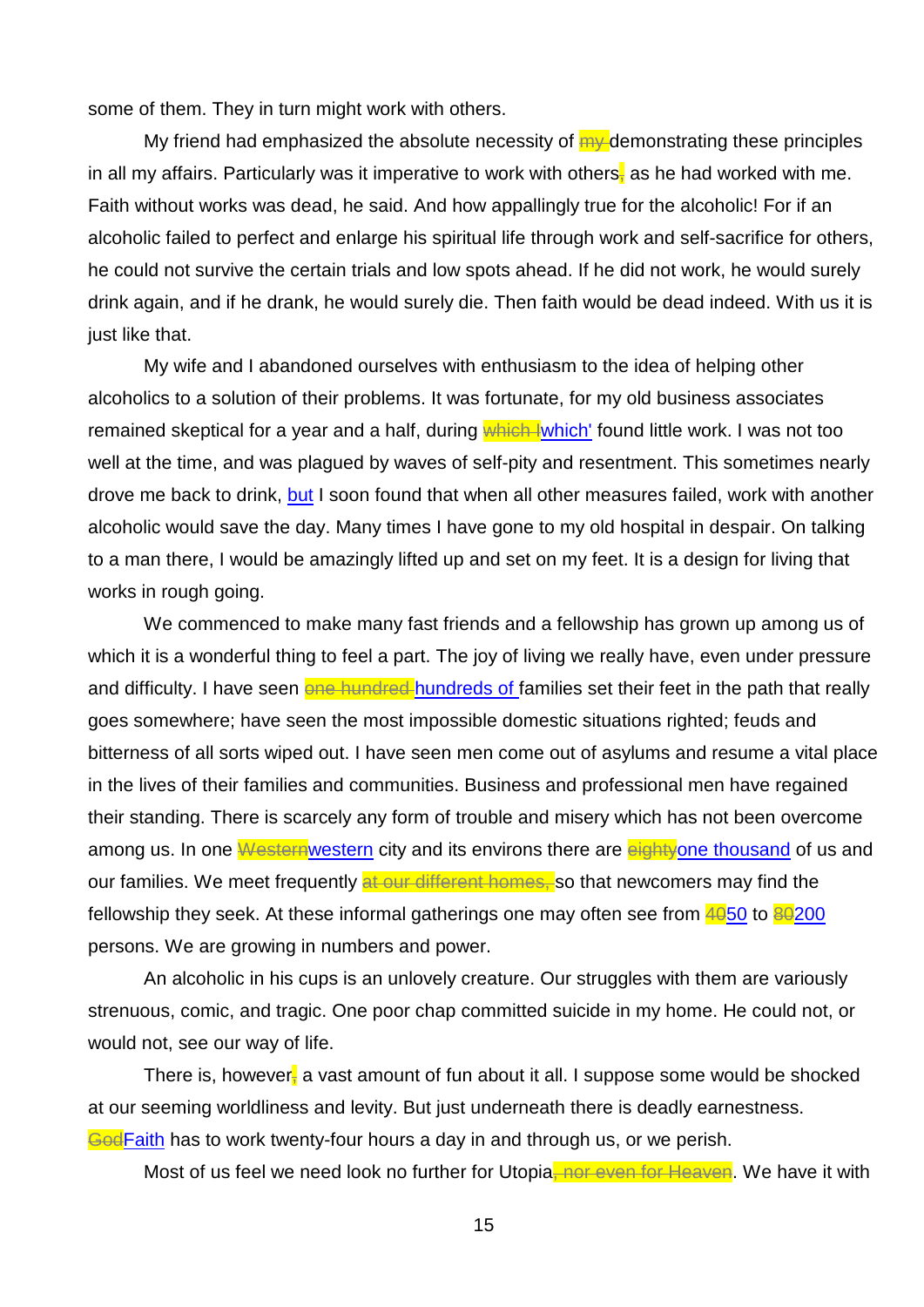us right here and now. Each day that my friend's simple talk in my our kitchen multiplies itself in a widening circle of peace on earth and good will to men.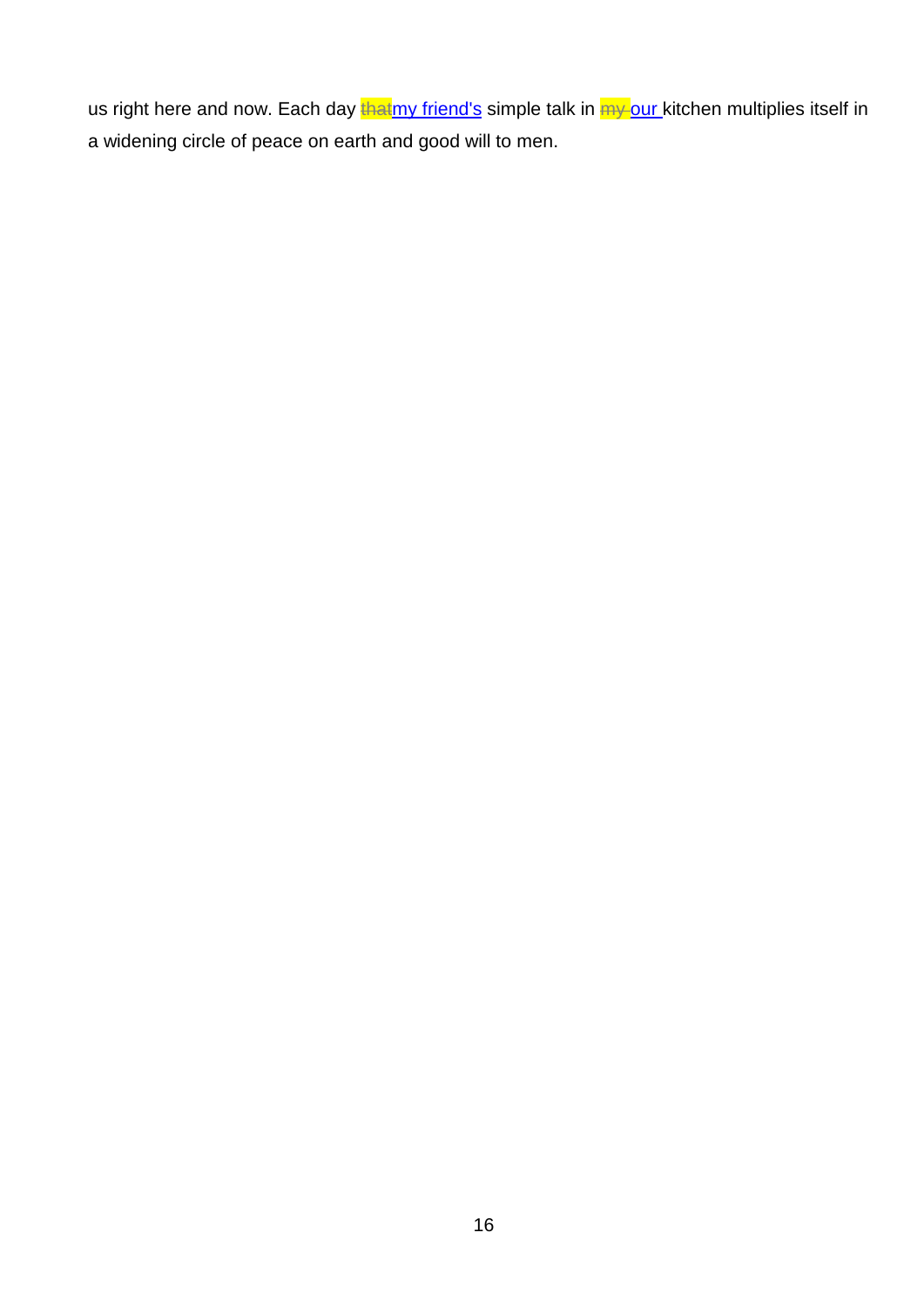# **Chapter Two 2**

## **THERE IS A SOLUTION**

We, of Alcoholics Anonymous, know **one hundred thousands of men and women who** were once just as hopeless as Bill. All Nearly all have recovered. They have solved the drink problem.

We are ordinary average Americans. All sections of this country and many of its occupations are represented, as well as many political, economic, social, and religious backgrounds. We are people who normally would not mix. But there exists among us a fellowship, a friendliness, and an understanding which is indescribably wonderful. We are like the passengers of a great liner the moment after rescue from shipwreck, when camaraderie, joyousness and democracy pervade the vessel from steerage to Captain's table. Unlike the feelings of the ship's passengers, however, our joy in escape from disaster does not subside as we go our individual ways. The feeling of having shared in a common peril is one element in the powerful cement which binds us. But that in itself would never have held us together as we are now joined.

The tremendous fact for every one of us is that we have discovered a common solution. We have a way out on which we can absolutely agree, and upon which we can join in brotherly and harmonious action. This is the great news this book carries to those who suffer from alcoholism.

An illness of this sort - and we have come to believe it an illness - involves those about us in a way no other human sickness can. If a person has cancer all are sorry for him and no one is angry or hurt. But not so with the alcoholic illness, for with it there goes annihilation of all the things worth while in life. It engulfs all whose lives touch the sufferer's. It brings misunderstanding, fierce resentment, financial insecurity, disgusted friends and employers, warped lives of blameless children, sad wives and parents - anyone can increase the list.

This We hope this volume will inform<del>, instruct</del> and comfort those who are, or who may be affected. **They**There are many.

Highly competent psychiatrists who have dealt with us **(often fruitlessly, we are afraid)** find have found it almost sometimes impossible to persuade an alcoholic to discuss his situation without reserve. Strangely enough, wives, parents and intimate friends usually find us even more unapproachable than do the psychiatrist and the doctor.

But the ex-alcoholic problem drinker who has found this solution, who is properly armed with certain medical information, facts about himself can generally win the entire confidence of another alcoholic in a few hours. Until such an understanding is reached, little or nothing can be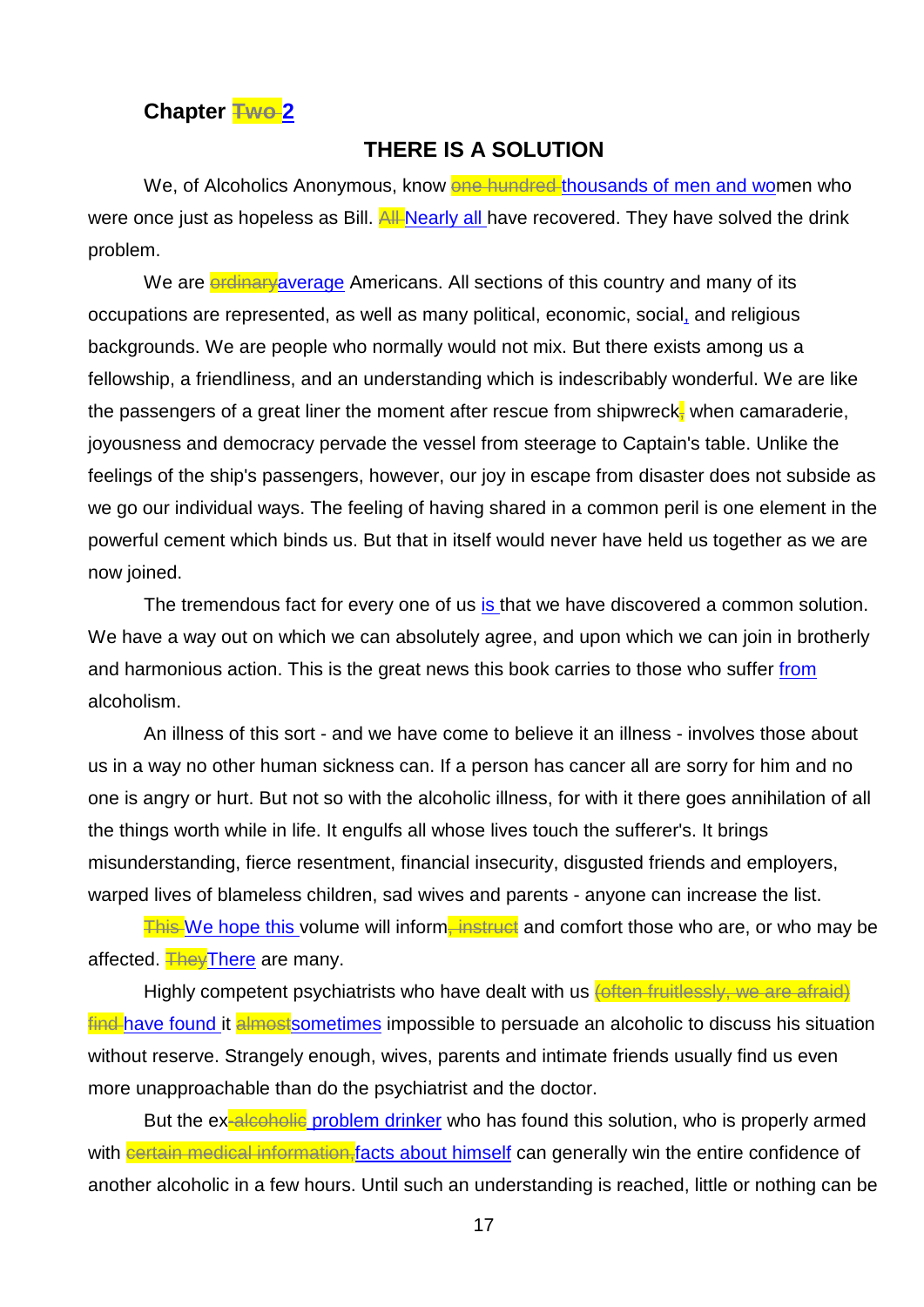accomplished.

That the man who is making the approach has had the same difficulty, that he obviously knows what he is talking about, that his whole deportment shouts at the new prospect that he is a man with a real answer, that he has no attitude of holier than thouHolier Than Thou, nothing whatever except the sincere desire to be helpful; that there are no fees to pay, no axes to grind, no people to please, no lectures to be endured - these are the conditions we have found necessary most effective. After such an approach many take up their beds and walk again.

None of us makes a sole vocation of this work, nor do we think its effectiveness would be increased if we did. We feel that elimination of the liquor problem our drinking is but a beginning. A much more important demonstration of our principles lies before us in our respective homes, occupations, and affairs. All of us spend much of our spare time in the sort of effort which we are going to describe. A few are fortunate enough to be so situated that they can give nearly all  $e^{\frac{f}{f}}$ their time to the work.

If we keep on the way we are going there is little doubt that much good will result, but the surface of the problem would hardly be scratched. Those of us who live in large cities are overcome by the reflection that close by hundreds are dropping into oblivion every day. Many could recover if they had the opportunity we have enjoyed. How then shall we present that which has been so freely given us?

We have concluded to publish an anonymous volume setting forth the problem as we see it. We shall bring to the task our combined experience and knowledge. This **ought to** should suggest a useful program for anyone concerned with a drinking problem.

Of necessity there will have to be discussion of matters medical, psychiatric, social, and religious. We are aware that these matters are, from their very nature, controversial. Nothing would please us so much as to write a book which would contain no basis for contention or argument. We shall do our utmost to achieve that ideal. Most of us sense that real tolerance of other people's shortcomings and viewpoints and a respect for their opinions are attitudes which make us more useful to others. Our very lives, as ex-alcoholics problem drinkers, depend upon our constant thought of others and how we may help meet their needs.

You may already have asked yourself why it is that all of us became so very ill from drinking. Doubtless you are curious to discover how and why, in the face of expert opinion to the contrary, we have recovered from a hopeless condition of mind and body. If you are an alcoholic who wants to get over it, you may already be asking - "What do I have to do?"

It is the purpose of this book to answer such questions specifically. We shall tell you what we have done. Before going into a detailed discussion, it maybe well to summarize some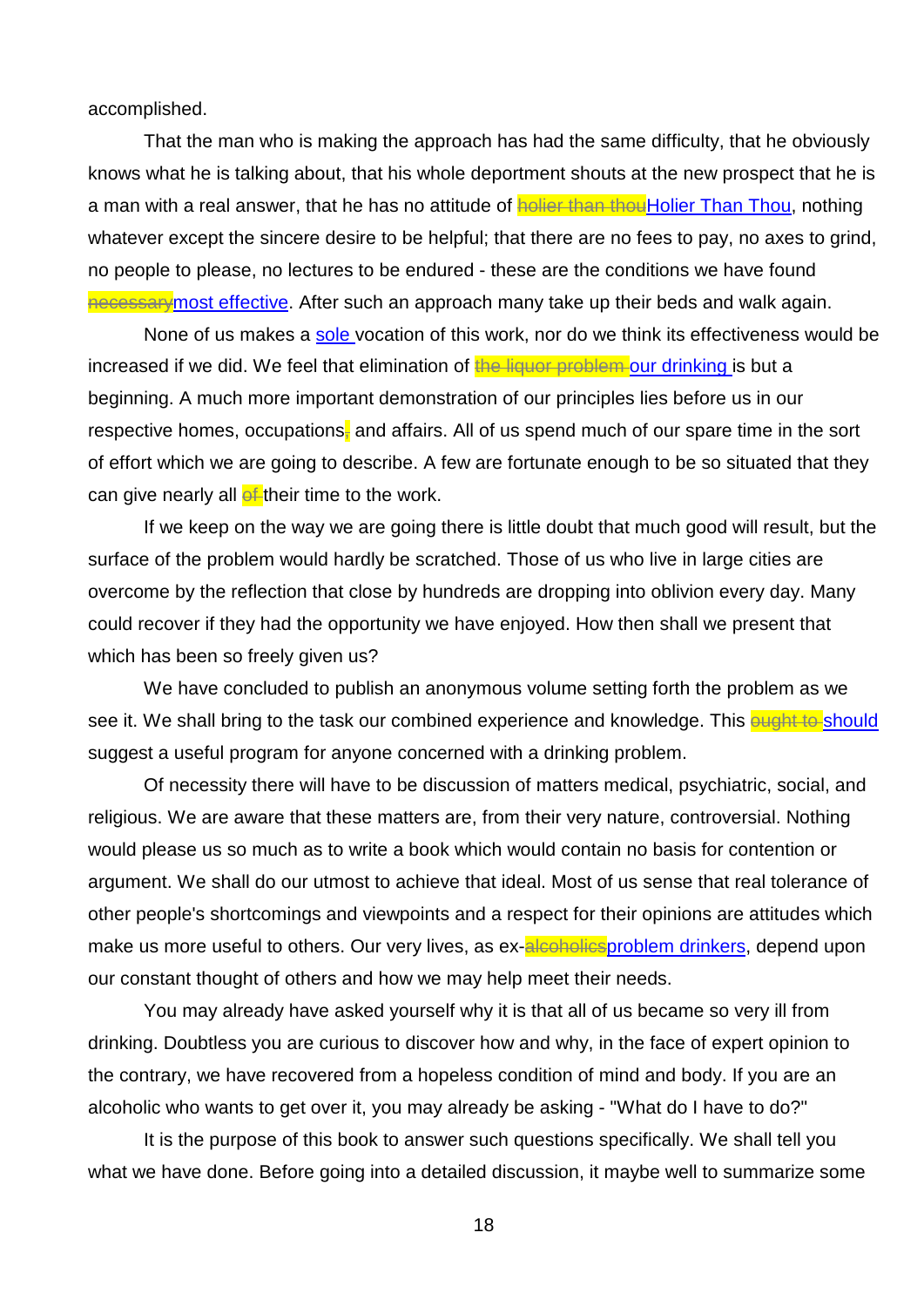points as we see them.

How many times people have said to us: "I can take it or leave it alone. Why can't he?" "Why don't you drink like a gentleman or quit?" "That fellow can't handle his liquor." "Why don't you try beer and wine?" "Lay off the hard stuff." "His will power must be weak." "He could stop if he wanted to." "She's such a sweet girl, I should think he'd stop for her sake." "The doctor told him that if he ever drank again it would kill him, but there he is all lit up again."

Now<sub>r</sub> these are commonplace observations on drinkers which we hear all the time. Back of them is a world of ignorance and misunderstanding. We see that these expressions refer to people whose reactions are very different from ours.

Moderate drinkers have little trouble in giving up liquor entirely if they have good reason for it. They can take it or leave it alone.

Then we have a certain type of hard drinker. He may have the habit **badbadly enough to** gradually impair him physically and mentally. It may cause him to die a few years before his time. If a sufficiently strong reason - ill health, falling in love, change of environment, or the warning of a doctor - becomes operative, this man can also stop or moderate, although he may find it difficult and troublesome and may even need medical attention.

But what about the real alcoholic? He may start off as a moderate drinker; he may or may not become a continuous hard drinker; but at some stage of his drinking career he begins to lose all control of his liquor consumption, once he starts to drink.

Here is the **Fellow** fellow who has been puzzling you, especially in his lack of control. He does absurd, incredible, tragic things while drinking. He is a real Dr. Jekyll and Mr. Hyde. He is seldom mildly intoxicated. He is always more or less insanely drunk. His disposition while drinking resembles his normal nature but little. He may be one of the finest fellows in the world. Yet let him drink for a day, and he frequently becomes disgustingly, and even dangerously antisocial. He has a positive genius for getting tight at exactly the wrong moment, particularly when some important decision must be made or engagement kept. He is often perfectly sensible and well balanced concerning everything except liquor, but in that respect he is incredibly dishonest and selfish. He often possesses special abilities, skills, and aptitudes, and has a promising career ahead of him. He uses his gifts to build up a bright outlook for his family and himself, and then pulls the structure down on his head by a senseless series of sprees. He is the fellow who goes to bed so intoxicated he ought to sleep the clock around. Yet early next morning he searches madly for the bottle he misplaced the night before. If he can afford it, he may have liquor concealed all over his house to be certain no one gets his entire supply away from him to throw down the wastepipe. As matters grow worse, he begins to use a combination of high-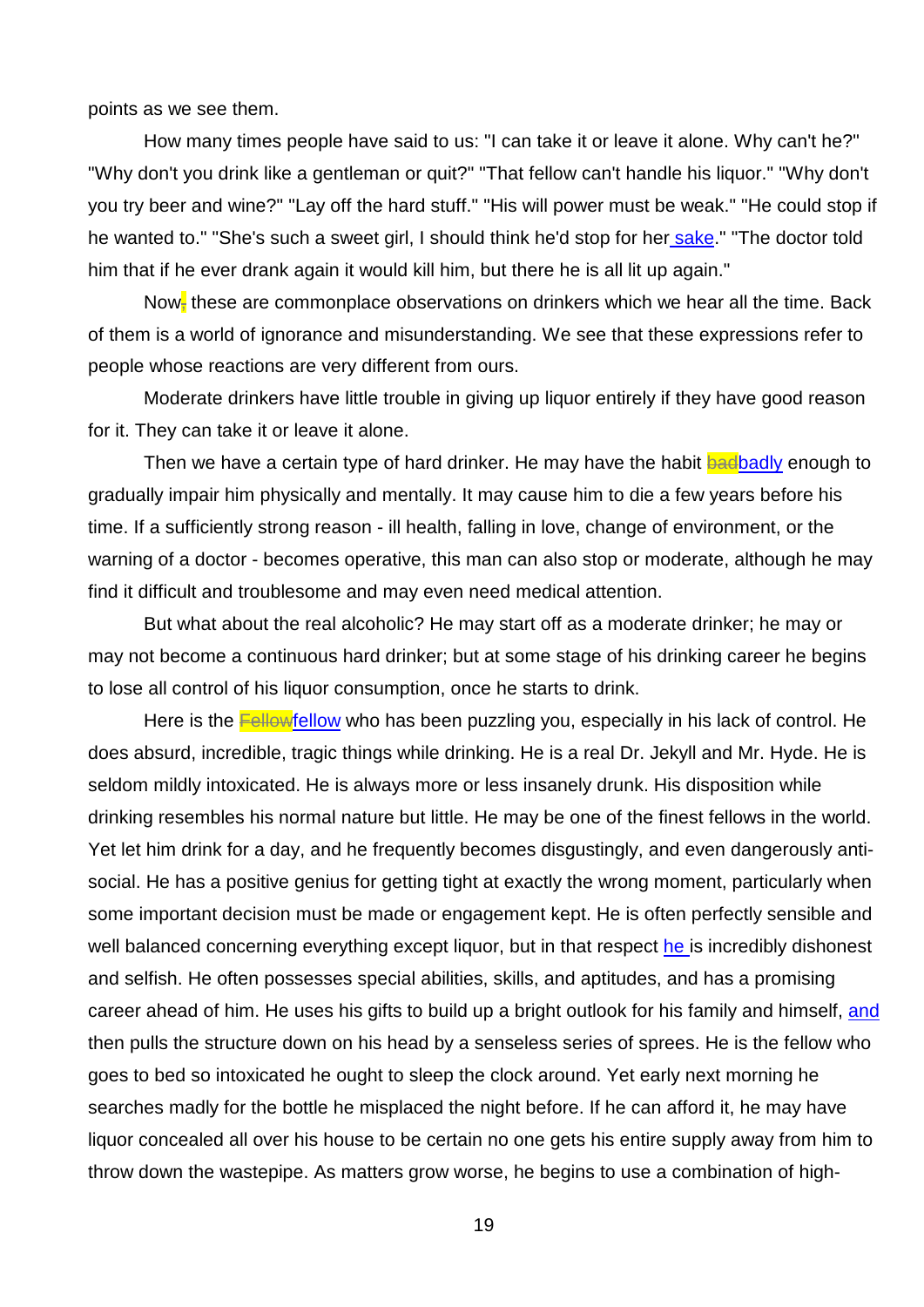powered sedative and liquor to quiet his nerves so he can go to work. Then comes the days when he simply cannot make it and gets drunk all over again. Perhaps he goes to a doctor who gives him a dose of morphine or some high-voltage sedative with which to taper off. Then he begins to appear at hospitals and sanitariums.

This is by no means a comprehensive picture of the true alcoholic, as our behavior patterns vary. But this description should identify him roughly.

Why does he behave like this? If hundreds of experiences have shown him that one drink means another debacle with all its attendant suffering and humiliation, why is it he takes that one drink? Why can't he stay on the water wagon? What has become of the common sense and will power that he still sometimes displays with respect to other matters?

Perhaps there never will be a full answer to these questions. Psychiatrists and medical menOpinions vary considerably in their opinion as to why the alcoholic reacts differently from normal people. No one is We are not sure why, once a certain point is reached, nothing little can be done for him. We cannot answer the riddle.

We know that while the alcoholic keeps away from drink, as he may do for months or years, he reacts much like other men. We are equally positive that once he takes any alcohol whatever into his system, something happens, both in the bodily and mental sense, which makes it virtually impossible for him to stop. The experience of any alcoholic will abundantly confirm thatthis.

These observations would be academic and pointless if our friend never took the first drink, thereby setting the terrible cycle in motion. Therefore, the realmain problem of the alcoholic centers in his mind, rather than in his body. If you ask him why he started on that last bender, the chances are he will offer you any one of a hundred alibis. Sometimes these excuses have a certain plausibility, but none of them really makemakes sense in the light of the havoc an alcoholic's drinking bout creates. They sound to you like the philosophy of the man who, having a headache, **beat beats** himself on the head with a hammer so that he **couldn't**can't feel the ache. If you draw this fallacious reasoning to the attention of an alcoholic, he will laugh it off, or become irritated and refuse to talk.

Once in a while he may tell you the truth. And the truth, strange to say, is usually that he has no more idea why he took that first drink than you have. Some drinkers have excuses with which they are satisfied part of the time. But in their hearts they really do not know why they do it. Once this malady has a real hold, they are a baffled lot. There is the obsession that somehow, someday, they will beat the game. But they often suspect they are down for the count.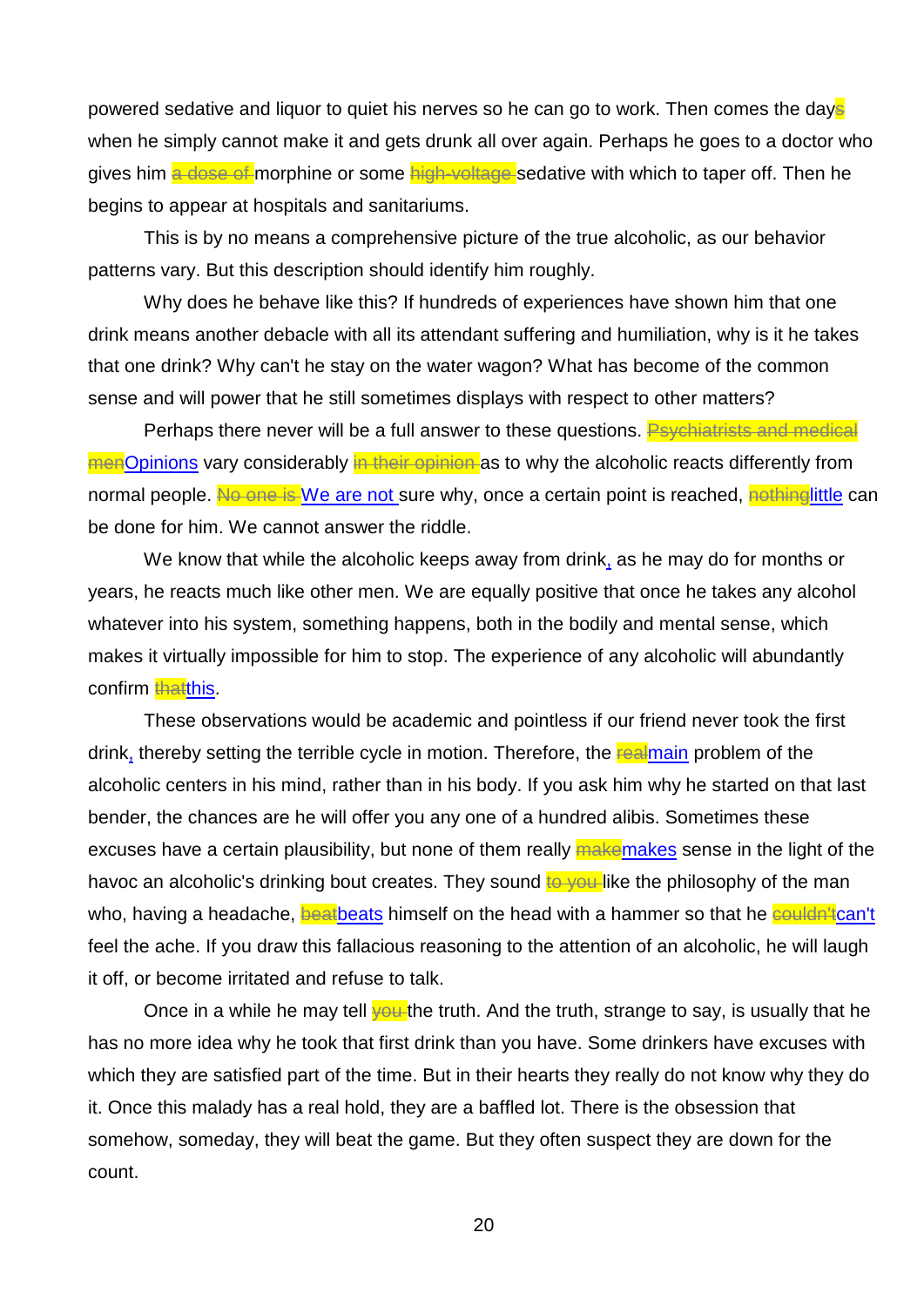How true this is, few realize. In a vague way their families and friends sense that these drinkers are abnormal, but everybody hopefully awaits the day when the sufferer will rouse himself from his lethargy and assert his power of will.

The tragic truth is that if the man be a real alcoholic, the happy day will seldom may not arrive. He has lost control. At a certain point in the drinking of every alcoholic, he passes into a state where the most powerful desire to stop drinking is of absolutely no avail. This tragic situation has already arrived in practically every case long before it is suspected.

The fact is that most alcoholics, for reasons yet obscure, have lost the power of choice in drink. Our so-called will power becomes practically nonexistent. We are unable, at certain times, no matter how well we understand ourselves, to bring into our consciousness with sufficient force the memory of the suffering and humiliation of even a week or a month ago. We are without defense against the first drink.

The almost certain consequences that follow taking even a glass of beer do not crowd into the mind to deter us. If these thoughts occur, they are hazy, and readily supplanted with the old threadbare idea that this time we shall handle ourselves like other people. There is a complete failure of the kind of defense that keeps one from putting his hand on a hot stove.

The alcoholic may say to himself in the most casual way, "It won't burn me this time, so here's how!" Or perhaps he doesn't think at all. How often have some of us begun to drink in this nonchalant way, and after the third or fourth, pounded on the bar and said to ourselves, "For God's sake, how did I ever get started again?" Only to have that thought supplanted by "Well, I'll stop with the sixth drink." Or "What's the use anyhow?"

When this sort of thinking is fully established in an individual with alcoholic tendencies, he has probably placed himself beyond all human aid, and unless locked up, is certain tomay die, or go permanently insane. These stark and ugly facts have been confirmed by legions of alcoholics throughout history. But for the grace of God, there would have been one hundred thousands more convincing demonstrations. So many want to stop, but cannot.

There is a solution. Almost none of us liked the self-searching, the leveling of our pride, the confession of shortcomings which the process requires for its successful consummation. But we saw that it really worked in others, and we had come to believe in the hopelessness and futility of life as we had been living it. When, therefore, we were approached by those in whom the problem had been solved, there was nothing left for us but to pick up the simple kit of spiritual tools laid at our feet. We have found much of heaven and we have been rocketed into a fourth dimension of existence, of which we had not even dreamed.

The great fact is just this, and nothing less: **that That** we have had deep and effective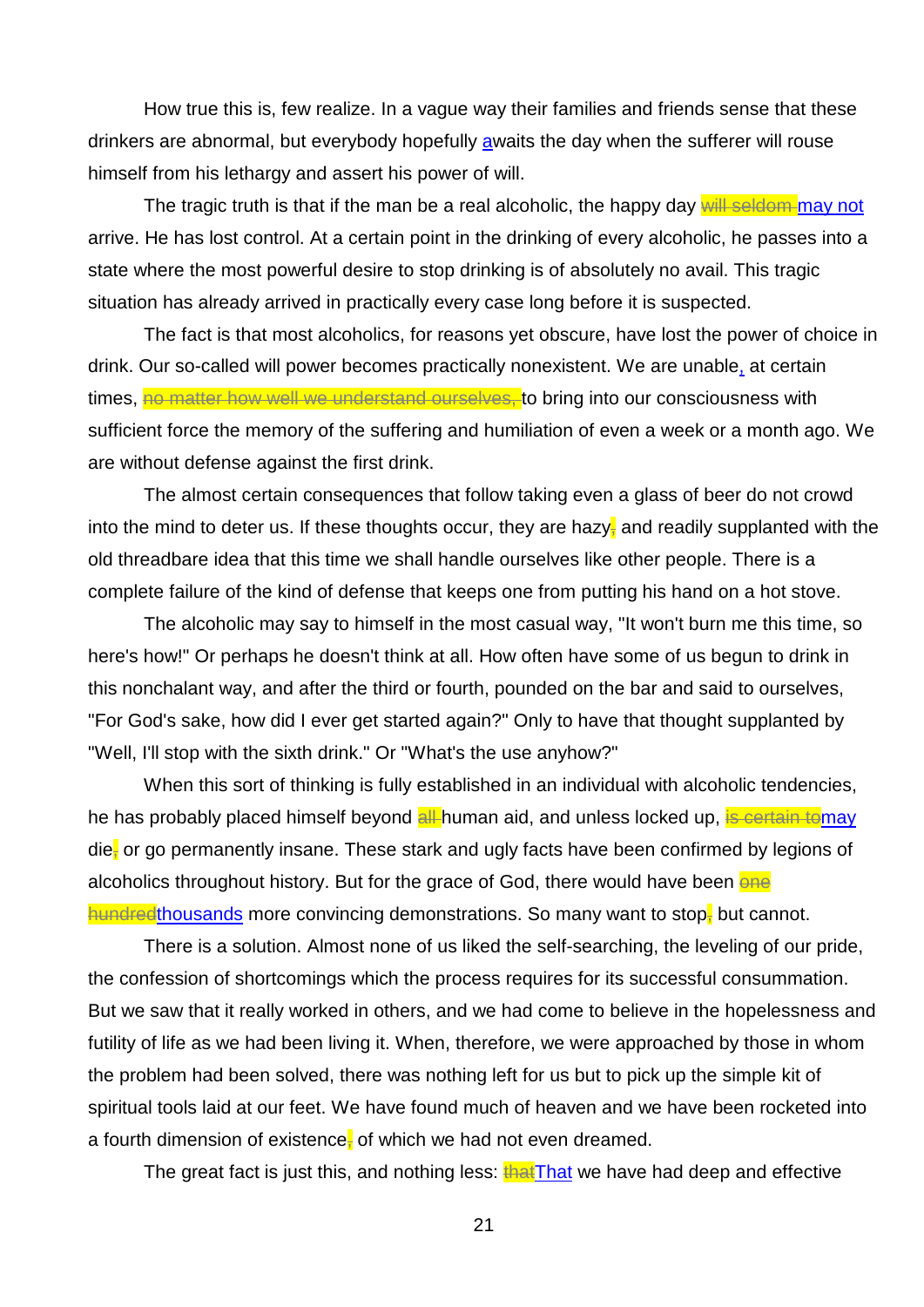spiritual experiences, which have revolutionized our whole attitude toward life, toward our fellows, and toward God's universe. The central fact of our lives today is the absolute certainty that our Creator has entered into our hearts and lives in a way which is indeed miraculous. He has commenced to accomplish those things for us which we could never do by ourselves.

If you are as seriously alcoholic as we were, we believe you have there is no middle-ofthe-road solution. You are We were in a position where life is was becoming impossible, and if you have we had passed into the region from which there is no return through human aid, you have we had but two alternatives: **one is** One was to go on to the bitter end, blotting out the consciousness of your intolerable situation as best vou can we could; and the other, to find what we have found accept spiritual help. This you can do if you'we did because we honestly wantwanted to, and arewere willing to make the effort.

A certain American business man had ability, good sense, and high character. For years he had floundered from one sanitarium to another. He had consulted the best known American psychiatrists. Then he had gone to Europe, placing himself in the care of a celebrated physician (the psychiatrist, Dr. Jung) who prescribed for him. Though **bitter** experience had made him skeptical, he finished his treatment with unusual confidence. His physical and mental condition were unusually good. Above all, he believed he had acquired such a profound knowledge of the inner workings of his mind and its hidden springs, that relapse was unthinkable. Nevertheless, he was drunk in a short time. More baffling still, he could give himself no satisfactory explanation for his fall.

So he returned to this doctor, whom he admired, and asked him point-blank why he could not recover. He wished above all things to regain self-control. He seemed quite rational and well-balanced with respect to other problems. Yet he had no control whatever over alcohol. Why was this?

He begged the doctor to tell him the whole truth, and he got it. In the doctor's judgment he was utterly hopeless; he could never regain his position in society and he would have to place himself under lock and key, or hire a bodyguard if he expected to live long. That was a great physician's opinion.

But this man still lives, and is a free man. He does not need a bodyguard, nor is he confined. He can go anywhere on this earth where other free men may go without disaster, provided he remains willing to maintain a certain simple attitude.

Some of our alcoholic readers may think they can do without spiritual help. Let us tell you the rest of the conversation our friend had with his doctor.

The doctor said: "You have the mind of a chronic alcoholic. I have never seen one single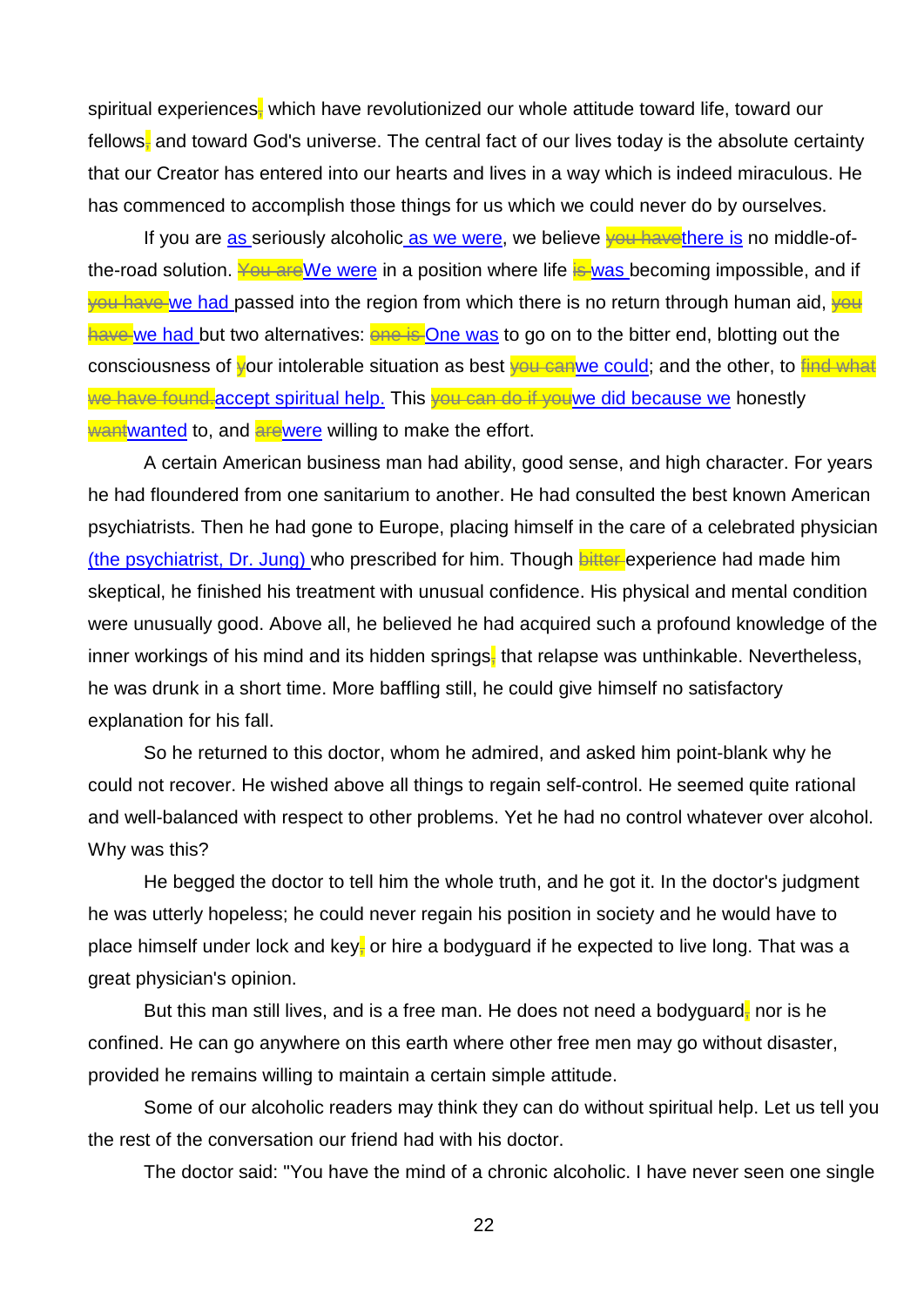case recover, where that state of mind existed to the extent that it does in you." Our friend felt as though the gates of hell had closed on him with a clang.

He said to the doctor, "Is there no exception?"

"Yes," replied the doctor," there is. Exceptions to cases such as yours have been occurring since early times. Here and there, once in a while, alcoholics have had what are called vital spiritual experiences. To me these occurrences are phenomena. They appear to be in the nature of huge emotional displacements and rearrangements. Ideas, emotions, and attitudes which were once the guiding forces of the lives of these men are suddenly cast to one side, and a completely new set of conceptions and motives begin to dominate them. In fact, I have been trying to produce some such emotional rearrangement within you. With many individuals the methods which I employed are successful, but I have never been successful with an alcoholic of your description.

Upon hearing this, our friend was somewhat relieved, for he reflected that, after all, he was a good church member. This hope, however, was destroyed by the doctor's telling him that while his religious convictions were very good, but that in his case they did not spell the necessary vital spiritual experience.

Here was the terrible dilemma in which our friend found himself when he had the extraordinary experience, which as we have already told you, made him a free man.

We, in our turn, sought the same escape, will with all the desperation of drowning men. What seemed at first a flimsy reed, has proved to be the loving and powerful hand of God. A new life has been given us or, if you prefer, "a design for living" that really works.

The distinguished American psychologist, William James, in his book, "Varieties of Religious Experience," indicates a multitude of ways in which men have **found** discovered God. As a group, we We have no desire to convince anyone that there is only one way by which Godfaith can be discoveredacquired. If what we have learned, and felt, and seen, means anything at all, it means that all of us, whatever our race, creed, or color- are the children of a living Creator with whom we may form a relationship upon simple and understandable terms as soon as we are willing and honest enough to try. Those having religious affiliations will find here nothing disturbing to their beliefs or ceremonies. There is no friction among us over such matters.

We think it no concern of ours as a group, what religious bodies our members identify themselves with as individuals. This should be an entirely personal affair which each one decides for himself in the light of past associations, or his present choice. Not all of us have joinedjoin religious bodies, but most of us favor such memberships.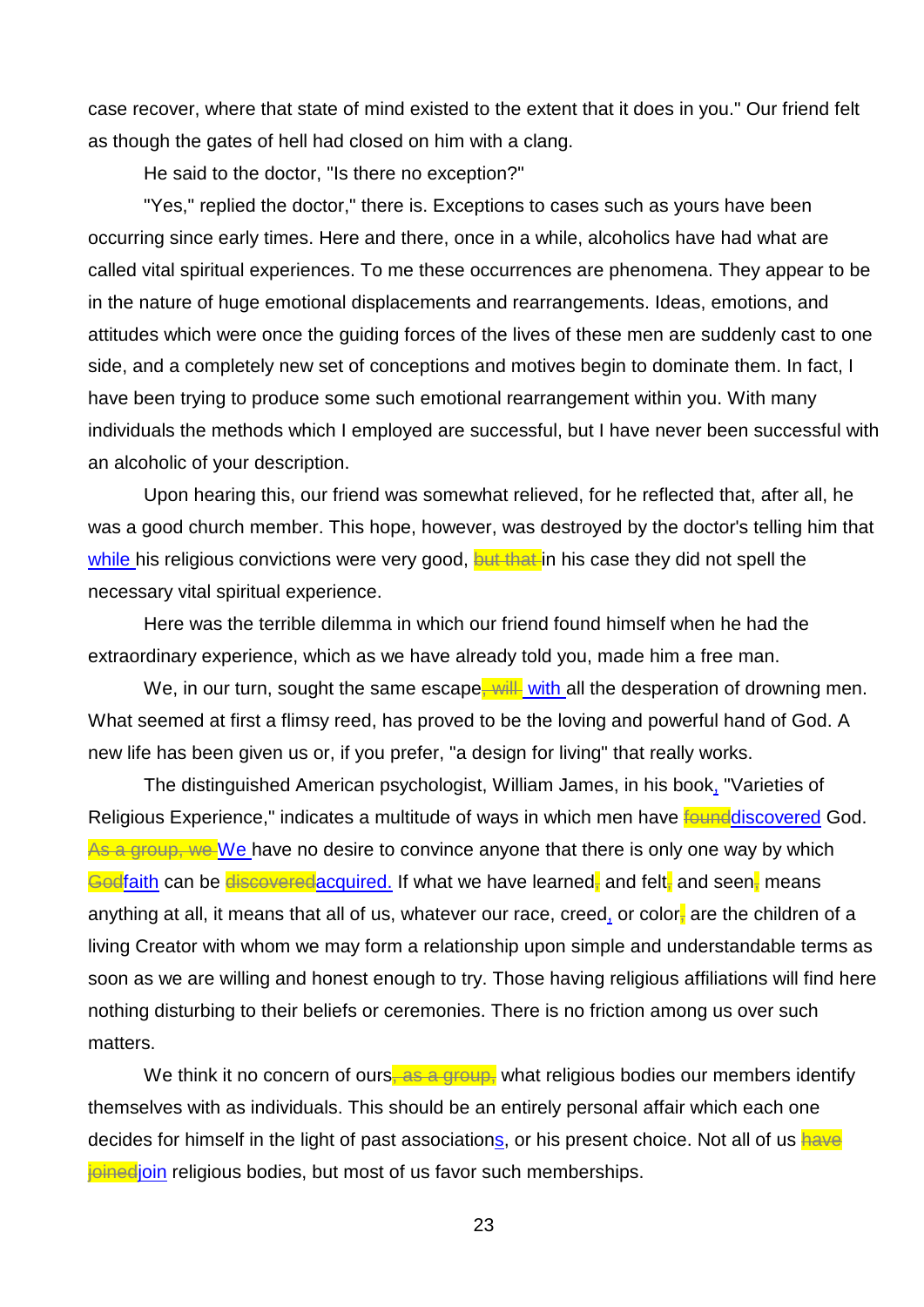In the following chapter, there appears an explanation of alcoholism, as we understand it, then a chapter addressed to the agnostic. Many who once were in this class are now among our members; surprisingly. Surprisingly enough, we find such convictions no great obstacle to a spiritual experience.

There is a group of personal narratives. Then Further on, clear-cut directions are given showing how an alcoholic may recover, we recovered. These are followed by more than a score **offorty-three personal experiences.** 

Each individual, in the personal stories, describes in his own language, and from his own point of view the way he found or rediscovered God. established his relationship with God. These give a fair cross section of our membership and a clear-cut idea of what has actually happened in their lives.

We hope no one will consider these self-revealing accounts in bad taste. Our hope is that many alcoholic men and women, desperately in need, will see these pages, and we believe that it is only by fully disclosing ourselves and our problems that they will be persuaded to say, "Yes, I am one of them too; I must have this thing."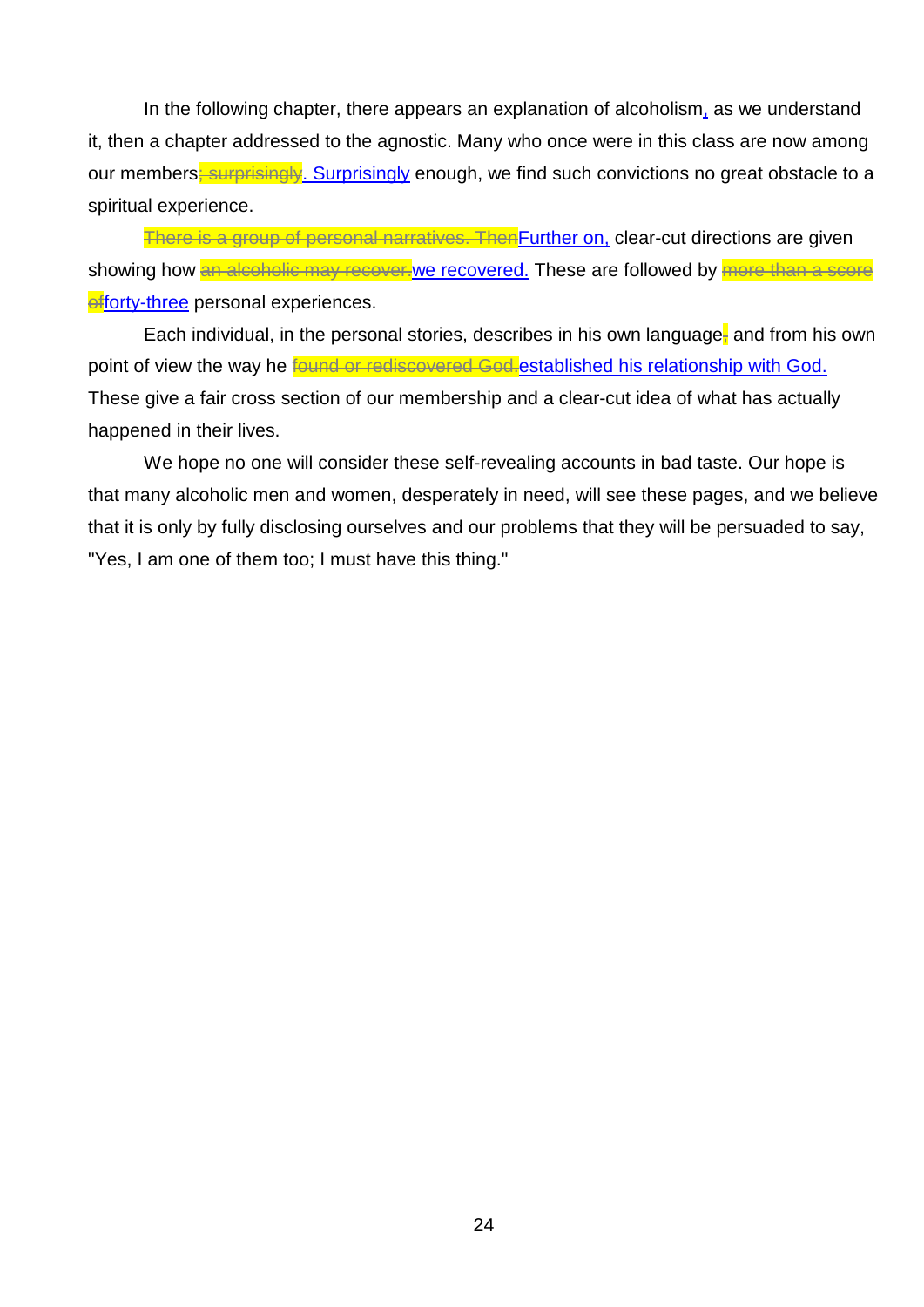#### **Chapter Three 3**

#### **MORE ABOUT ALCOHOLISM**

Most of us have been unwilling to admit we were real alcoholics. No person likes to think he is bodily and mentally different from his fellows. Therefore, it is not surprising that our drinking careers have been characterized by countless vain attempts to prove we could drink like other people. The idea that somehow, someday he will control and enjoy his liquor drinking is the great obsession of every abnormal drinker. The persistence of this illusion is astonishing. Many pursue it into the gates of insanity or death.

We learned that we had to fully concede to our innermost selves that we were alcoholics. This is the first step in recovery. The delusion that we are like other people, or presently may be, had may be, has to be smashed.

We alcoholics are men and women who hadhave lost the ability to control our drinking. We know that no real alcoholic ever **recovered this recovers control.** All of us felt at times that we were regaining control, but such intervals - usually brief - were inevitably followed by still less control, which led in time to pitiful and incomprehensible demoralization. We are convinced to a man that alcoholics of our type are in the grip of a progressive illness. Over any considerable period we get worse, never better.

We are like men who have lost their legs; they never grow new ones. Neither does there appear to be any kind of treatment which will make alcoholics of our kind like other men. We have tried every imaginable remedy. In some instances there has been brief recovery, followed always by a still worse relapse. Physicians who are familiar with alcoholism agree there is no such thing as making a normal drinker out of an alcoholic. Science may one day accomplish this, but it evidently hasn't done so yet.

Despite all we can say, many who are real alcoholics are not going to believe they are in that class. By every form of self-deception and experimentation, they will try to prove themselves exceptions to the rule, therefore nonalcoholic. If anyone, who is showing inability to control his drinking, can do the right-about-face and drink like a gentleman, our hats are off to him. Heaven knows, we have tried hard enough and long enough to drink like other people!

Here are some of the methods we have tried: **drinkingDrinking** beer only, limiting the number of drinks, never drinking alone, never drinking in the morning, drinking only at home, never having it in the house, never drinking during business hours, drinking only at parties, switching from scotch to brandy, drinking only natural wines, agreeing to resign if ever drunk on the job, taking a trip, not taking a trip, swearing off forever (with and without a solemn oath), taking more physical exercise, reading inspirational books, **consulting psychologists,** going to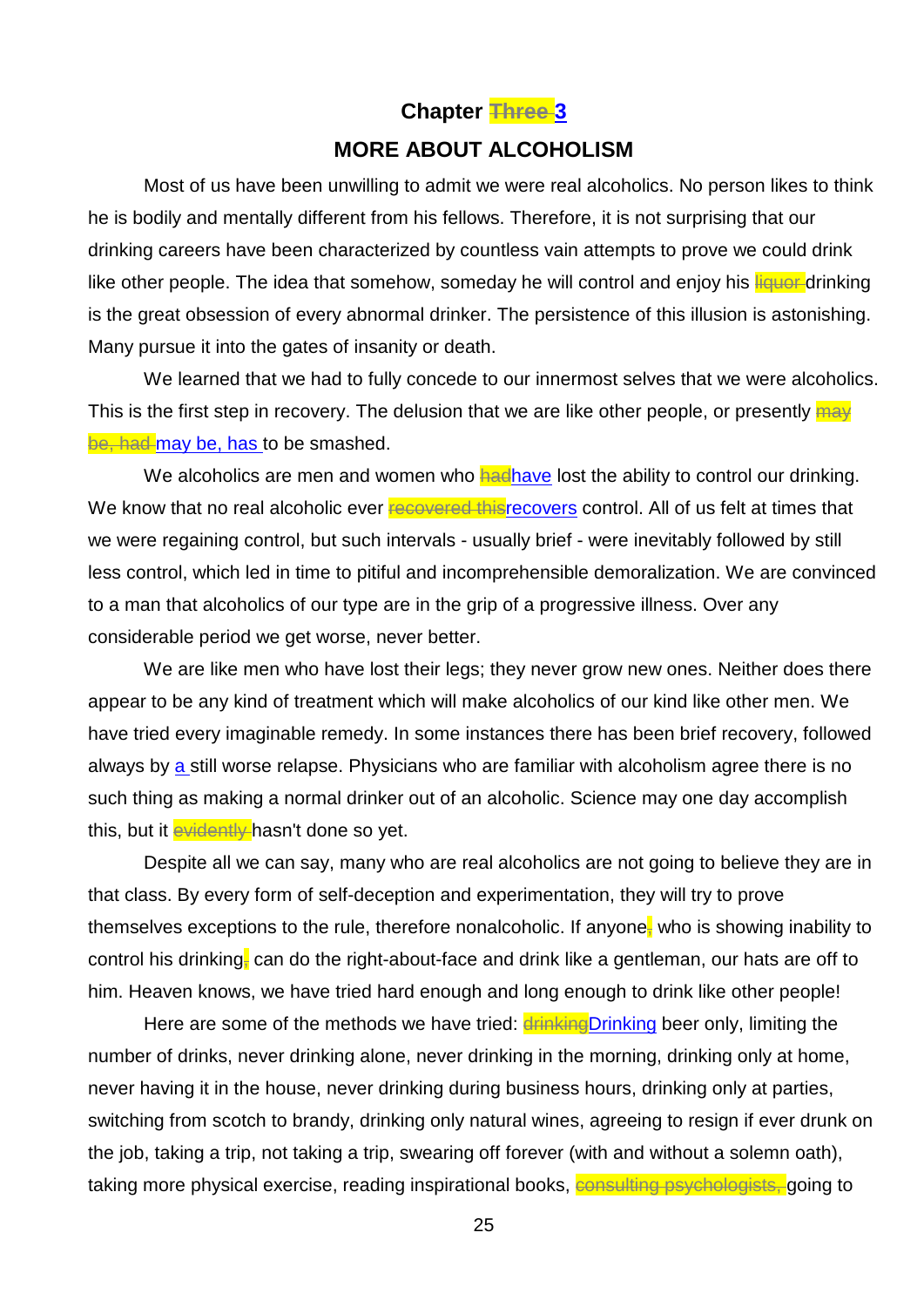health farms and sanitariums, accepting voluntary commitment to asylums - we could increase the list ad infinitum.

We do not like to **brandpronounce** any individual as **an alcoholic**, but you can quickly diagnose yourself. Step over to the nearest barroom and try some controlled drinking. Try to drink and stop abruptly. Try it more than once. It will not take long for you to decide, if you are honest with yourself about it. It will may be worth a bad case of jitters if you get thoroughly sold on the idea that you are a candidate for Alcoholics Anonymous!a full knowledge of your condition.

Though there is no way of proving it, we believe that early in our drinking careers most of us could have stopped drinking. But the difficulty is that few alcoholics have enough desire to stop while there is yet time. We have heard of a few instances where people, who showed definite signs of alcoholism, were able to stop for a long period because of an overpowering desire to do so. Here is one.

A man of thirty was doing a great deal of spree drinking. He was very nervous in the morning after these bouts and quieted himself with more liquor. He was ambitious to succeed in business, but saw that he would get nowhere if he drank at all. Once he started, he had no control whatever. He made up his mind that until he had been successful in business and had retired, he would not touch another drop. An exceptional man, he remained bone dry for twentyfive years, and retired at the age of fifty-five, after a successful and happy business career. Then he fell victim to a belief which practically every alcoholic has  $-$ that his long period of sobriety and self-discipline had qualified him to drink as other men. Out came his carpet slippers and a bottle. In two months he was in a hospital, puzzled and humiliated. He tried to regulate his drinking for a while, making several trips to the hospital meantime. Then, gathering all his forces, he attempted to stop-altogether and found he could not. Every means of solving his problem which money could buy was at his disposal. Every attempt failed. Though a robust man at retirement, he went to pieces quickly, and was dead within four years.

This case contains a powerful lesson. Most of us have believed that if we remained sober for a long stretch, we could thereafter drink normally. But here is a man who at fifty-five years found he was just where he had left off at thirty. We have seen the truth demonstrated again and again: "**onceOnce an alcoholic, always an alcoholic."** Commencing to drink after a period of sobriety, we are in a short time as bad as ever. If you we are planning to stop drinking, there must be no reservation of any kind, nor any lurking notion that someday vouwe will be immune to alcohol.

Young people may be encouraged by this man's experience to think that they can stop,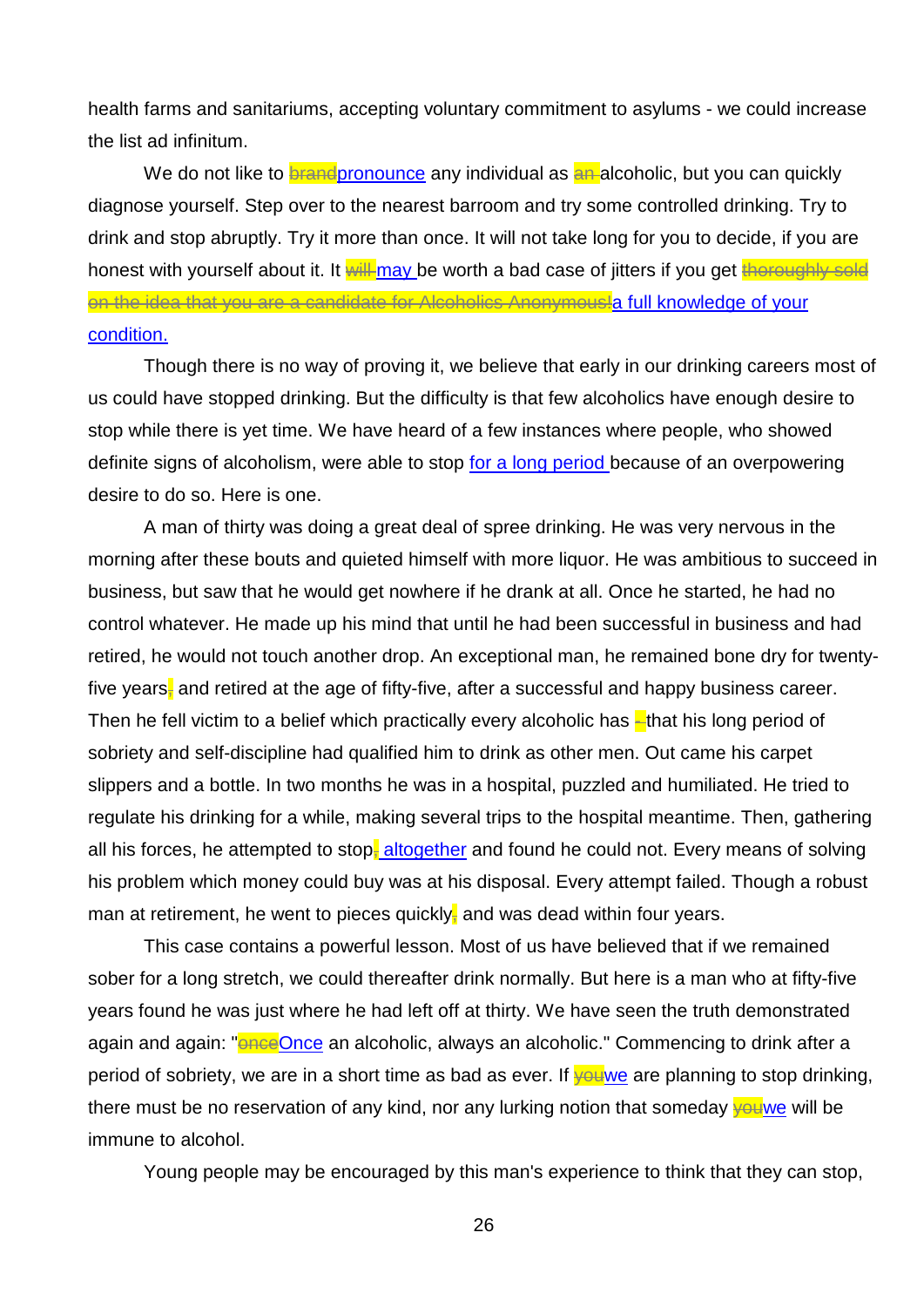as he did, on their own will power. We doubt if many of them can do it, because none will really want to stop, and hardly one of them, because of the peculiar mental twist already acquired, will find he can win out. Several of our crowd, men of thirty-five or less, had been drinking butonly a few years, but they found themselves as helpless as those who had been drinking twenty years.

To be gravely affected, one does not necessarily have to drink a long time, nor take the quantities some of us have. This is particularly true of women. Potential femininefemale alcoholics often turn into the real thing and are gone beyond recall in a few years. Certain drinkers, who would be greatly insulted if called alcoholics, are astonished at their inability to stop. We, who are familiar with the symptoms, see large numbers of potential alcoholics among young people everywhere. But try and get them to see it!

As we look back, we feel we had gone on drinking many years beyond the point where we could quit on our will power. If anyone questions whether he has entered this dangerous area, let him try leaving liquor alone for one year. If he is a real alcoholic and very far advanced, there is scant chance of success. In the early days of our drinking we occasionally remained sober for a year or more, becoming serious drinkers again later. Though you may be able to stop for a considerable period, you may yet be a potential alcoholic. We think few, to whom this book will appeal, can stay dry anything like a year. Some will be drunk the day after making their resolutions; most of them within a few weeks.

For those who are unable to drink moderately the question is how to stop altogether. We are assuming, of course, that the reader desires to stop. Whether such a person can quit upon a non spiritual basis depends somewhat upon the strength of his character, and how much he really wants to be done with it. But even more will it depend upon the extent to which he has already lost the power to choose whether he will drink or not. Many of us felt that we had plenty of character. There was a tremendous urge to cease forever. Yet we found it impossible. This is the baffling feature of alcoholism as we know it - this utter inability to leave it alone, no matter how great the necessity or the wish.

How then shall we help our readers determine, to their own satisfaction, whether they are one of us? The experiment of quitting for a period of time will be helpful, but we think we can render an even greater service to alcoholic sufferers, and perhaps to the medical fraternity. So we shall describe some of the mental states that precede a relapse into drinking, for obviously this is the crux of the problem.

What sort of thinking dominates an alcoholic who repeats time after time the desperate experiment of the first drink? Friends, who have reasoned with him after a spree which has brought him to the point of divorce or bankruptcy, are mystified when he walks directly into a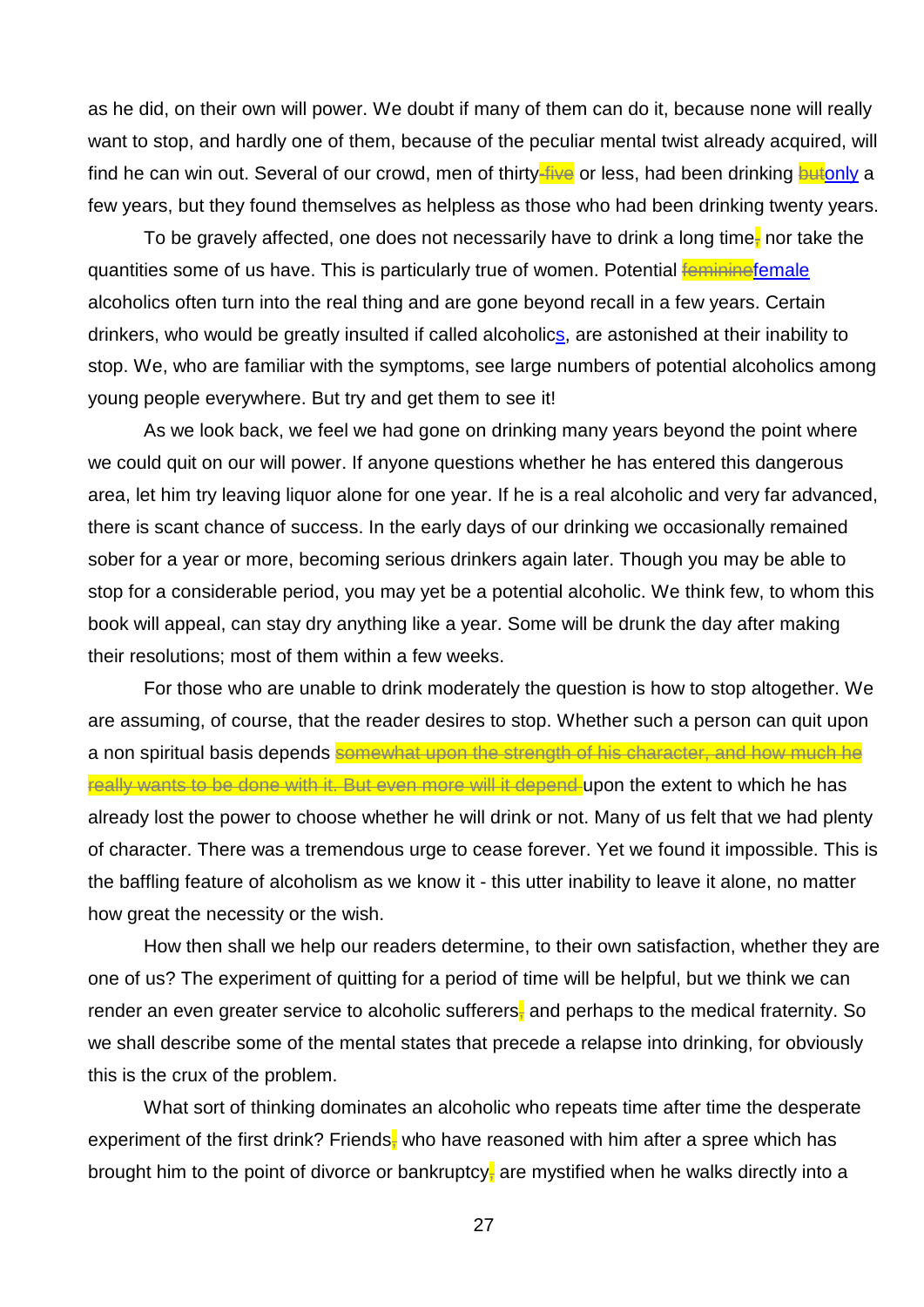saloon. Why does he? Of what is he thinking?

Our first example is a friend we shall call Jim. This man has a charming wife and family. He inherited a lucrative automobile agency. He had a commendable world war World War record. He is a good salesman. Everybody likes him. He is an intelligent man, normal so far as we can see, except for a nervous disposition. He did no drinking until he was thirty-five. In a few years he became so violent when intoxicated that he had to be committed. On leaving the asylum, he came into contact with us.

We told him what we knew of alcoholism and the answer we had found. He made a beginning. His family was re-assembled, and he began to work as a salesman for the business he had lost through drinking. All went well for a time, but he failed to enlarge his spiritual life. To his consternation, he found himself drunk half a dozen times in rapid succession. On each of these occasions we worked with him, reviewing carefully what had happened. He agreed he was a real alcoholic and in a serious condition. He knew he faced another trip to the asylum if he kept on. Moreover, he would lose his family, for whom he had a deep affection.

Yet he got drunk again. We asked him to tell us exactly how it happened. This is his story: "I came to work on Tuesday morning. I remember I felt irritated that I had to be a salesman for a concern I once owned. I had a few words with the boss, but nothing serious. Then I decided to drive into the country and see one of my prospects for a car. On the way I felt hungry so I stopped at a roadside place where they have a bar. I had no intention of drinking. I just thought I would get a sandwich. I also had the notion that I might find a customer for a car at this place, which was familiar, for I had been going to it for years. I had eaten there many times during the months I was sober. I sat down at a table and ordered a sandwich and a glass of milk. Still no thought of drinking. I ordered another sandwich and decided to have another glass of milk.

"Suddenly the thought crossed my mind that if I were to put an ounce of whiskey in my milk, it couldn't hurt me on a full stomach. I ordered a whiskey and poured it into the milk. I vaguely sensed I was not being any too smart, but felt reassured, as I was taking the whiskey on a full stomach. The experiment went so well that I ordered another whiskey and poured it into more milk. That didn't seem to bother me so I tried another."

Thus started one more journey to the asylum for Jim. Here was the threat of commitment, the loss of family and position, to say nothing of that intense mental and physical suffering which drinking always caused him. He had much knowledge about himself as an alcoholic. Yet all reasons for not drinking were easily pushed aside in favor of the foolish idea that he could take whiskey if only he mixed it with milk!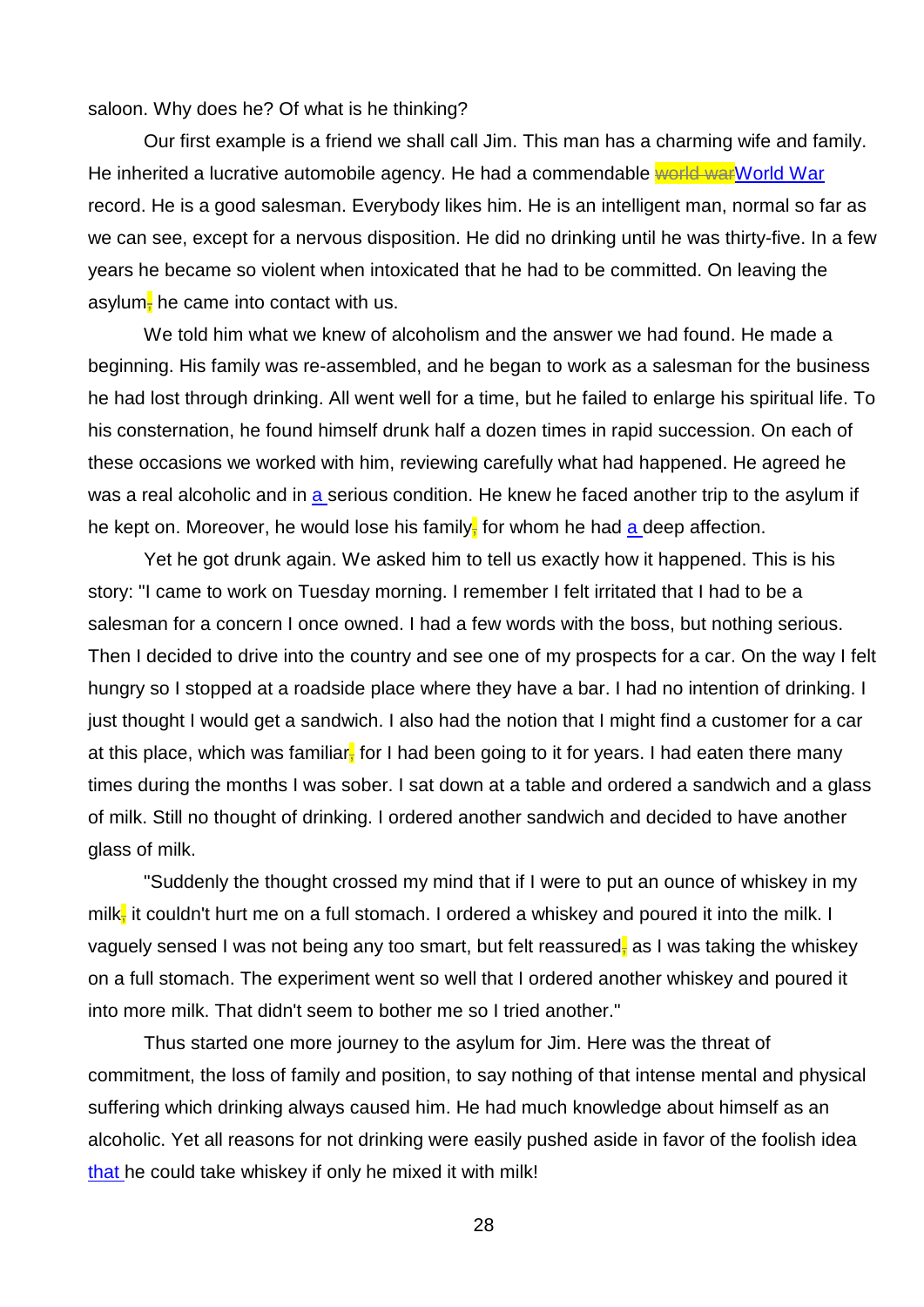Whatever the precise **medical** definition of the word maybe, we call this plain insanity. How can such a lack of proportion, of the ability to think straight, be called anything else?

You may think this an extreme case. To us it is not farfetched, for this kind of thinking has been characteristic of every single one of **our group. Some of us. We have sometimes** reflected more than Jim did-upon the consequences. But there was always the curious mental phenomenon, that parallel with our sound reasoning there inevitably ran some insanely trivial excuse for taking the first drink. Our sound reasoning failed to hold us in check. The insane idea won out. Next day we would ask ourselves, in all earnestness and sincerity, how it could have happened.

In some circumstances we have gone out deliberately to get drunk, feeling ourselves justified by nervousness, anger, worry, depression, jealousy or the like. But even in this type of beginning we are obliged to admit that our justification for a spree was insanely insufficient in the light of what always happened. We now see that when we began to drink deliberately, instead of casually, there was little serious or effective thought during the period of premeditation, of what the terrific consequences might be.

Our behavior is as absurd and incomprehensible with respect to the first drink as that of an individual with a passion, say, for jay-walking. He gets a thrill out of skipping in front of fastmoving vehicles. He enjoys himself for a few years in spite of friendly warnings. Up to this point you would label him as a foolish chap-having queer ideas of fun. Luck then deserts him and he is slightly injured several times in succession. You would expect him, if he were normal, to cut it out. Presently he is hit again and this time has a fractured skull. Within a week after leaving the hospital, a fast-moving trolley car breaks his arm. He tells you he has decided to stop jaywalking for good, but in a few weeks he breaks both legs.

On through the years this conduct continues, accompanied by his continual promises to be careful or to keep off the streets altogether. Finally, he can no longer work, his wife gets a divorce<sub>r</sub> and he is held up to ridicule. He tries every known means to get the jay-walking idea out of his head. He shuts himself up in an asylum, hoping to mend his ways. But the day he comes out he races in front of a fire engine, which breaks his back. Such a man would be crazy, wouldn't he?

You may think our illustration is too ridiculous. But is it? We, who have been through the wringer, have to admit if we substituted alcoholism for jay-walking, the illustration would fit us exactly. However intelligent we may have been in other respects, where alcohol has been involved, we have been strangely insane. It's strong language - but isn't it true?

Some of you are thinking: "Yes, what you tell us is true, but it doesn't fully apply. We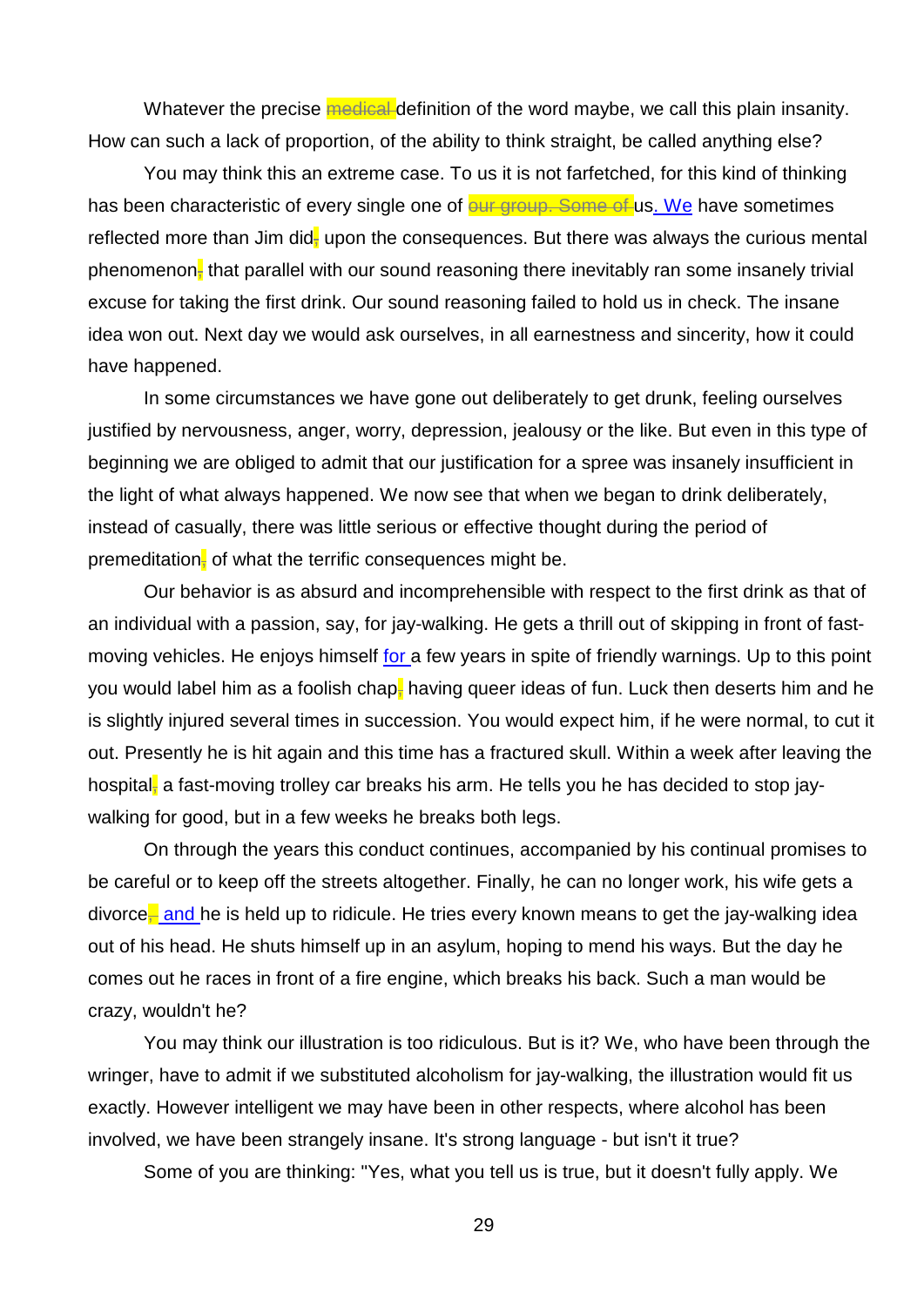admit we have some of these symptoms, but we have not gone to the extremes you fellows did, nor are we likely to, for we understand ourselves so well after what you have told us that such things cannot happen again. We have not lost everything in life through drinking and we certainly do not intend to. Thanks for the information."

That may be true of certain nonalcoholic people who, though drinking foolishly and heavily at the present time, are able to stop or moderate, because their brains and bodies have not been warped and degenerated damaged as ours were. But the actual or potential alcoholic, with hardly an exception, will be absolutely unable to stop drinking on the basis of selfknowledge. This is a point we wish to emphasize and re-emphasize, to smash home upon our alcoholic readers as it has been revealed to us out of bitter experience. Let us take another illustration.

Fred is partner in a well known accounting firm. His income is good, he has a fine home, is happily married and the father of promising children of college age. He ishas so attractive a personality that he makes friends with everyone. If ever there was a successful business man, it is Fred. To all appearances he is a stable, well balanced individual. Yet, he is alcoholic. We first saw Fred about a year ago in a hospital where he had gone to recover from a bad case of jitters. It was his first experience of this kind, and he was much ashamed of it. Far from admitting he was an alcoholic, he told himself he came to the hospital to rest his nerves. The doctor intimated strongly that he might be worse than he realized. For a few days he was depressed about his condition. He made up his mind to quit drinking altogether. It never occurred to him that perhaps he could not do so, in spite of his character and standing. Fred would not believe himself an alcoholic, much less accept a spiritual remedy for his problem. We told him what we knew about alcoholism. He was interested and conceded that he had some of the symptoms, but he was a long way from admitting that he could do nothing about it himself. He was positive that this humiliating experience, plus the knowledge he had acquired, would keep him sober the rest of his life. Self-knowledge would fix it.

We heard no more of Fred for a while. One day we were told that he was back in the hospital. This time he was quite shaky. He soon indicated he was anxious to see us. The story he told is most instructive, for here was a chap absolutely convinced he had to stop drinking, who had no excuse for drinking, who exhibited splendid judgment and determination in all his other concerns, yet was flat on his back nevertheless.

Let him tell you about it: "I was much impressed with what you fellows said about alcoholism, but and I frankly did not believe it would be possible for me to drink again. I somewhat rather appreciated your ideas about the subtle insanity which precedes the first drink,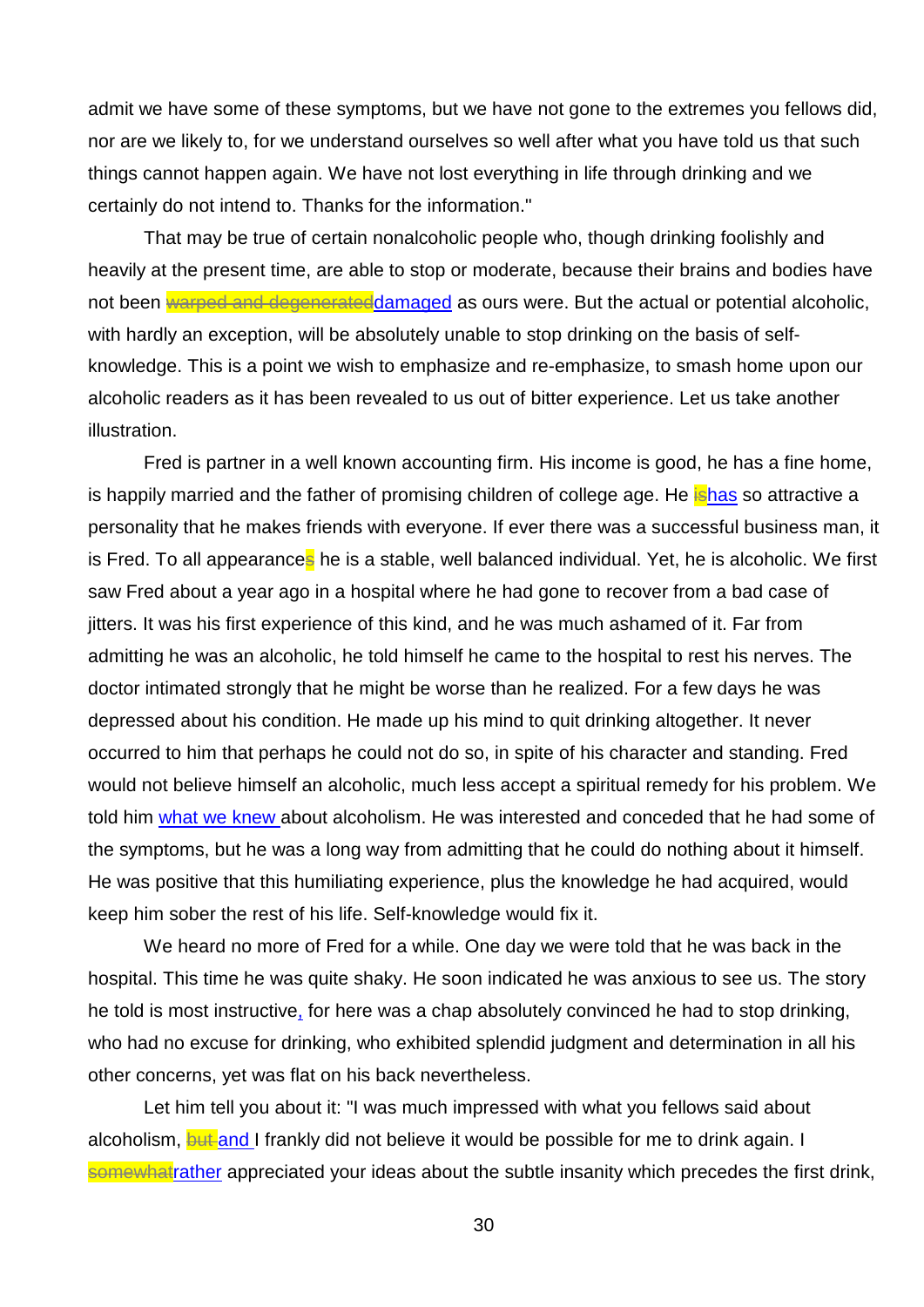but I was confident it could not happen to me after what I had learned. I reasoned I was not so far advanced as most of you fellows, that I had been usually successful in licking my other personal problems, and that I would therefore be successful where you men failed. I felt I had every right to be self-confident, that it would be only a matter of exercising my will power and keeping on guard.

"In this frame of mind, I went about my business and for a time all was well. I had no trouble refusing drinks, and began to wonder if I had not been making too hard work of a simple matter. One day I went to Washington to present some accounting evidence to a government bureau. I had been out of town before during this particular dry spell, so there was nothing new about that. Physically, I felt fine. Neither did I have any pressing problems or worries. My business came off well, I was pleased and knew my partners would be too. It was the end of a perfect day, not a cloud on the horizon.

"I went to my hotel and leisurely dressed for dinner. As I crossed the threshold of the dining room, the thought came to mind that it would be nice to have a couple of cocktails with dinner. That was all. Nothing more. I ordered a cocktail and my meal. Then I ordered another cocktail. After dinner I decided to take a walk. When I returned to the hotel it struck me a highball would be fine before going to bed, so I stepped into the bar and had one. I remember having several more that night and plenty next morning. I have a shadowy recollection of being in an airplane bound for New York- and of finding a friendly taxicab driver at the landing field instead of my wife. The driver escorted me about for several days. I know little of where I went, or what I said and did. Then came the hospital with **its** unbearable mental and physical suffering.

"As soon as I regained my ability to think, I went carefully over that evening in Washington. Not only had I been off guard, I had made no fight whatever against that the first drink. This time I had not thought of the consequences at all. I had commenced to drink as carelessly as though the cocktails were ginger ale. I now remembered what my alcoholic friends had told me, how they prophesied that if I had an alcoholic mind, the time and place would come - I would drink again. They had said that though I did raise a defense, it would one day give way before some trivial reason for having a drink. Well, just that did happen and more, for what I had learned of alcoholism did not occur to me at all. I knew from that moment that I had an alcoholic mind. I saw that will power and self-knowledge would not help in those strange mental blank spots. I had never been able to understand people who said that a problem had them hopelessly defeated. I knew then. It was a crushing blow.

"Two of the members of Alcoholics Anonymous came to see me. They grinned, which I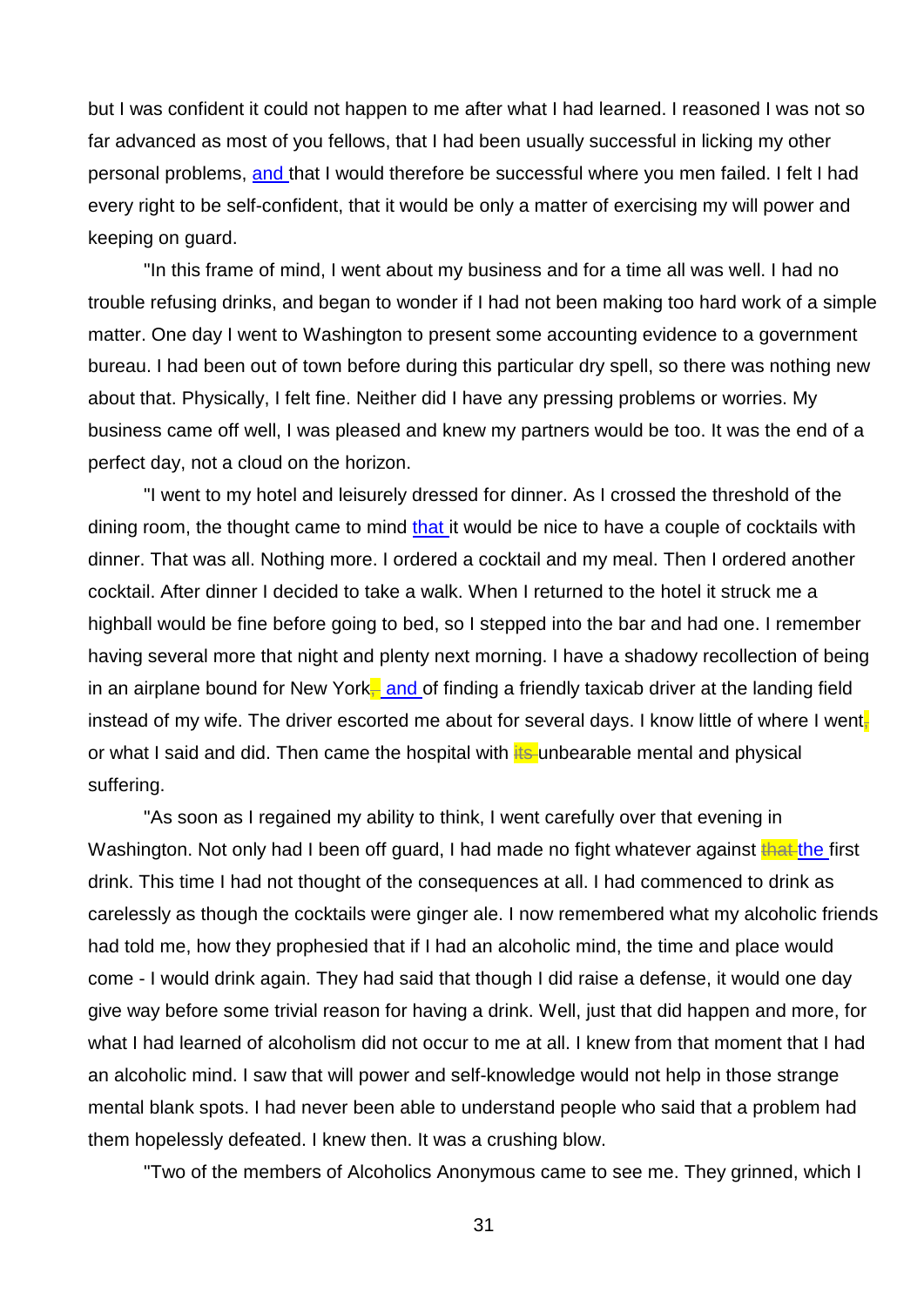didn't like so much, and then asked me if I thought myself alcoholic and if I were really licked this time. I had to concede both propositions. They piled on me heaps of **medical** evidence to the effect that an alcoholic mentality, such as I had exhibited in Washington, was a hopeless condition. They cited cases out of their own experience by the dozen. This process snuffed out the last flicker of conviction that I could do the job myself.

"Then they outlined the spiritual answer and program of action which a hundred of them had followed successfully. Though I had been only a nominal churchman, their proposals were not, intellectually, hard to swallow. But the program of action, though entirely sensible, was pretty drastic. It meant I would have to throw several lifelong conceptions out of the window. That was not easy. But the moment I made up my mind to go through with the process, I had the curious feeling that my alcoholic condition was relieved, as in fact it proved to be.

"Quite as important was the discovery that spiritual principles would solve all my problems. I have since been brought into a way of living infinitely more satisfying and, I hope, more useful than the life I lived before. My old manner of life was by no means a bad one, but I would not exchange its best moments for the worst I have now. I would not go back to it even if I could."

Fred's story speaks for itself. We hope it strikes home to thousands like him. He had felt only the first nip of the wringer. Most alcoholics have to be pretty badly mangled before they really commence to solve their problems.

MostMany doctors and psychiatrists agree with our conclusions. One of these men, staff member of a world-renowned hospital, recently made this statement to some of us: "What you say about the general hopelessness of the average alcoholic's plight is, in my opinion, correct. As to two of you men, whose stories I have heard, there is no doubt in my mind that you were 100% hopeless, apart from **Divinedivine** help. Had you offered yourselves as patients at this hospital, I would not have taken you, if I had been able to avoid it. People like you are too heartbreaking. Though not a religious person, I have profound respect for the spiritual approach in such cases as yours. For most cases, there is virtually no other solution."

Once more: the The alcoholic at certain times has no effective mental defense against the first drink. Except in a few rare cases, neither he nor any other human being can provide such a defense. His defense must come from a **higherHigher Power**.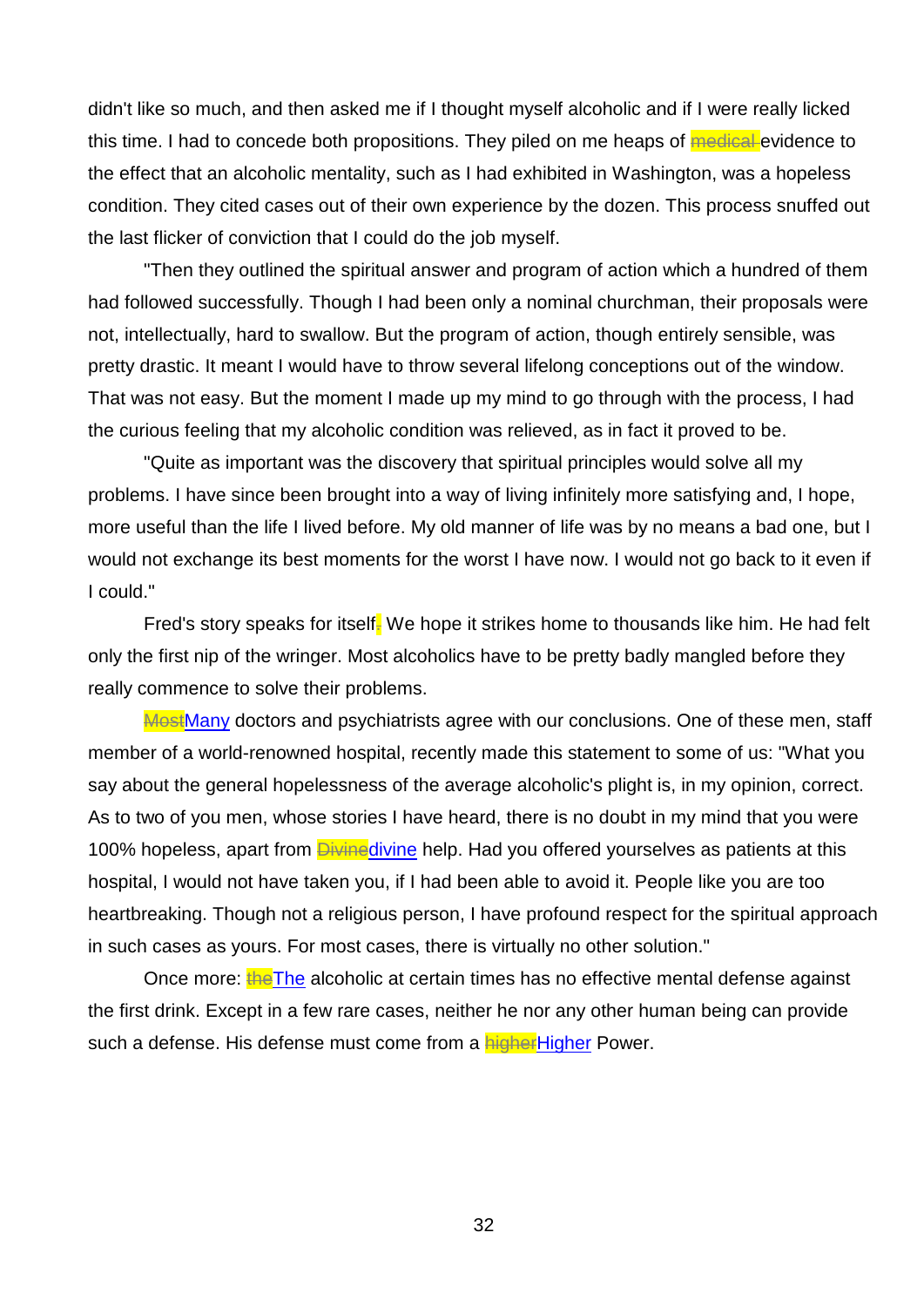#### **Chapter Four 4**

#### **WE AGNOSTICS**

In the preceding chapters, you have learned something of alcoholism. We hope we have made clear the distinction between the alcoholic and the nonalcoholic. If, when you honestly want to, you find you cannot quit entirely, or if, when drinking, you have little control over the amount you take, you are probably alcoholic. If that be the case, you may be suffering from an illness which only a spiritual experience will conquer.

To one who feels he is an atheist or agnostic such an experience seems impossible, but to continue as he is means disaster, especially if he is an alcoholic of the hopeless variety. To be doomed to an alcoholic helldeath or be "saved"-to live on a spiritual basis are not always easy alternatives to face.

But it isn't so difficult. About half our *original* fellowship were of exactly that type. At first some of us tried to avoid the issue, hoping against hope we were not true alcoholics. But after a while we had to face the fact that we must find a spiritual basis of life - or else. Perhaps it is going to be that way with you. But cheer up, something like  $\frac{f}{f}$  alf of us thought we were atheists or agnostics. Our experience shows that you need not be disconcerted.

If a mere code of morals, or a better philosophy of life were sufficient to overcome alcoholism, many of us would have recovered long ago. But we found that such codes and philosophies did not save us, no matter how much we tried. We could wish to be moral, we could wish to be philosophically comforted, in fact, we could will these things with all our might, but the needed power wasn't there. Our human resources, as marshalled by the will, were not sufficient; they failed utterly.

Lack of power, that was our dilemma. We had to find a power by which we could live, and it had to be A Power Greater Than Ourselves. a Power greater than ourselves. Obviously. But where and how were we to find this Power?

Well, that's exactly what this book is about. Its main object is to enable you to find a Power greater than yourself, which will solve your problem. That means we have written a book which we believe to be spiritual as well as moral. And it means, of course, that we are going to talk about God. Here difficulty arises with agnostics. Many times we talk to a new man and watch his hope rise as we discuss his alcoholic problems and explain our fellowship. But his face falls when we speak of spiritual matters, especially when we mention God, for we have reopened a subject which our man thought he had neatly evaded or entirely ignored.

We know how he feels. We have shared his honest doubt and prejudice. Some of us have been violently anti-religious. To others, the word "God" brought up a particular idea of Him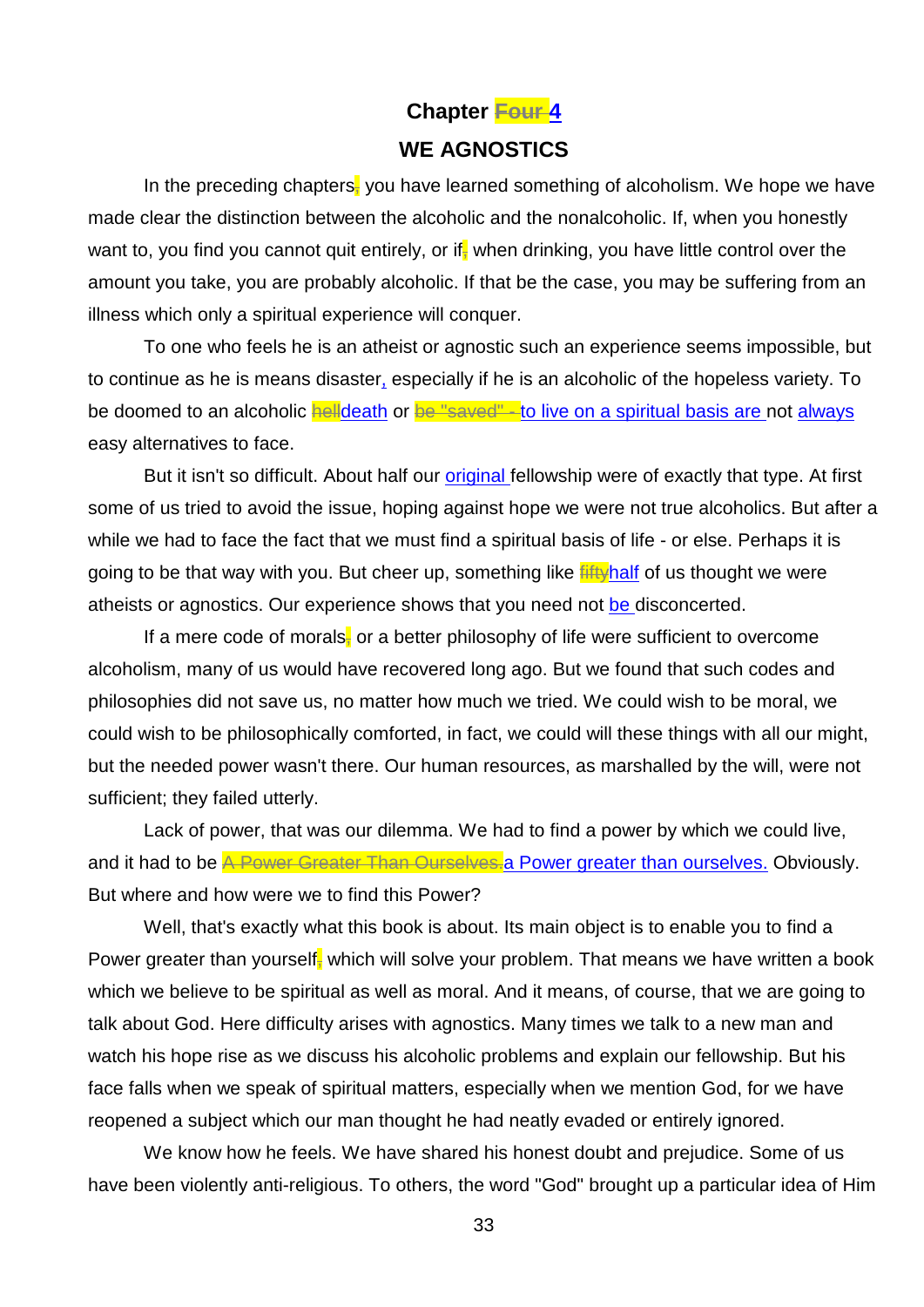with which someone had tried to impress  $\frac{u\cdot v}{v\cdot v}$  during childhood. Perhaps we rejected this particular conception because it seemed inadequate. With that rejection we imagined we had abandoned the God idea entirely. We were bothered with the thought that faith and dependence upon a Power beyond ourselves was somewhat weak, even cowardly. We looked upon this world of warring individuals, warring theological systems, and inexplicable calamity, with deep skepticism. We looked askance at many individuals who claimed to be godly. How could a Supreme Being have anything to do with it all? And who could comprehend a Supreme Being anyhow? Yet, in other moments, we found ourselves thinking, when enchanted by thea starlit night, "Who, then, made all this?" There was a feeling of awe and wonder, but it was fleeting and soon lost.

Yes, we of agnostic temperament have had these thoughts and experiences. Let us make haste to reassure you. We found that as soon as we were able to lay aside prejudice and express even a willingness to believe in a Power greater than ourselves, we commenced to get results, even though it was impossible for any of us to fully define or comprehend that Power, which is God.

Much to our relief, we discovered we did not need to consider another's conception of God. Our own conception, however inadequate, was sufficient to make the approach and to effect a contact with Him. As soon as we admitted the possible existence of a Creative Intelligence,  $\mathsf{A}_a$  Spirit of the Universe underlying the totality of things, we began to be possessed of a new sense of power and direction, provided we took other simple steps. We found that God does not make too hard terms with those who seek Him. To us, the Realm of Spirit is broad, roomy, all inclusive; never exclusive or forbidding to those who earnestly seek. It is open, we believe, to all men.

When, therefore, we speak to you of God, we mean your own conception of God. This applies, too, to other spiritual expressions which you find in this book. Do not let any prejudice you may have against spiritual terms deter you from honestly asking yourself what they mean to you. At the start, this is was all you will need we needed to commence spiritual growth, to effect your first conscious relation with God, as vou understandwe understood Him. Afterward, vou will find yourself we found ourselves accepting many things which now seem then seemed entirely out of reach. That is was growth, but if you are going we wished to grow, you have we had to begin somewhere. So use ywe used our own conception, however limited it may bewas.

You need We needed to ask yourselfourselves but one short question. "Do I now believe, or am I even willing to believe, that there is a Power greater than myself?" As soon as a man can say that he does believe, or is willing to believe, we emphatically assure him that he is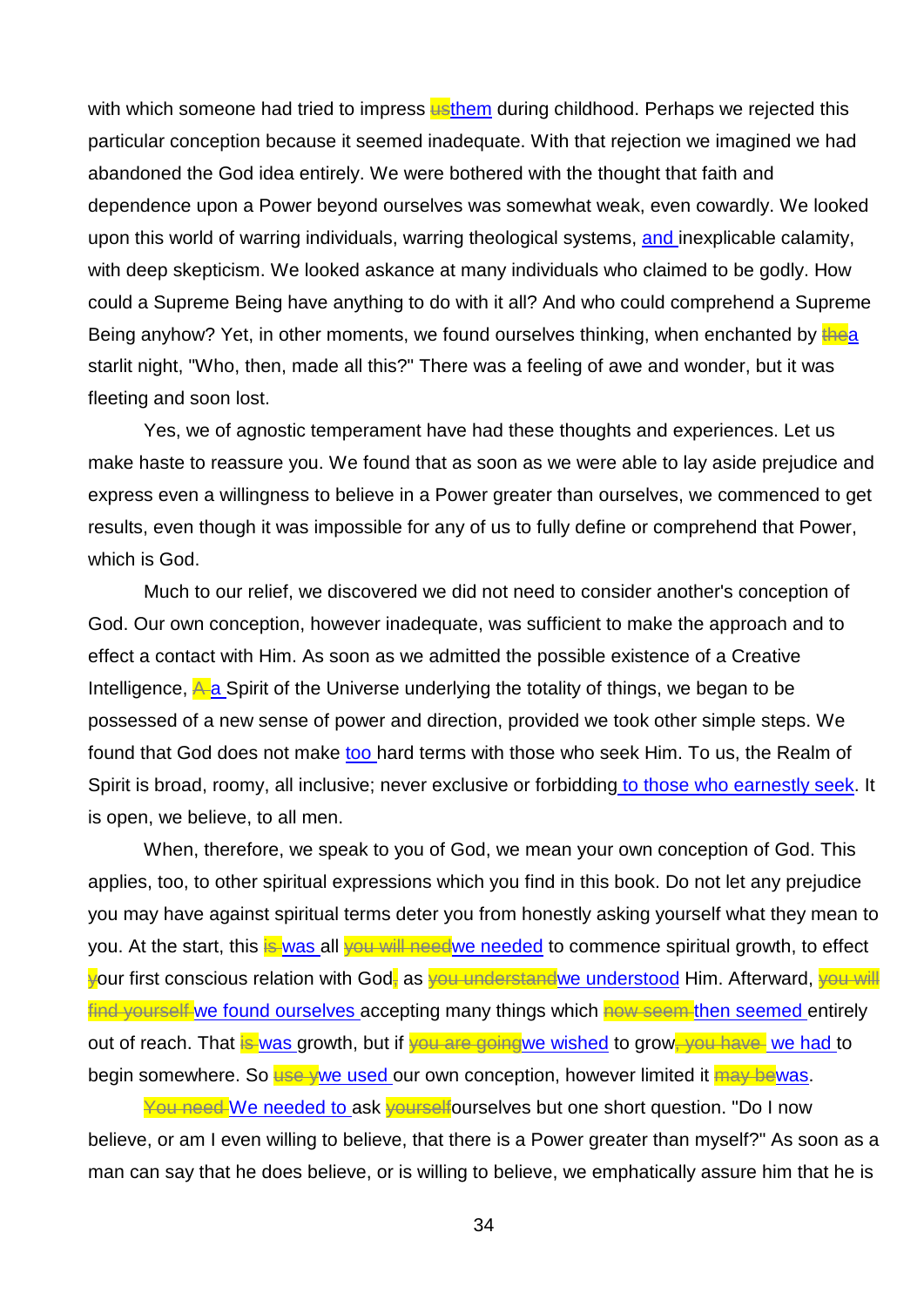on his way. It has been repeatedly proven among us that upon this simple cornerstone a wonderfully effective spiritual structure can be built.

That was great news to us, for we had assumed we could not make use of spiritual principles unless we accepted many things on faith which seemed difficult to believe. When people presented us with spiritual approaches, how frequently did we all say. "I wish I had what that man has. I'm sure it would work if I could only believe as he believes. But I cannot accept as surely true the many articles of faith which are so plain to him." So it was comforting to learn that we could commence at a simpler level.

Besides a seeming inability to accept much on faith, we often found ourselves handicapped by obstinacy, sensitiveness, and unreasoning prejudice. Many of us have been so touchy that even casual reference to spiritual things made us bristle with antagonism. This sort of thinking had to be abandoned. Though some of us resisted, we found no great difficulty in casting aside such feelings. Faced with alcoholic destruction, we soon became as open minded on spiritual matters as we had tried to be on other questions. In this respect alcohol was a great persuader. It finally beat us into a state of reasonableness. Sometimes this was a tedious process; we hope no one else will be prejudiced for as long as some of us were.

The reader may still ask why he should believe in a Power greater than himself. We think there are good reasons. Let us have a look at some of them.

The practical individual of today is a stickler for facts and results. Nevertheless, the twentieth century readily accepts theories of all kinds, provided they are firmly grounded in fact. We have numerous theories, for example, about electricity. Everybody believes them without a murmur of doubt. Why this ready acceptance? Simply because it is impossible to explain what we see, feel, direct, and use, without a reasonable assumption as a starting point.

Everybody nowadays, believes in scores of assumptions for which there is good evidence, but no perfect visual proof. And does not science demonstrate that visual proof is the weakest proof? It is being constantly revealed, as mankind studies the material world, that outward appearances are not inward reality at all. To illustrate:

The prosaic steel girder is a mass of electrons whirling around each other at incredible speed. These tiny bodies are governed by precise laws, and these laws hold true throughout the material world. Science tells us so. We have no reason to doubt it. When, however, the perfectly logical assumption is suggested that underneath the material world, and life as we see it, there is an All Powerful, Guiding, Creative Intelligence, right there our perverse streak comes to the surface and we laboriously set out to convince ourselves it isn't so. We read wordy books and indulge in windy arguments, thinking we believe this universe needs no God to explain it.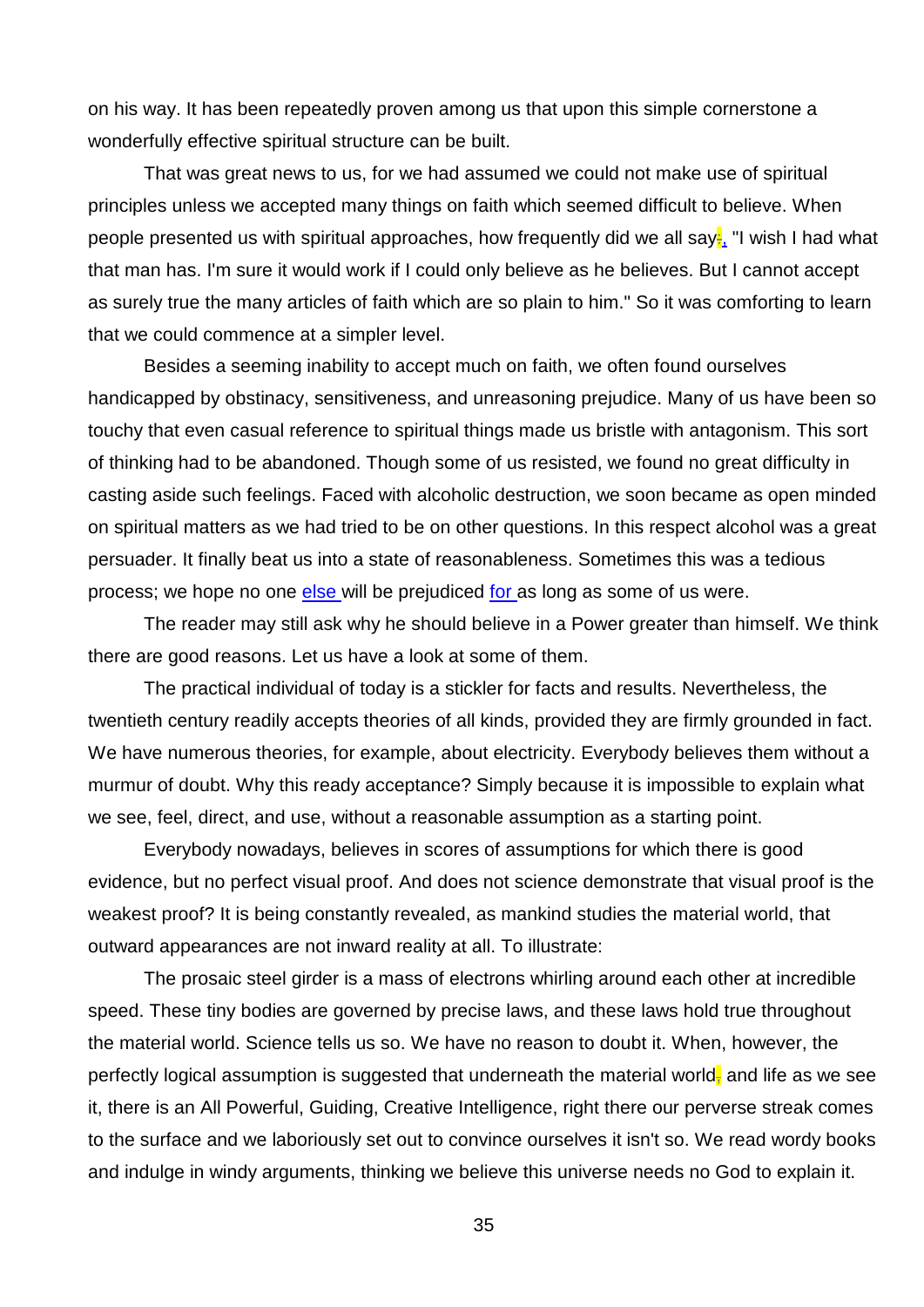Were our contentions true, it would follow that life originated out of nothing, means nothing, and proceeds nowhere.

Instead of regarding ourselves as intelligent agents, spearheads of God's ever advancing Creation, we agnostics and atheists chose to believe that our human intelligence was the last word, the alpha and the omega, the beginning and end of all. Rather vain of us, wasn't it?

We, who have traveled this dubious path, beg you to lay aside prejudice, even against organized religion. We have learned that whatever the human frailties of various faiths maybe, those faiths have given purpose and direction to millions. People of faith have a logical idea of what life is all about. Actually, we used to have no reasonable conception whatever. We used to amuse ourselves as weby cynically dissected dissecting spiritual beliefs and practices; when we might have observed that many spiritually-minded persons of all races, colors, and creeds were demonstrating a degree of stability, happiness and usefulness which we should have sought ourselves.

Instead, we looked at the human defects of these people, and sometimes used their shortcomings as a basis of wholesale condemnation. We talked of intolerance, while we were intolerant ourselves. We missed the reality and the beauty of the forest because we were diverted by the ugliness of some of its trees. We never gave the spiritual side of life a fair hearing.

In the our personal stories which follow you will find a wide variation in the way each teller approaches and conceives of the Power which is greater than himself. Whether  $\frac{1}{2}$  we agree with a particular approach or conception seems to make little difference. Experience has taught us that these are matters about which, for our purpose, we need not be worried. They are questions for each individual to settle for himself.

On one proposition, however, these men and women are strikingly agreed. Every one of them has gained access to, and believes in a Power greater than himself. This Power has in each case accomplished the miraculous, the humanly impossible. As a celebrated American statesman puts it, "Let's look at the record."

Here are one hundred thousands of men and women, worldly and sophisticated indeed. They flatly declare to you that since they have come to believe in a Power greater than themselves, to take a certain attitude toward that Power, and to do certain simple things, there has been a revolutionary change in their way of living and thinking. They tell you that inin the face of collapse and despair, in the face of the total failure of their human resources, they found that a new **Powerpower**, peace, happiness, and sense of direction has flowed into them. This happened soon after they wholeheartedly met a few simple requirements. Once confused and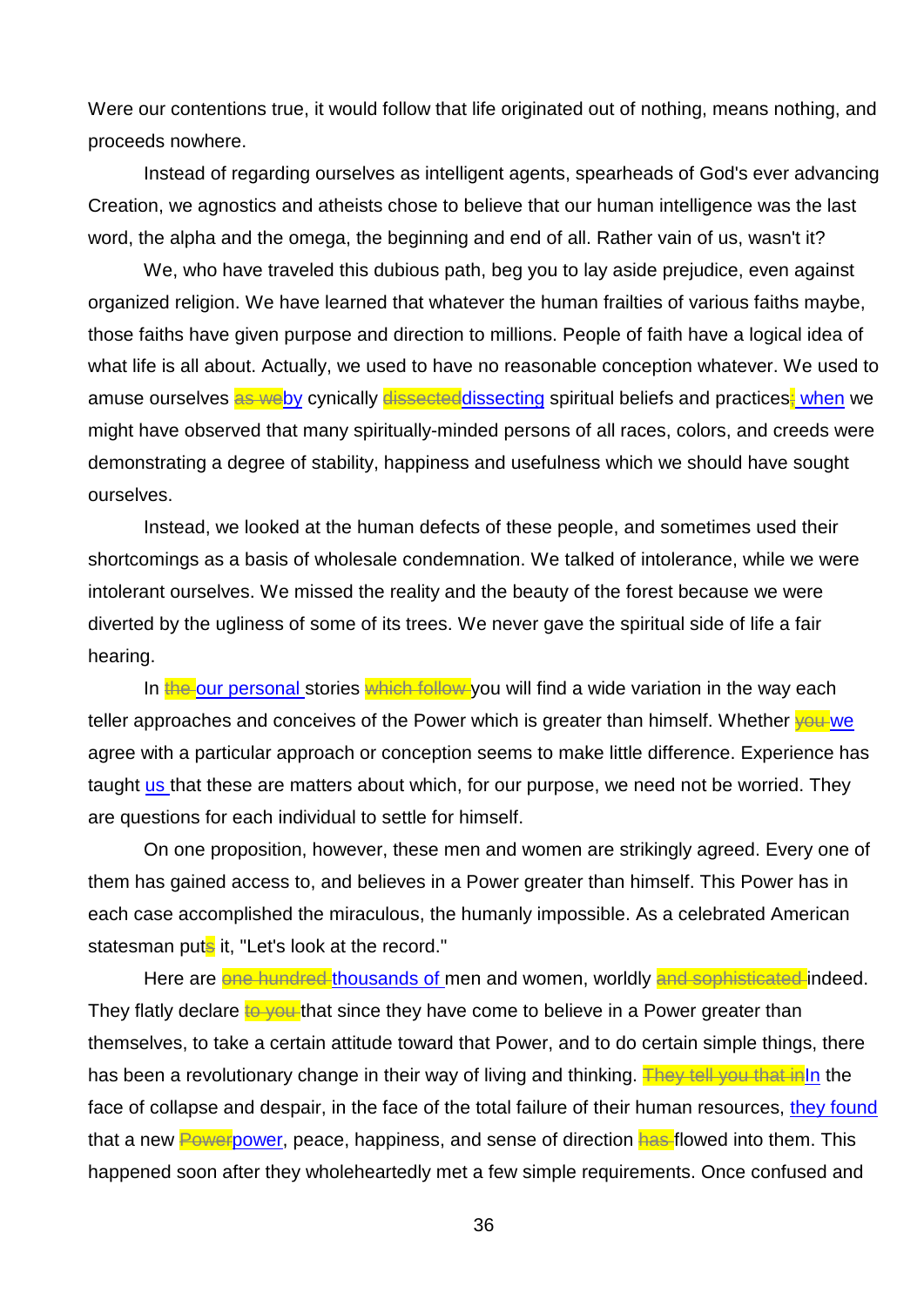baffled by the seeming futility of existence, they will show you the underlying reasons why they were making heavy going of life. Leaving aside the drink question, they tell why living was so unsatisfactory. They will show you how the change came over them. When one hundred many hundreds of people, much like you, are able to say that the consciousness of The the Presence of God is today the most important fact of their lives, they present a powerful reason why  $\frac{1}{2}$ too one should have faith.

This world of ours has made more material progress in the last century than in all the millenniums which went before. Almost everyone knows the reason. Students of ancient history tell us that the intellect of men in those days was equal to the best of today. Yet in ancient times material progress was painfully slow. The spirit of modern scientific inquiry, research and invention was almost unknown. In the realm of the material, men's minds were fettered by superstition, tradition, and all sorts of fixed ideas. The Some of the contemporaries of Columbus thought a round earth preposterous. Others like them came near putting Galileo to death for his astronomical heresies.

But ask yourself We asked ourselves this: are Are not some of us just as biased and unreasonable about the realm of the spirit as were the ancients about the realm of the material? Even in the present century, American newspapers were afraid to print an account of the Wright Brothersbrothers first successful flight at KittyhawkKitty Hawk. Had not all efforts at flight failed before? Did not Professor Langley's absurd flying machine go to the bottom of the Potomac riverRiver? Was it not true that the best mathematical minds had proved man could never fly? Had not people said God had reserved this privilege to the birds? Only thirty years later the conquest of the air was almost an old story and airplane travel was in full swing.

But in most fields our generation has witnessed complete liberation of our thinking. Show any longshoreman a Sunday supplement describing a proposal to explore the moon by means of a rocket and he will say, "I bet they do it - maybe not so long either." Is not our age characterized by the ease with which we discard old ideas for new, by the complete readiness with which we throw away the theory or gadget which does not work for something new which does?

We had to ask ourselves why we shouldn't apply to our human problems this same readiness to change the our point of view. We were having trouble with personal relationships, we couldn't control our emotional natures, we were a prey to misery and depression, we couldn't make a living, we had a feeling of uselessness, we were full of fear, we were unhappy, we couldn't seem to be of real help to other people - was not a basic solution of this bedevilment these bedevilments more important than whether we should see newsreels of lunar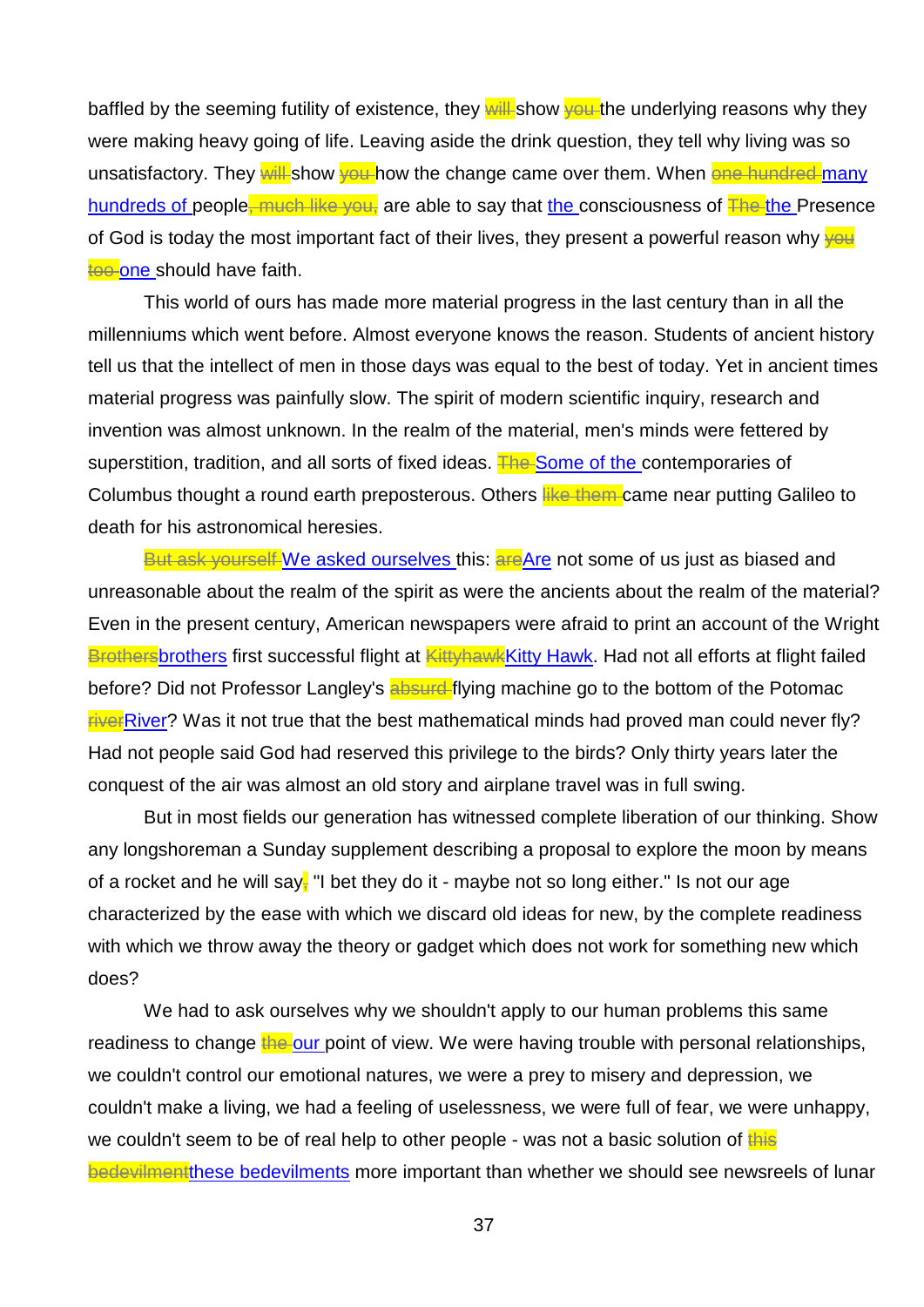flight? Of course it was.

When we saw others solve their problems by a simple reliance upon the Spirit of  $\frac{1}{10}$ universethe Universe, we had to stop doubting the power of God. Our ideas did not work. But the God idea did.

The Wright **Brothers'**brothers' almost childish faith that they could build a machine which would fly was the mainspring of their accomplishment. Without that, nothing could have happened. We agnostics and atheists were sticking to the idea that self-sufficiency would solve our problems. When others showed us that "God-sufficiency" worked with them, we began to feel like those who had insisted the Wrights would never fly.

Logic is great stuff. We liked it. We still like it. It is not by chance we were given the power to reason, to examine the evidence of our senses, and to draw conclusions. That is one of man's magnificent attributes. We agnostically inclined would not feel satisfied with a proposal which does not lend itself to reasonable approach and interpretation. Hence we are at pains to tell why we think our present faith is reasonable, why we think it more sane and logical to believe than not to believe, why we say our former thinking was soft and mushy when we threw up our hands in doubt and said, "We don't know."

When we became alcoholics, crushed by a self-imposed crisis we could not postpone or evade, we had to fearlessly face the proposition that either God is everything or else He is nothing. God either is, or He isn't. What was our choice to be?

Arrived at this point, we were squarely confronted with the question of faith. We couldn't duck the issue. Some of us had already walked far over the Bridge of Reason toward the desired shore of faith. The outlines and the promise of the New Land had brought lustre to tired eyes and fresh courage to flagging spirits. Friendly hands had stretched out in welcome. We were grateful that Reason had brought us so far. But somehow, we couldn't quite step ashore. Perhaps we had been leaning too heavily on Reason that last mile and we did not like to lose our support.

That was natural, but let us think a little more closely. Without knowing it, had we not been brought to where we stood by a certain kind of faith? For did we not believe in our own reasoning? Did we not have confidence in our ability to think? What was that but a sort of faith? Yes, we had been faithful, abjectly faithful to the God of Reason. So, in one way or another, we discovered that faith had been involved all the time!

We found, too, that we had been worshippers. What a state of mental goose-flesh that used to bring on! Had we not variously worshipped people, sentiment, things, money, and ourselves? And then, with a better motive, had we not worshipfully beheld the sunset, the sea,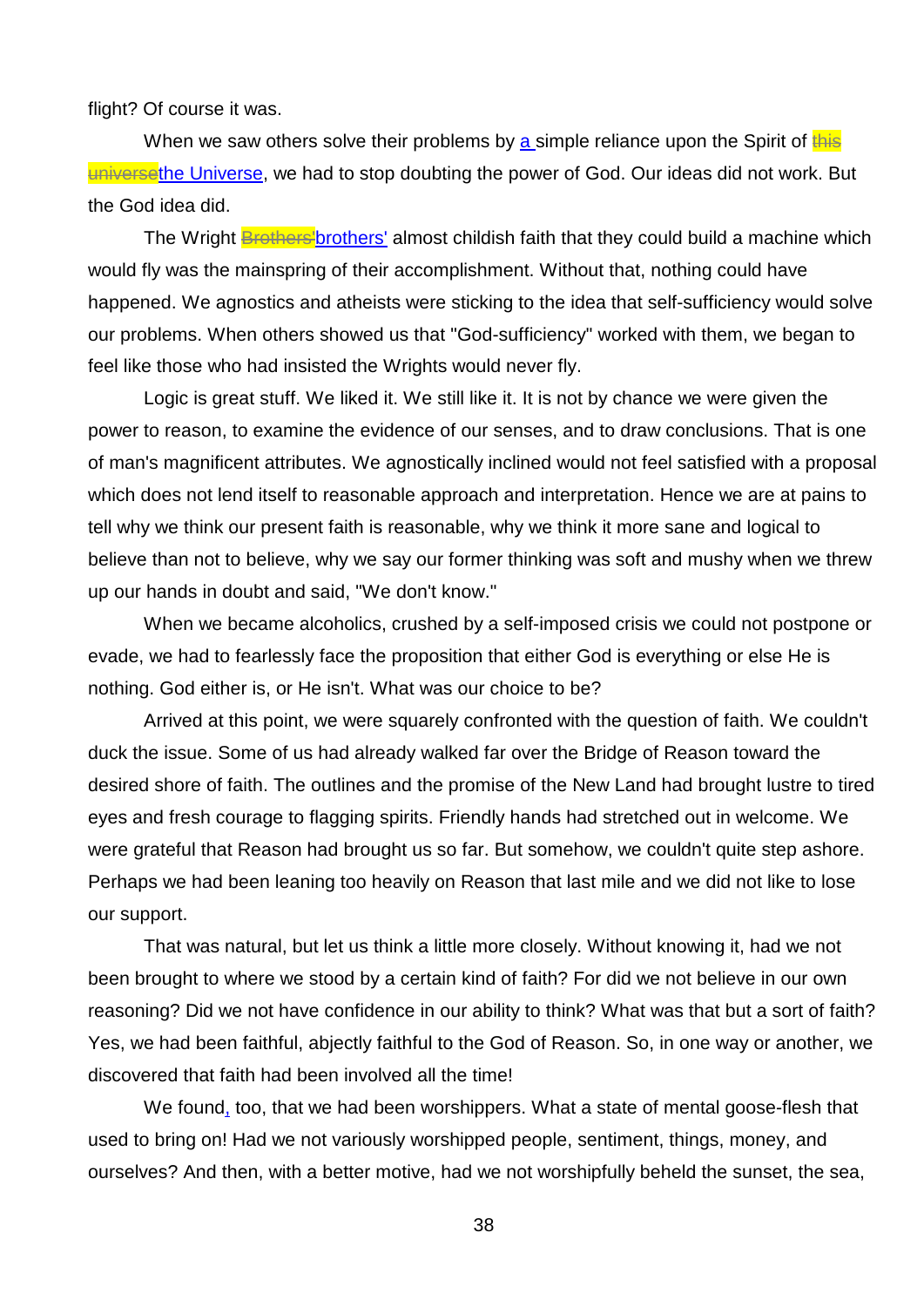or a flower? Who of us had not loved something or somebody? How much did these feelings, these loves, these worships, have to do with pure reason? Little or nothing, we saw at last. Were not these things the tissue out of which our lives were constructed? Did not these feelings, after all, determine the course of our existence? It was impossible to say we had no capacity for faith, or love, or worship. In one form or another we had been living by faith and little else.

Imagine life without faith! Were nothing left but pure reason, it wouldn't be life. But we believed in life - of course we did. We could not prove life in the sense that you can prove a straight line is the shortest distance between two points<sup>-</sup>, yet, there it was. Could we still say the whole thing was nothing but a mass of electrons, created out of nothing, meaning nothing, whirling on to a destiny of nothingness? Of course we couldn't. The electrons themselves seemed more intelligent than that. At least, so the chemist said.

Hence, we saw that reason isn't everything. Neither is reason, as most of us usee it, entirely dependable, though it emanate from our best minds. What about people who proved that man could never fly?

Yet we had been seeing another kind of flight, a spiritual liberation from this world, people who rose above their problems. They said God made these things possible, and we only smiled. We had seen spiritual release, but liked to tell ourselves it wasn't true.

Actually we were fooling ourselves, for deep down in every man, woman, and child, is the fundamental idea of God. It may be obscured by calamity, by pomp, by worship of other things, but in some form or other it is there. For faith in a Power greater than ourselves, and miraculous demonstrations of that power in human lives, are facts as old as man himself.

We finally saw that faith in some kind of God was a part of our make-up, just as much as the feeling we have for a friend. Sometimes we had to search fearlessly, but He was there. He was as much a fact as we were. And we are sure you will find We found the Great Reality deep down within you us. In the last analysis it is only there that He may be found. It was so with us: why not with you?

We can only clear the ground a bit for you. If our testimony helps sweep away prejudice, enables you to think honestly, encourages you to search diligently within yourself, then you will have joined, if you wish, you can join us on the Broad Highway. With this attitude you cannot fail. The consciousness that you do believe of your belief is sure to come to you.

In this book you will read the experience of a man who thought he was an atheist. His story is so interesting that some of it should be told now. His change of heart was dramatic, convincing, and moving.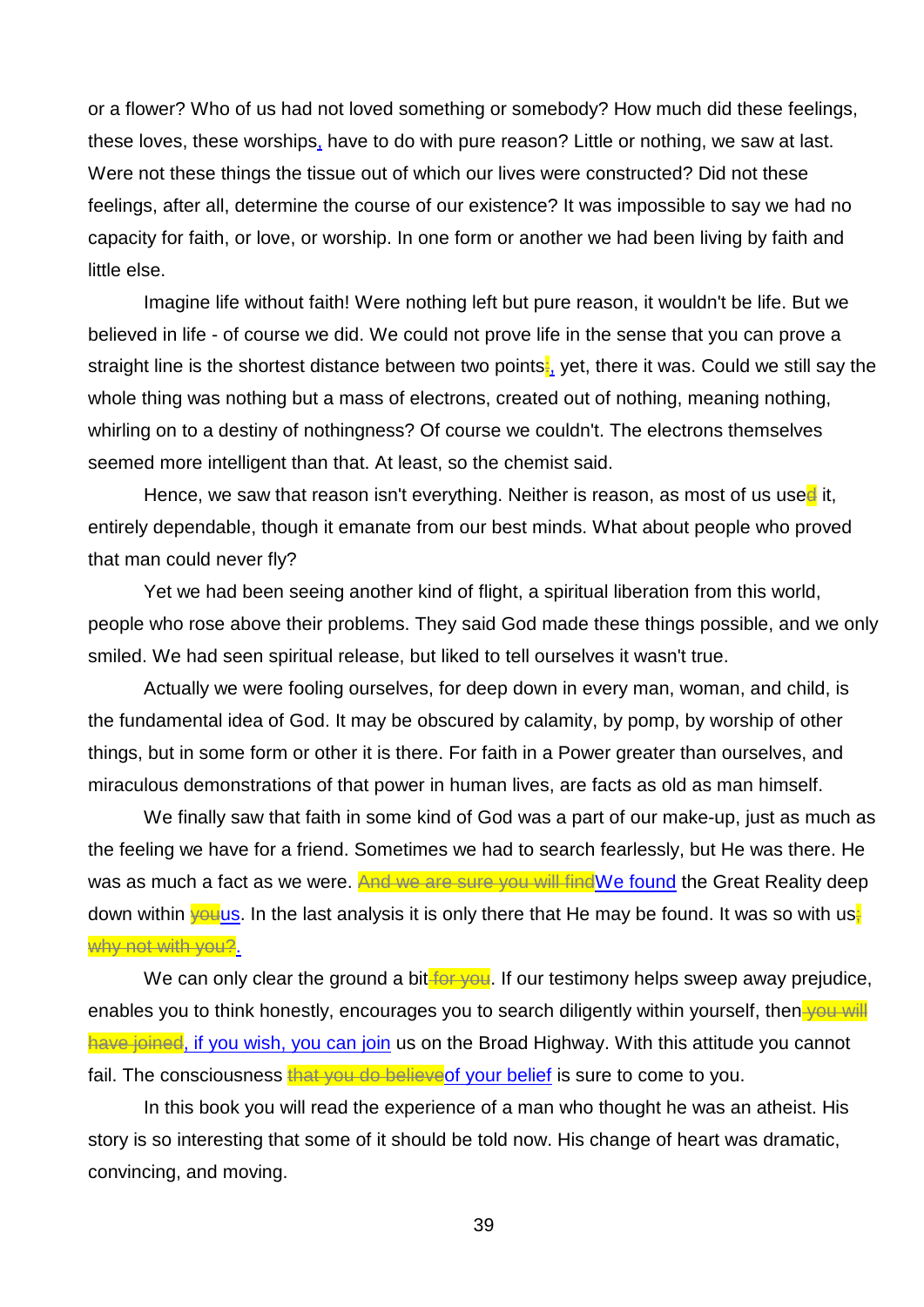Our friend was a minister's son. He attended church school, where he became rebellious at what he thought an overdose of religious education. For years thereafter he was dogged by trouble and frustration. Business failure, insanity, fatal illness, suicide - these calamities in his immediate family embittered and depressed him. Postwar disillusionment, ever more serious alcoholism, impending mental and physical collapse, brought him to the point of selfdestruction.

One night, when confined in a hospital, he was approached by an alcoholic who had known a spiritual experience. Our friend's gorge rose as he bitterly cried out: "If there is a God, He certainly hasn't done anything for me.<sup>"</sup>!!" But later, alone in his room, he asked himself this question: "Is it possible that all the religious people I have known are wrong?" While pondering the answer<sup>-</sup> he felt as though he lived in hell. Then, like a thunderbolt, a great thought came. It crowded out all else:

#### "WHO ARE YOU TO SAY THERE IS NO GOD?"

#### "Who are you to say there is no God?"

This man recounts that he tumbled out of bed to his knees. In a few seconds he was overwhelmed by a conviction of the Presence of God. It poured over and through him with the certainty and majesty of a great tide at flood. The barriers he had built through the years were swept away. He stood in the Presence of Infinite Power and Love. He had stepped from bridge to shore. For the first time, he lived in conscious companionship with his Creator.

Thus was our friend's cornerstone fixed in place. No later vicissitude has shaken it. His alcoholic problem was taken away. That very night three, years ago, it disappeared. Save for a few brief moments of temptation, the thought of drink has never returned; and at such times a great revulsion has risen up in him. Seemingly he could not drink even if he would. God had restored his sanity. What is this but a miracle of healing? Yet its elements are simple. Circumstances made him willing to believe. He humbly offered himself to his Maker - then he knew. Even so has God restored us all to our right minds. To this man, the Revelationrevelation was sudden. Some of us grow into it more slowly. But He has come to all who have honestly sought Him.

**DrawWhen we drew near to Him and He will disclosed also be Himself to voulus!**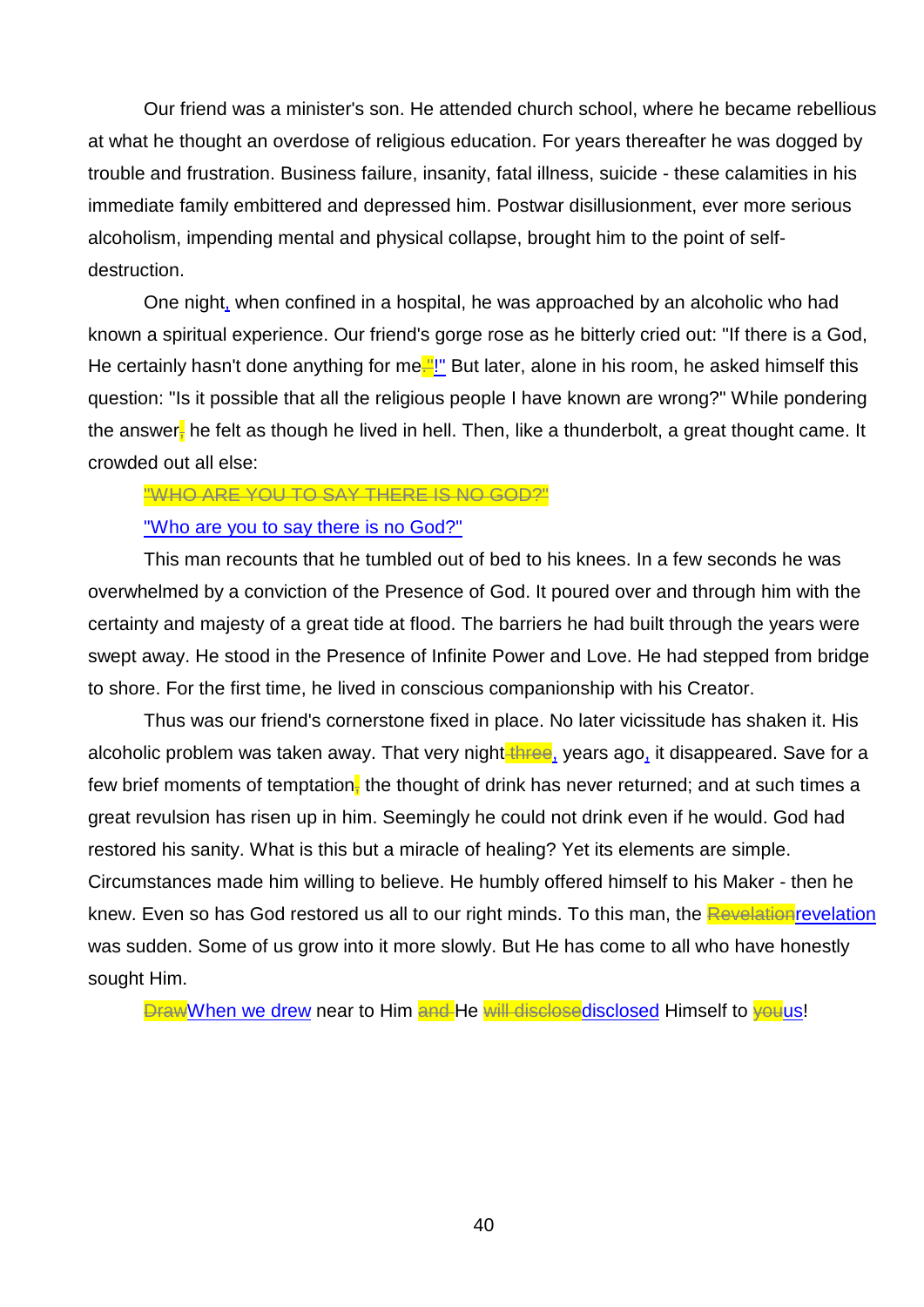## **Chapter Five 5**

## **HOW IT WORKS**

Rarely have we seen a person fail who has thoroughly followed our directions path. Those who do not recover are people who cannot or will not completely give themselves to this simple program, usually men and women who are constitutionally incapable of being honest with themselves. There are such unfortunates. They are not at fault; they seem to have been born that way. They are naturally incapable of grasping and developing a waymanner of **Hiteliving which demands rigorous honesty. Their chances are less than average. There are** those, too, who suffer from grave emotional and mental disorders, but many of them do recover if they have the capacity to be honest.

Our stories disclose in a general way what we used to be like, what happened, and what we are like now. If you have decided you want what we have and are willing to go to any length to get it - then you are ready to **follow directionstake certain steps**.

At some of these you may balk. You may think you can we balked. We thought we could find an easier, softer way. We doubt if you can. But we could not. With all the earnestness at our command, we beg of you to be fearless and thorough from the very start. Some of us have tried to hold on to our old ideas and the result was nil until we let go absolutely.

Remember that you are dealing we deal with alcohol - cunning, baffling, powerful! Without help it is too much for youus. But there is One who has all power - That One is God. You must May you find Him now!

Half measures will avail you availed us nothing. You stand We stood at the turning point. Throw yourself under We asked His protection and care with complete abandon.

Now we think you can take it! Here are the steps we took, which are suggested as vour a Program of Recovery:

- 1. AdmittedWe admitted we were powerless over alcohol that our lives had become unmanageable.
- 2. Came to believe that a Power greater than ourselves could restore us to sanity.
- 3. Made a decision to turn our will and our lives over to the care and direction of God as we understood Him.
- 4. Made a searching and fearless moral inventory of ourselves.
- 5. Admitted to God, to ourselves, and to another human being the exact nature of our wrongs.
- 6. Were entirely willing that ready to have God remove all these defects of character.
- 7. Humbly<del>, on our knees,</del> asked Him to remove our shortcomings holding nothing back.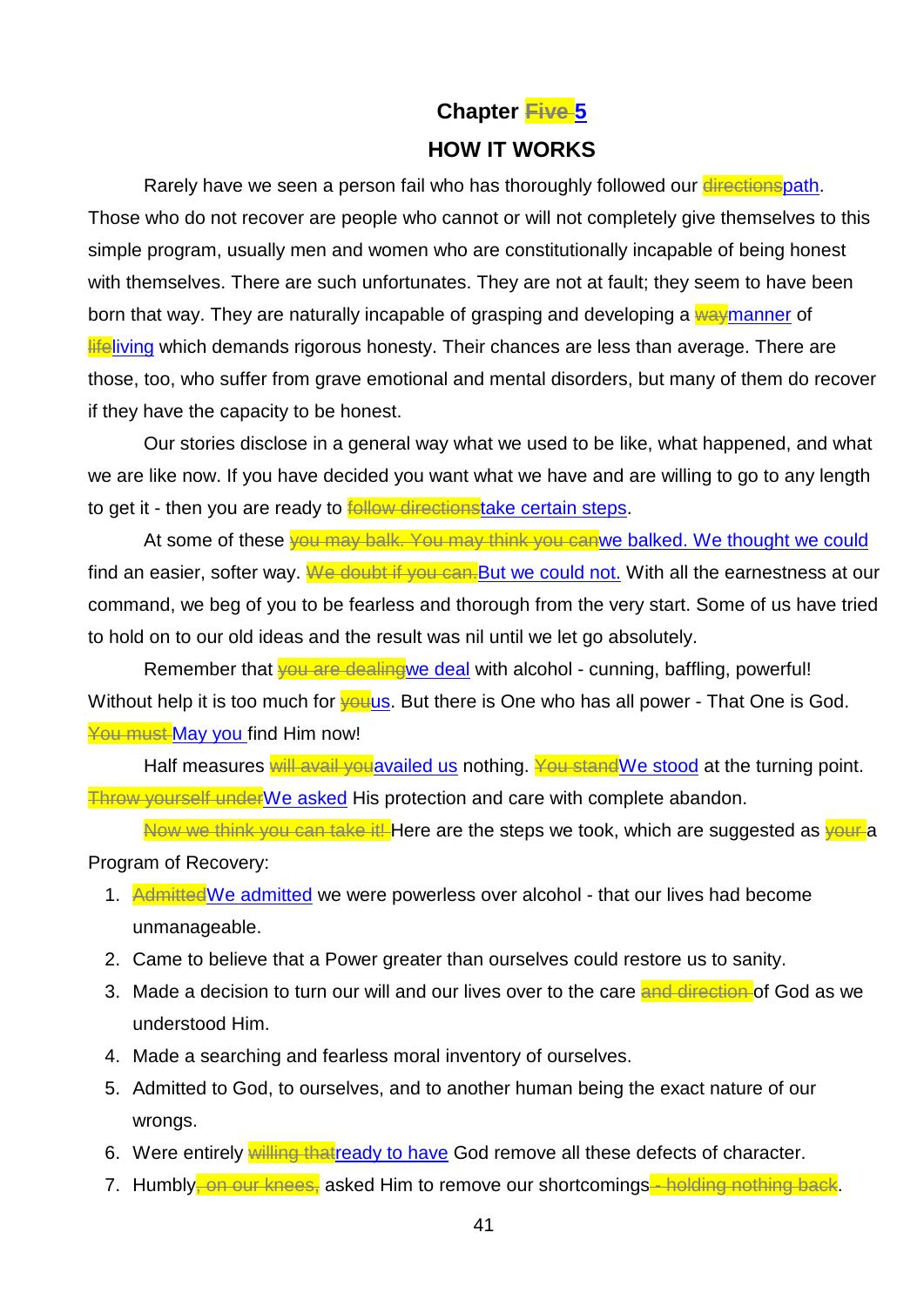- 8. Made a list of all persons we had harmed, and became willing to make complete amends to them all.
- 9. Made direct amends to such people wherever possible, except when to do so would injure them or others.
- 10.Continued to take personal inventory and when we were wrong promptly admitted it.
- 11.Sought through prayer and meditation to improve our conscious contact with God as we understood Him, praying only for knowledge of His will for us and the power to carry that out.
- 12. Having had a spiritual experience awakening as the result of this course of action these steps, we tried to carry this message to others, especially alcoholics, and to practice these principles in all our affairs.

You may exclaim, "Many of us exclaimed,' What an order! I can't go through with it." Do not be discouraged. No one among us has been able to maintain anything like perfect adherence to these principles. We are not saints. The point is, that we are willing to grow along spiritual lines. The principles we have set down are guides to progress. We claim spiritual progress rather than spiritual perfection.

Our description of the alcoholic, the chapter to the agnostic, and our personal adventures before and after, have been designed to sell you make clear three pertinent ideas:

(a) That  $\frac{1}{2}$  That  $\frac{1}{2}$  arewe were alcoholic and  $\frac{1}{2}$  and not manage  $\frac{1}{2}$  our own  $\frac{1}{2}$  if elives.

(b) That probably no human power can relieve your could have relieved our alcoholism.

(c) That God cancould and willwould if He were sought.

If you are not Being convinced on these vital issues, you ought to re-read the book to this point or else throw it away!

If you are convinced, you are now at step three, we were at Step Three, which is that you make a decision we decided to turn your will and your life over to God as vou understand Him.we understood Him. Just what do we mean by that, and just what do we do?

The first requirement is that **you see**we be convinced that any life run on self-will can hardly be a success. On that basis we are almost always in collision with something or somebody, even though our motives may be are good. Most people try to live by selfpropulsion. Each person is like an actor who wants to run the whole show: is forever trying to arrange the lights, the ballet, the scenery and the rest of the players in his own way. If his arrangements would only stay put, if only people would do as he wishes, the show would be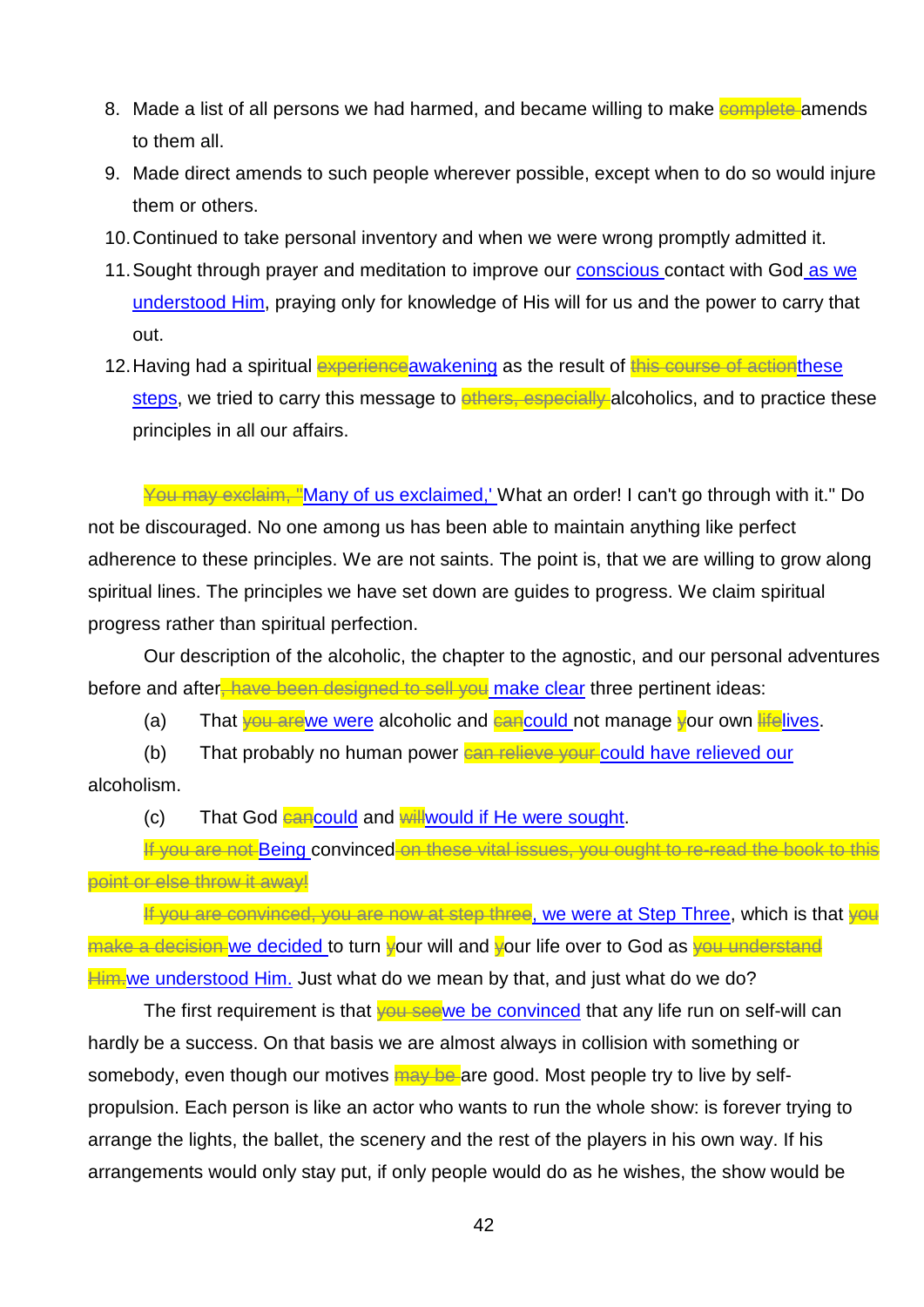great. Everybody, including himself, would be pleased. Life would be wonderful. In trying to make these arrangements our actor may sometimes be quite virtuous. He may be kind, considerate, patient, generous; even modest and self-sacrificing. On the other hand, he may be mean, egotistical, selfish and dishonest. But, as with most humans, he is more likely to have varied traits.

What usually happens? The show doesn't come off very well. He begins to think life doesn't treat him right. He decides to exert himself more. He becomes, on the next occasion, still more demanding or gracious, as the case may be. Still the play does not suit him. Admitting he may be somewhat at fault, he is sure that other people are more to blame. He becomes angry, indignant, self-pitying. What is his basic trouble? Is he not really a self-seeker even when trying to be kind? Is he not a victim of the delusion that he can wrest satisfaction and happiness out of this world if he only manages well? Is it not evident to all the rest of the players that these are the things he wants? And do not his actions make each of them wish to retaliate, snatching all they can get out of the show? Is he not, even in his best moments, a producer of confusion rather than harmony?

Our actor is self-centered - ego-centric, as people like to call it nowadays. He is like the retired business man who lolls in the Florida sunshine in the winter complaining of the sad state of the nation; the **preacherminister** who sighs over the sins of the twentieth century; politicians and reformers who are sure all would be Utopia if the rest of the world would only behave; the outlaw safe cracker who thinks society has wronged him; and the alcoholic who has lost all and is locked up. Whatever their our protestations, are not these people mostly most of us concerned with themselves, their ourselves, our resentments, or their our self-pity?

Selfishness - self-centeredness! That, we think, is the root of our troubles. Driven by a hundred forms of fear, self-delusion, self-seeking, and self-pity, we step on the toes of our fellows and they retaliate. Sometimes they hurt us, seemingly without provocation, but we invariably *find-found that at some time in the past we have made decisions based on self-* which later placed us in a position to be hurt.

So our troubles, we think, are basically of our own making. They arise out of ourselves, and the alcoholic is almost the most an extreme example that could be found of self-will run riot, though he usually doesn't think so. Above everything, we alcoholics must be rid of this selfishness. We must, or it kills us! God makes that possible. And there **isoften seems no way** of entirely getting rid of self without Him. You may have His aid. Many of us had moral and philosophical convictions galore, but vou can't we could not live up to them even though vouwe would likehave liked to. Neither can youcould we reduce your self-centeredness much by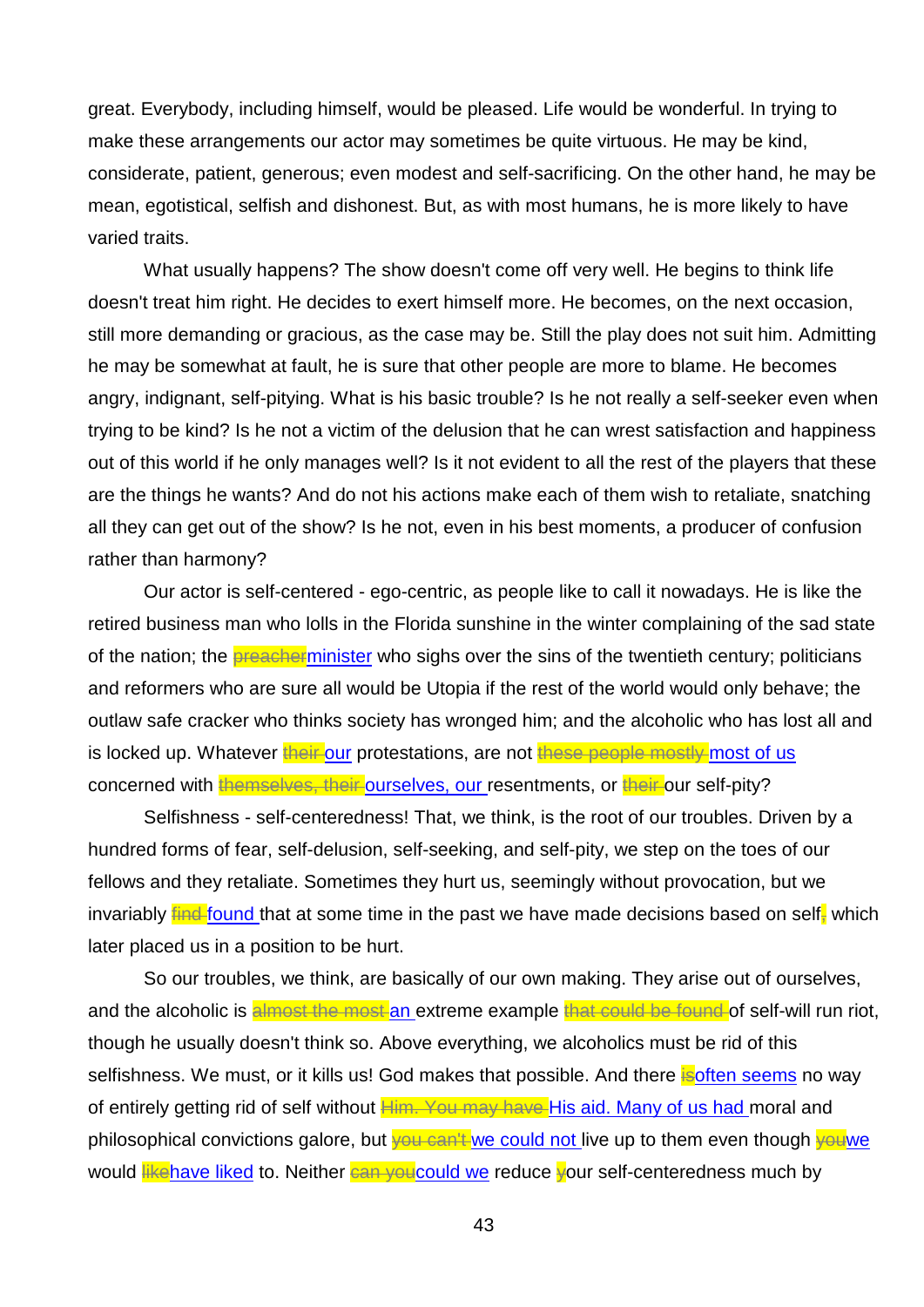wishing or trying on your own power. You must We had to have God's help.

This is the how and why of it. First of all, we had to quit playing God yourself. It doesn't didn't work. Next, decidewe decided that hereafter in this drama of life, God is was going to by ybe our Director. He is the Principal; vouwe are to be His agents. He is the Father, and youwe are His children. Get that simple relationship straight. Most good ideas are simple and this concept is to bewas the keystone of the new and triumphant arch through which vou will passwe passed to freedom.

When **youwe sincerely take took** such a position, all sorts of remarkable things followed. You have We had a new Employer. Being all powerful. He must necessarily provideprovided what you need, if you keepwe needed, if we kept close to Him and perform performed His work well. Established on such a footing vou becomewe became less and less interested in vourself. yourselves, our little plans and designs. More and more you become became interested in seeing what vou canwe could contribute to life. As vou feel we felt new power flow in, as vou enjoywe enjoyed peace of mind, as vou discover you can we discovered we could face life successfully, as you become we became conscious of His presence, you begin we began to lose your fear of today, tomorrow, or the hereafter. You will have been We were reborn.

Get down upon your knees and say to yWe were now at Step Three. Many of us said to our Maker, as vou understand we understood Him: "God, I offer myself to Thee - to build with me and to do with me as Thou wilt. Relieve me of the bondage of self, that I may better do Thy will. Take away my difficulties, that victory over them may bear witness to those I would help of Thy Power, Thy Love, and Thy Way of life. May I do Thy will always!" ThinkWe thought well before taking this step. Be making sure you are we were ready; that you can we could at last abandon **yourselfourselves** utterly to Him.

It is We found it very desirable that you make your decision to take this spiritual step with an understanding person. It may be y, such as our wife, your best friend, your or spiritual adviser<del>, but remember</del>. But it is better to meet God alone than with one who might misunderstand. You must decide this for yourself. The wording of your decision is was, of course, quite optional so long as vou expressive expressed the idea, voicing it without reservation. This decision is was only a beginning, though if honestly and humbly made, an effect, sometimes a very great one, will bewas felt at once.

Next we **launchlaunched out on a course of vigorous action**, the first step of which is a personal housecleaning, which you have many of us had never in all probability attempted. Though your decision is was a vital and crucial step, it cancould have little permanent effect unless at once followed by a strenuous effort to face, and to be rid of, the things in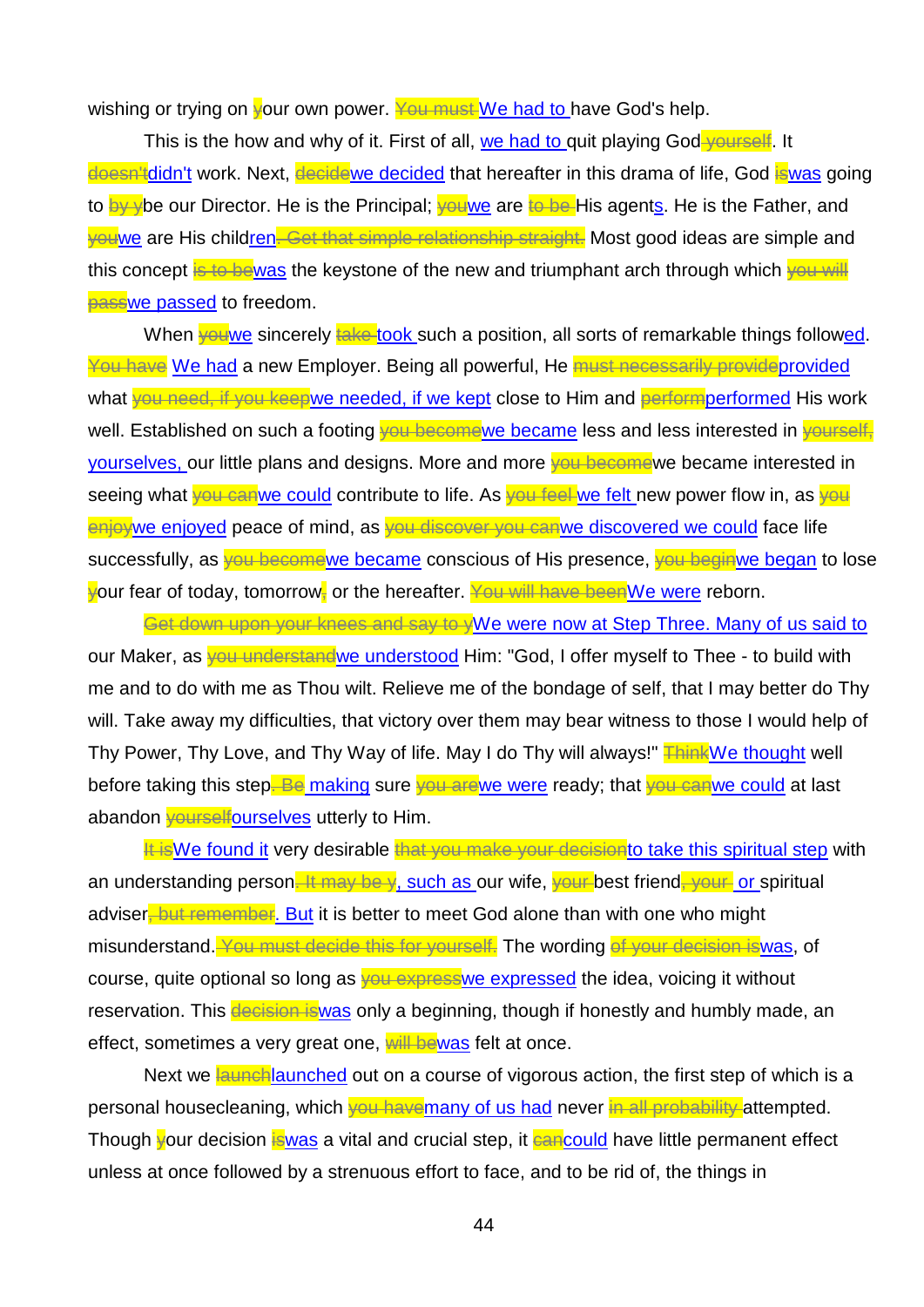yourselfourselves which havehad been blocking you. Yourus. Our liquor is was but a symptom. Let's now So we had to get down to basic causes and conditions.

Therefore, you startwe started upon a personal inventory. This is step four. This was Step Four. A business which takes no regular inventory usually goes broke. Taking a commercial inventory is a fact-finding and a fact-facing process. It is an effort to discover the truth about the stock-in-trade. **ItsOne** object is to disclose damaged or unsalable goods, to get rid of them promptly and without regret. If the owner of the business is to be successful, he cannot fool himself about values.

We dodid exactly the same thing with our lives. We taketook stock honestly. First, we searchsearched out the flaws in our make-up which have caused our failure. Being convinced that self, manifested in various ways, is was what hashad defeated us, we considerconsidered its common manifestations.

Resentment is the "number one" offender. It destroys more alcoholics than anything else. From it stem all forms of spiritual disease, for we have been not only mentally and physically ill, we have been spiritually sick. When the spiritual malady is overcome, we straighten out mentally and physically. In dealing with resentments, we set them on paper. ListWe listed people, institutions or principles with whom you arewe were angry. Ask yourself We asked ourselves why you are we were angry. In most cases it will be was found that your self-esteem, your pocketbook, your pocketbooks, our ambitions, your personal relationships, (including sex) arewere hurt or threatened. So vou arewe were sore. You are We were "burned up."

On your grudge list we set opposite each name your injuries. Is Was it your self-esteem, your security, your ambitions, your personal, or your sex relations, which have had been interfered with?

BeWe were usually as definite as this example:

#### [TABLE LEFT OUT]

Go on through the list We went back through vour lifetime. our lives. Nothing countscounted but thoroughness and honesty. When you are we were finished considerwe considered it carefully. The first thing apparent to you is was that this world and its people arewere often quite wrong. To conclude that others arewere wrong is was as far as most of us ever get got. The usual outcome is was that people continued to wrong voulus and vou staywe stayed sore. Sometimes it is was remorse and then you are we were sore at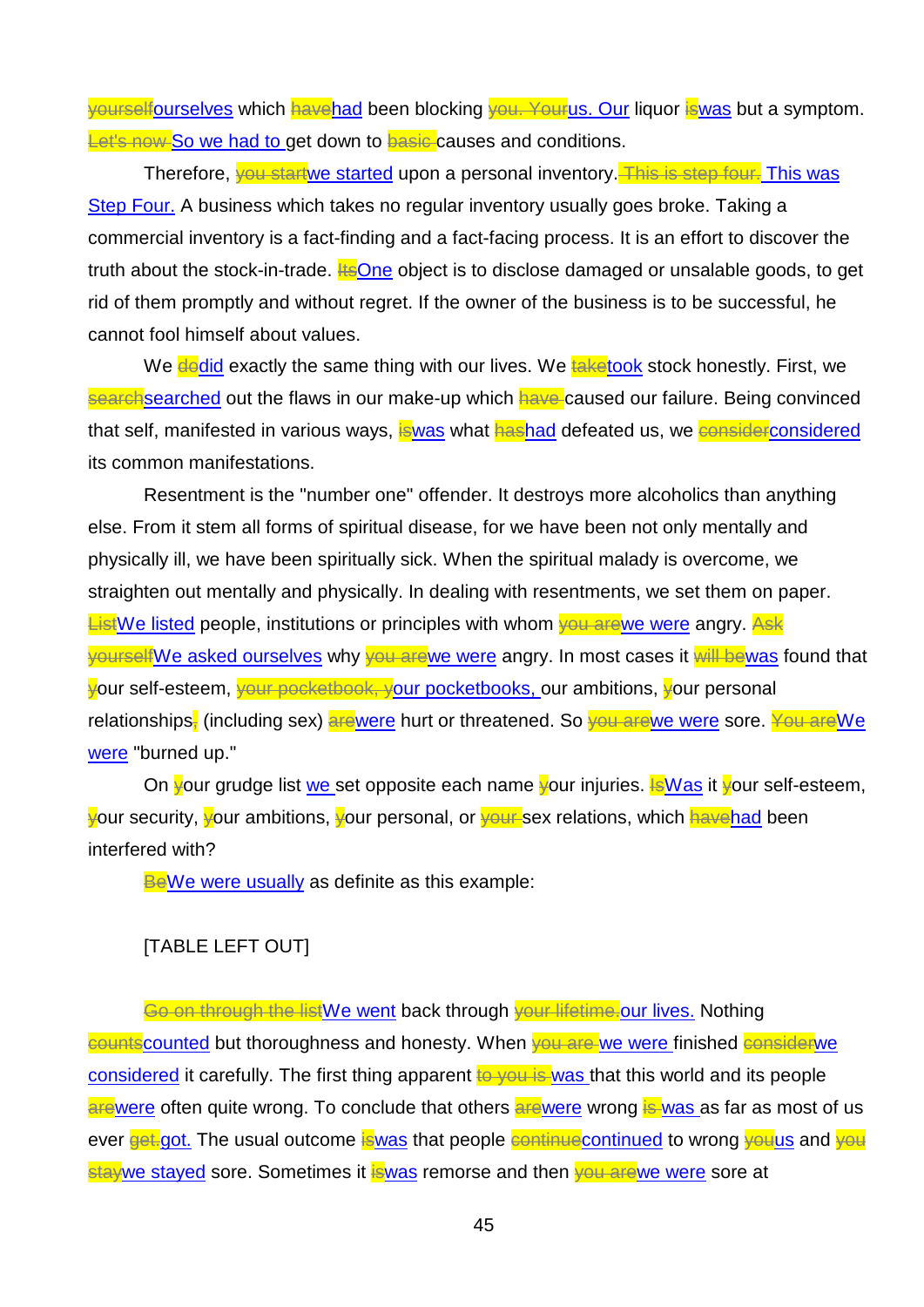yourself.ourselves. But the more you fightwe fought and trytried to have your our own way, the worse matters get. Isn't that so?got. As in war, wictorsthe victor only seemseemed to win. Your moments of triumph arewere short-lived.

It is plain that a way of life which includes deep resentment leads only to futility and unhappiness. To the precise extent that we permit these, do we squander the hours that might have been worth while. But with the alcoholic whose **only** hope is the maintenance and growth of a spiritual experience, this business of resentment is infinitely grave. We **findfound** that it is fatal. For when harboring such feelings we shut ourselves off from the sunlight of the Spirit. The insanity of alcohol returns and we drink again. And with us, to drink is to die.

If we arewere to live, we must had to be free of anger. The grouch and the brainstorm arewere not for us. They may be the dubious luxury of normal men, but for alcoholics these things are poison.

TurnWe turned back to yourthe list, for it holdsheld the key to your the future. You must beWe were prepared to look at it from an entirely different angle. You will begin We began to see that the world and its people really dominate you. dominated us. In your present that state, the wrong-doing of others, fancied or real, hashad power to actually kill you. How shall you could we escape? You see We saw that these resentments must be mastered, but how? You **canWe could not wish them away any more than alcohol.** 

This is was our course: **realize at once** We realized that the people who wrong you arewronged us were perhaps spiritually sick.

Though you don't we did not like their symptoms and the way these disturb you disturbed us, they, like vourself, areourselves, were sick too. AskWe asked God to help vou us show them the same tolerance, pity, and patience that vou we would cheerfully grant a sick friend who has cancer. When a person next offends, say offended we said to yourselfourselves, "This is a sick man. How can I be helpful to him? God save me from being angry. Thy will be done."

Never argue. Never retaliate. You We avoid retaliation or argument. We wouldn't treat sick people that way. If you've do, you we destroy your chance of being helpful. You've cannot be helpful to all people, but at least God will show vous how to take a kindly and tolerant view of each and every one.

Take up yReferring to our list again. Putting out of your mindour minds the wrongs others havehad done, we resolutely looked for your own mistakes. Where have you had we been selfish, dishonest, self-seeking and frightened? Though a situation may had not be been entirely your fault, we tried to disregard the other person involved entirely. See where you have beenWhere were we to blame?. This is your The inventory was ours, not the other man's.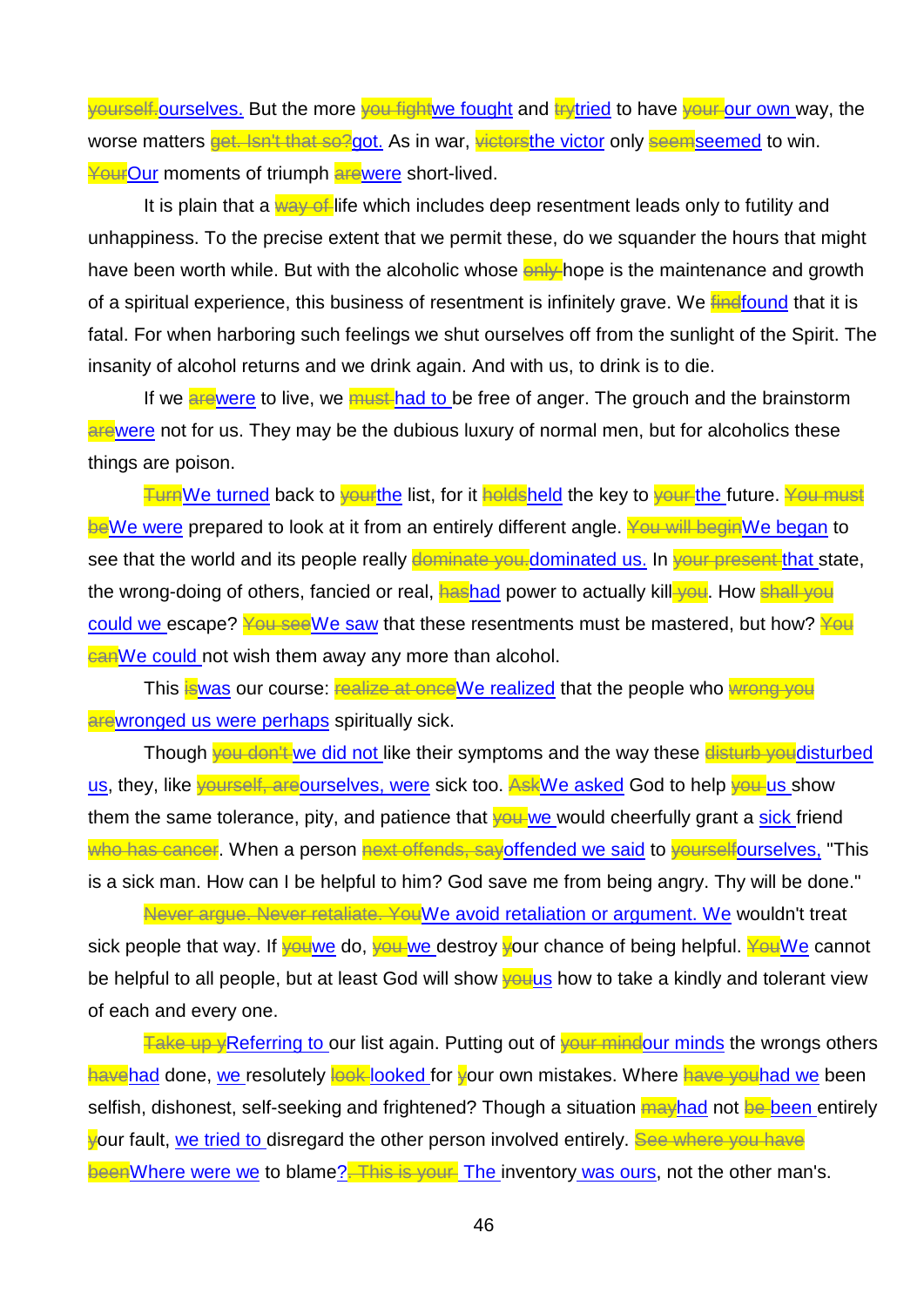When you see your fault write it down on the list. See it When we saw our faults we listed them. We placed them before you'us in black and white. Admit yWe admitted our wrongs honestly and bewere willing to set these matters straight.

You will notice Notice that the word fear is bracketed alongside the difficulties with Mr. Brown, Mrs. Jones, your the employer, and your the wife. This short word somehow touches about every aspect of our lives. It is was an evil and corroding thread; the fabric of our existence iswas shot through with it. It sets set in motion trains of circumstances which bring brought us misfortune we **feel we don't** felt we didn't deserve. But did not we, ourselves, set the ball rolling? Sometimes we think fear ought to be classed with stealing as a sin. It seems to cause more trouble.

Review yWe reviewed our fears thoroughly. PutWe put them on paper, even though you havewe had no resentment in connection with them. Ask yourselfWe asked ourselves why you havewe had them. Isn't Wasn't it because self-reliance has failed you?us? Self-reliance was good as far as it went, but it didn't go far enough. Some of us once had great self-confidence, but it didn't fully solve the fear problem, or any other. When it made us cocky, it was worse.

Perhaps there is a better way - we think so. For you we are now to go on a different basis; the basis of trusting and relying upon God. You are to We trust infinite God rather than your finite self. Youselves. We are in the world to play the role he He assigns. Just to the extent that vouwe do as vouwe think He would have voulged and humbly rely on Him, does He enable **youus** to match calamity with serenity.

You mustWe never apologize to anyone for depending upon your Creator. YouWe can laugh at those who think spirituality the way of weakness. Paradoxically, it is the way of strength. The verdict of the ages is that faith means courage. All men of faith have courage. They trust their God. NeverWe never apologize for God. Instead we let Him demonstrate, through **youus**, what He can do. Ask We ask Him to remove your fear and direct your attention to what He would have vous be. At once, vou will we commence to outgrow fear.

Now about sex. You can probably stand Many of us needed an overhauling there. We needed it. But above all, let's we tried to be sensible on this question. It's so easy to get way off the track. Here we find human opinions running to extremes - absurd extremes, perhaps. One set of voices cry that sex is a lust of our lower nature, a base necessity of procreation. Then we have the voices who cry for sex and more sex; who bewail the institution of marriage; who think that most of the troubles of the race are traceable to sex causes. They think we do not have enough of it, or that it isn't the right kind. They see its significance everywhere. One school would allow man no flavor for his fare and the other would have us all on a straight pepper diet.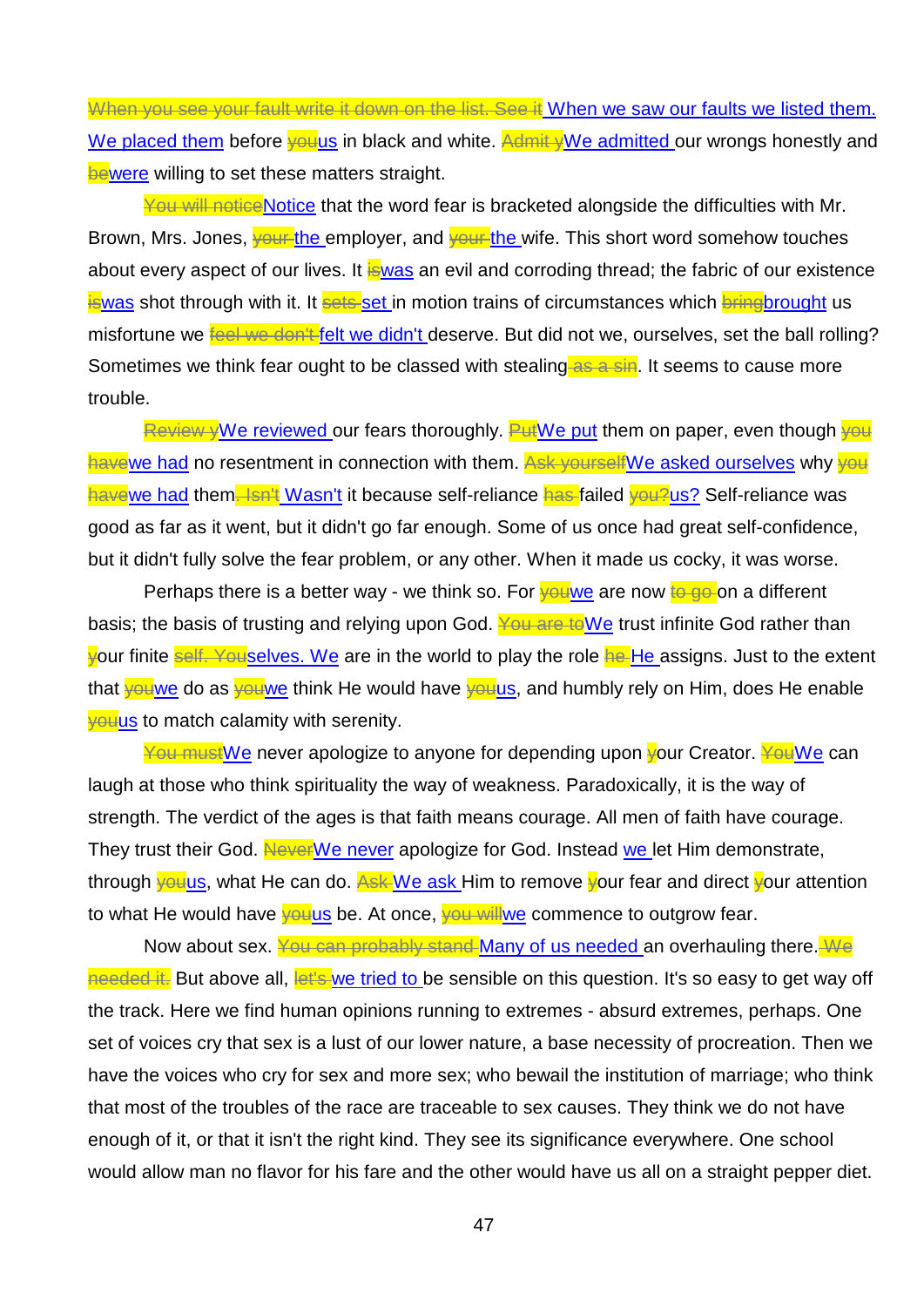We want to stay out of this controversy. We do not want to be the arbiter of anyone's sex conduct. We all have sex problems. We'd hardly be human if we didn't. What can we do about them?

Review yWe reviewed our own conduct over the years past. Where have you had we been selfish, dishonest, or inconsiderate? Whom did you had we hurt? Did you we unjustifiably arouse jealousy, suspicion or bitterness? Where vou were we at fault, what should vouwe have done instead? GetWe got this all down on paper and looklooked at it.

In this way  $\frac{1}{2}$  and we tried to shape a sane and sound ideal for  $\frac{1}{2}$  our future sex life. SubjectWe subjected each relation to this test - is was it selfish or not? AskWe asked God to mould ymold our ideals and help youus to live up to them. RememberWe remembered always that your sex powers arewere God-given. and therefore good, neither to be used lightly or selfishly nor to be despised and loathed.

Whatever your ideal may turns out to be, you we must be willing to grow toward it. You We must be willing to make amends where you we have done harm, provided that you will we do not bring about still more harm in so doing. In other words, we treat sex as vouwe would any other problem. In meditation, we ask God what vouwe should do about each specific matter. The right answer will come, if vouwe want it.

God alone can judge your sex situation. Counsel with persons is often desirable, but we let God be the final judge. Remember We realize that some people are as fanatical about sex as others are loose. Avoid We avoid hysterical thinking or advice.

Suppose you've fall short of the chosen ideal and stumble? Does this mean you've are going to get drunk? Some people will tell you us so. If they do, it will be But this is only a halftruth. It depends on youus and your motive.on our motives. If you we are sorry for what you we have done, and have the honest desire to let God take **youus** to better things, vouwe believe we will be forgiven and will have learned your lesson. If you we are not sorry, and your conduct continues to harm others, vouwe are quite sure to drink. We are not theorizing. These are facts out of our experience.

To sum up about sex: We earnestly pray for the right ideal, for guidance in each questionable situation, for sanity, and for the strength to do the right thing. If sex is very troublesome, we throw yourselfourselves the harder into helping others. ThinkWe think of their needs and work for them. This will take youtakes us out of yourself. ourselves. It will quiet quiets the imperious urge, when to yield would mean heartache.

If  $\frac{1}{2}$  you we have been thorough about  $\frac{1}{2}$  our personal inventory,  $\frac{1}{2}$  you we have written down a lot by this time. You. We have listed and analyzed your resentments. You We have begun to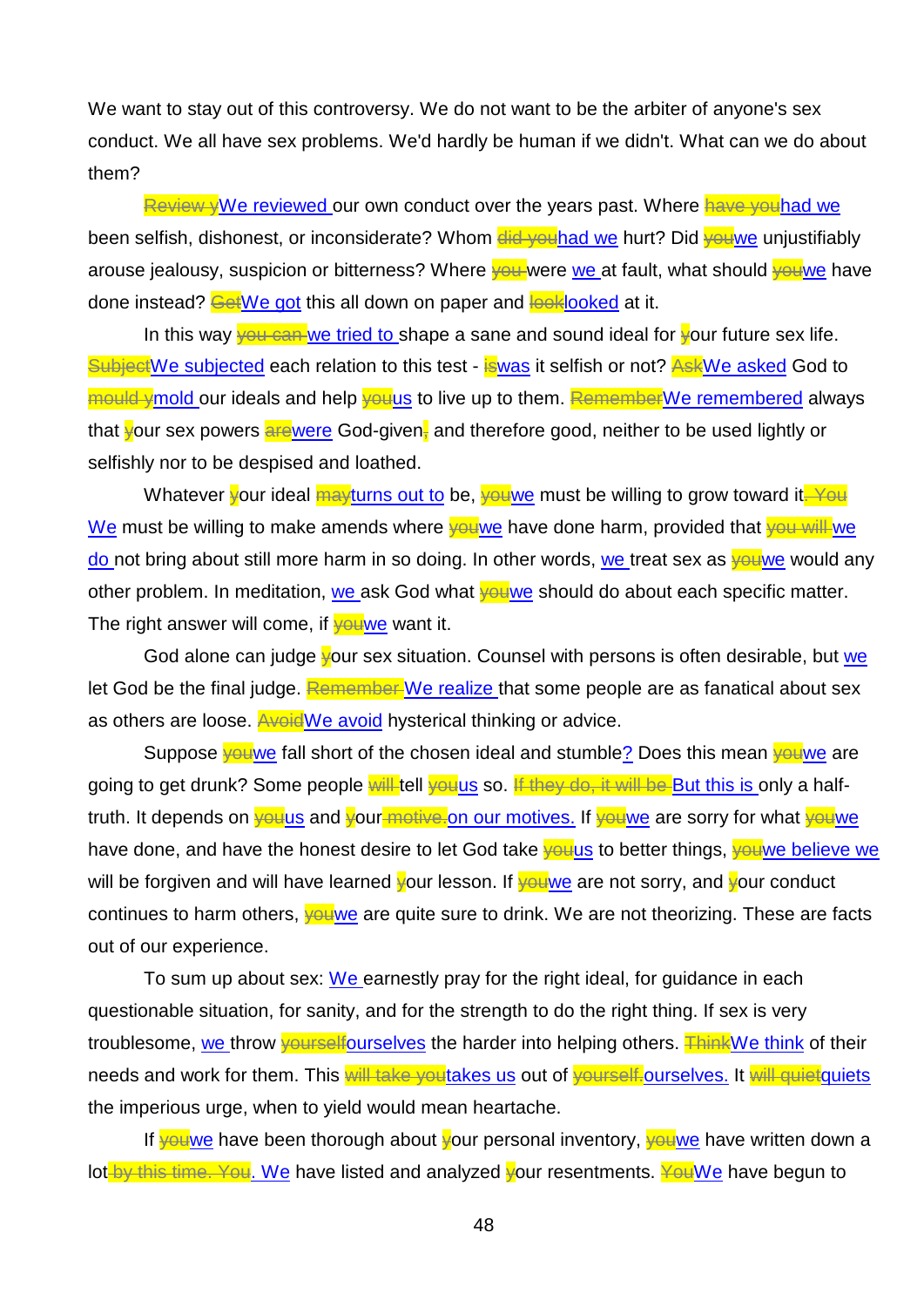comprehend their futility and their fatality. You We have commenced to see their terrible destructiveness. You We have begun to learn tolerance, patience and good will toward all men, even your enemies, for you know them to be we look on them as sick people. YouWe have listed the people **you've** have hurt by your conduct, and you are willing to straighten out the past if **youwe** can.

In this book you read again and again that **God** faith did for us what we could not do for ourselves. We hope you are convinced now that He God can remove the whatever self-will that has blocked you off from Him. You have If you have already made your a decision. You have made, and an inventory of the your grosser handicaps, you have. You have made a good beginning, for. That being so you have swallowed and digested some big chunks of truth about yourself. Are you willing to go on?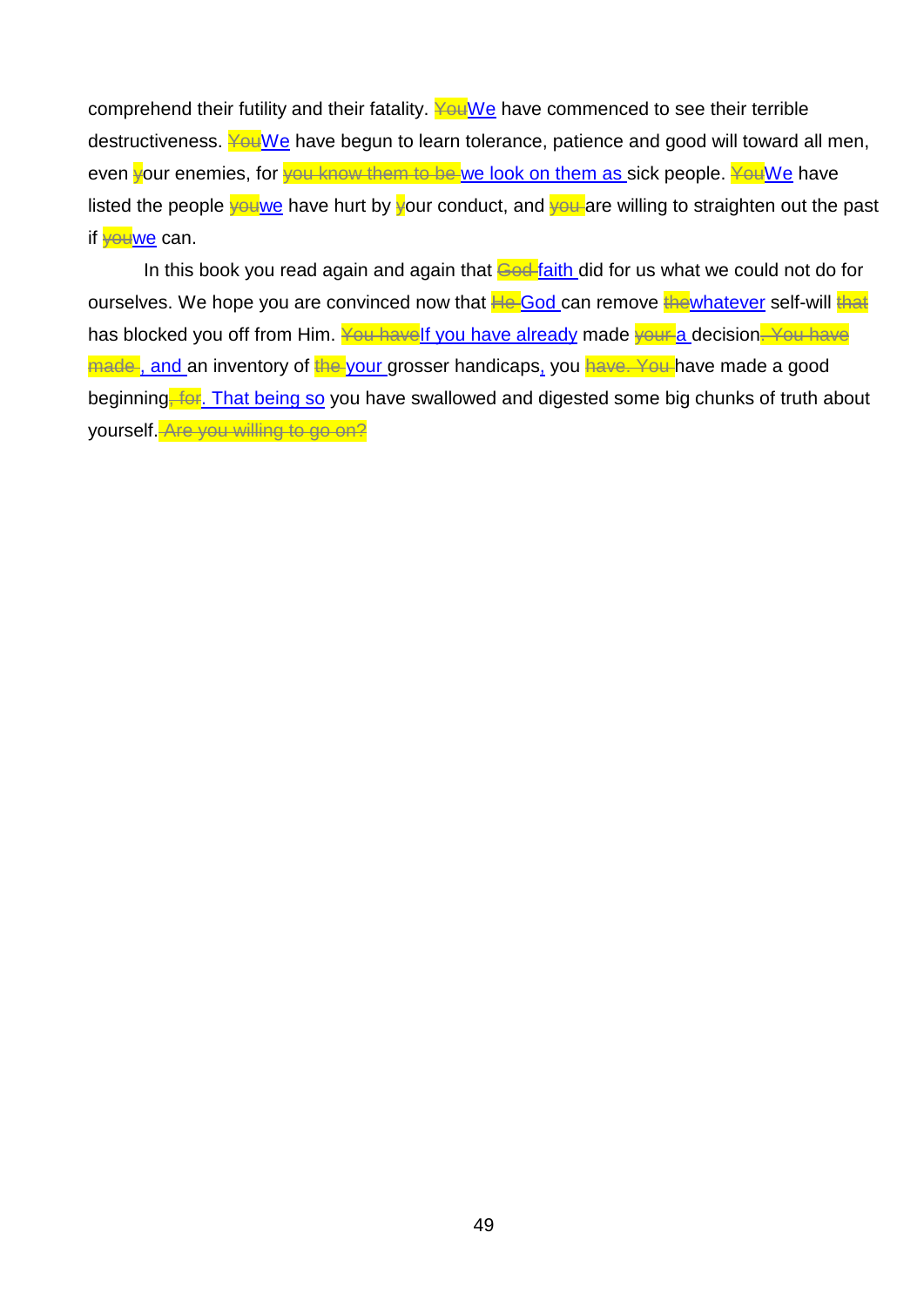# **Chapter Six 6 INTO ACTION**

Having made your personal inventory, what shall you we do about it? You We have been trying to get a new attitude, a new relationship with  $\frac{1}{2}$  our Creator, and to discover the obstacles in your path. You We have admitted certain defects; you we have ascertained in a rough way what the trouble is;  $\frac{1}{2}$  we have put  $\frac{1}{2}$  our finger on the weak items in  $\frac{1}{2}$  our personal inventory. Now these are about to be cast out. This requires action on  $\sqrt{x}$  pur part, which, when completed, will mean that **you** we have admitted to God, to **yourselfourselves**, and to another human being, the exact nature of your defects. This brings us to the  $\frac{f\{f\}}{f}$  step Fifth Step in the **Programprogram of Recovery recovery mentioned in the preceding chapter.** 

This is perhaps difficult - especially discussing your defects with another person. YouWe think youwe have done well enough in admitting these things to yourself, perhaps. We ourselves. There is doubt about that. In actual practice, we usually find a solitary self-appraisal insufficient. We strenuously urge you Many of us thought it necessary to go much further. But youWe will be more reconciled to discussing vourselfourselves with another person if when we offersee good reasons why vouwe should do so. The best reason first: if youIf we skip this vital step, **you've** may not overcome drinking. Time after time newcomers have tried to keep to themselves certain facts about their lives. Trying to avoid this humbling experience, they have turned to easier methods. Almost invariably they got drunk. Having persevered with the rest of the program, they wondered why they fell. The answerWe think the reason is that they never completed their housecleaning. They took inventory all right, but hung on to some of the worst items in stock. They only thought they had lost their egoism and fear; they only thought they had humbled themselves. But they had not learned enough of humility, fearlessness and honesty, in the sense we find it necessary, until they told someone else all their life story.

More than most people, the alcoholic leads a double life. He is very much the actor. To the outer world he presents his stage character. This is the one he likes his fellows to see. He wants to enjoy a certain reputation, but knows in his heart he doesn't deserve it.

The inconsistency is made worse by the things he does on his sprees. Coming to his senses, he is revolted at certain episodes he vaguely remembers. These memories are a nightmare. He trembles to think someone might have observed him. As fast as he can, he pushes these memories far inside himself. He hopes they will never see the light of day. He is under constant fear and tension - that makes for more drinking.

Psychologists are inclined to agree with us. Members of our group We have spent thousands of dollars for examinations by psychologists and psychiatrists. We know but few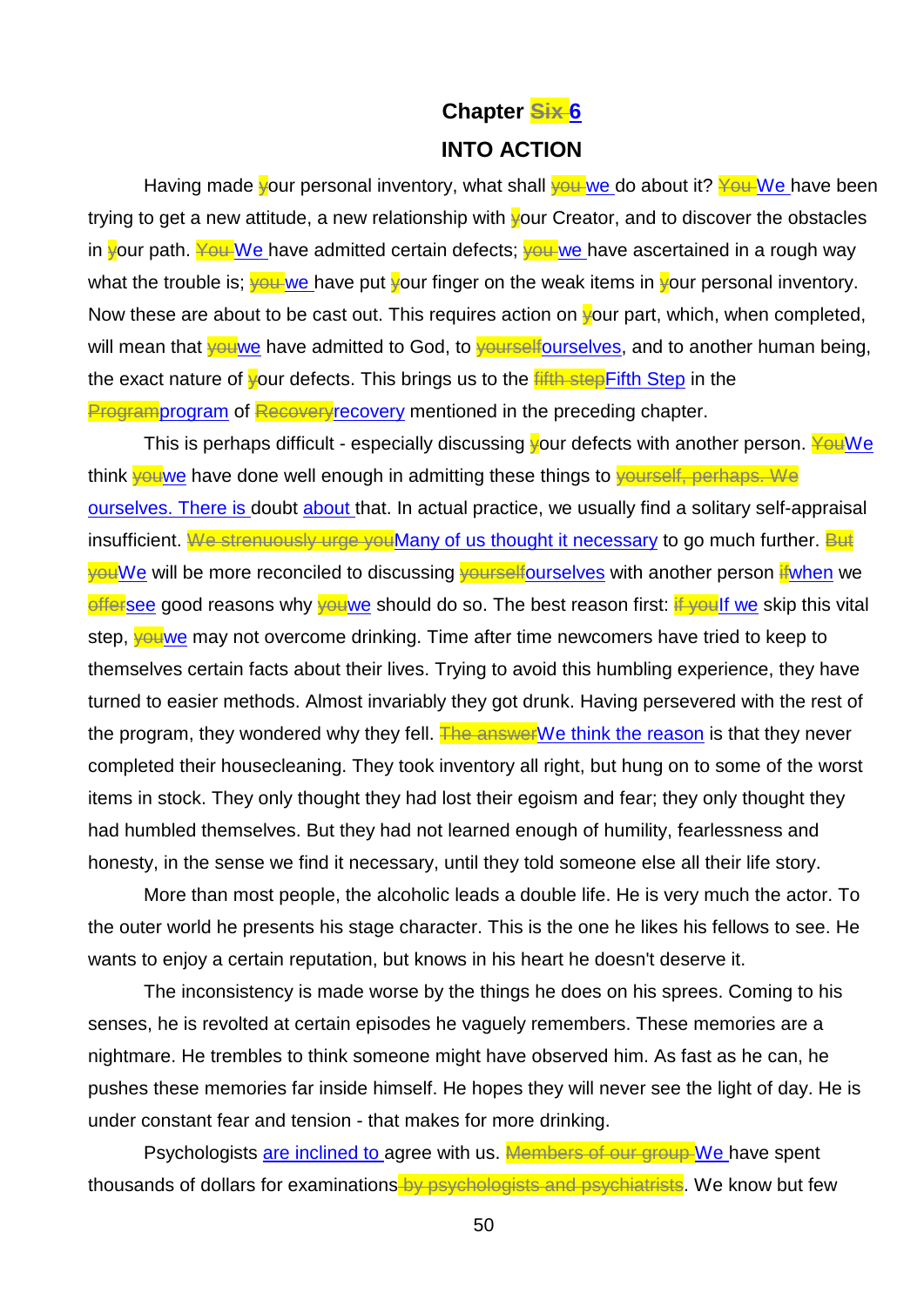instances where we have given these doctors a fair break. We have seldom told them the whole truth nor have we followed their advice. Unwilling to be honest with these sympathetic men, we were honest with no one else. Small wonder many in the medical profession has have a low opinion of alcoholics and their chance for recovery!

You We must be entirely honest with somebody if you we expect to live long or happily in this world. Rightly and naturally, vou are going to we think well before vou we choose the person or persons with whom to take this intimate and confidential step. If you belong Those of us belonging to a religious denomination which requires confession, you must, and of course, will want to go to the properly appointed authority whose duty it is to receive it. Though veu we have no religious connection, you we may still do well to talk with someone ordained by an established religion. You will We often find such a person quick to see and understand your problem. Of course, we sometimes encounter ministers people who do not understand alcoholics.

If  $\frac{1}{2}$  we cannot, or would rather not do this, we search  $\frac{1}{2}$  our acquaintance for a closemouthed, understanding friend. Perhaps your doctor or your psychologist will be the person. It may be one of your own family, but you should we cannot disclose anything to your wife our wives or your parents which will hurt them and make them unhappy. You We have no right to save your own skin at another person's expense. Such parts of your story you should we tell to someone who will understand, yet be unaffected. The rule is  $\frac{1}{2}$  we must be hard on  $\frac{1}{2}$  ourself. but always considerate of others.

Notwithstanding the great necessity for discussing **yourselfourselves** with someone, it may be that you are one is so situated that there is no suitable person available. If that is so, you may postpone this step may be postponed, only, however, if you we hold yourselfourselves in complete readiness to go through with it at the first opportunity. We say this because we are very anxious that veu we talk to the right person. It is important that he be able to keep a confidence; that he fully understand and approve what you we are driving at; that he will not try to change your plan. But  $\frac{d}{dt}$  we must not use this as a mere excuse to postpone.

When  $\frac{1}{2}$  we decide who is to hear  $\frac{1}{2}$  our story, we waste no time. Have We have a written inventory. Be and we are prepared for a long talk. Explain We explain to your partner what you we are about to do, and why you we have to do it. He should realize that you we are engaged upon a life-and-death errand. Most people approached in this way will be glad to help; they will be honored by  $\frac{1}{2}$  our confidence.

Pocket yWe pocket our pride and go to it Humine, illuminating every twist of character, every dark cranny of the past. Once **you** we have taken this step, witholding withholding nothing,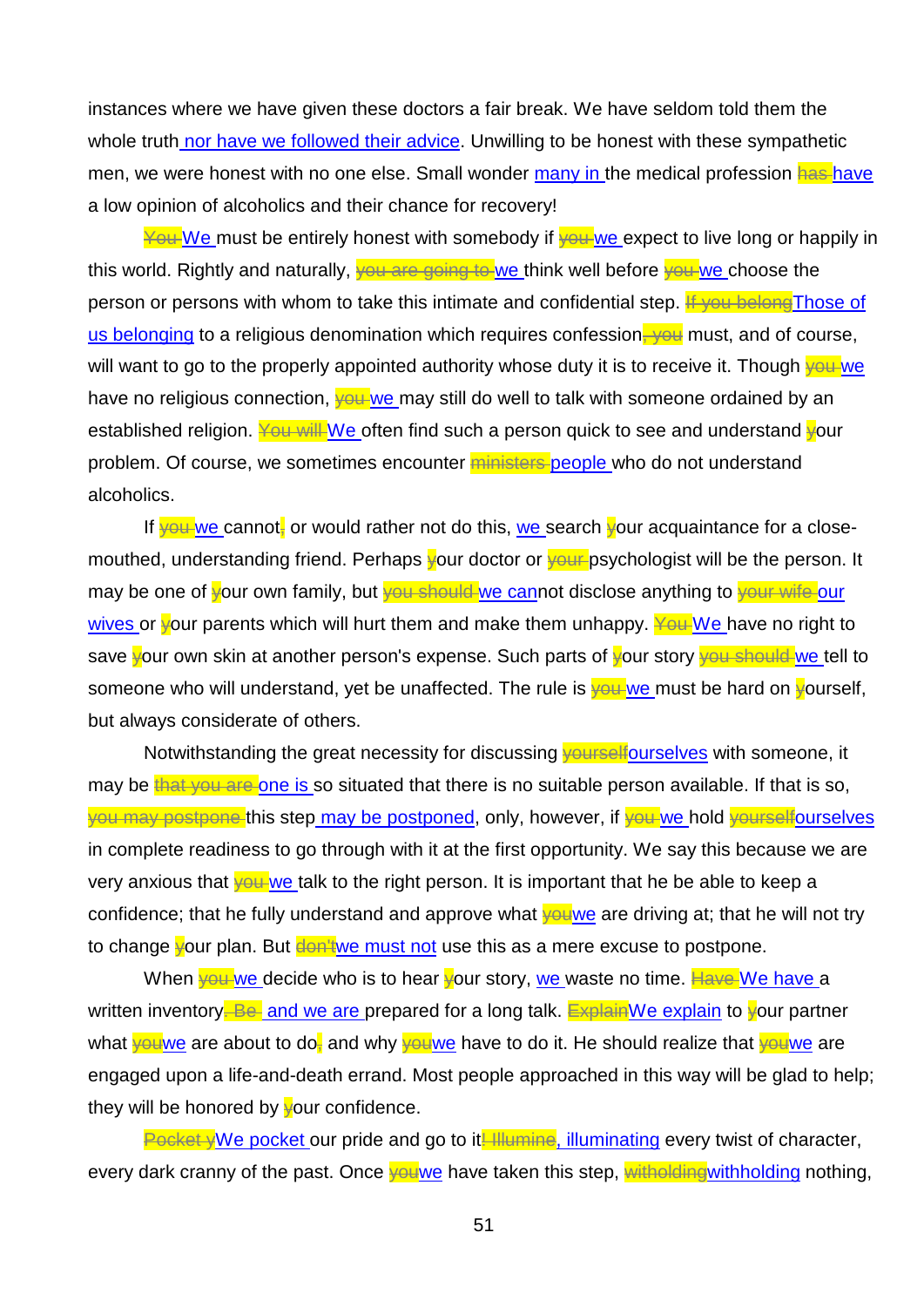you will be we are delighted. You We can look the world in the eye. You We can be alone at perfect peace and ease. Your Our fears will fall from you. You will us. We begin to feel the nearness of your Creator. You We may have had certain spiritual beliefs, but now you willwe begin to have a spiritual experience. The feeling that the drink problem has disappeared will often come strongly. You will know you We feel we are on the Broad Highway, walking hand in hand with the Spirit of the Universe.

ReturnReturning home andwe find a place where vouwe can be quiet for an hour. Carefully review, carefully reviewing what you've have done. ThankWe thank God from the bottom of your heart that you we know Him better. Take Taking this book down from your shelf andwe turn to the page which contains the twelve steps. Carefully readreading the first five proposals and we ask if vouwe have omitted anything, for vouwe are building an arch through which you will we shall walk a free man at last. Is your part of theour work solid so far? Are the stones properly in place? Have you we skimped on the cement you have put into the foundation? Have **you** we tried to make mortar without sand?

If youwe can answer to your satisfaction, we then look at step six. Step Six. We have emphasized willingness as being indispensable. Are vouwe now perfectly willingready to let God remove from **you us** all the things which **you've** have admitted are objectionable? Can He now take them all - every one? If you yet If we still cling to something you've will not let go, we ask God to help vou us be willing.

When you are ready, we say something like this: "My Creator, I am now willing that you should have all of me, good and bad. I pray that you now remove from me every single defect of character which stands in the way of my usefulness to you and my fellows. Grant me strength, as I go out from here, to do your bidding. Amen." You We have then completed step sevenStep Seven.

Now **youwe** need more action, without which **you will** we find that "Faith without works is dead." Look at steps eight and nine. You Let's look at Steps Eight and Nine. We have a list of all persons vouwe have harmed and to whom vouwe are willing to make complete amends. YouWe made it when youwe took inventory. YouWe subjected vourselfourselves to a drastic self-appraisal. Now you are towe go out to your fellows and repair the damage you did done in the past. You are We attempt to sweep away the debris which has accumulated out of  $\frac{1}{2}$ our effort to live on self-will and run the show yourself. ourselves. If you've haven't the will to do this, we ask until it comes. Remember you it was agreed at the beginning youwe would go to any lengths for victory over alcohol.

You probably still have Probably there are still some misgivings. We can help you dispel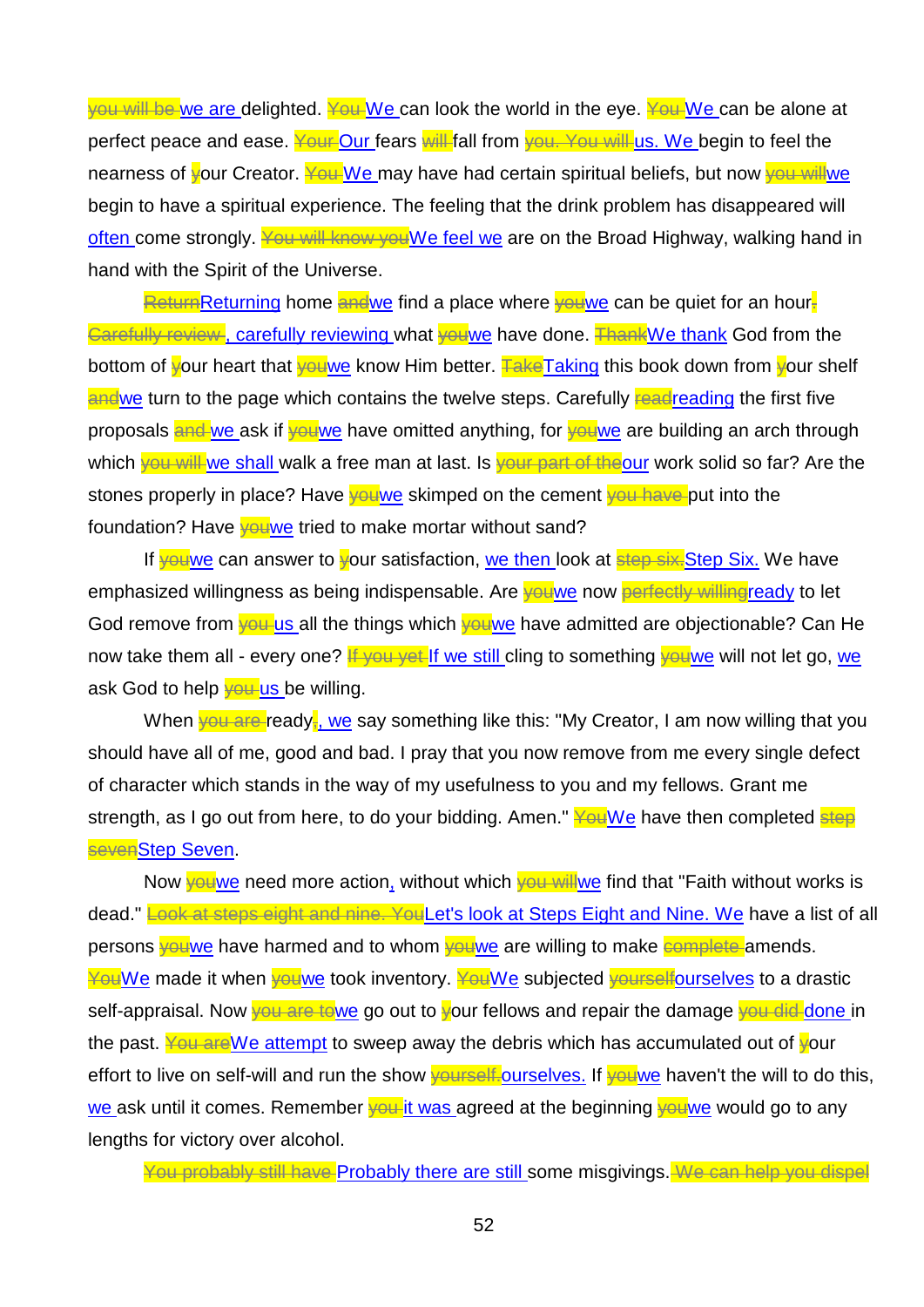them. As youwe look over the list of business acquaintances and friends youwe have hurt, you will we may feel diffident about going to some of them on a spiritual basis. Let us reassure you.be reassured. To some people you we need not, and probably should not emphasize the spiritual feature on your first approach. You We might prejudice them. At the moment you we are trying to put vour own life our lives in order. But this is not an end in itself. Your Our real purpose is to fit vourselfourselves to be of maximum service to God and the people about  $\frac{1}{2}$ you.us. It is seldom wise to approach an individual, who still smarts from  $\frac{1}{2}$ our injustice to him, and announce that you have given your life to God. we have gone religious. In the prize ring, this would be called leading with the chin. Why lay vourselfourselves open to being branded a fanaticfanatics or a religious bore? Yous? We may kill a future opportunity to carry a beneficial message. But he our man is sure to be impressed with a sincere desire to set right the wrong. He is going to be more interested in  $\frac{1}{2}$  demonstration of good will than in  $\frac{1}{2}$  our talk of spiritual discoveries.

**Don'tWe don't use this advice-as an excuse for shying away from the subject of God.** When it will serve any good purpose, you should be we are willing to announce your convictions with tact and common sense. The question of how to approach the man you have we hated will arise. It may be he has done vous more harm than vouwe have done him and, though vouwe may have acquired a better attitude toward him, vouwe are still not too keen about admitting your faults. Nevertheless, with a person youwe dislike, we advise you to take the bit in your teeth. He is an ideal subject upon which to practice your new principles. Remember that he, like yourself, is sick spiritually. Golt is harder to go to an enemy than to a friend, but we find it much more beneficial to us. We go to him in a helpful and forgiving spirit. Be sure to confess  $\mathbf{y}$ , confessing our former ill feeling and **express yexpressing our regret-of it.** 

Under no condition should youdo we criticize such a person or be drawn into an argument with him.argue. Simply we tell him that vou realize you we will never get over drinking until **youwe** have done your utmost to straighten out the past. YouWe are there to sweep off your side of the street, realizing that nothing worth while can be accomplished until vouwe do so. Never try to , never trying to tell him what he should do. Don't discuss his faults. StickHis faults are not discussed. We stick to your own. If your manner is calm, frank, and open, you we will be gratified with the result.

In nine cases out of ten the unexpected happens. Sometimes the man you we are calling upon admits his own fault<sup>1</sup>, so feuds of years' standing melt away in an hour. Rarely will you do we fail to make satisfactory progress. Your former enemies will sometimes praise what youwe are doing and wish you'us well. Occasionally, they will cancel a debt, or otherwise offer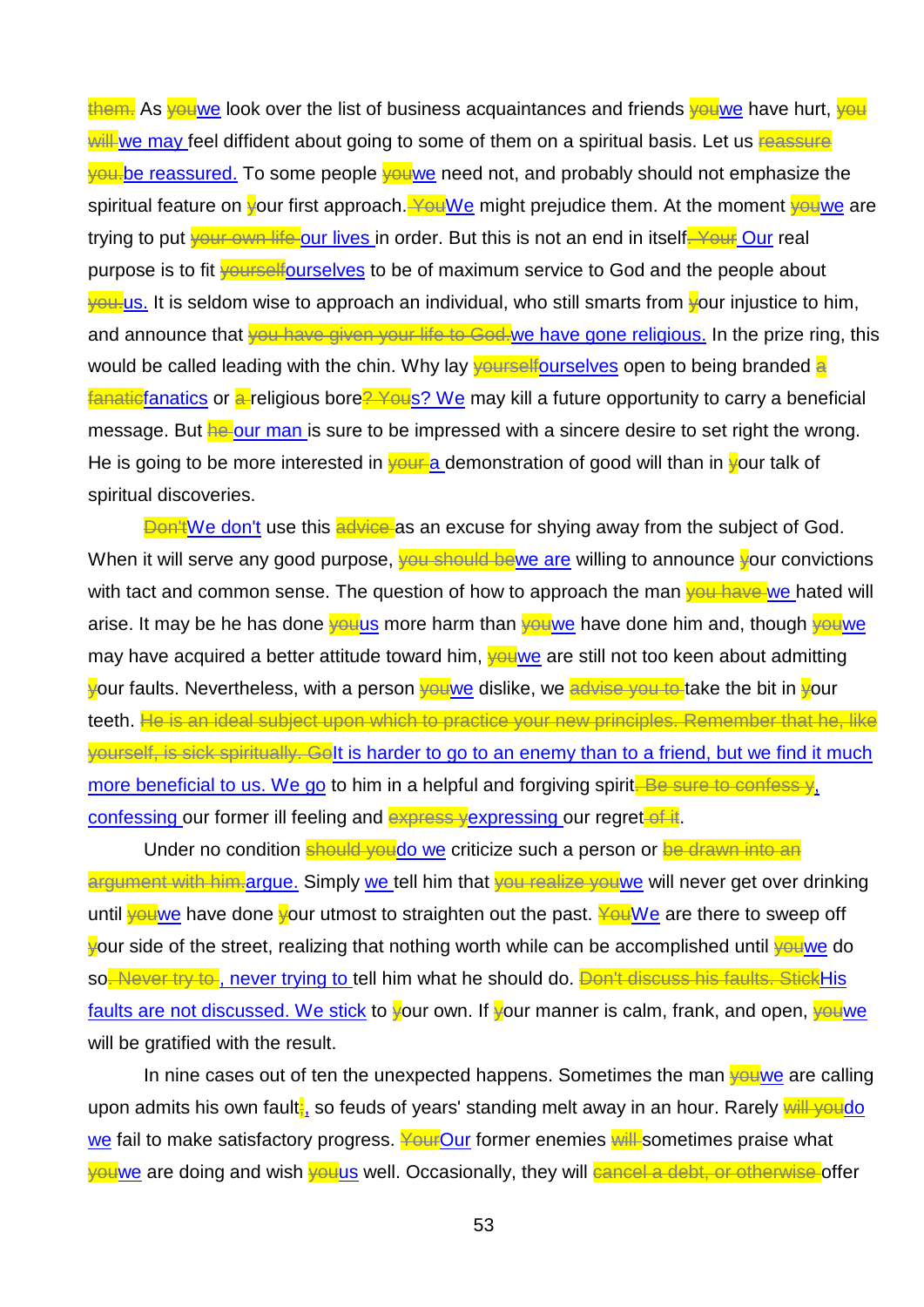assistance. It should not matter, however, if someone does throw vous out of his office. YouWe have made your demonstration, done your part. It's water over the dam.

Most alcoholics owe money.  $\overline{De}$  We do not dodge your creditors. Tell Telling them what youwe are trying to do. Make, we make no bones about your drinking; they usually know it anyway, whether vouwe think so or not. Never be Nor are we afraid of disclosing vour alcoholism on the theory it may cause  $\frac{1}{2}$  financial harm. Approached in this way, the most ruthless creditor will sometimes surprise you. Arrangeus. Arranging the best deal youwe can andwe let these people know vouwe are sorry your. Our drinking has made vous slow to pay. YouWe must lose your fear of creditors no matter how far vouwe have to go, for vouwe are liable to drink if  $\frac{1}{2}$  you we are afraid to face them.

Perhaps  $\frac{1}{2}$  Perhaps  $\frac{1}{2}$  is committed a criminal offense which might land  $\frac{1}{2}$  and if it were known to the authorities. You may be We may be short in your accounts and  $\frac{1}{\text{can't}}$  unable to make good. YouWe have already admitted this in confidence to another person, but you we are sure youwe would be imprisoned or lose your job if it were known. Maybe it's only a petty offence offense such as padding your the expense account. Most of us have done that sort of thing.

Maybe you have we are divorced your wife. You, and have remarried but haven't kept up the alimony to number one. She is indignant about it, and has a warrant out for  $\frac{1}{2}$ our arrest. That's a common form of trouble too.

Although these reparations take innumerable forms, there are some general principles which we find guiding. Remind yourself that you Reminding ourselves that we have decided to go to any lengths to find a spiritual experience. Ask, we ask that you we be given the strength and direction to do the right thing, no matter what the personal consequence to you. Youconsequences may be. We may lose your position or reputation, or face jail, but vouwe are willing. YouWe have to be. YouWe must not shrink at anything.

Usually, however, other people are involved. Therefore, vouwe are not to be the hasty and foolish martyr who would needlessly sacrifice others to save himself from the alcoholic pit. A man we know had remarried. Because of resentment and drinking, he had not paid alimony to his first wife. She was furious. She went to court and got an order for his arrest. He had commenced our way of life, had secured a position, and was getting his head above water. It would have been impressive heroics if he had walked up to the Judge and said, "Here I am."

We thought he ought to be willing to do that if necessary, but if he were in jail, he could provide nothing for either family. We suggested he write his first wife admitting his faults and asking forgiveness. He did, and also sent a small amount of money. He told her what he would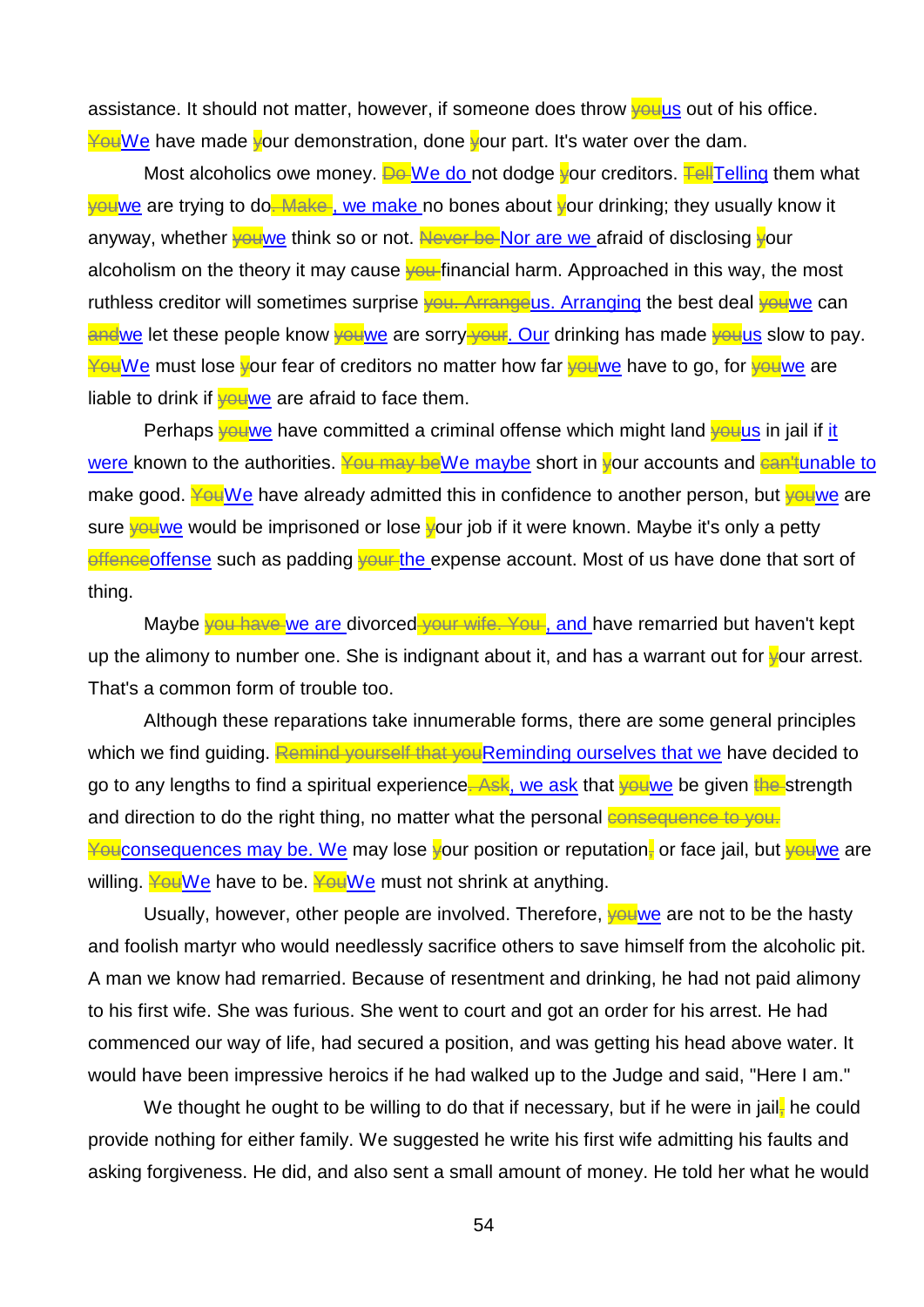try to do in the future. He said he was perfectly willing to go to jail if she insisted. Of course she did not, and the whole situation has long since been adjusted.

**If Before taking drastic action is going to which might implicate other people, they should** be we secure their consent. If we have obtained permission, have consulted Use every means to avoid wide-spread damage. You cannot shrink, however, from the final step if that is clearly indicated. If, after seeking advice, consulting with others involved, and asking, asked God to guide you, there appears no other justhelp and honorable solution than the most drastic one, youstep is indicated we must take your medicine. Trust that the eventual outcome will be **Right**not shrink.

This brings to mind a story about one of our friends. While drinking, he accepted a sum of money from a bitterly-hated business rival, giving him no receipt for it. He subsequently denied having **taken** received the money and used the incident as a basis for discrediting the man. He thus used his own wrong-doing as a means of destroying the reputation of another. In fact, his rival was ruined.

He felt that he had done a wrong he could not possibly make right. If he opened that old affair, he was sureafraid it would destroy the reputation of his partner, disgrace his family and take away his **own** means of livelihood. What right had he to involve those dependent upon him? How could he possibly make a public statement exonerating his rival?

He finally After consulting with his wife and partner he came to the conclusion that  $\frac{1}{1}$  is was better to take those risks than to stand before his Creator guilty of such ruinous slander. He saw that he had to place the outcome in God's hands or he would soon start drinking again, and all would be lost anyhow. He attended church for the first time in many years. After the sermon, he quietly got up and made an explanation. His action met wide-spread approval, and today he is one of the most trusted citizens of his town. This all happened three-years ago.

The chances are that **youwe have serious** domestic troubles. We are perhaps Perhaps we are mixed up with women in a fashion you wouldn't care to have advertised. We doubt if, in this respect, alcoholics are fundamentally much worse than other people. But drinking does complicate sex relations in the home. After a few years with an alcoholic, a wife gets worn out, resentful, and uncommunicative. How could she be anything else? The husband begins to feel lonely, sorry for himself. He commences to look around in the night clubs, or their equivalent, for something besides liquor. You may be Perhaps he is having a secret and exciting affair with "the girl who understands me." In fairness we must say that she may understand, but what are youwe going to do about a thing like that? A man so involved often feels very remorseful at times, especially if he is married to a loyal and courageous girl who has literally gone through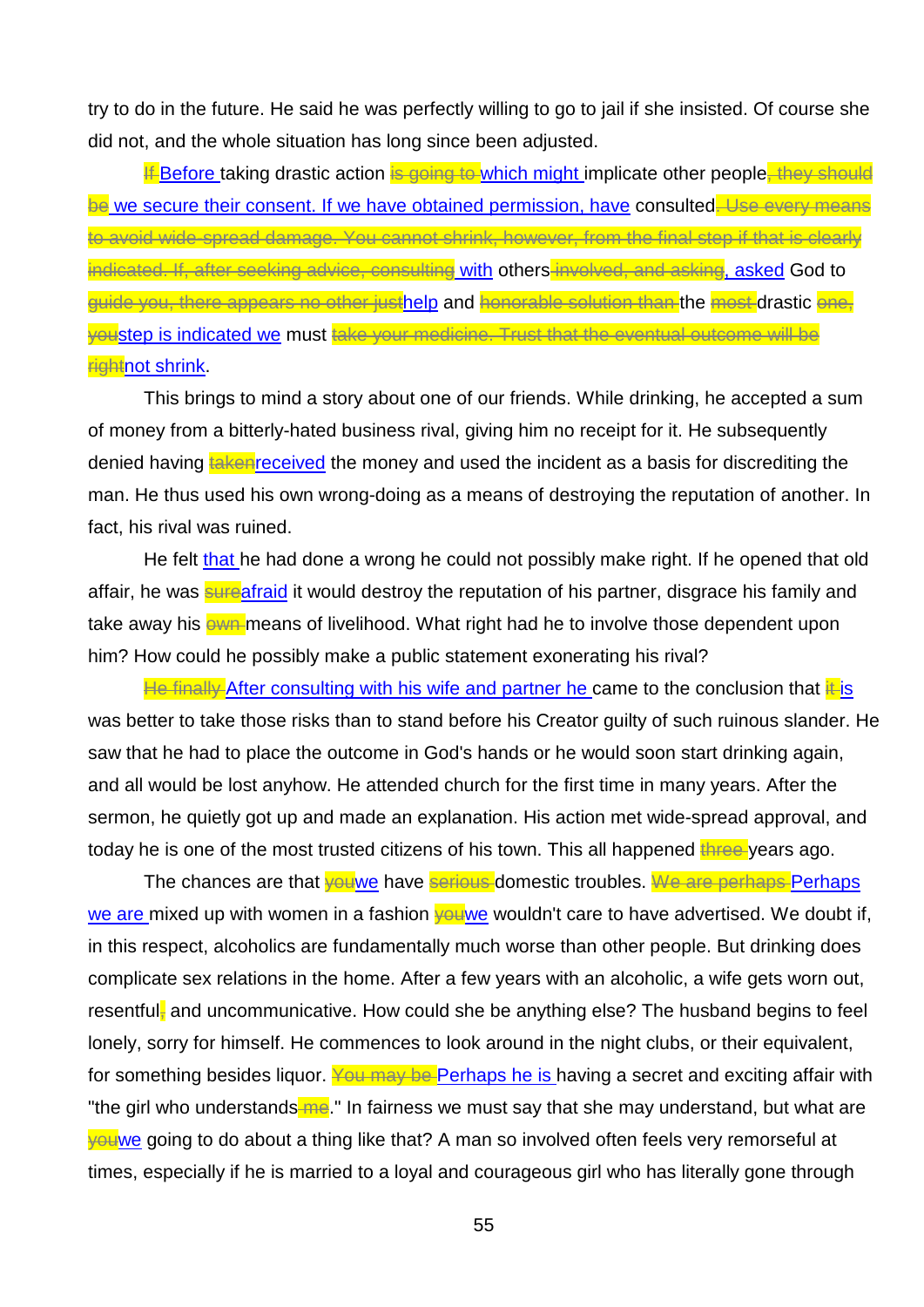hell for him.

Whatever the situation, you we usually have to do something about it. If you we are sure your wife does not know, should vouwe tell her? Not always, we think. If she knows in a general way that **you've** have been wild, should you've tell her in detail? Undoubtedly you've should admit your fault. Your wife She may insist on knowing all the particulars. She will want to know who the woman is and where she is. We feel  $\frac{1}{2}$  we ought to say to her that  $\frac{1}{2}$  we have no right to involve another person. You We are sorry for what vouwe have done, and, God willing, it shall not be repeated. More than that veuwe cannot do; veuwe have no right to go further. Though there may be justifiable exceptions, and though we wish to lay down no rule of any sort, we have often found this the best course to take.

Our design for living is not a one-way street. It is as good for the wife as for the husband. If you we can forget, so can she. It is better, however, that you do not needlessyone does not needlessly name a person upon whom she can vent her natural jealousy.

**There-Perhaps there are some cases where the utmost frankness is demanded.** Perhaps yours is one of them. No outsider can appraise such an intimate situation. It may be **you will** that both will decide that the way of good sense and loving kindness is to let bygones be bygones. Each of you might pray about it, having the other one's happiness uppermost in mind. Keep it always in sight that vou dealwe are dealing with that most terrible human emotion  $\equiv$ iealousy. Good generalship may decide that  $\frac{1}{2}$  wour wife attack the problem be attacked on the flank, rather than risk a face-to-face combat. You have to decide about that alone with your Creator.

Should youIf we have no such complication, there is still plenty youwe should do at home. Sometimes we hear an alcoholic say that the only thing he needs to do is to keep sober. Certainly he needs to must keep sober, for there will be no home if he doesn't. But he is yet a long way from making good to the wife or parents whom for years he has so shockingly treated. Passing all understanding is the patience mothers and wives have had with alcoholics. Had this not been so, many of us would have no homes today, would perhaps be dead.

The alcoholic is like a tornado roaring his way through the lives of others. Hearts are broken. Sweet relationships are dead. Affections have been uprooted. Selfish and inconsiderate habits have kept the home in turmoil. We feel a man is unthinking when he says that sobriety is enough. He is like the farmer who came up out of his cyclone cellar to find his home ruined. To his wife, he remarked, "Don't see anything the matter here, Ma. Ain't it grand the wind stopped **blowin'**blowing?"

Yes, there is a long period of reconstruction ahead. You We must take the lead. A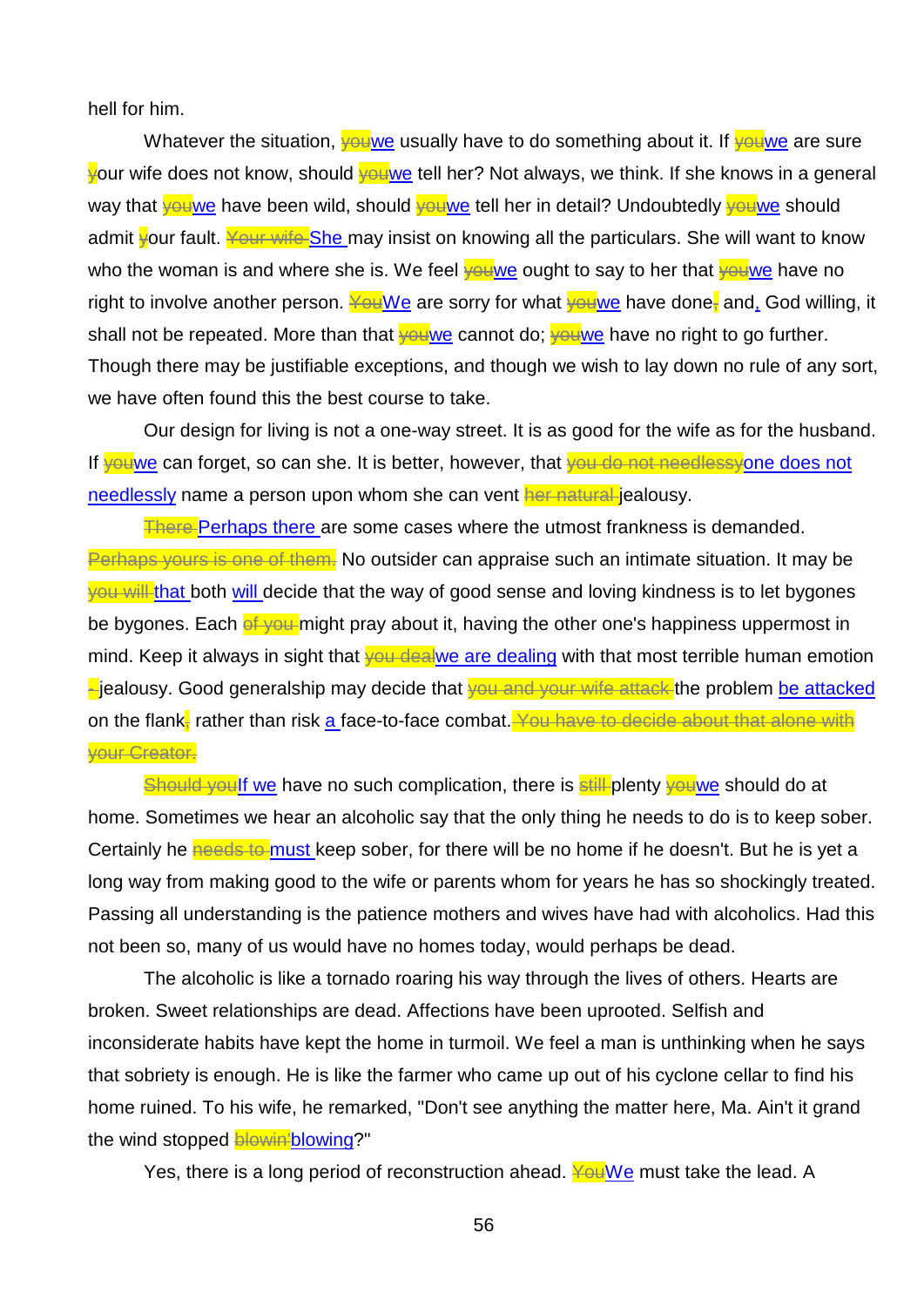remorseful mumbling that vouwe are sorry won't fill the bill at all. You We ought to sit down with your the family and frankly analyze your the past as you we now see it, being very careful not to criticize them. Never mind their Their defects. They may be glaring, but the chances are that your own actions are partly responsible. So we clean house with the family, asking each morning in meditation that your Creator show you us the way of patience, tolerance, kindliness and love.

The spiritual life is not a theory. You We have to live it. Unless your one's family expresses a desire to live upon spiritual principles. however, we think you we ought not to leaveurge them alone. You. We should not talk incessantly to them about spiritual matters to them. They will change in time. Your practice Our behavior will convince them more than your words. RememberWe must remember that ten or twenty years of drunkenness would make a skeptic out of anyone.

There may be some wrongs youwe can never fully right. Don't We don't worry about them if youwe can honestly say to yourselfourselves that youwe would right them if youwe could. Some people you cannot see -be seen - we send them an honest letter. And there may be a valid reason for postponement in some cases. But we don't delay if it can be avoided. Be We should be sensible, tactful, and considerate. Be and humble without being servile or scraping. As one of God's people you are towe stand on your feet; we don't crawl on your belly before anyone.

If  $\frac{1}{2}$  you we are painstaking about this phase of  $\frac{1}{2}$  our development,  $\frac{1}{2}$  you will be amazed before you'we are half way through. You'll are going to know a new freedom and a new happiness. YouWe will not regret the past nor wish to shut the door on it. YouWe will comprehend the word serenity and we will know peace. No matter how far down the scale youwe have gone, youwe will see how your experience can benefit others. That feeling of uselessness and self-pity will disappear. You We will lose interest in selfish things and gain interest in your fellows. Self-seeking will slip away. Your whole attitude and outlook upon life will change. Fear of people and of economic insecurity will leave vou. Young, We will intuitively know how to handle situations which used to baffle **you. You'us. We will suddenly realize that** God is doing for vous what vouwe could not do for vourselfourselves.

You sayAre these are extravagentextravagant promises. They are? We think not. They are being fulfilled among us - sometimes quickly, sometimes slowly. They will will always materialize in you if you we work for them.

This thought brings us to step tenStep Ten, which suggests you we continue to take personal inventory and continue to set right any new mistakes right as youwe go along. YouWe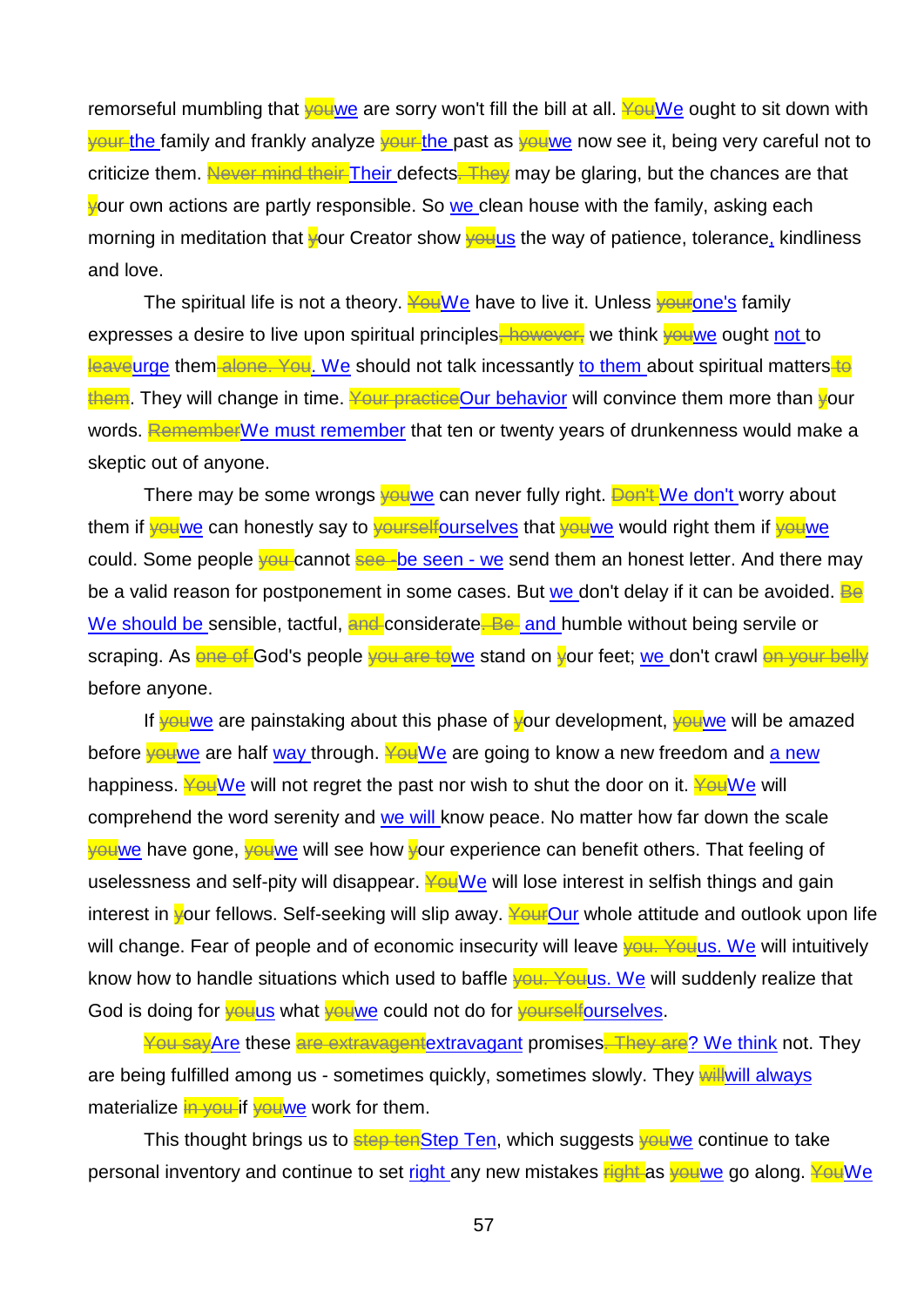vigorously commenced this way of lifeliving as vouwe cleaned up vour the past. YouWe have entered the world of the Spirit. Your next function is to grow in understanding and effectiveness. This is not an overnight matter. It should continue for  $\frac{1}{2}$  our life-time. Continue to watch yourself for selfishness, dishonesty, resentment, and fear. When these crop up, we ask God at once to remove them. Discuss. We discuss them with someone immediately. Make and make amends quickly if you we have harmed anyone. Then we resolutely turn your thoughts to someone  $\frac{1}{2}$  you we can help. Love and tolerance of others is  $\frac{1}{2}$  our code.

And vouwe have ceased fighting anything or anyone - even alcohol. For by this time vour sanity will have returned. YouWe will seldom be interested in liquor. If tempted, vou willwe recoil from it as you would from a hot flame. You will We react sanely and normally. You, and we will find that this has happened automatically. You We will see that your new attitude toward liquor has been given  $\frac{1}{2}$  without any thought or effort on  $\frac{1}{2}$  our part. It just comes! That is the miracle of it. You We are not fighting it, neither are you we avoiding temptation. You We feel as though youwe had been placed in a position of neutrality. You feel - safe and protected. YouWe have not even sworn off. Instead, the problem has been removed. It does not exist for vou. Youus. We are neither cocky, nor are youwe afraid. That is our experience. That is how we react so long as we keep in fit spiritual condition.

It is easy to let up on the spiritual program of action and rest on  $\frac{1}{2}$  our laurels.  $\frac{1}{2}$  we are headed for trouble if vouwe do, for alcohol is a subtle foe. We are not cured of alcoholism. What we really have is a daily reprieve contingent on the maintenance of our spiritual condition. Every day is a day when you have to we must carry the vision of God's will into all of your activities. "How can I best serve Thee - Thy will (not mine) be done." These are thoughts which must go with you'us constantly. You We can exercise your will power along this line all you've wish. It is the proper use of the will.

Much has already been said about receiving strength, inspiration, and direction from Him who has all knowledge and power. If vouwe have carefully followed directions, vouwe have begun to sense the flow of His Spirit into vou. To some extent vouwe have become Godconscious. You We have begun to develop this vital sixth sense. But vouwe must go further and that means more action.

Step eleven Eleven suggests prayer and meditation. Don't We shouldn't be shy on this matter of prayer. Better men than we are using it constantly. It works, if you've have the proper attitude and work at it. It would be easy to be vague about this matter. Yet, we believe we can give you make some definite and valuable suggestions.

When you awake tomorrow morning, look back over the day before. When we retire at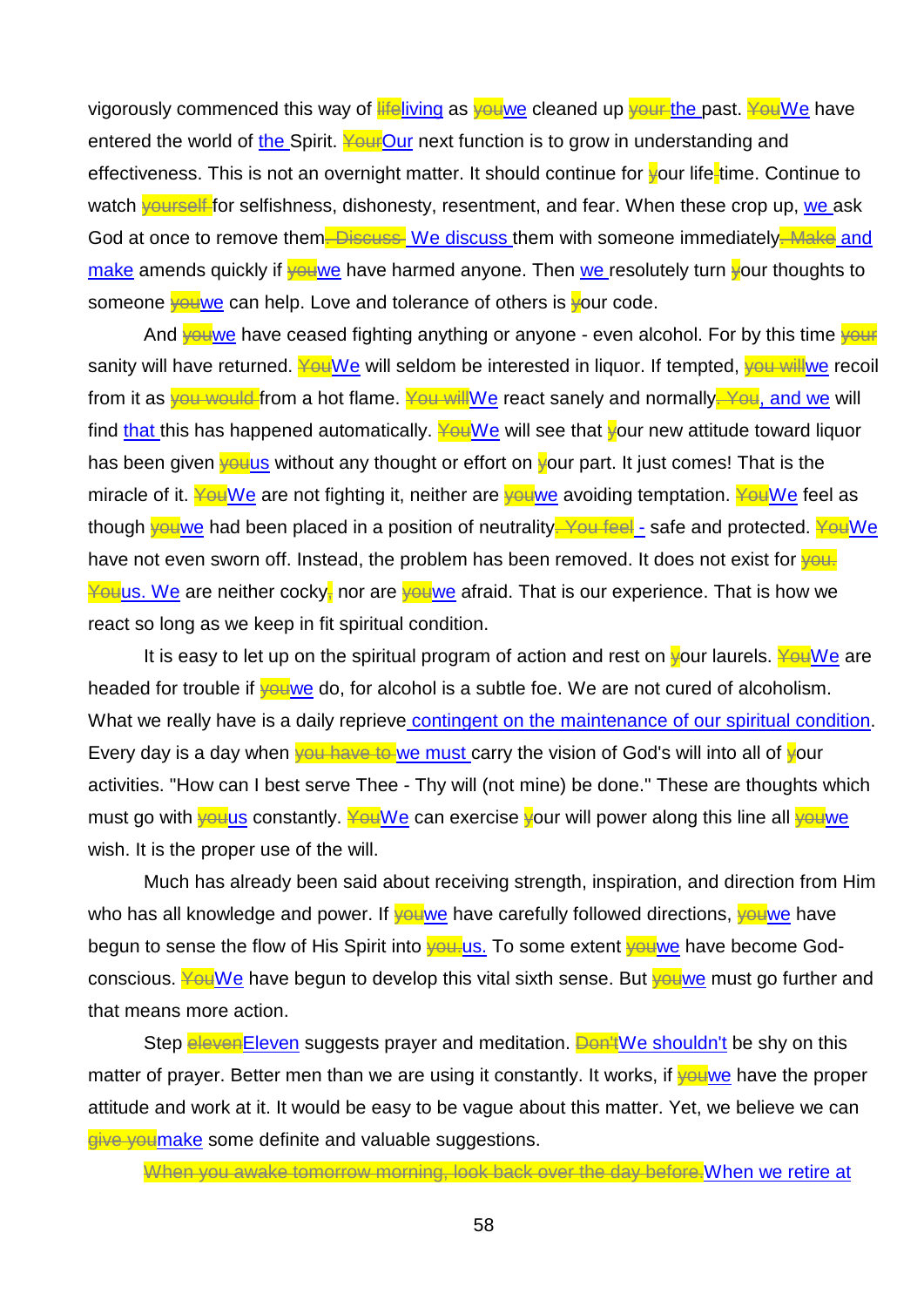night, we constructively review our day. Were vouwe resentful, selfish, dishonest, or afraid? Do youwe owe an apology? Have youwe kept something to yourselfourselves which should be discussed with another person at once? Were you've kind and loving toward all? What could youwe have done better? Were youwe thinking of yourselfourselves most of the time? Or were youwe thinking of what youwe could do for others, of what youwe could pack into the stream of life? After you have faced vesterday. But we must be careful not to drift into worry, remorse or morbid reflection, for that would diminish our usefulness to others. After making our review we ask God's forgiveness for any wrong. Ask to be shownand inquire what to do. Thus you keep clean as you live each daycorrective measures should be taken.

Next, On awakening let us think about the twenty-four hours ahead. Consider y We consider our plans for the day. Before  $\frac{1}{2}$  we begin, we ask God to  $\frac{1}{2}$  direct our thinking. Especially ask, especially asking that it be divorced from self-pity, dishonest or self-seeking motives. Then go ahead and use your common sense. There is nothing hard or mysterious about this. Under these conditions we can employ our mental faculties with assurance, for after all God gave youus brains to use. Clear your thinking of wrong motives. YourOur thought life will be placed on a much higher plane when our thinking is cleared of wrong motives.

In thinking through yabout our day youwe may face indecision. You We may not be able to determine which course to take. Here vouwe ask God for inspiration, an intuitive thought or a decision. RelaxWe relax and take it easy. Don'tWe don't struggle. Ask God's help. You will beWe are often surprised how the right answers come after you have practiced a few days. we have tried this for a while.

What used to be the hunch or the occasional inspiration gradually becomes a working part of vourthe mind. Being still inexperienced and just making your having just made conscious contact with God, it is not probable that vouwe are going to be divinely inspired all the time. That would be a large piece of conceit, for which youat all times. We might pay for this presumption in all sorts of absurd actions and ideas. Nevertheless you will, we find that your thinking will, as time passes, be more and more on the plane of inspiration and guidance. You will. We come to rely upon it. This is not weird or silly. Most psychologists pronounce these methods sound.

You might We usually conclude the period of meditation with a prayer that vouwe be shown all through the day what your next step is to be, that  $He$  give you we be given whatever youwe need to take care of every situation. Ask such problems. We ask especially for freedom from self-will. Be, and are careful to make no request for vourselfourselves only. YouWe may ask for vourselfourselves, however, if others will be helped. Never We are careful never to pray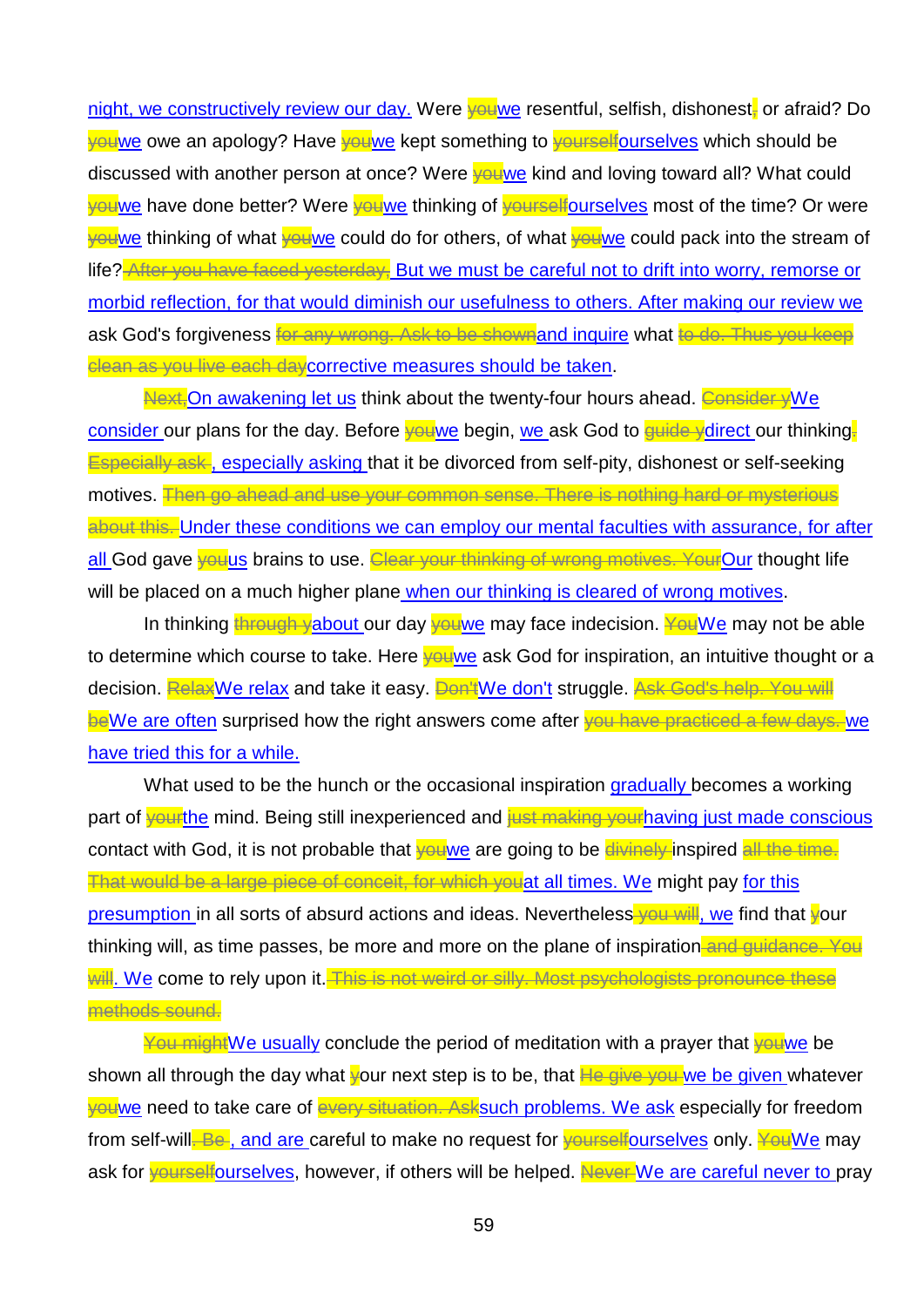for your own selfish ends. People waste Many of us have wasted a lot of time doing that, and it doesn't work. You can easily see why.

If circumstances warrant, ask your wife or a friendwe ask our wives or friends to join **youus** in morning meditation. If vouwe belong to a religious denomination which requires a definite morning devotion, be sure towe attend to that also. If you are not a membermembers of a religious body, you mightbodies, we sometimes select and memorize a few set prayers which emphasize the principles we have been discussing. There are many helpful books also. If you do not know of any, ask your priest, minister, or rabbi, for suggestions. Suggestions about these may be obtained from one's priest, minister, or rabbi. Be quick to see where religious people are right. Make use of what they offer.

As **youwe** go through the day, we pause, when agitated or doubtful Be still, and ask for the right thought or action. It will come. Remind yourself you We constantly remind ourselves we are no longer running the show. Humbly say to yourself, humbly saying to ourselves many times each day "Thy will be done."  $\frac{1}{2}$  will be We are then in much less danger of excitement, fear, anger, worry, self-pity, or foolish decisions. You will We become much more efficient. You willWe do not tire so easily, for vou willwe are not be burning up energy foolishly as vouwe did when we were trying to arrange life to suit vourselfourselves.

It works - it really does. Truit.

We alcoholics are undisciplined. So we let God discipline vous in the simple way we have just outlined.

But this is not all. There is action and more action. "Faith without works is dead." What works? We shall treat them in the The next chapter which is entirely devoted to step twelve. Step Twelve.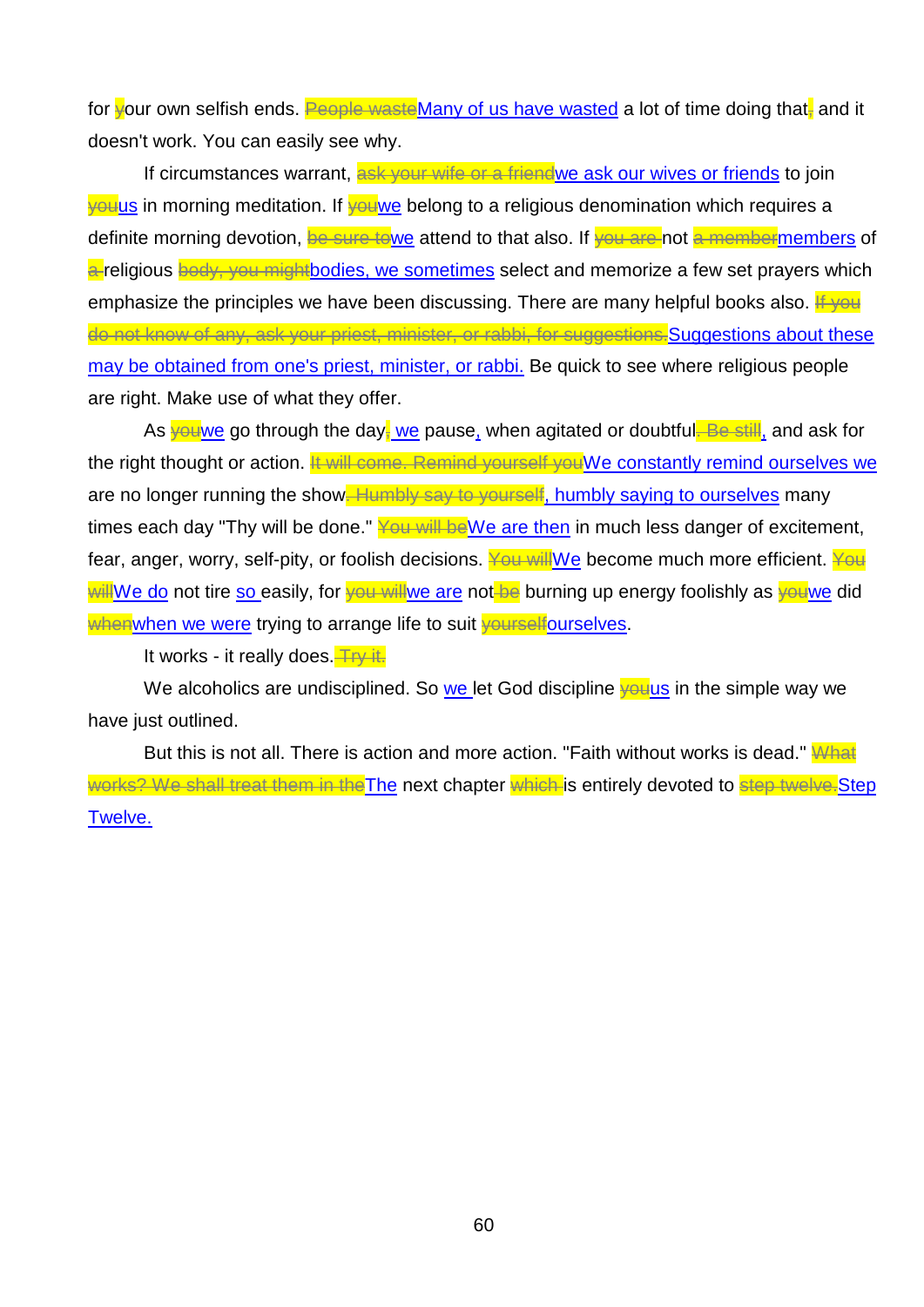## **Chapter Seven 7**

### **WORKING WITH OTHERS**

Practical experience shows that nothing will so much insure your own immunity from drinking as intensive work with other alcoholics. It works when other **spiritual** activities fail. This is our twelfth suggestion: Carry this message to other alcoholics! You can help when no one else can. You can secure their confidence when others fail. Remember they are **fatally** very ill.

The kick you will get is tremendous.Life will take on new meaning. To watch people come back to life recover, to see them help others, to watch loneliness vanish, to see a fellowship grow up about you, to have a host of friends - this is an experience you must not miss. We know you will not want to miss it. Frequent contact with newcomers and with each other is the bright spot of our lives.

Perhaps you are not acquainted with any drinkers who want to recover. You can easily find some by asking a few doctors, ministers, priests and or hospitals. They will be only too glad to have your help assist you. Don't start out as an evangelist or reformer. Unfortunately a lot of prejudice exists. You will be handicapped if you arouse it. Preachers Ministers and doctors don't like to be told they don't know their business. They are usually competent and you can learn much from them if you wish, but it happens that because of your own drinking experience you can be uniquely useful to other alcoholics. So cooperate; never **criticise** criticize. To be helpful should be yis our only aim.

When you discover a prospect for Alcoholics Anonymous, find out all you can about him. If he does not want to stop drinking, don't waste time trying to persuade him. You may spoil a later opportunity. This advice is given for his family also. They **must should be patient**, realizing they are dealing with a sick person.

If there is any indication that he wants to stop, have a good talk with the person most interested in him - usually his wife. Get an idea of his behavior, his problems, his background, the seriousness of his condition, and his religious leanings. You need this information to put yourself in his place, to see how you would like him to approach you if the tables were turned.

Usually Sometimes it is wise to wait till he goes on a binge. The family may object to this, but unless he is in a dangerous physical condition, it is better to risk it. Don't deal with him when he is very drunk, unless he is ugly and the family needs your help. Wait for the end of the spree, or at least for a lucid interval. Then let his family or a friend ask him if he wants to quit for good and if he would go to any extreme to do so. If he says yes, then his attention should be drawn to you as a person who has recovered. You should be described to him as one of a fellowship who, as  $a$  part of their own recovery, try to help others, and who will be glad to talk to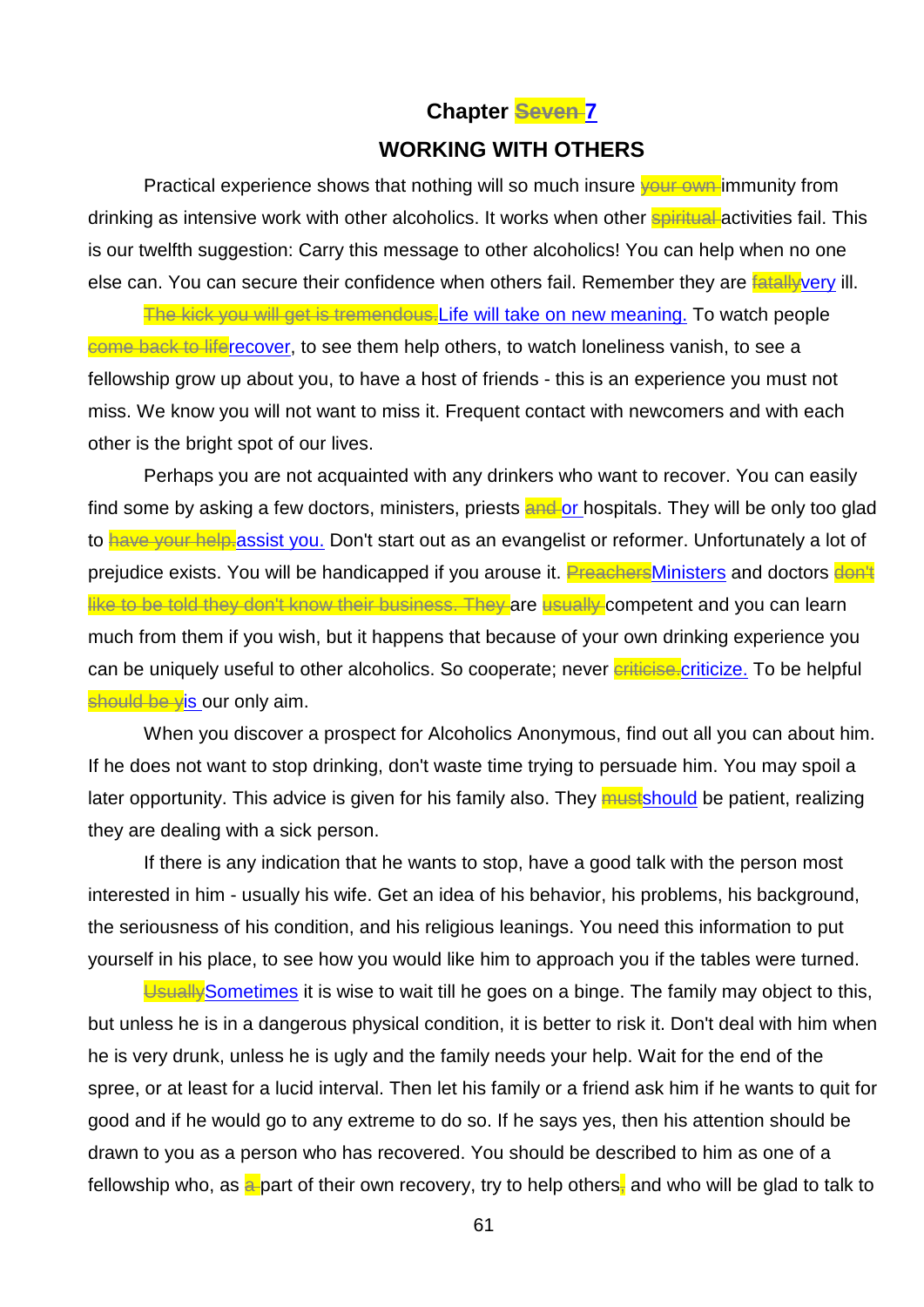him if he cares to see you.

If he does not want to see you, never force yourself upon him. Neither should the family hysterically plead with him to do anything, nor should they tell him much about you. They should wait for the end of his next drinking bout. You might place this book where he can see it in the interval. Here no specific rule can be given. The family must decide these things. But urge them not to be over-anxious, for that might spoil matters.

The Usually the family should not try to represent you.tell your story. When possible, avoid meeting a man through his family. Approach through a doctor or an institution is a better bet. If your man needs hospitalization, he should have it, but not forcibly, unless he is violent. Let the doctor, if he will, tell him he has something  $\frac{\text{new}}{\text{new}}$  in the way of a solution.

When your man is better, let the doctor might suggest a visit from you. Though you have talked with the family, leave them out of the first discussion. Under these conditions your prospect will see he is under no pressure. He will feel he can deal with you without being nagged by his family. Call on him while he is still jittery. He will maybe more receptive when depressed.

See your man alone, if possible. At first engage in general conversation. After a while, turn the talk to some phase of drinking. Say Tell him enough about your drinking habits, symptoms, and experiences to encourage him to speak of himself. If he wishes to talk, let him do so. You will thus get a better idea of how you ought to proceed. If he is not communicative, give him a sketch of your drinking career up to the time you quit. But say nothing, for the moment, of how that was accomplished. If he is in a serious mood, dwell on the troubles liquor has caused you, being careful not to moralize or **preach.** ecture. If his mood is light, tell him humorous stories of your escapades. Get him to tell some of his.

When he sees you know all about the drinking game, commence to describe yourself as an alcoholic.

Tell him how baffled you were, how you finally learned that you were sick as well as weak. Give him an account of the struggles you made to stop. Show him the mental twist which leads to the first drink of a spree.  $\overline{$  DeWe suggest you do this as we have done it in the chapter on alcoholism. If he is alcoholic, he will understand you at once. He will match your mental inconsistencies with some of his own.

If you are satisfied that he is a real alcoholic,  $\frac{1}{2}$   $\frac{1}{2}$   $\frac{1}{2}$  and the hopeless feature of the malady. Show him, from your own experience, how the queer mental condition surrounding that first drink prevents normal functioning of the will power. Don't, at this stage, refer to this book, unless he has seen it and wishes to discuss it. And be careful not to brand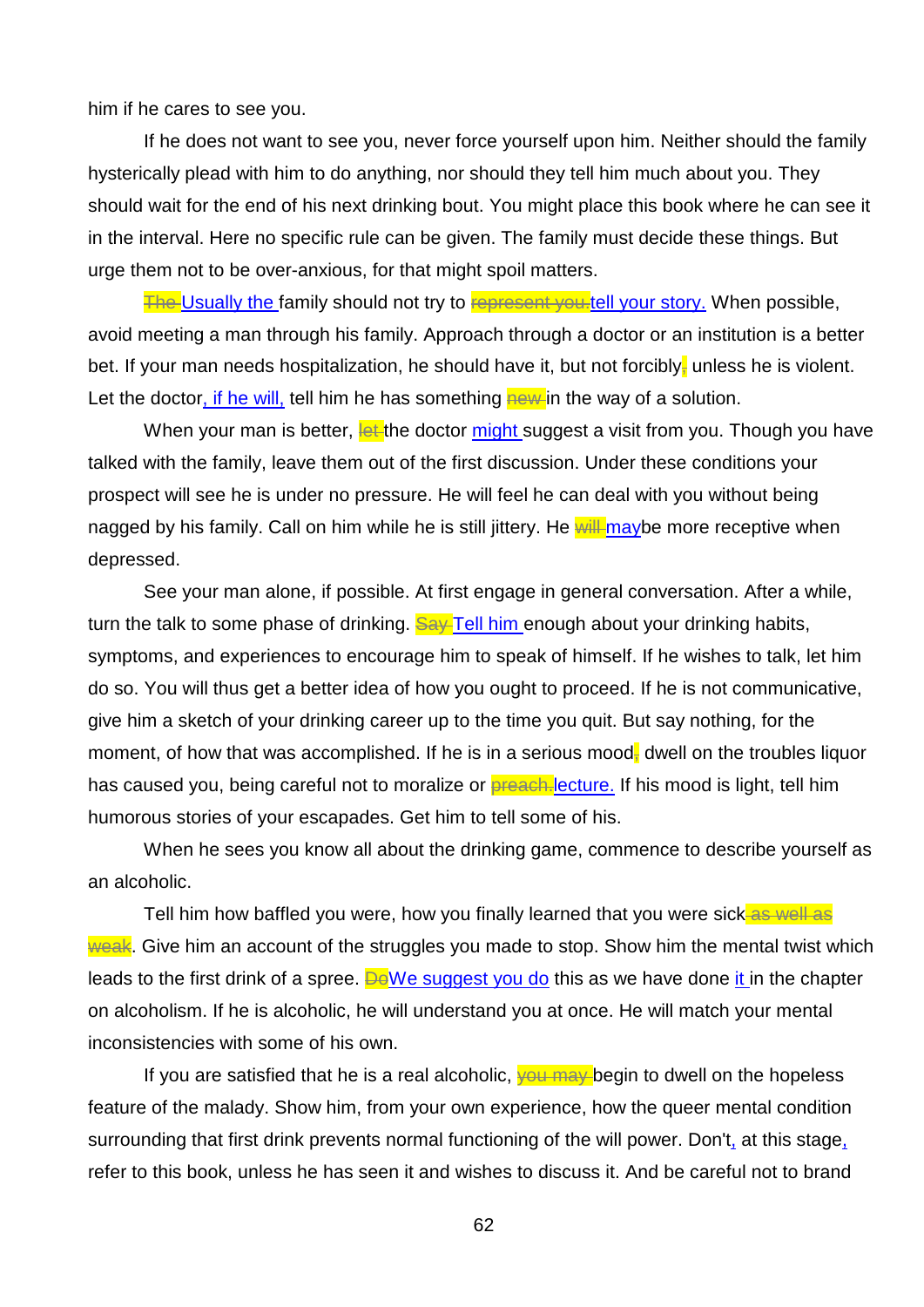him as an alcoholic. Let him draw his own conclusion. If he sticks to the idea that he can still control his drinking, tell him that possibly he can - if he is not too alcoholic. But insist that if he is severely afflicted, there is may be little chance he can recover by himself.

Continue to speak of alcoholism as a sicknessan illness, a fatal malady. Talk about the conditions of body and mind which accompany it. Keep his attention focused mainly on your personal experience. If doctors or psychiatrists have pronounced you incurable, be sure and let him know about it. Explain that many are doomed who never realize their predicament. Doctors who know the truth are rightly loath to tell alcoholic patients the whole story unless it will serve some good purpose, but. But you may talk to him about the hopelessness of alcoholism. because you offer a solution. You will soon have your friend admitting he has many, if not all, of the traits of the alcoholic. If his own doctor is willing to tell him that he is alcoholic, so much the better. Even though your **protegeprotégé** may not have entirely admitted his condition, he has become very curious to know how you got well. Let him ask you that question, if he will. If he does not ask, proceed with the rest of your story. Tell him exactly what happened to you. Stress the spiritual feature freely. If the man be agnostic or atheist, make it emphatic that he does not have to agree with your conception of God. He can choose any conception he likes, provided it makes sense to him. The main thing is that he be willing to believe in a Power greater than himself and that he live by spiritual principles.

When dealing with such a person, you had better use everyday language to describe spiritual principles. There is no use arousing any prejudice he may have against certain theological terms and conceptions, about which he may already be confused. Don't raise such issues, no matter what your own convictions are.

Your prospect may belong to a religious denomination. He His religious education and training may be far superior to yours. In that case he is going to wonder how you can add anything to what he already knows. But he will be curious to learn why his own religious convictions have not worked, and why yours have given you victory. Seem to work so well. He may be an example of the truth that faith alone is insufficient. To be vital, faith must be accompanied by self sacrifice and unselfish, constructive action. Let him see that you are not there to instruct him in religion. Admit that he probably knows more about it than you do, but call to his attention the fact that however deep his faith and knowledge, there must be something wrong, he could not have applied it or he would not drink. Say that perhaps you can Perhaps your story will help him see where he fails to apply has failed to himself practice the very precepts he knows so well. For our purpose you We represent no particular faith or denomination. You We are dealing only with general principles common to most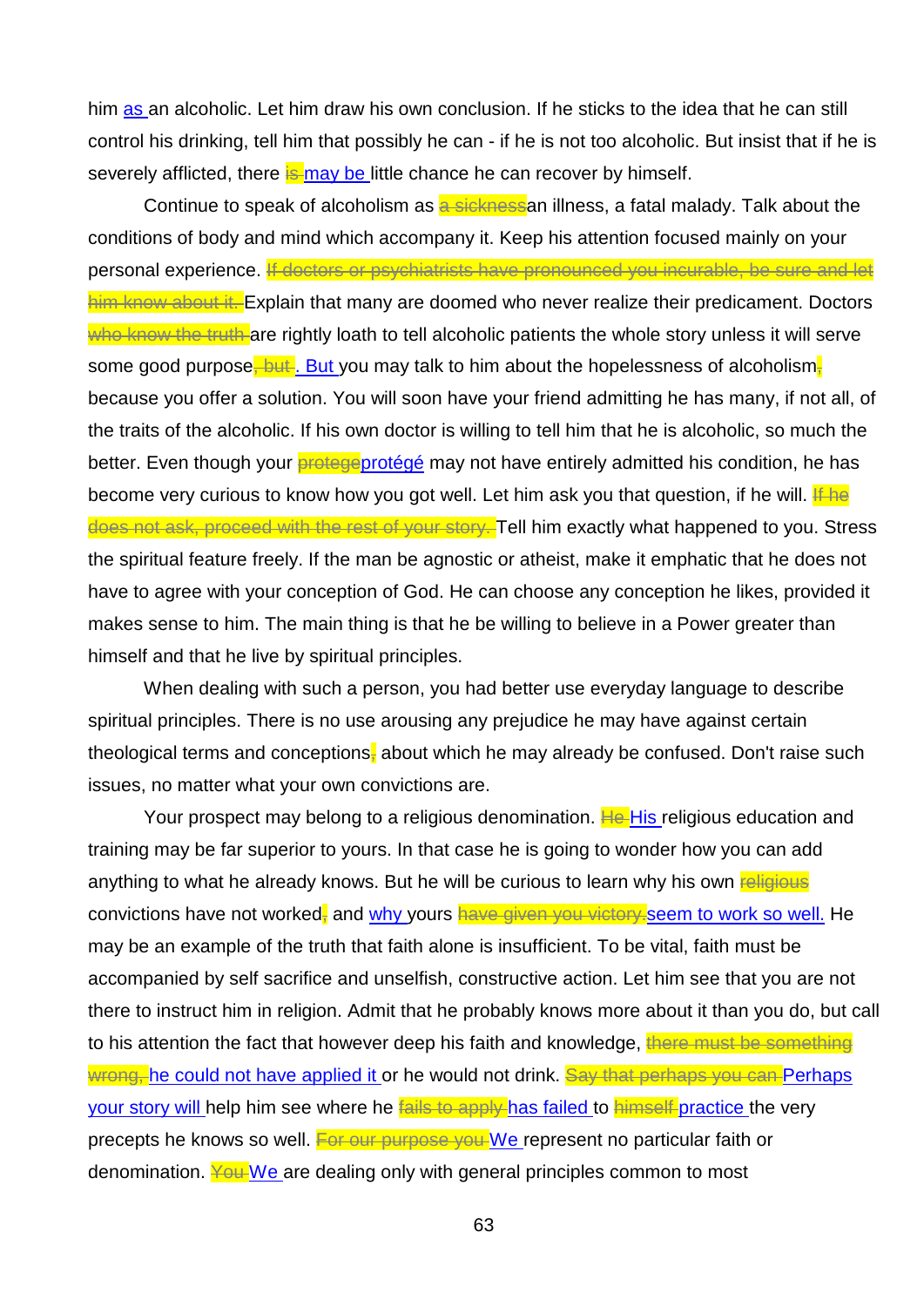denominations.

Outline **our the program of action**, telling explaining how you made a self-appraisal, how you straightened out your past, and why you are now endeavoring to be helpful to him. It is important for him to realize that your attempt to pass this on to him plays a vital part in your own recovery. Actually, he may be helping you more than you are helping him. Make it plain he is under no obligation to you, that you hope only that he will try to help other alcoholics when he escapes his own difficulties. Show Suggest how important it is that he place the welfare of other people ahead of his own. Make it clear that he is not under pressure, that he needn't see you again, if he doesn't want to. You should not be offended if he wants to call it off, for he has helped you more than you have helped him. If your talk has been sane, quiet and full of human understanding, you have **probably** perhaps made a friend. Maybe you have disturbed him about the question of alcoholism. This is all to the good. The more hopeless he feels, the better. He will be more likely to follow your suggestions.

Your candidate may give reasons why he need not follow all of vour the program. He will may rebel at the thought of a drastic housecleaning which requires discussion with other people. Do not contradict such views. Tell him you once felt as he does, but you doubt if whether you would have made much progress had you not taken action. On your first visit tell him about the **fellowship Fellowship of Alcoholics Anonymous.** If he shows interest, lend him your copy of this book.

Unless your friend wants to talk further about himself, do not wear out your welcome. Give him a chance to think it over. If you do stay, let him steer the conversation in any direction he likes. Sometimes a new man is anxious to make a decision and discuss has affairs proceed at once, and . And you may be tempted to let him proceed. do so. This is almost always sometimes a mistake. If he has trouble later, he is likely to say you rushed him. You will be most successful with alcoholics if you do not exhibit any passion for crusade or reform. Never talk down to an alcoholic from any moral or spiritual hilltop $\frac{1}{2}$ ; simply lay out  $\frac{1}{2}$  we kit of spiritual tools for his inspection. Show him how they worked with you. Offer him friendship and fellowship. Tell him that if he wants to get well you will do anything to help.

If he is not interested in your solution, if he expects you to act only as a banker for his financial difficulties or a nurse for his sprees, you may have to drop him until he changes his mind. This he may do after he gets hurt againsome more.

If he is sincerely interested and wants to see you again, ask him to be sure to read this book in the interval. After doing that, he is to must decide for himself whether he wants to go on. He is should not to be pushed or prodded by you, his wife, or his friends. If he is to find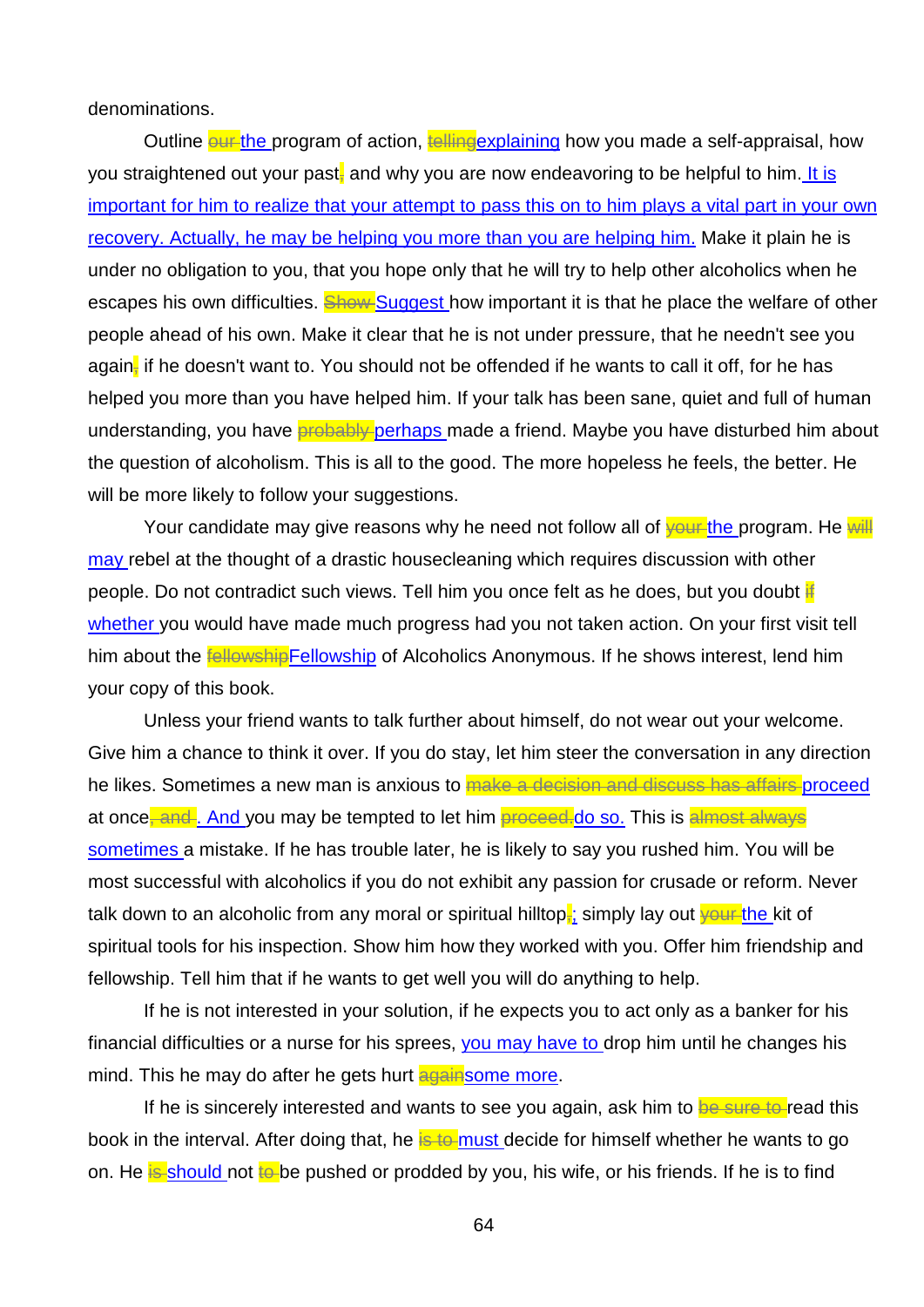God, the desire must come from within.

If he thinks he can do the job in some other way, or prefers some other spiritual approach, encourage him to follow his own conscience. You We have no monopoly on God; you we merely have an approach that worked with you. But point out that we alcoholics have much in common and that you would like, in any case, to be friendly. Let it go at that.

Do not be discouraged if your prospect does not respond at once. Search out another alcoholic and try again. You are sure to find someone desperate enough to accept with eagerness what you offer. It's We find it a waste of time and poor strategy to keep chasing a man who cannot or will not work with you. If you leave such a person alone, in all likelihood he will begin to run after you, for he will may soon become convinced that he cannot recover alone. by himself To spend too much time on any one situation is to deny some other alcoholic an opportunity to live and be happy. One of our **fellowship Fellowship** failed entirely with his first half dozen prospects. He often says that if he had continued to work on them, he might have deprived many others, who have since recovered, of their chance.

Suppose now you are making your second visit to a man. He has read this volume and says he is prepared to go through with the twelve steps Twelve Steps of the program of The **Program of Recovery.** recovery. Having had the experience yourself, you can give him much practical advice. SuggestLet him know you are available if he wishes to make hisa decision with **Vou and tell vou** his story, but do not insist upon it if he prefers to consult someone else.

He may be broke and homeless. If he is<sub> $<sub>1</sub>$ , you might try to help him about getting a job.</sub></sub> Give, or give him a little financial assistance, unless it would. But you should not deprive your family or creditors of money they should have. Perhaps you will want to take the man into your home for a few days. But be sure you use discretion. Be certain he will be welcomed by your family, and that he is not trying to impose upon you for money, connections, or shelter. Permit that and you only harm him. You will be making it possible for him to be insincere.

You will may be aiding in his destruction, rather than his recovery.

Never avoid these responsibilities, but be sure you are doing the right thing if you assume them. Self-sacrifice for Helping others is the foundation stone of your recovery. A kindly act once in a while isn't enough. You have to act the Good Samaritan every day, if need be. It may mean the loss of many nights' sleep, great interference with your pleasures, interruptions to your business. It may mean sharing your money and your home, counseling frantic wives and relatives, innumerable trips to police courts, sanitariums, hospitals, jails and asylums. Your telephone may jangle at any time of the day or night. Your wife will may sometimes say she is neglected. A drunk may smash the furniture in your home, or burn a mattress. You may have to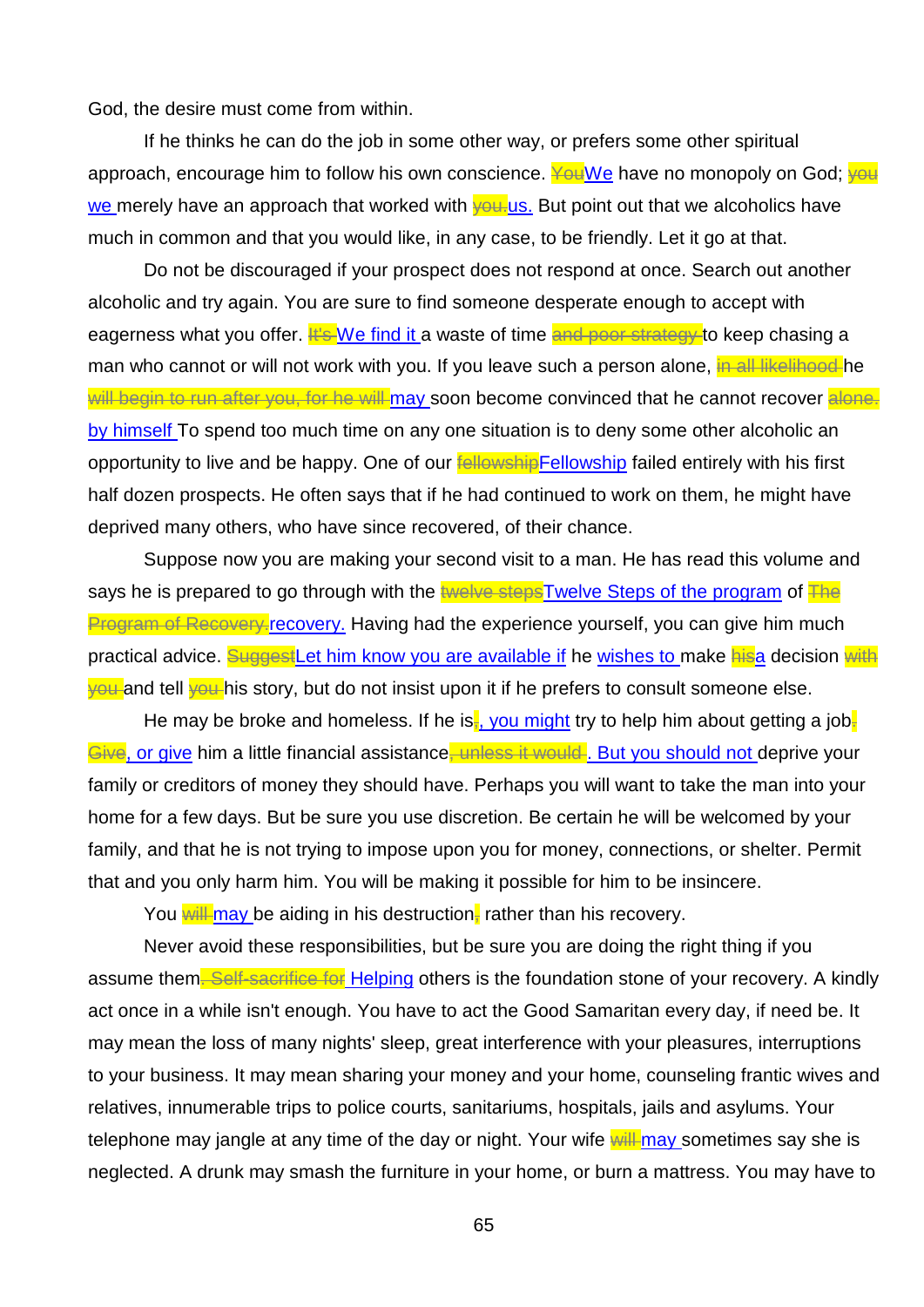fight with him if he is violent. Sometimes you will have to call a doctor and administer sedatives under his direction. Another time you may have to send for the police or an ambulance. Occasionally you will have to meet such conditions.

This sort of thing goes on constantly, but we We seldom allow an alcoholic to live in our homes for long at a time. It is not good for him, and it sometimes creates serious complications in a family.

Though an alcoholic does not respond, there is no reason why you should neglect his family. You should continue to be friendly to them in every way. The family should be offered your way of life. Should they accept- and practice spiritual principles, there is a much better chance that the head of the family will recover. And even though he continues to drink, the family will find life more bearable.

For the type of alcoholic who is able and willing to get well, little charity, in the ordinary sense of the word, is needed or wanted. The men who cry for money and shelter before conquering alcohol, are on the wrong track. Yet we do go to great extremes to provide each other with these very things, when such action is warranted. This may seem inconsistent, but we think it is not.

It is not the matter of giving that is in question, but when and how to give. That often makes the difference between failure and success. The minute we put our work on a social service plane, the alcoholic commences to rely upon our assistance rather than upon God. He clamors for this or that, claiming he cannot master alcohol until his material needs are cared for. Nonsense. Some of us have taken very hard knocks to learn this truth:  $\theta$ bJob or no job - wife or no wife - we simply do not stop drinking alcohol so long as we place dependence upon other people ahead of dependence on God.

Burn the idea into the consciousness of every man that he can get well regardless of anyone. No person on this earth can stop his recovery from alcohol, or prevent his being supplied with whatever is good for him. The only condition is that he trust in God and clean house.

Now, the domestic problem: There may be divorce, separation, or just strained relations. When your prospect has made such restitution reparation as he can to his family, and has thoroughly explained to them the new principles by which he is living, he should proceed to put those principles into action at home. That is, if he is lucky enough to have a home. Though his family be at fault in many respects, he should not be concerned about that. He should concentrate on his own spiritual demonstration. Argument and fault-finding are to be avoided like leprosy the plague. In many homes this is a difficult thing to do, but it must be done if any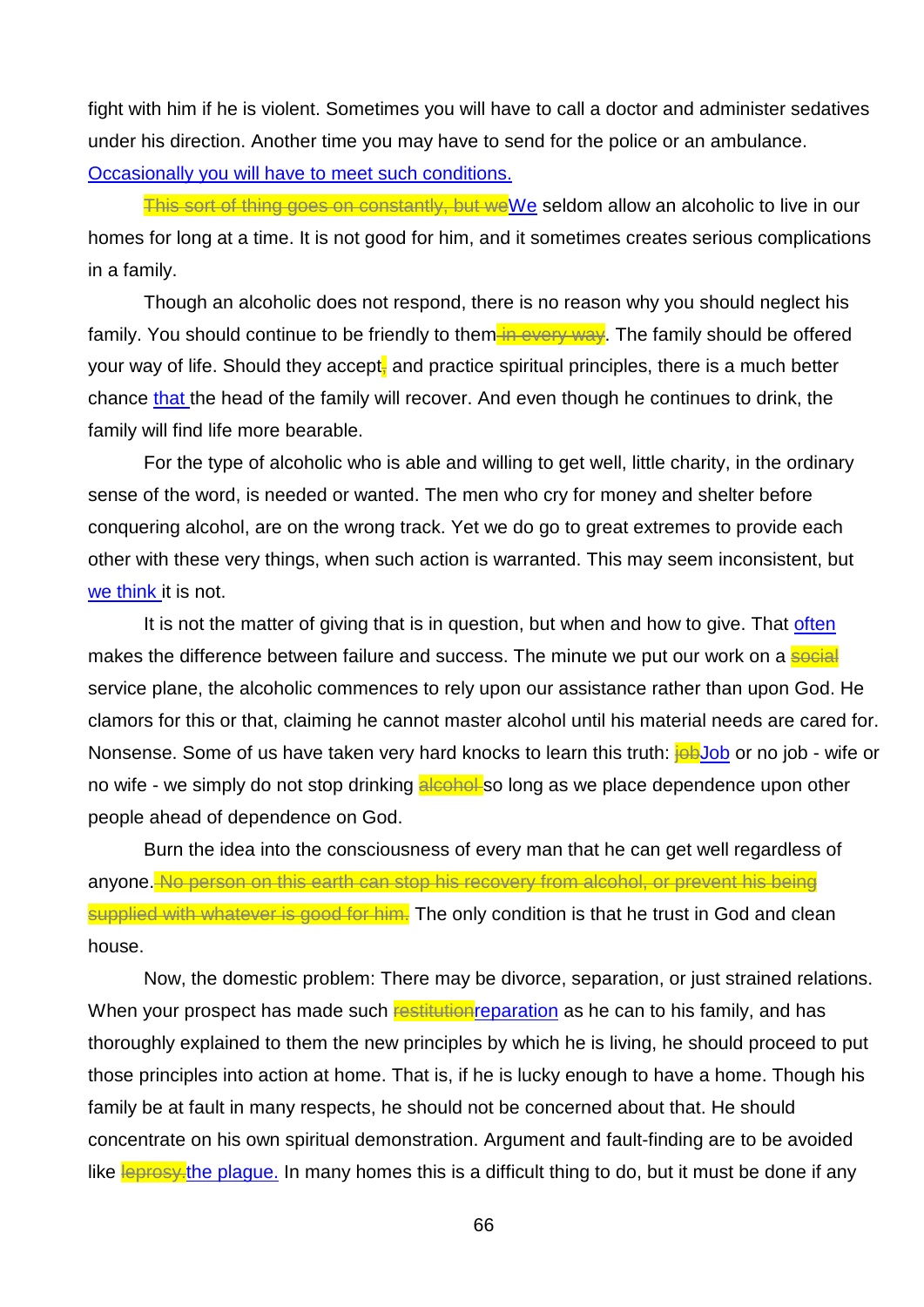results are to be expected. If persisted in for a few months, the effect on a man's family is sure to be great. The most incompatible people discover they have a basis upon which they can meet. Little by little the family will may see their own defects and admit them. These can then be discussed in an atmosphere of helpfulness and friendliness.

After they have seen tangible results, the family will perhaps want to join in the better way of life.go along. These things will come to pass naturally and in good time, provided, however, the alcoholic continues to demonstrate that he can be sober, considerate, and helpful, regardless of what anyone says or does. Of course, we all fall much below this standard many times. But we must try to repair the damage immediately lest we pay the penalty by a spree.

If there be divorce or separation, there should be no undue haste for the couple to get together. The man should be sure of his **ground** recovery. The wife should fully understand his new way of life. If their old relationship is to be resumed, it must be on a better basis, since the old oneformer did not work. This means a new attitude and spirit all around. Sometimes it is to the best interests of all concerned that a couple remain apart. Obviously, no rule can be laid down. Let the alcoholic continue his new way of lifeprogram day by day. When the time for living together has come, it will be apparent to both parties.

Let no alcoholic say he cannot recover unless he has his family back. This just isn't so. In some cases the wife will never come back for one reason or another. Remind vour the prospect that his recovery is not dependent upon people. It is dependent upon his relationship with God. We have seen men get well whose families have not returned at all. We have seen others slip when the family came back too soon.

Both you and the new **prospect** man must walk day by day walk in the path of spiritual progress. If you persist, remarkable things will happen to you. When we look back, we realize that the things which came to us when we put ourselves in God's hands were better for us than anything we could have planned. Follow the dictates of a Higher Power and you will presently live in a new and wonderful world, no matter what your present circumstances!

When working with a man and his family, you **must** should take care not to participate in their quarrels. You may spoil your chance of being helpful if you do. But you may urge upon a man's family that he has been a very sick person and should be treated accordingly. You should warn them against arousing resentment or jealousy. You should point out that his defects of character are not going to disappear **overover** night. Show them that he has entered upon a period of growth. Ask them to remember, when they are impatient, the blessed fact of his sobriety.

If you have been successful in solving your own domestic problems, tell the newcomer's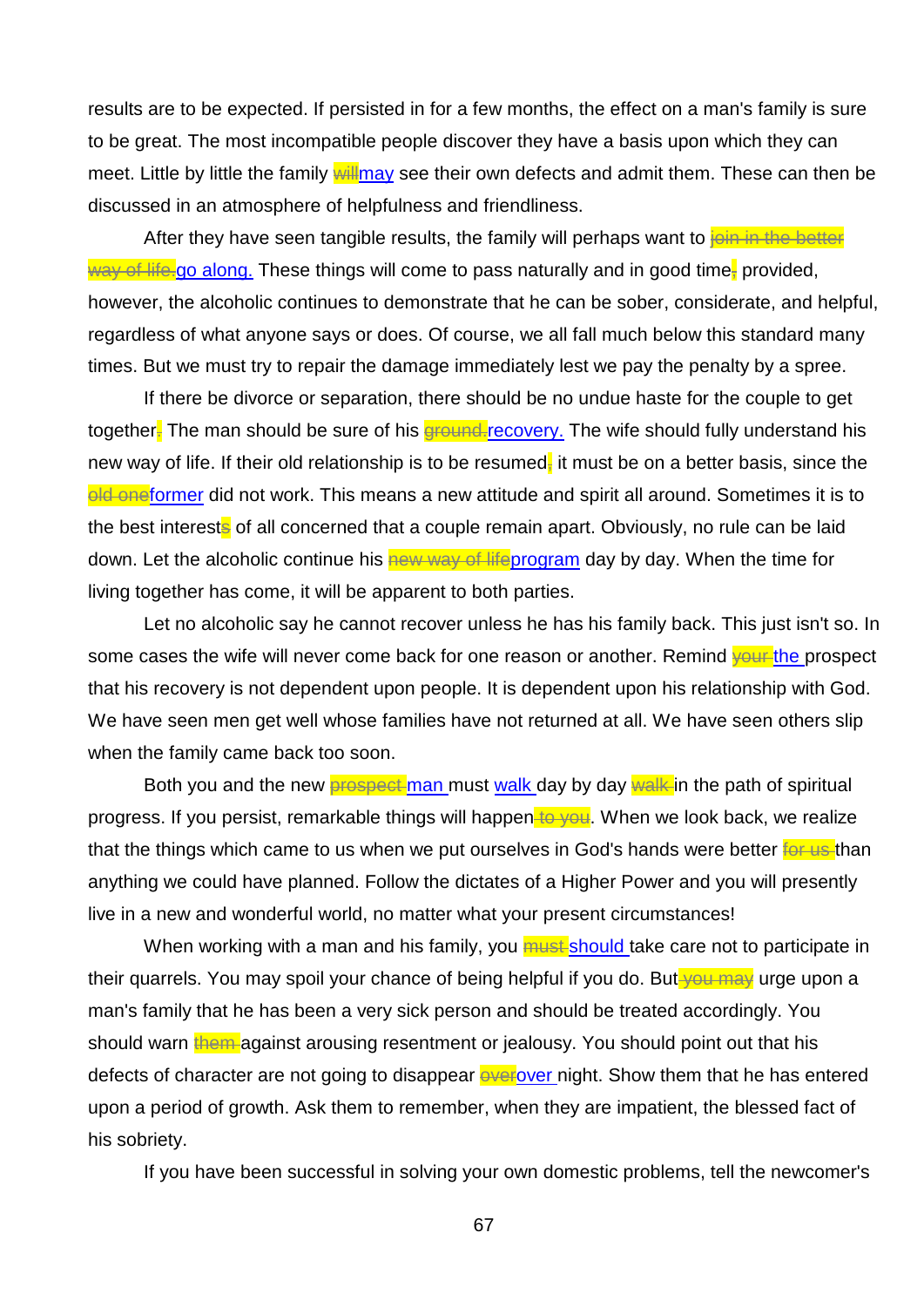family how that was accomplished. In this way you can set them on the right track without becoming critical of them. The story of how you and your wife settled your difficulties is worth any amount of **preaching or** criticism.

Assuming we are spiritually fit, we can do all sorts of things alcoholics are not supposed to do. People have said we must not go where liquor is served; we must not have it in our homes; we must shun friends who drink; we must avoid moving pictures which show drinking scenes; we muste throw not go into bars; our friends must hide their bottles if we go to their houses; we mustn't think or be reminded about alcohol at all. Experience proves this is nonsenseOur experience shows that this is not necessarily so.

We meet these conditions every day. An alcoholic who cannot meet them, still has an alcoholic mind: there is something the matter with his spiritual status. His only chance for sobriety would be someplace like the Greenland Ice Cap, and even there an Eskimo might turn up with a bottle of scotch and ruin everything! Ask any woman who has sent her husband to distant places on the theory he would escape the alcohol problem.

AnyIn our belief any scheme of combatting combating alcoholism which proposes to shield the sick man from temptation is doomed to failure. If the alcoholic tries to shield himself, he may succeed for a time, but will wind be usually winds up with a bigger explosion than ever. Our wives and weWe have tried these methods. These **foolish** attempts to do the impossible have always failed.

So our rule is not to avoid a place where there is drinking, if we have a legitimate reason for being there. That includes bars, nightclubs, dances, receptions, weddings, even plain ordinary whoopee parties. To a person who has had experience with an alcoholic, this may seem like tempting Providence, but it isn't.

You will note that we made an important qualification. Therefore, ask yourself on each occasion, "Have I any **legitimate** good social, business, or personal reason for going to this place? AmOr am I going expecting to be helpful to anyone there? Could I be more useful or helpful by being somewhere elsesteal a little vicarious pleasure from the atmosphere of such places?" If you answer these questions satisfactorily, you need have no apprehension. You may goGo or stay away, whateverwhichever seems best. But be sure you are on solid spiritual ground before you start and that your motive in going is thoroughly good. Do not think of what you will get out of the occasion. Think of what you can bring to it. But if you are spiritually shaky, you had better work with another alcoholic instead!

You are not to Why sit with a long face in places where there is drinking, sighing about the good old days. If it is a happy occasion, try to increase the pleasure of those there; if a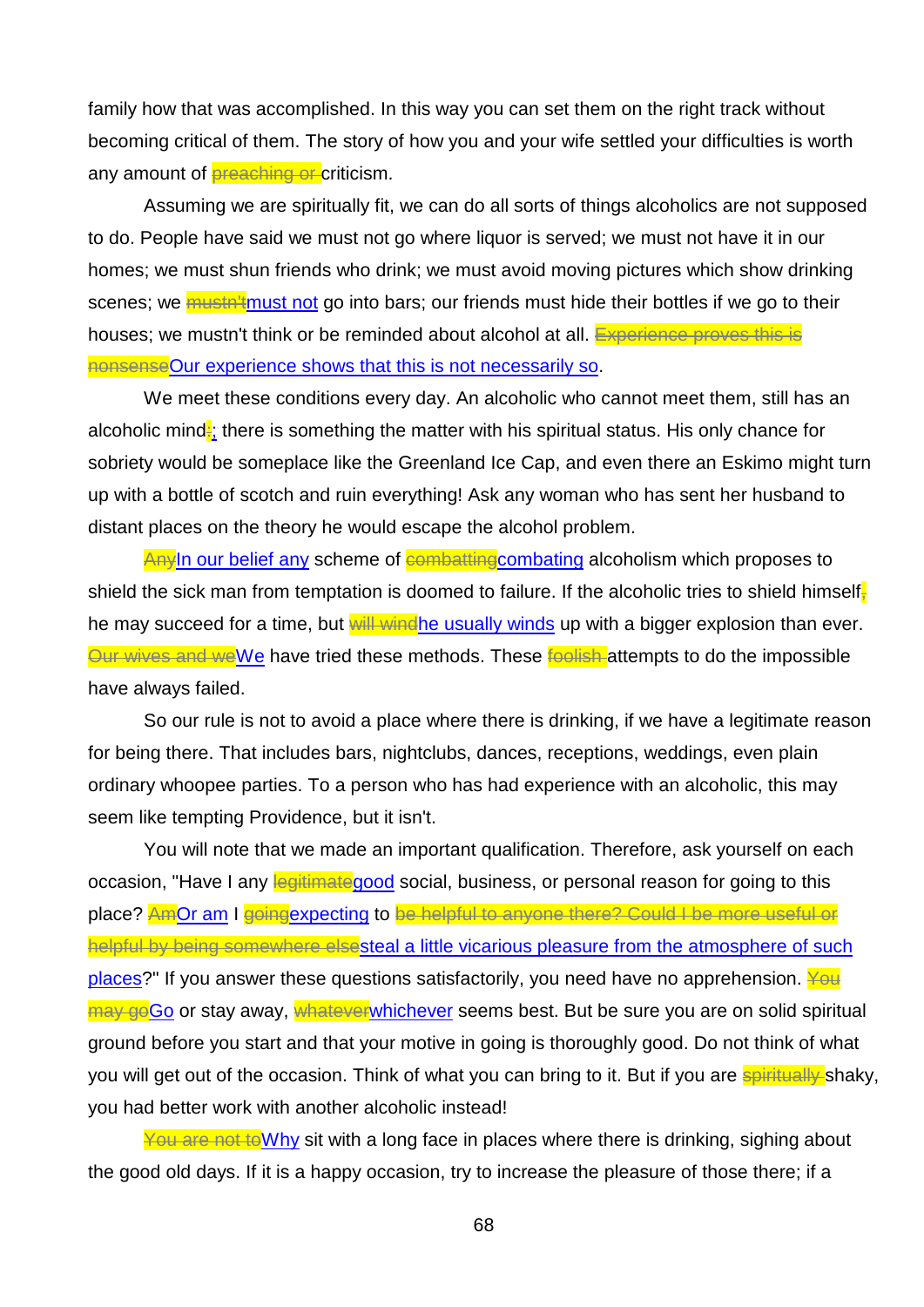business occasion, go and attend to your business enthusiastically. If you are with a person who wants to eat in a bar, by all means go along. Let your friends know they are not to change their habits on your account. At a proper time and place explain to all your friends why alcohol disagrees with you. If you do this thoroughly, no decent person few people will ask you to drink. While you were drinking, you were withdrawing from life little by little. Now you are getting back into the social life of this world. Don't start to withdraw from life again just because your friends drink liquor.

Your job now is to be at the place where you may be of maximum helpfulness to others, so never hesitate to go where there is drinking, anywhere if you can be helpful. You should not hesitate to visit the most sordid spot on earth on such a mission an errand. Keep on the firing line of life with these motives, and God will keep you unharmed.

Many of us keep liquor in our homes. We often need it to carry green recruits through a severe hangover. Some of us still serve it to our friends in moderation, provided they are people who do not abuse drinking not alcoholic. But some of us think we should not serve liquor to anyone. We never argue this question. We feel that each family, in the light of their own circumstances, ought to decide for themselves.

We are careful never to show intolerance or hatred of drinking as an institution. Experience shows that such an attitude is not helpful to anyone. Every new alcoholic looks for this spirit among us and is immensely relieved when he finds we are not witch burners. A spirit of intolerance might repel alcoholics whose lives would could have been saved, had it not been for oursuch stupidity. We would not even do the cause of temperate drinking any good, for not one drinker in a thousand is willinglikes to be told anything about alcohol by one who hates it.

Some day we hope that Alcoholics Anonymous will help the public to a better realization of the gravity of the liquoralcoholic problem. We, but we shall be of little use if our attitude is one of bitterness or hostility. Drinkers will not stand for it.

After all, our **troubles** problems were of our own making. Bottles were only a symbol. Besides, we have stopped fighting anybody or anything. We have to!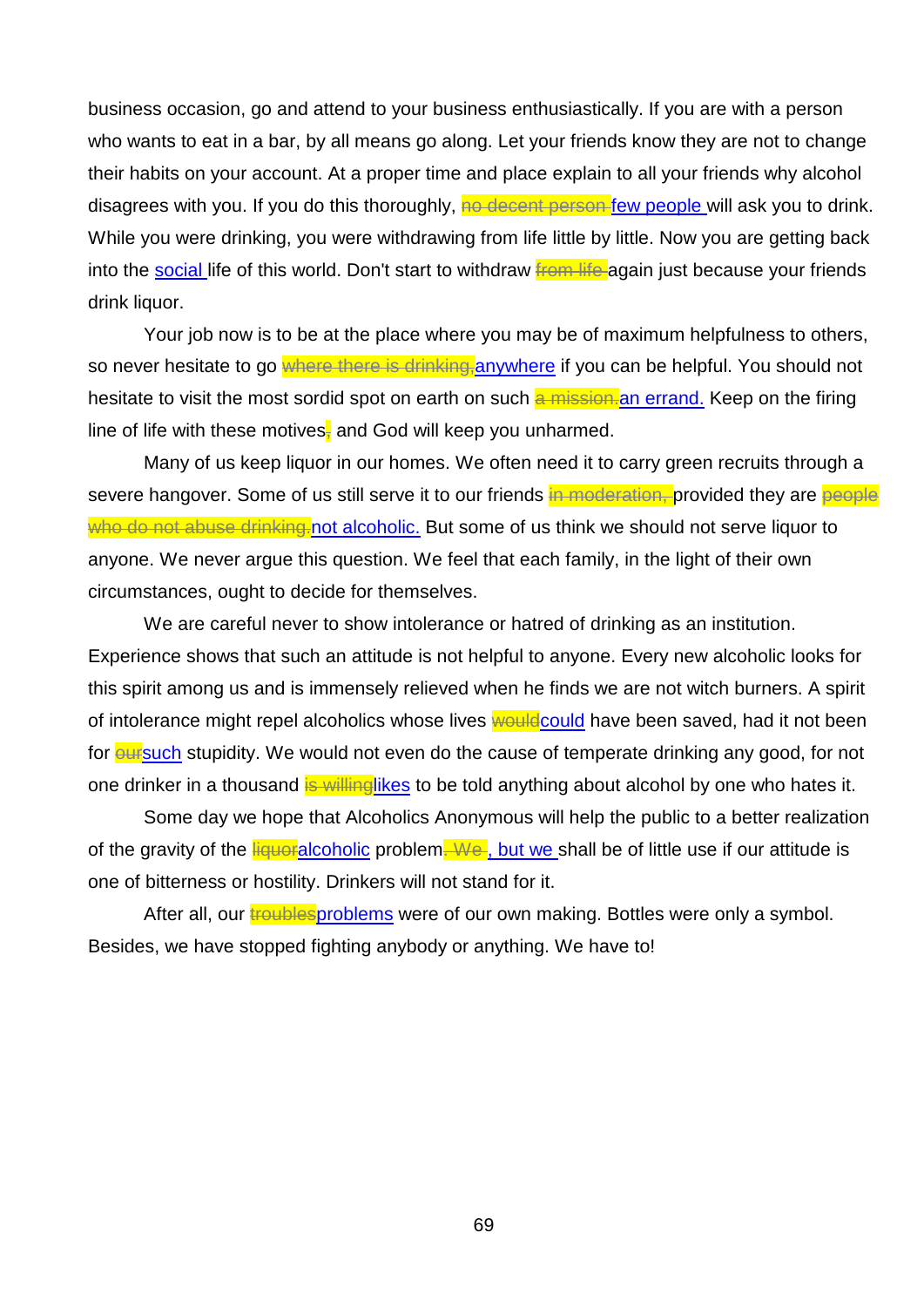## **Chapter Eight 8 TO WIVES**

With few exceptions, our book thus far has spoken of men. But what we have said applies quite as much to women. Our activities in behalf of women who drink are on the increase. There is every evidence that women regain their health as readily as men if they **followtry our suggestions.** 

But for every man who drinks others are involved - the wife who trembles in fear of the next debauch; the mother and father who see their son wasting away.

Among us are wives, relatives, and friends whose problem has been solved, as well as some who have not yet found a happy solution. We shall let want the wives of Alcoholics Anonymous to address the wives of men who drink too much. What they say will apply to nearly everyone bound by ties of blood or affection to an alcoholic.

As wives of Alcoholics Anonymous, we want would like you to sensefeel that we understand you as perhaps few can. We want to analyze mistakes we have made and help you to avoid them. We want to leave you with the feeling that no situation is too difficult and no unhappiness too great to be overcome.

We have traveled a rocky road. there is no mistake about that. We have had long rendezvous with hurt pride, frustration, self-pity, misunderstanding and fear. These are not pleasant companions. We have been driven to maudlin sympathy, to bitter resentment. We have Some of us veered from extreme to extreme, ever hoping that one day our loved ones would be themselves once more.

Our loyalty, and the desire that our husbands hold up their heads and be like other men have begotten all sorts of predicaments. We have been unselfish and self-sacrificing. We have told innumerable lies to protect our pride and our husbands' reputations. We have prayed, we have begged, we have been patient. We have struck out viciously. We have run away. We have been hysterical. We have been terror stricken. We have sought sympathy. We have had retaliatory love affairs with other men.

Our homes have been battle-grounds many an evening. In the morning we have kissed and made up. Our friends have counseled chucking the men and we have done so with finality, only to be back in a little while-hoping, always hoping. Our men have sworn great solemn oaths that they were through drinking forever. We have believed them when no one else could, or would. Then, in days, weeks, or months, a fresh outburst.

We seldom had friends at our homes, never knowing how or when the men of the house would appear. We could make few social engagements. We came to live almost alone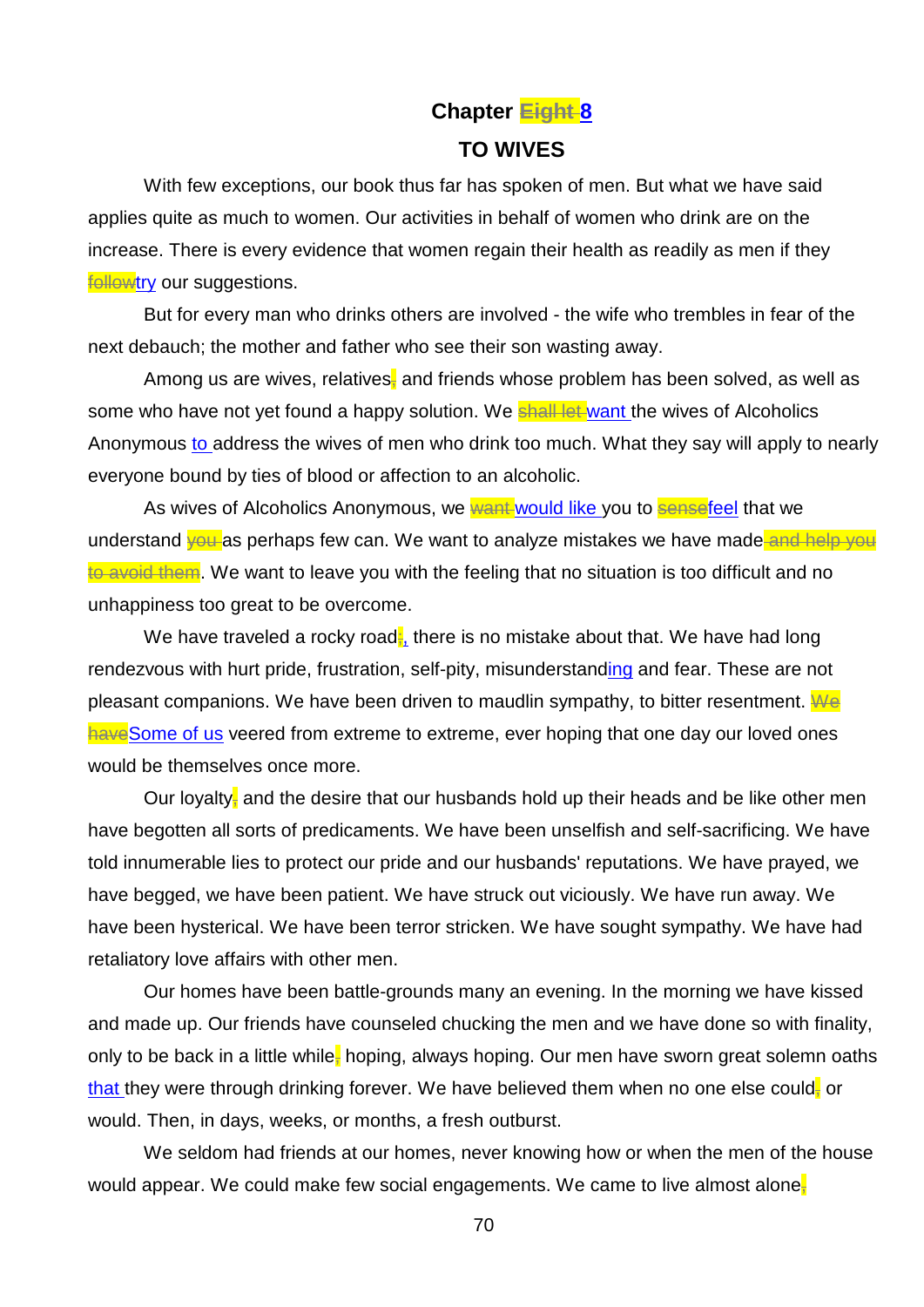unwanted by anyone. When we were invited out, our husbands always sneaked so many drinks that they spoiled the occasion. If, on the other hand, they took nothing, their self-pity made them killjoys.

There was never financial security. Positions were always in jeopardy or gone. An armored car could not have brought the pay envelopes home. The checking account melted like snow in June.

**There**Sometimes there were other women. How heartbreaking was this discovery; how cruel to be told they understood our men as we did not!

The bill collectors: the sheriffs: the angry taxi drivers: the policemen; the bums: the pals; and even the ladies hethey sometimes brought home - our husbands thought we were so inhospitable. "Joykiller, nag, wet blanket" - that's what they said. Next day they would be themselves again and we would forgive and try to forget.

We have tried to hold the love of our children for their father. We have told small tots that father was sick, which was much nearer the truth than we realized. They struck the children, kicked out door panels, smashed treasured crockery, and ripped the keys out of pianos. In the midst of such pandemonium they may have rushed out threatening to live with the other woman forever. In desperation, we have even got tight ourselves - the drunk to end all drunks. The unexpected result was that our husbands seemed to like it.

Perhaps at this point we got a divorce and took the children home to father and mother. Then we were severely criticized by our husband's parents for desertion. Usually we did not leave. We stayed on and on. We finally sought employment ourselves as destitution faced us and our families.

We began to ask medical advice as the sprees got closer together. The alarming physical and mental symptoms, the deepening pall of remorse, depression and inferiority that settled down on our loved ones - these things terrified and distracted us. As animals on a treadmill, we have patiently and wearily climbed, falling back in exhaustion after each futile effort to reach solid ground. Most of us have entered the final stage with its commitment to health resorts, sanitariums, hospitals, and jails. Sometimes there were screaming delirium and insanity. Death was often near.

Under these conditions we naturally made mistakes. Some of them rose out of ignorance of alcoholism. Sometimes we sensed dimly that we were dealing with sick men. Had we fully understood the nature of the alcoholic illness, we might have behaved differently.

How could men who loved their wives and children be so unthinking, so callous, so cruel? There could be no love in such persons, we thought. And just as we were being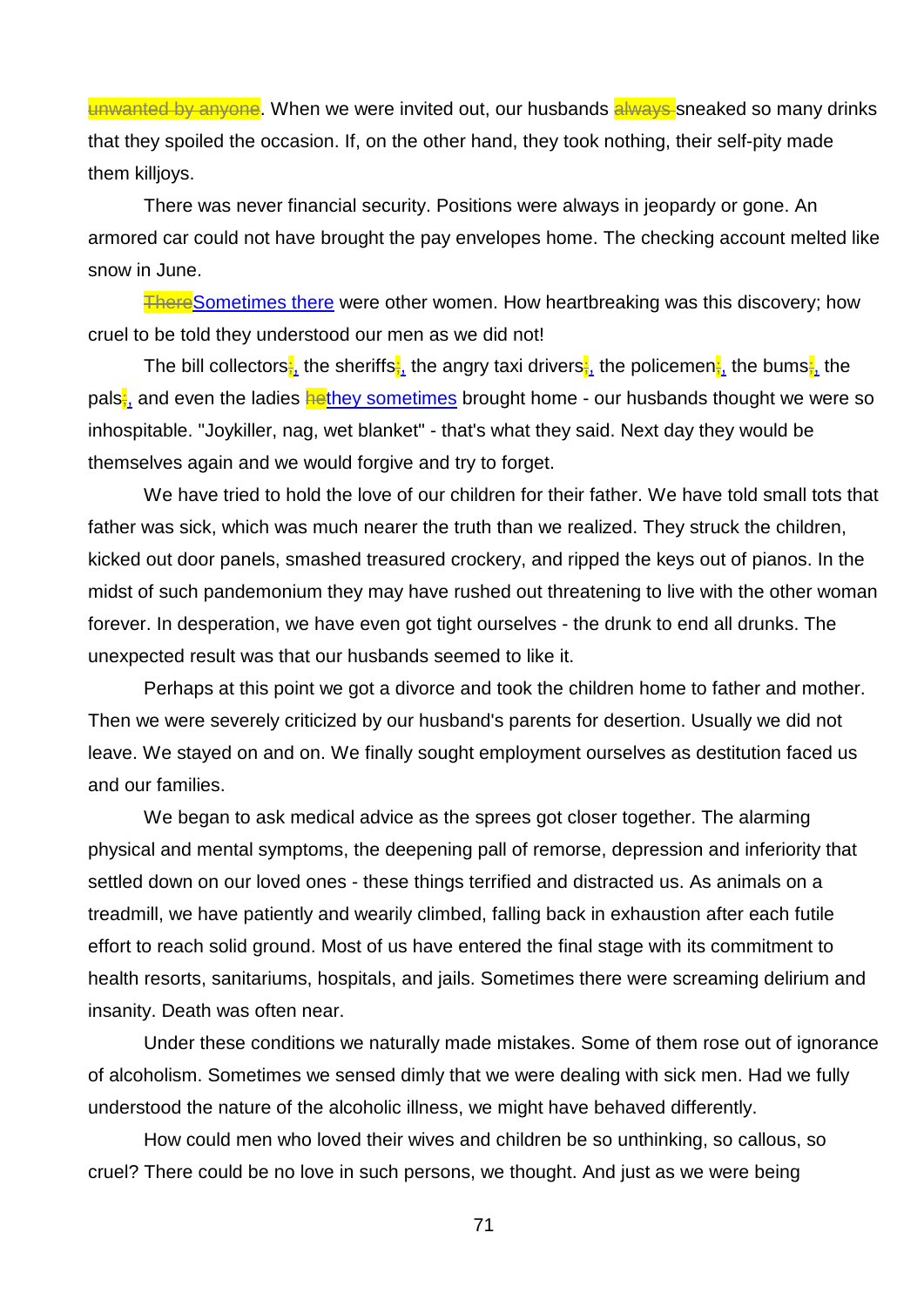convinced of their heartlessness, they would surprise us with fresh resolves and new attentions. For a while they would be their old sweet selves, only to dash the new structure of affection to pieces once more. Asked why they commenced to drink again, they would reply with some silly excuse, or none. It was so baffling, so heartbreaking. Could we have been so mistaken in the men we married? When drinking, they were strangers. Sometimes they were so inaccessible that it seemed as though a great wall had been built around them.

And even if they did not love their families, how could they be so blind about themselves? What had become of their judgment, their common sense, their will power? Why could they not see that drink meant ruin to them? Why was it, when wethese dangers were pointed out these dangers, that they agreed, and then got drunk again immediately?

These are some of the questions which race through the mind of every **girlwoman who** has an alcoholic husband. We hope our this book has answered some of them. But now you will have seen that perhaps Perhaps your husband has been living in that strange world of alcoholism where everything is distorted and exaggerated. You can see that he really does love you with his better self. Of course, there is such a thing as incompatibility, but in nearly every instance the alcoholic only seems to be unloving and inconsiderate; it is usually because he is warped and sickened that he says and does these appalling things. Today most of our men are better husbands and fathers than ever before.

**Don't** Try not to condemn your alcoholic husband no matter what he says or does. He is just another very sick, unreasonable person. Treat him, when you can, as though he had pneumonia. When he angers you, remember that he is very ill.

There is an important exception to the foregoing. We realize some men are thoroughly bad-intentioned, that no amount of patience will make any difference. An alcoholic of this temperament will may be quick to use this chapter as a club over your head. Don't let him get away with it. If you are positive he is one of this type you may feel you had better leave. It is not Is it right to let him ruin your life and the lives of your children–especially? Especially when he has before him a way to stop his drinking and abuse if he really wants to pay the price.

The problem with which you struggle usually falls within one of four categories:

One: Your husband may be only a heavy drinker.

His drinking may be constant or it may be heavy only on certain occasions. He Perhaps he spends too much money for liquor. It slows may be slowing him up mentally and physically, but he does not see it. Sometimes he is a source of embarrassment to you and his friends. He is positive he can handle his liquor, that it does him no harm, that drinking is necessary in his business. He would **probably** be insulted if he were called an alcoholic. This world is full of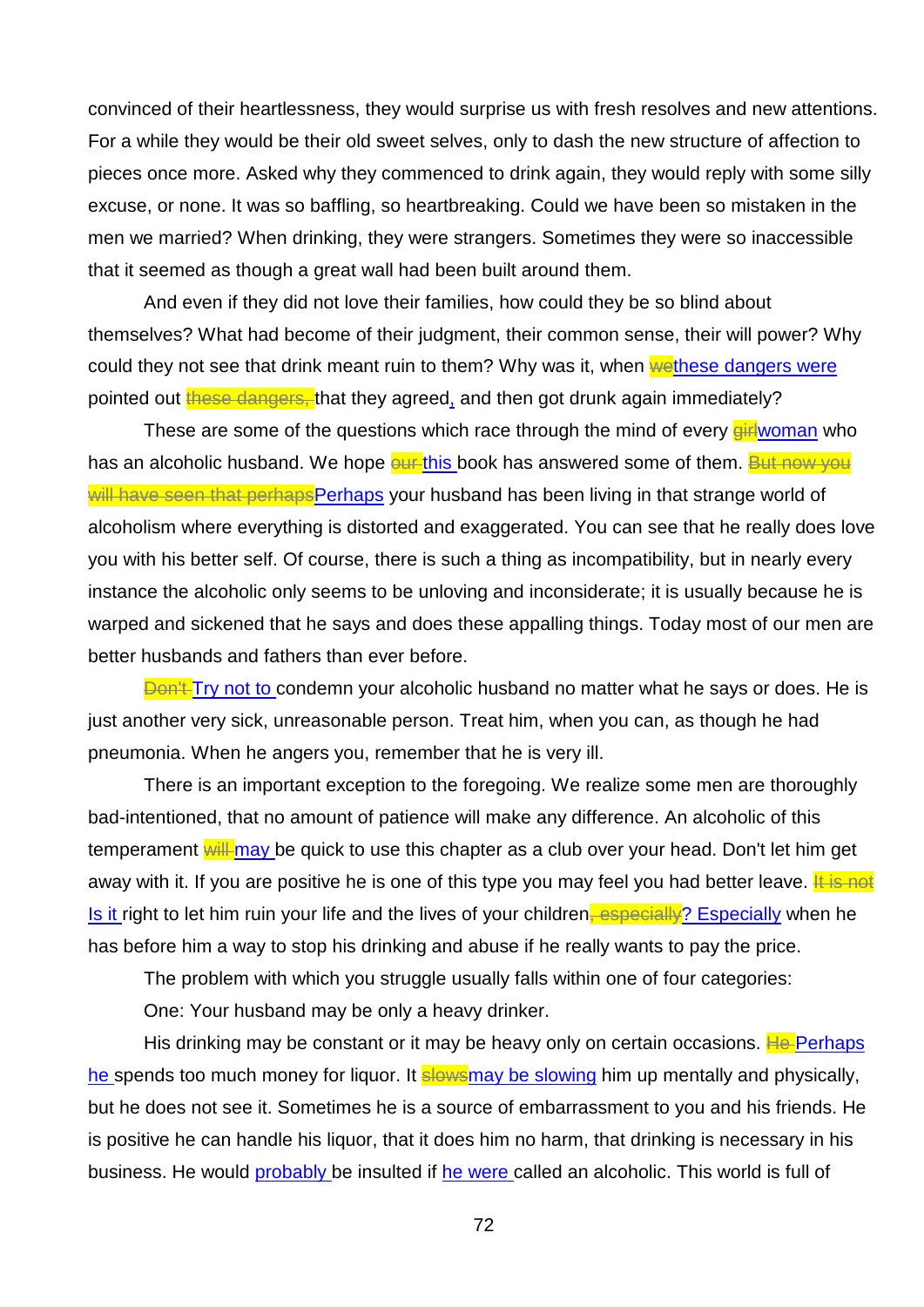people like him. Some will moderate or stop altogether, and some will not. Of those who keep on, a good number will become true alcoholics after a while.

Two: Your husband is showing lack of control He, for he is unable to stay on the water wagon, even when he wants to. He often gets entirely out of hand when drinking. He admits this is true, but is obsessed with the ideapositive that he will do better. He has begun to try, with or without your cooperation, various means of moderating or staying dry. He Maybe he is beginning to lose his friends. His business may suffer somewhat. He is worried at times, and is becoming aware that he cannot drink like other people. He sometimes drinks in the morningand through the day also, to hold his nervousness in check. He is remorseful after serious drinking bouts and tells you he wants to stop. But when he gets over the spree, he begins to think once more how he can drink moderately next time. This We think this person is in danger. He has These are the earmarks of a real alcoholic. Perhaps he can still tend to business fairly well. He has by no means ruined everything. As we say among ourselves, "He wants to want to stop."

Three: This husband has gone much further than husband number two. Though once like number two<sub>r</sub> he became worse. His friends have slipped away, his home is a near-wreckand he cannot hold a position. Maybe the doctor has been called in, and the weary round of sanitariums and hospitals has begun. He admits he cannot drink like other people, but does not see why. He clings to the notion that he will yet find a way to do so. He may have come to the point where he desperately wants to stop but cannot. His case presents additional questions which we shall try to answer for you. You can be quite hopeful of a situation like this.

Four: You may have a husband of whom you completely despair. He has been placed in one institution after another. He is violent, or appears definitely insane, when drunk. Sometimes he drinks on the way home from the hospital. Perhaps he has had delirium tremens. Doctors may shake their heads and advise you to have him committed. Maybe you have already been obliged to put him away. This picture may not be as dark as it looks. Many of our husbands were just as far gone. Yet they got well.

Let's now go back to husband number one. Oddly enough, he is often difficult to deal with. He enjoys drinking. It stirs his imagination. His friends feel closer over a highball. Perhaps you enjoy drinking with him yourself when he doesn't go too far. You have passed happy evenings together chatting and drinking before your fire. Perhaps you both like parties which would be dull without liquor. We have enjoyed such evenings ourselves; we had a good time. We know all about liquor as a social lubricant. Some, but not all of us, think it has its advantages when reasonably used.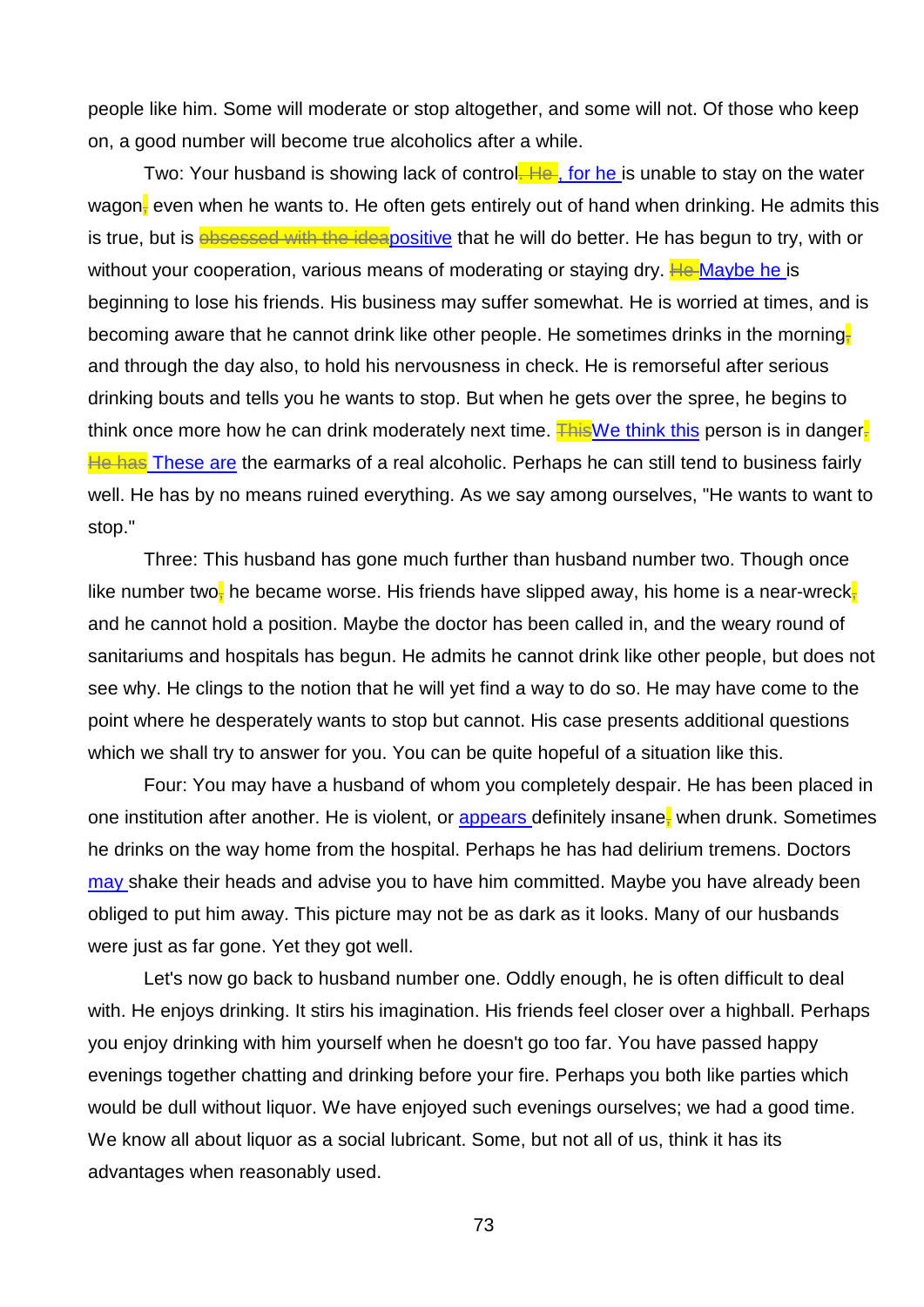Your husband has begun to abuse alcohol. The first principle of success is that you should never be angry. Even though your husband becomes unbearable- and you have to leave him temporarily, you should, if you can, go without rancor. Patience and good temper are **vitally**most necessary.

TheOur next rulethought is that you should never tell him what tohe must do about his drinking. If he gets the idea that you are a nag or  $a$  killioy, your chance of accomplishing anything useful will may be zero. He will use that as an excuse to drink some more. He will tell you he is misunderstood. This may lead to lonely evenings for you. He may seek someone else to console him - not always another man.

Be determined that your husband's drinking is not going to spoil your **Felation** relations with your children or your friends. They need your companionship and your help. It is possible to have a full and useful life, though your husband continues to drink. We know women who are unafraid, even happy<sub> $\frac{1}{2}$ </sub> under these conditions. Do not set your heart on reforming your husband. You may be unable to do so, no matter how hard you try.

We know these suggestions are not impossible sometimes difficult to follow, but you will save many a heartbreak if you can succeed in observing them. Your husband will may come to appreciate your reasonableness and patience. This will may lay the groundwork for a frank and friendly talk about his **liquoralcoholic** problem. Try to have him bring up the subject himself. Be sure you are not critical during such a discussion. Attempt instead, to put yourself in his place. Let him see that you want to be helpful rather than critical.

When a discussion does arise, you might suggest he read this book, or at least the chapter on alcoholism. Tell him you have been worried, though perhaps needlessly. You think he ought to know the subject better, as everyone should have a clear understanding of the risk he takes if he drinks too much. Show him you have confidence in his power to stop or moderate. Say you do not want to be a wet blanket; that you only want him to take care of his health. Thus you may succeed in interesting him in alcoholism.

He probably has several alcoholics among his own acquaintances. You might suggest that you both take an interest in them. Drinkers like to help other drinkers. Your husband may be willing to talk to one of them, perhaps over a highball.

If this kind of approach does not catch your husband's interest, it may be best to drop the subject for a time, but after a friendly talk your husband will usually revive the topic himself. This may take patient waiting, but it will be worth it. Meanwhile you might try to help the wife of another serious drinker. If you act upon these principles, your husband may stop or moderate after a while.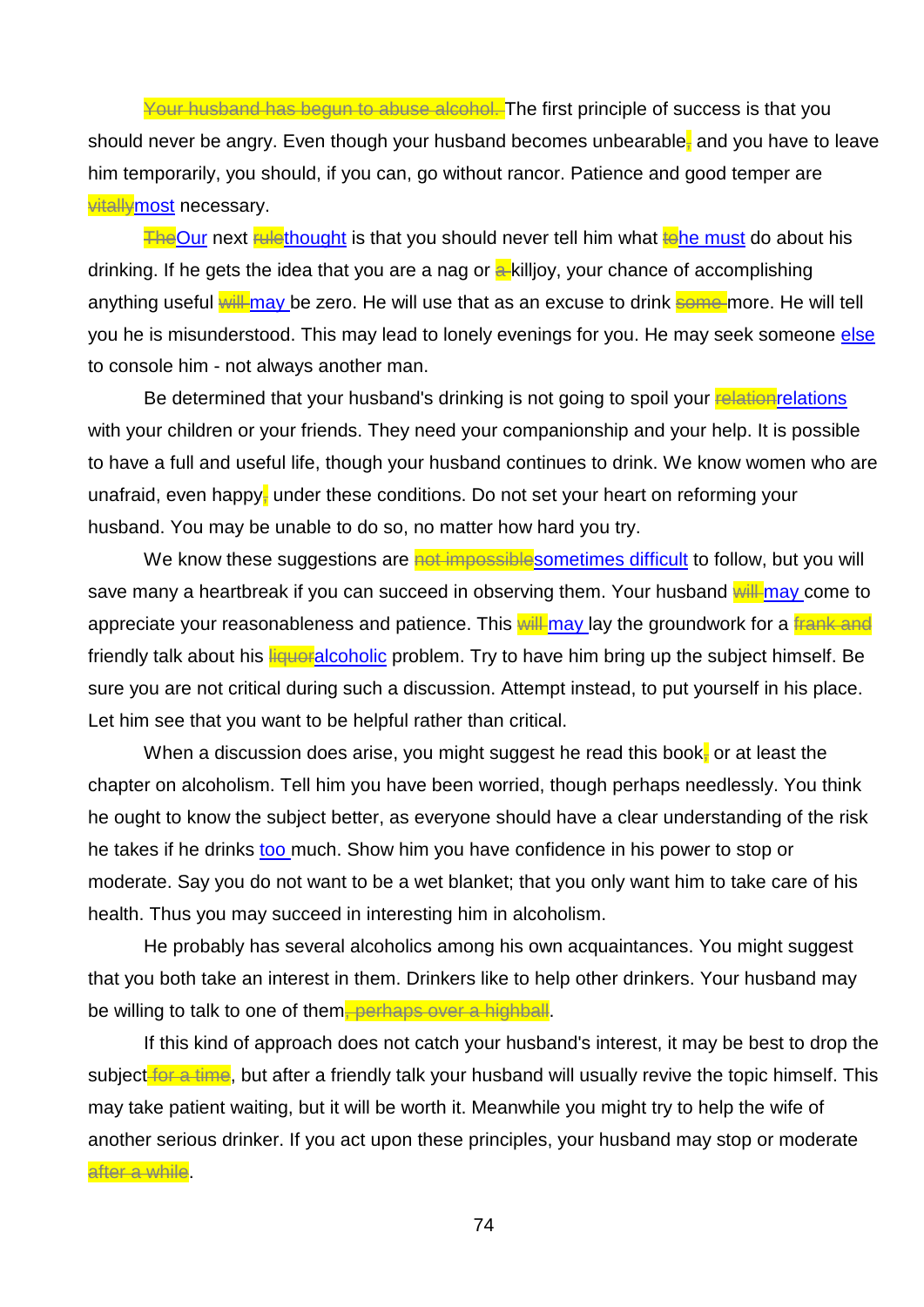Suppose, however, that your husband fits the description of number two. The same principles which apply to husband number one should be practiced. But after his next binge, ask him if he would really like to get over drinking for good. Do not ask that he do it for you or anyone else. Just would he like to?

The chances are he would. Show him your copy of this book and tell him what you have found out about alcoholism. Show him that as alcoholics, the writers of the book understand, as only alcoholics can. Tell him some of the interesting stories you have read. If you think he will be shy of **our a** spiritual remedy, ask him to look at the chapter on alcoholism. Then perhaps he will be interested enough to continue.

If he is enthusiastic, cooperate with him, though you, yourself, may not yet agree with all we say. If he is enthusiastic your cooperation will mean a great deal. If he is lukewarm, or thinks he is not an alcoholic, we suggest you leave him alone. Never urgeAvoid urging him to follow our program. The seed has been planted in his mind. He knows that over a hundred thousands of men, much like himself, have recovered. But don't remind him of this after he has had been drinking, for he will may be angry. Sooner or later, you are likely to find him reading the book once more. Wait until repeated stumbling convinces him he must act, for the more you hurry him, the longer his recovery may be delayed.

If you have a number three husband, you may be in luck. Being certain he wants to stop, you can go to him with this volume as joyfully as though you had struck oil. He may not share your enthusiasm, but he is practically sure to read the book, and he may go for the program at once. If he does not, you will probably not have long to wait. Again, you must should not crowd him. Let him decide for himself. Cheerfully see him through more sprees. Talk about his condition or this book only when he raises the issue. In some cases it may be better to let someone outside the family doctor present the book. The doctor They can urge action without arousing hostility. If your husband is otherwise a normal individual, your chances are good at this stage.

You would suppose that men in the fourth classification would be quite hopeless, but that is not so. Many of Alcoholics Anonymous were like that. Everybody had given them up. Defeat seemed certain. Yet often such men **have-had spectacular and powerful recoveries.** 

There are exceptions. Some men have been so impaired by alcohol that they cannot stop. Sometimes there are cases where alcoholism is complicated by other disorders. A good doctor or psychiatrist can tell you whether these complications are serious. In any event, see that try to have your husband gets read this book. His reaction may be one of enthusiasm. If he is already committed to an institution, but can convince you and your doctor that he means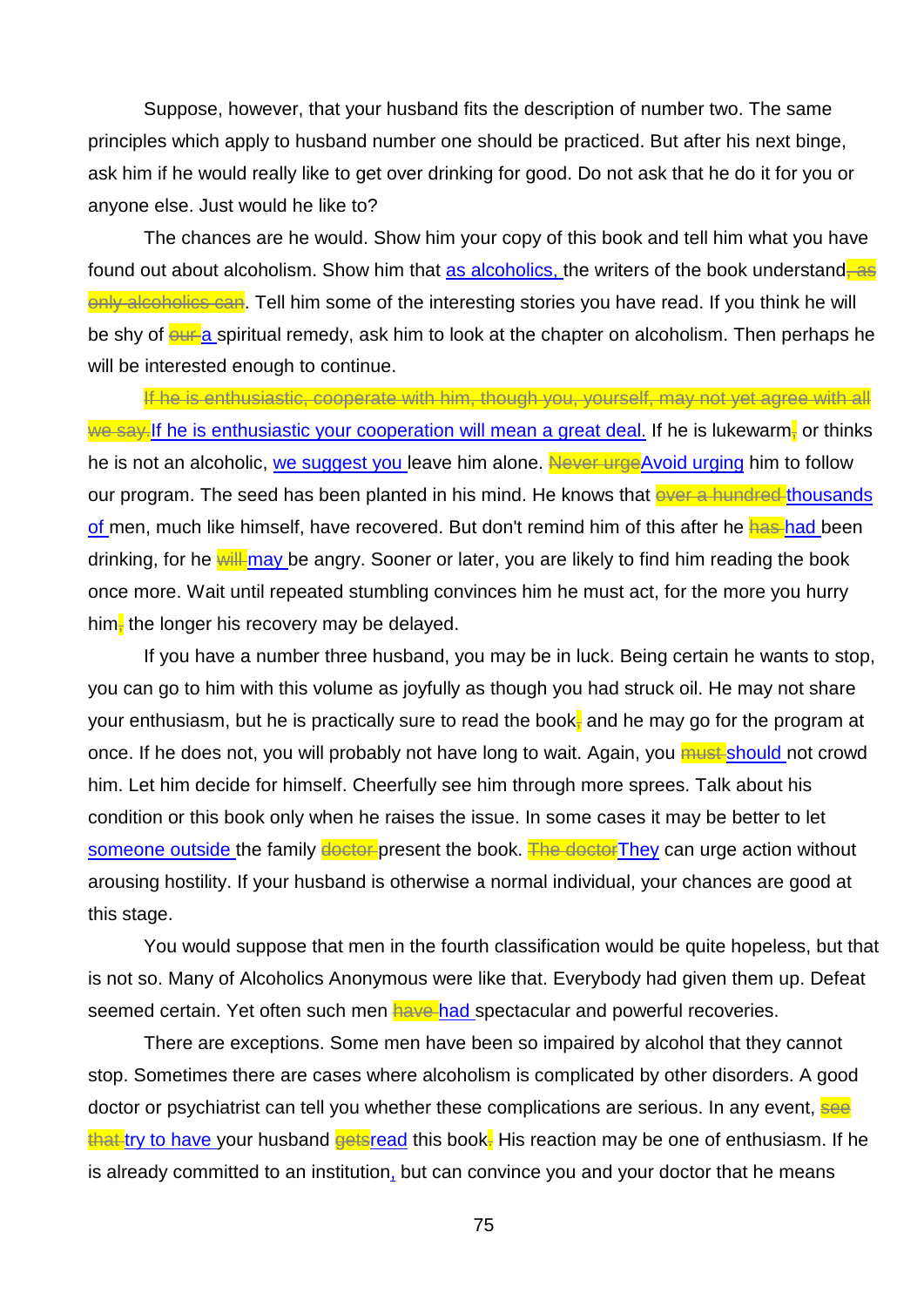business, you should give him a chance to try our method, unless the doctor thinks his mental condition too abnormal or dangerous. We make this recommendation with some confidence. About a year ago a certain state institution released six chronic alcoholics. It was fully expected they would all be back in a few weeks. Only one of them has returned. The others had no relapse at all. For years we have been working with alcoholics committed to institutions. Since this book was fust published, A.A. has released thousands of alcoholics from asylums and hospitals of every kind. The majority have never returned. The power of God goes deep!

You may have the reverse situation on your hands. Perhaps you have a husband who is at large, but who should be committed. Some men cannot, or will not get over alcoholism. When they become too dangerous, we think the kind thing is to lock them up, but of course a good doctor should always be consulted. The wives and children of such men suffer horribly, but not **less more than the men themselves.** 

As a rule, an institution is a dismal place, and sometimes it is not conducive to recovery. It is a pity that chronic alcoholics must often mingle with the insane. Some day we hope our group will be instrumental in changing this condition. Many of our husbands spent weary years in institutions. Though more reluctant than most people to place our men there, we sometimes suggest that it be done. Of course, a good doctor should always be consulted.

But sometimes you must start life anew. We know women who have done it. If such women adopt **oura** spiritual way of life, their road will be smoother.

If your husband is a drinker, you probably worry over what other people are thinking. You and you hate to meet your friends. You draw more and more into yourself. You and you think everyone is talking about conditions at your home. You avoid the subject of drinking, even with your own parents. You do not know what to tell the children. When your husband is bad, you become a trembling recluse, wishing the telephone had never been invented.

We find that most of this embarrassment is unnecessary. While you need not discuss your husband at length, you can quietly let your friends know what the trouble is. Sometimes it is wise to talk with the nature of his employer. Illness. But you must be on quard not to embarrass or harm your husband.

When you have carefully explained to such people that he is a sick person, little more to blame than other men who drink but manage their liquor better, you will have created a new atmosphere. Barriers which have sprung up between you and your friends will disappear with the growth of sympathetic understanding. You will no longer be self-conscious-nor feel that you must apologize as though your husband were a weak character. He may be anything but that. Your new courage, good nature, and lack of self-consciousness will do wonders for vour social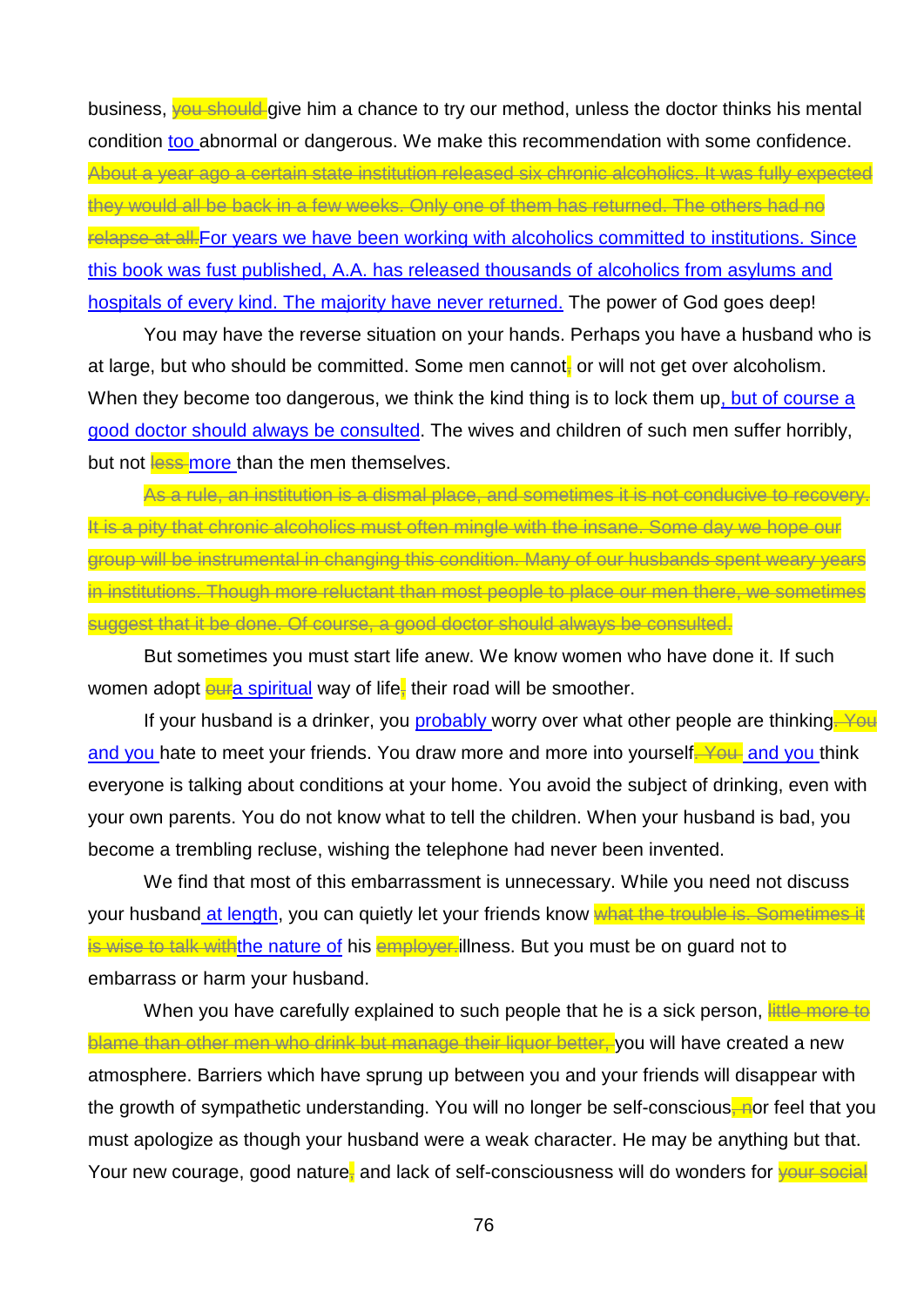#### statusyou socially.

The same principle applies in dealing with the children. Unless they actually need protection from their father, it is best not to take sides in any argument he has with them while drinking. Use your energies to promote a better understanding all around. Then that terrible tension which grips the home of every problem drinker will be lessened.

Frequently, you have felt obliged to tell your husband's employer and his friends that he was sick, when as a matter of fact he was tight. Avoid answering these inquiries as much as you can. Whenever possible, let your husband explain. Your desire to protect him should not cause you to lie to people, when they have a right to know where he is and what he is doing. Discuss this with him when he is sober and in good spirits. Ask him to promise that he will not placewhat you should do if he places you in such a position again. But be careful not to be resentful about the last time he did so.

There is another paralyzing fear. You **aremaybe** afraid your husband will lose his position; you are thinking of the disgrace and hard times which will befall you and the children. This experience may come to you. Or you may already have had it several times. Should it happen again, regard it in a different light. Maybe it will prove a blessing! It may convince your husband he wants to stop drinking forever. And now you know that he can stop if he will! Time after time, this apparent calamity has been a boon to us, for it opened up a path which led to the discovery of God.

We have elsewhere remarked how much better life is when lived on a spiritual plane. If God can solve the age-old riddle of alcoholism, he He can solve your problems too. We wives found that, like everybody else, we were afflicted with pride, self-pity, vanity- and all the things which go to make up the self-centered person; and we were not above selfishness or dishonesty. As our husbands began to apply spiritual principles in their lives, we began to see the desirability of doing so too.

At first, some of us did not believe that we needed this help. We thought, on the whole, we were pretty good women, capable of being nicer if our husbands stopped drinking. But it was a silly idea that we were too good to need God. Now we try to put spiritual principles to work in every department of our lives. When we do that, we find it solves our problems too: the ensuing lack of fear, worry and hurt feelings is a wonderful thing. We urge you to try our program, for nothing will be so helpful to your husband as the radically changed attitude toward him which God will show you how to have. Go along with your husband if you possibly can.

If you and your husband find a solution for the pressing problem of drink, you are, of course, going to be very happy. But all problems will not be solved at once. Seed has started to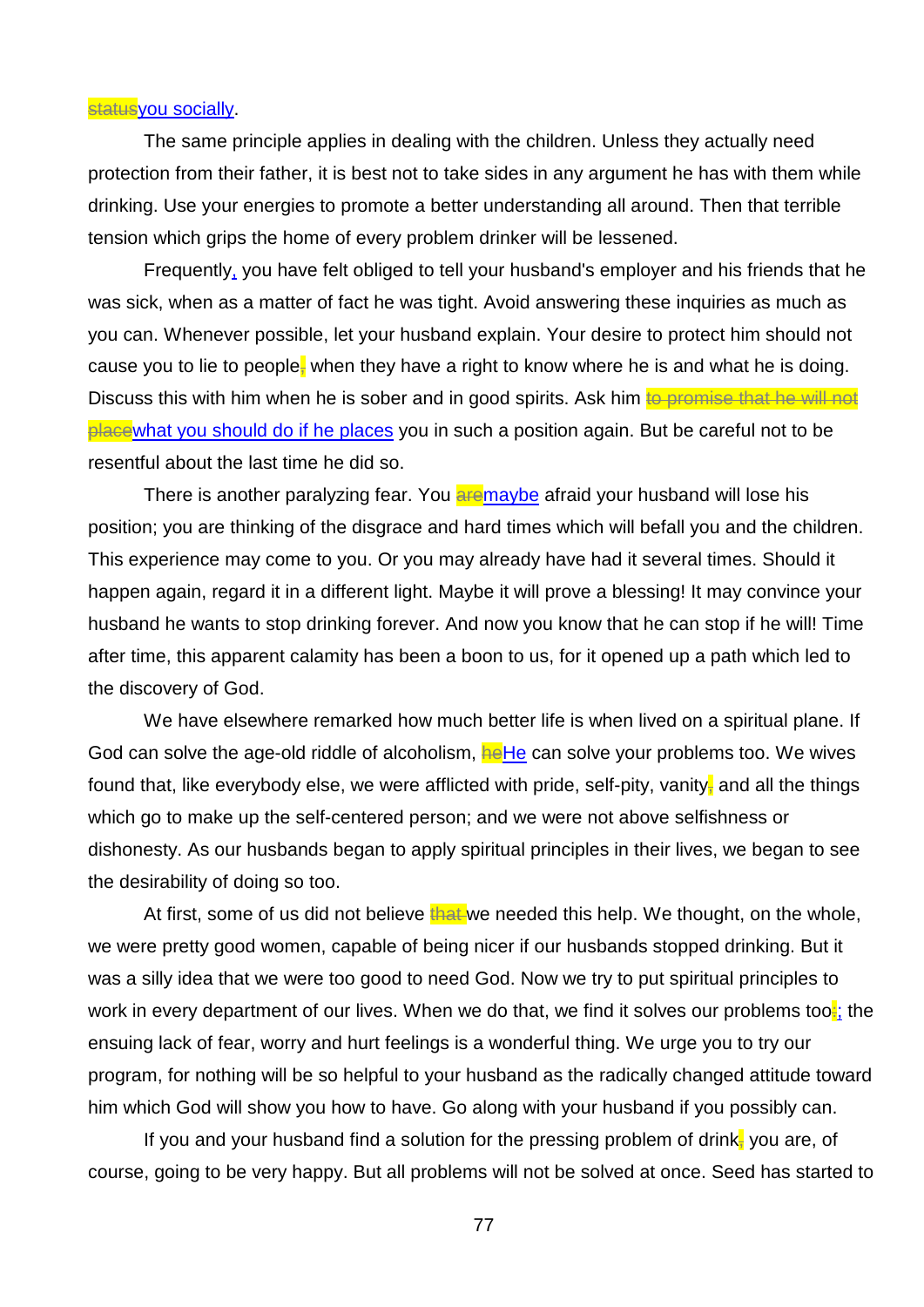sprout in a new soil, but growth has only begun. In spite of your new-found happiness, there will be ups and downs. Many of the old problems will still be with you. This is as it should be.

The faith and sincerity of both you and your husband will be put to the test. You must regard these These work-outs should be regarded as part of your education, for thus you will be learning to live as you were intended to live. You will make mistakes, but if you are in earnest, they will not drag you down. Instead, you will capitalize them. A better way of life will emerge when they are overcome.

Some of the snags you will encounter are irritation, hurt feelings, and resentments. Your husband will sometimes be unreasonable, and you will want to criticize. Starting from a speck on the domestic horizon, great thunderclouds of dispute may gather. These family dissensions are very dangerous, especially to your husband. Often you must carry the burden of avoiding them or keeping them under control. Never forget that resentment is a deadly hazard to an alcoholic. We do not mean that you have to agree with your husband whereverwhenever there is an honest difference of opinion. Just be careful not to disagree in a resentful or critical spirit.

You and your husband will find that you can dispose of serious problems easier than you can the trivial ones. Next time you and he have a heated discussion, no matter what the subject, it should be the privilege of either to smile and say, "This is getting serious. I'm sorry I got disturbed. Let's talk about it later." If your husband is trying to live on a spiritual basis, he will also be doing everything in his power to avoid disagreement or contention.

Your husband knows he owes you more than sobriety. He wants to make good. Yet you must not expect too much. His ways of thinking and doing are the habits of years. Patience, tolerance, understanding, and love are vour the watchwords. Show him these things in yourself and they will be reflected back to you from him. Live and let live is the rule. If you both show a willingness to remedy your own defects, there will be little need to criticize each other.

We women carry with us a picture of the ideal man, the sort of chap we would like our husbands to be. It is the most natural thing in the world, once his liquor problem is solved, to feel that he will now measure up to that cherished vision. The chances are he will not for, like yourself, he is just beginning his development. Be patient.

Another feeling we are very likely to entertain is one of resentment that love and loyalty could not cure our husbands of alcoholism. We do not like the thought that the contents of a book, or the work of another alcoholic, has accomplished in a few weeks the end that for which we struggled for years. At such moments we forget that alcoholism is an illness over which we could not possibly have had any power. Your husband will be the first to say it was your devotion and care which brought him to the point where he could have a spiritual experience.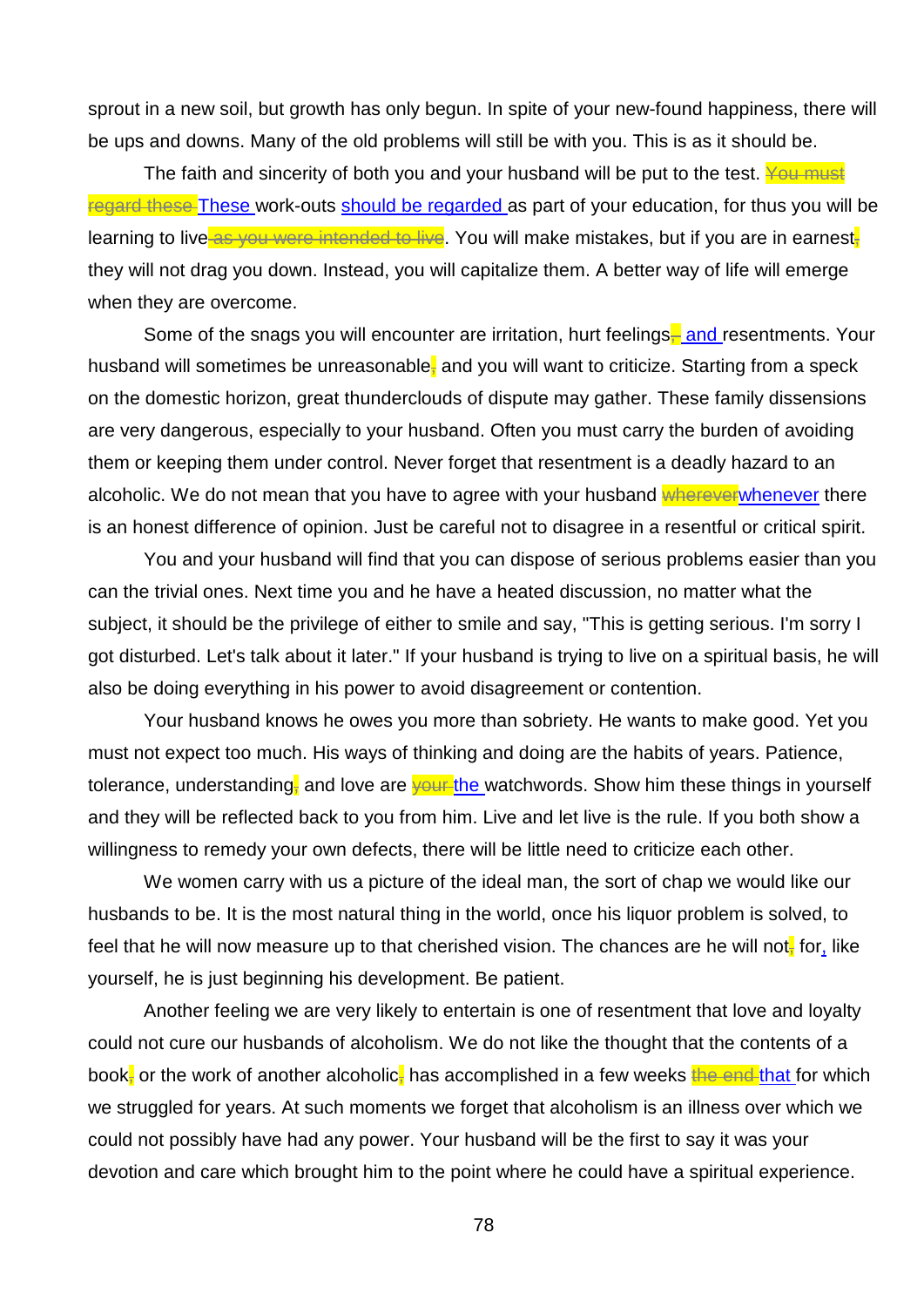Without you he would have gone to pieces long ago. When resentful thoughts come, try to pause and count your blessings. After all, your family is reunited, alcohol is no longer a problem, and you and your husband are working together toward an undreamed-of future.

Still another difficulty is that you may become jealous of the attention he bestows on other people, especially alcoholics. You have been starving for his companionship, yet he spends long hours helping other men and their families. You feel he should now be yours. The fact is that he **must** should work with other people to maintain his own sobriety. Sometimes he will be so interested that he becomes really neglectful. Your house is filled with strangers. You may not like some of them. He gets stirred up about their troubles, but not at all about yours. It will do notitude good if you point that out and urge more attention for yourself. It is We find it a real mistake if you to dampen his enthusiasm for alcoholic work. You should join in his efforts as much as you possibly can. DirectWe suggest that you direct some of your thought to the wives of his new alcoholic friends. They need the counsel and love of a woman who has gone through what you have.

It is probably true that you and your husband have been living too much alone, for drinking almost isolated many times isolates the wife of us. an alcoholic. Therefore, you probably need fresh interests and a great cause to live for as much as your husband. If you cooperate, rather than complain, you will find that his excess enthusiasm will tone down. Both of you will awaken to a new sense of responsibility for others. You, as well as your husband, must ought to think of what you can put into life, instead of how much you can take out. Inevitably your lives will be fuller for doing so. You will lose the old life to find one much better.

Perhaps your husband will make a fair start on the new basis, but just as things are going beautifully, he dismays you be by coming home drunk. If you are satisfied he really wants to get over drinking, you need not be alarmed. Though it is infinitely better that he have no relapse at all, as has been true with many of our men, it is by no means a bad thing in some cases. Your husband will see at once that he must redouble his spiritual activities if he expects to survive. If he adopts this view, the slip will help him. You need not remind him of his spiritual deficiency - he will know of it. Cheer him up and ask him how you can be still more helpful.

Even your hatred must go. The slightest sign of fear or intolerance will may lessen your husband's chance of recovery. In a weak moment he may take your dislike of his high-stepping friends as one of those insanely trivial excuses to drink.

NeverWe never, never try to arrange hisa man's life, so as to shield him from temptation. The slightest disposition on your part to guide his appointments or his affairs so he will not be tempted will be noticed. Make him feel absolutely free to come and go as he likes. This is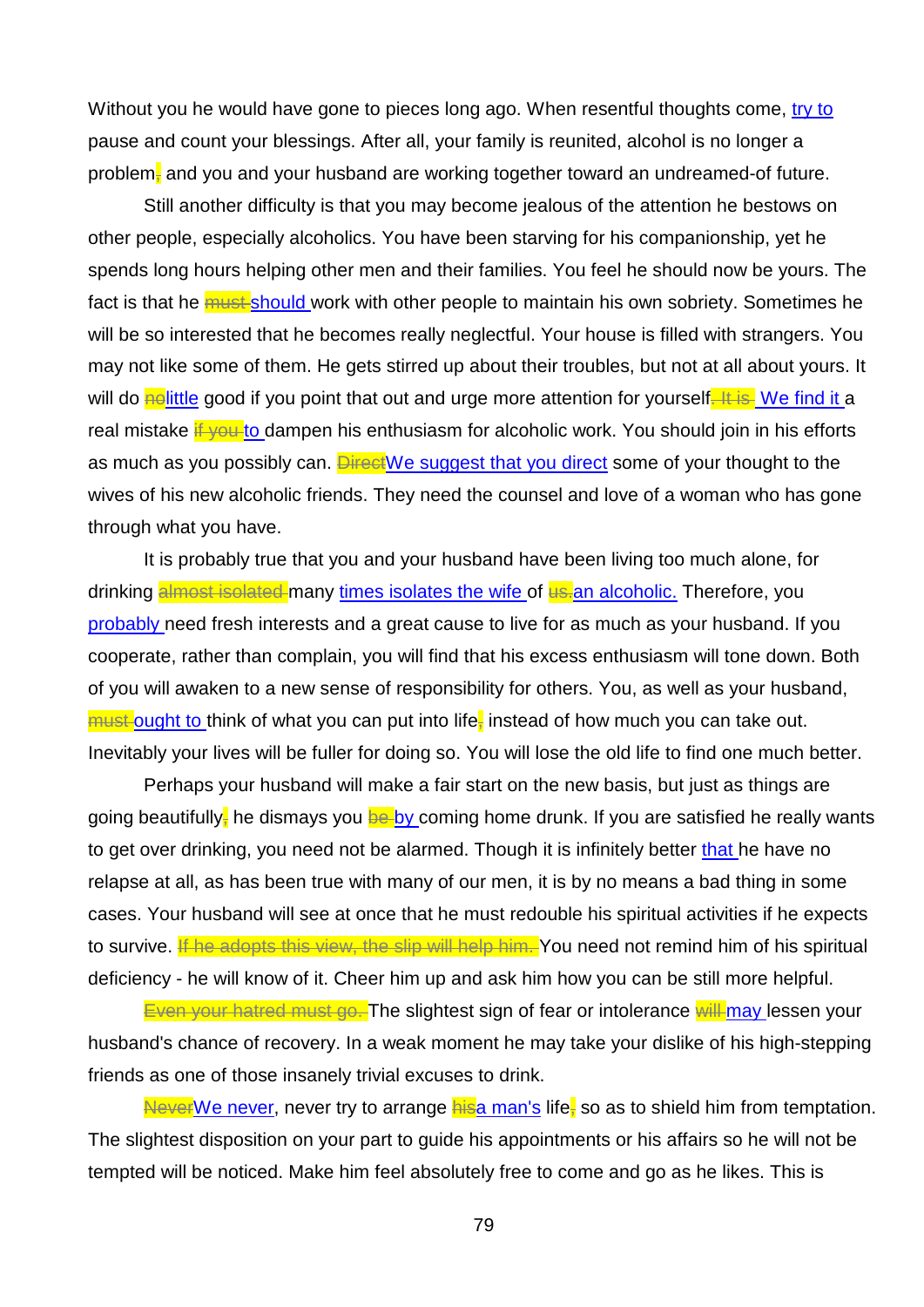important. If he gets drunk, don't blame yourself. God has either removed your husband's liquor problem<sub>i</sub> or He has not. If not, it had better be found out right away. Then you and your husband can get right down to fundamentals. If a repetition is to be prevented, place the problem, along with everything else, in God's hands.

We realize that we have been giving you much direction and advice. We may have seemed "preachy" to lecture. If that is so, we are sorry, for we ourselves, don't always care for people who **preach.** lecture us. But what we have related is based upon experience, some of it painful. We had to learn these things the hard way. That is why we are anxious that you understand, and that you avoid these unnecessary difficulties.

So to you out there - who may soon be with us - we say "Good luck and God bless you!"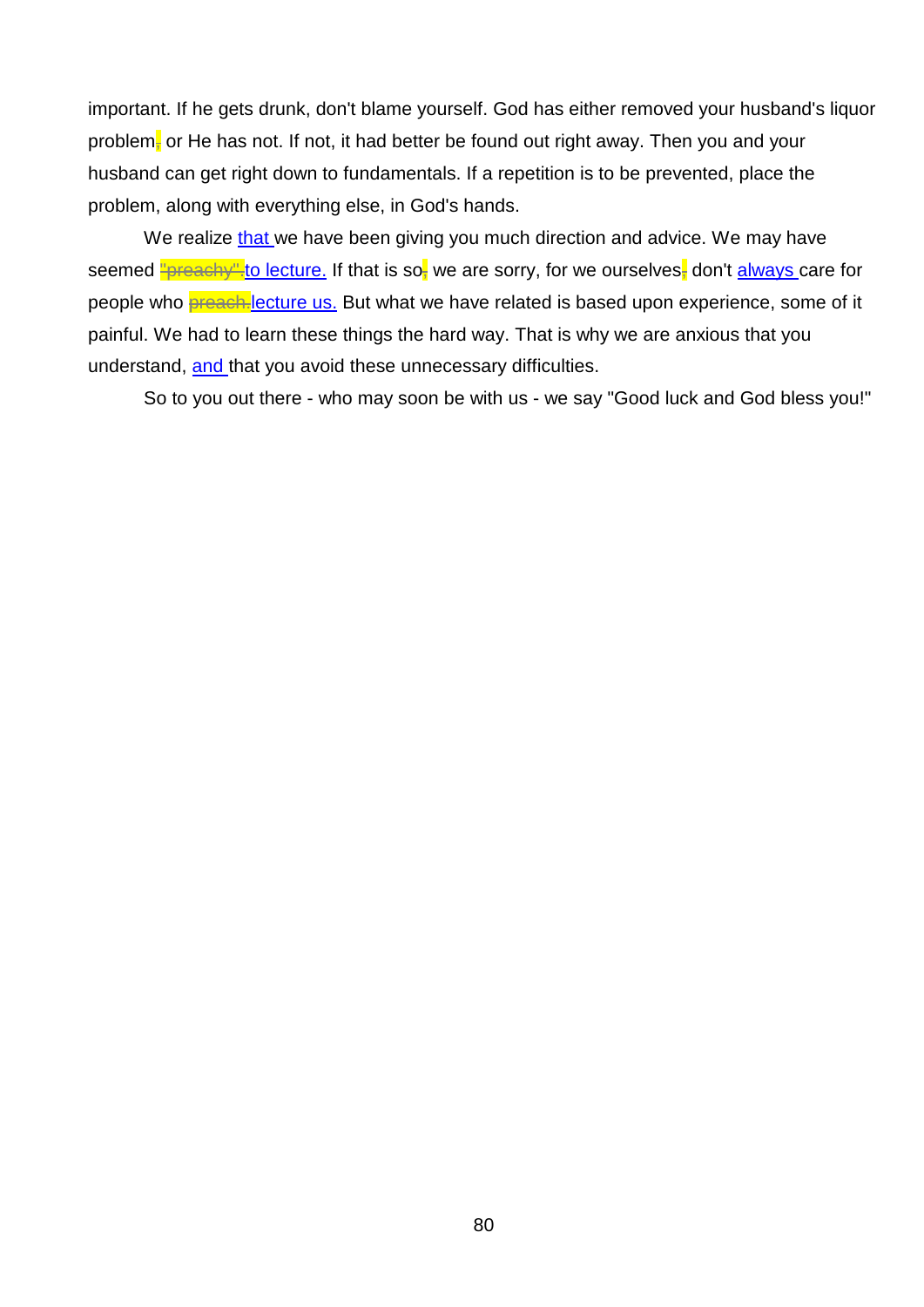# **Chapter Nine 9**

### **THE FAMILY AFTERWARD**

Our women folk have suggested certain attitudes a wife may take with the husband who is recovering. Perhaps they created the impression that he is to be wrapped in cotton wool and placed on a pedestal. Successful readjustment means the opposite. All members of the family must should meet upon the common ground of tolerance, understanding and love. This involves a process of deflation. The alcoholic, his wife, his children, his "in-laws," each one is likely to have fixed ideas about the family's attitude towards himself or herself. Each is interested in having his or her wishes respected. The We find the more one member of  $\frac{1}{2}$ the family demands that the *etherothers* concede to him, the more resentful they become. This makes for discord and unhappiness.

And why? Is it not because each wants to play the lead? Is not each trying to arrange the family show to his liking? Is he not unconsciously trying to see what he can take from the family life, rather than give?

Cessation of drinking is but the first step away from a highly strained, abnormal condition. A doctor said the other day to us, "Years of living with an alcoholic is almost sure to make any wife or child neurotic. The entire family is, to some extent, ill." Let families realize, as they start their journey, that all will not be fair weather. Each in his turn will may be footsore and will may straggle.

There will be alluring shortcuts and by-paths down which they may wander and lose their way.

Suppose we tell you some of the obstacles a family will meet; suppose we suggest how they may be avoided - even converted to good use for others. The family of an alcoholic longs for the return of happiness and security. They remember when father was romantic, thoughtful and successful. Today's life is measured against that of other years and, when it falls short, the family may be unhappy.

Family confidence in dad is rising high. The good old days will soon be back, they think. Sometimes they demand that dad bring them back instantly! God, they believe, almost owes this recompense on a long overdue account. But the head of the house has spent years in pulling down the structures of business, romance, friendship, health - these things are now ruined or damaged. It will take time to clear away the wreck. Though old buildings will eventually be replaced by finer ones, the new structures will take years to complete.

Father knows he is to blame; it may take him many seasons of hard work to be restored financially, but he shouldn't be reproached. Perhaps he will never have much money again. But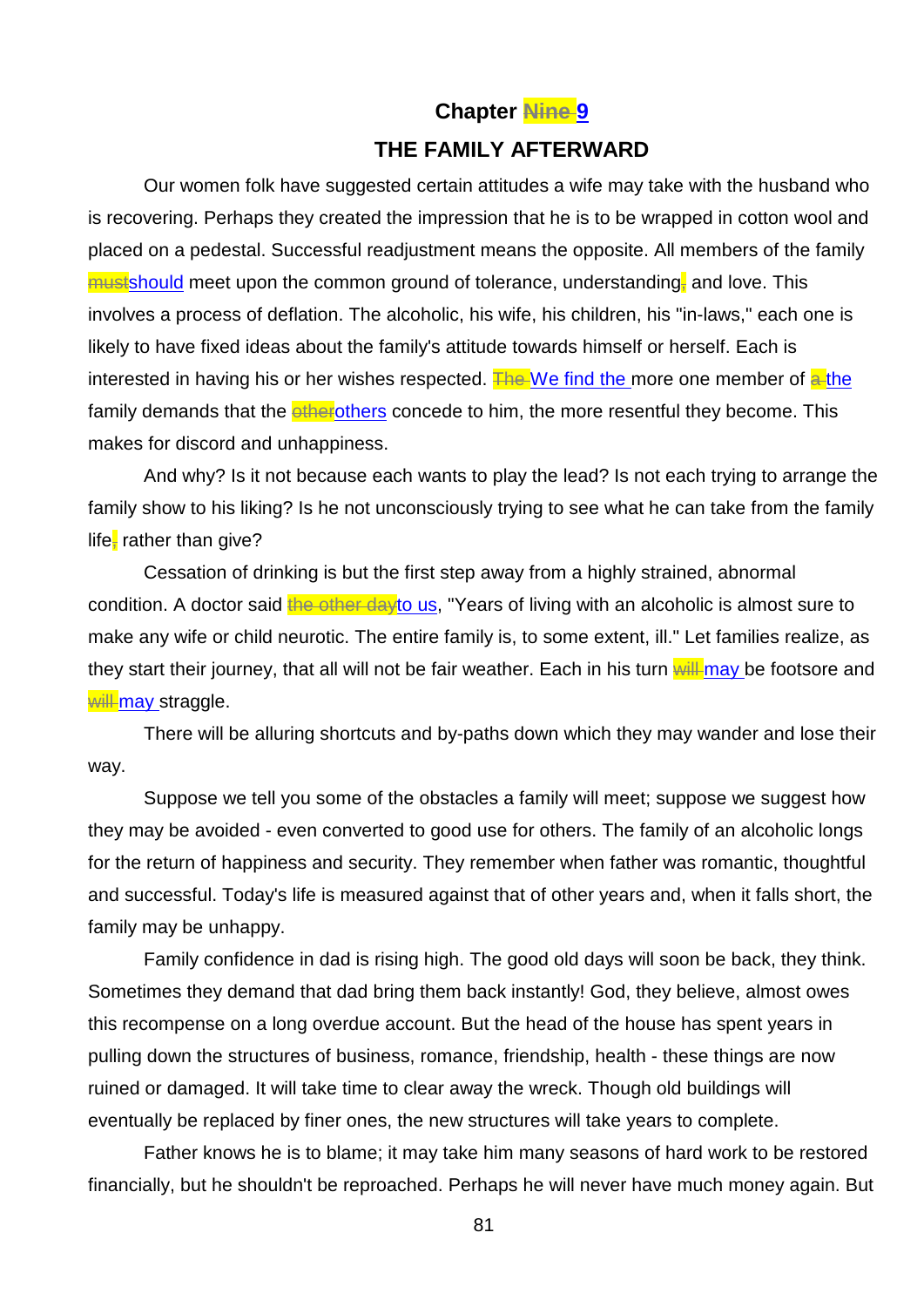the wise family will admire him for what he is trying to be, rather than for what he is trying to get.

Now and then the family will be plagued by spectres from the past, for the drinking career of almost every alcoholic has been marked by escapades, funny, humiliating, shamefulor tragic. The first impulse will be to bury these skeletons in a dark closet and padlock the door. The family may be obsessed with possessed by the idea that future happiness can be based only upon forgetfulness of the past. Such We think that such a view is quite self-centered and in direct conflict with the new way of **lifelliving**.

Henry Ford once made a wise remark to the effect that experience is the thing of supreme value in life. That is true only if one is willing to turn the past to good account. We grow by our willingness to face and rectify errors and convert them into assets. The alcoholic's past thus becomes the principal asset of the family- and frequently it is almost the only one!

This painful past may be of infinite value to other families still struggling with their problem. We think each family which has been relieved owes something to those which who have not, and when the occasion requires, each member of it who has found God, should be only too willing to bring former mistakes, no matter how grievous, out of their hiding places. Showing others who suffer how we were given victory, help is the very thing which makes life seem so worth while to us now. Cling to the thought that, in God's hands, the dark past is the greatest possession you have - the key to life and happiness for others. With it you can avert death and misery for them.

It is possible to dig up past misdeeds so they become a blight, a veritable plague. For example, we know of situations in which the alcoholic or his wife have had love affairs. In the first flush of spiritual experience they forgave each other and drew closer together. The miracle of reconciliation was at hand. Then, under one provocation or another, the aggrieved one would unearth the old affair and angrily cast its ashes about. A few of us have had these growing pains and they hurt a great deal. Husbands and wives have sometimes been obliged to separate for a time until new perspective, new victory over hurt pride, could be re-won. In most cases, the alcoholic survived this ordeal without relapse, but not always. So our rule is we think that unless some good and useful purpose is to be served, past occurrences are should not be discussed.

We families of Alcoholics Anonymous have keep few secrets. Skeletons in the closet. Everyone knows all about everyone else the others' alcoholic troubles. This is a condition which, in ordinary life, would produce untold grief. There would, there might be scandalous gossip, laughter at the expense of other people, and a tendency to take advantage of intimate information. Among us, these are rare occurrences. We do talk about each other a great deal,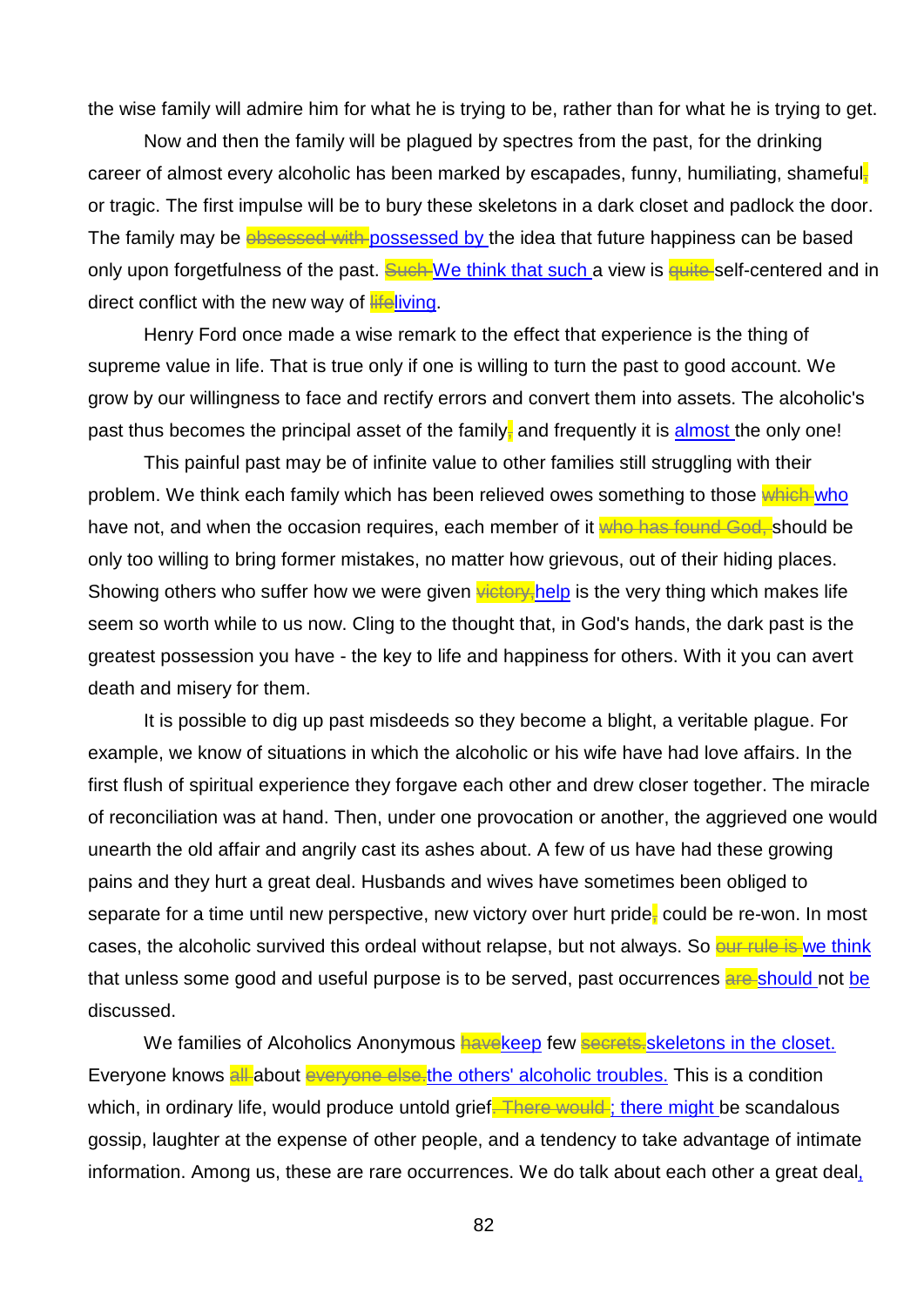but we almost invariably temper such talk by a spirit of love and tolerance. We discuss another's shortcomings in the hope that some new idea of helpfulness may come out of the conversation. The cynic might say we are good because we have to be.

Another ruleprinciple we observe carefully is that we do not relate intimate experiences of another person unless we are sure he would approve. We find it better, when possible, to stick to our own stories. A man may criticize or laugh at himself and it will affect others favorably, but criticism or ridicule of him coming from another often produces the contrary effect. Members of a family should watch such matters carefully, for one careless, inconsiderate remark has been known to raise the very devil. We alcoholics are sensitive people. It takes some of us a long time to outgrow that serious handicap.

**Most Many alcoholics are enthusiasts. They run to extremes. At the beginning of recovery** a man will take, as a rule, one of two directions. He may either plunge into a frantic attempt to get on his feet in business, or he may be so enthralled by his new life that he talks or thinks of little else. In either case certain family problems will arise. With these we have had experience galore.

We pointed out the danger he runsthink it dangerous if he rushes headlong at his economic problem. The family will be affected also, pleasantly at first, as they feel their money troubles are about to be solved, then not so pleasantly as they find themselves neglected. Dad may be tired at night and preoccupied by day. He may take small interest in the children and may show irritation when reproved for his delinquencies. If not irritable, he may seem dull and boring, not gay and affectionate, as the family would like him to be. Mother may complain of inattention. They are all disappointed, and soonoften let him feel it. Beginning with such complaints, a barrier arises. He is straining every nerve to make up for lost time. He is striving to recover fortune and reputation and thinksfeels he is doing very well.

MotherSometimes mother and children don't think so. Having been wantonly neglected and misused in the past, they think father owes them more than they are getting. They want him to make a fuss over them. They expect him to give them the nice times they used to have before he drank so much, and to show his contrition for what they suffered. But dad doesn't give freely of himself. Resentment grows. He becomes still less communicative. Sometimes he explodes over a trifle. The family is mystified. They criticize, pointing out how he is falling down on his spiritual program.

This sort of thing must be stopped.can be avoided. Both father and the family are wrong mistaken, though each side may have some justification. It is of little use to argue and only makes the impasse worse. The family must realize that dad, though marvelously improved,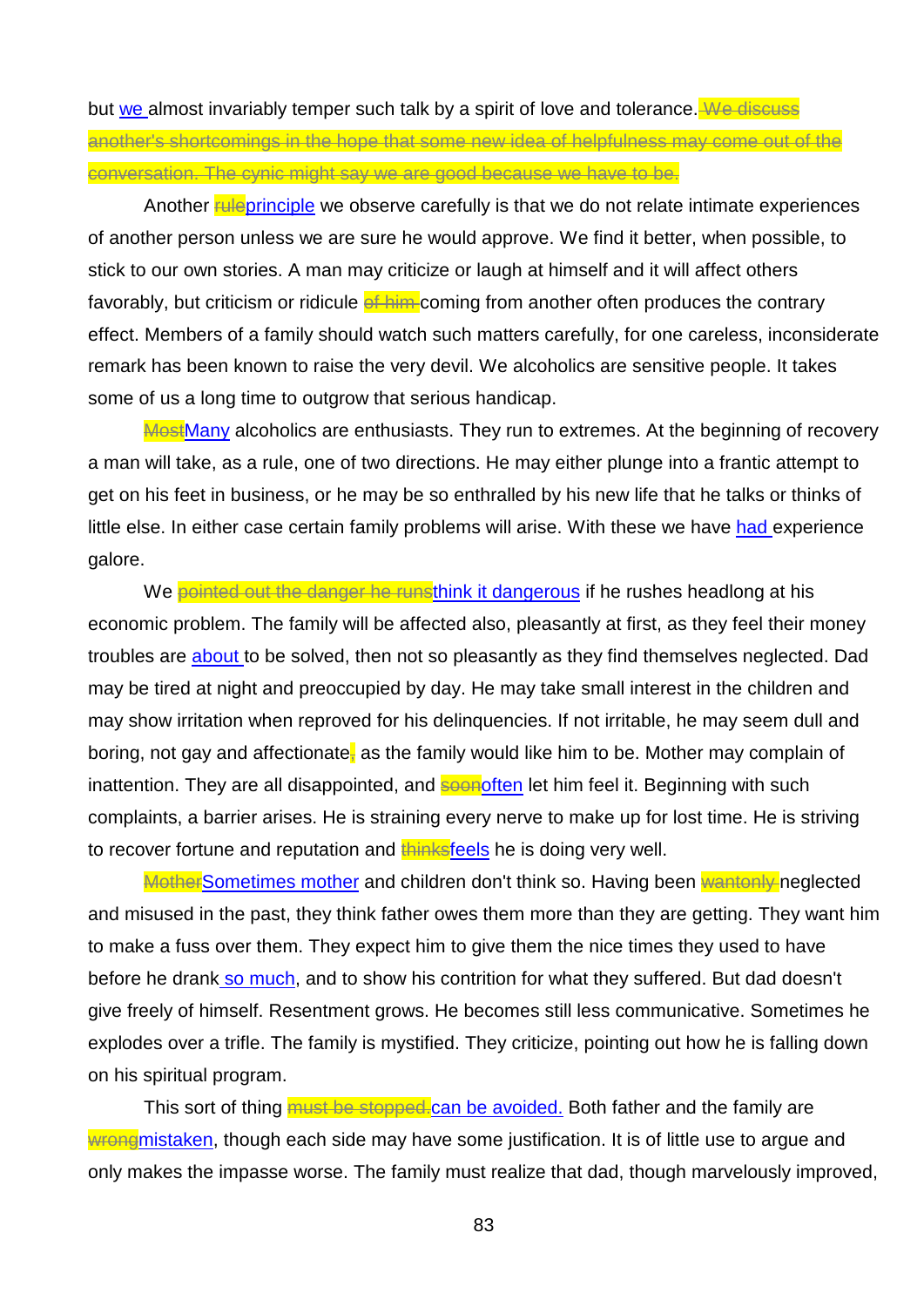is still a sick man.convalescing. They should thank Godbe thankful he is sober and able to be of this world once more. Let them praise his progress. Let them remember that his drinking wrought all kinds of damage that may take long to repair. If they sense these things, they will not take so seriously his periods of crankiness, depression, or apathy, which will disappear when there is tolerance, love, and spiritual understanding.

The head of the house ought to remember that he is mainly to blame for what befell his home. He can scarcely square the account in his lifetime. But he must see the danger of overconcentration on financial success. Although financial recovery is on the way for many of us, we found we could not place money first. For us, material well-being always followed spiritual progress; it never preceded.

Since the home has suffered more than anything else, it is well that a man exert himself there. He is not likely to get far in any direction if he fails to show unselfishness and love under his own roof. We know there are difficult wives and families, but the man who is getting over alcoholism must remember they are sick folk too, and that he did much to make them worseso.

As each member of a resentful family begins to see his shortcomings and admits them to the others, he lays a basis for helpful discussion. These family talks will be constructive if they can be carried on without heated argument, self-pity, self-justification, or resentful criticism. Little by little, mother and children will see they ask too much, and father will see he gives too little. Giving, rather than getting, will become the guiding principle.

Assume nowon the other hand that father has, at the outset, a stirring spiritual experience. Overnight, as it were, he is a changed different man. He becomes a religious enthusiast. He is unable to focus on anything else. As soon as his sobriety begins to be taken as a matter of course, the family may look at their strange new dad with apprehension, then with irritation. There is talk about spiritual matters morning, noon and night. He may demand that the family find God for themselves in a hurry, or exhibit amazing indifference to them and say he is above worldly considerations. He **tells**may tell mother, who has been religious all her life, that she doesn't know what it's all about, and that she had better get his brand of spirituality while there is yet time.

When father takes this tack, the family may react unfavorably. They are may be jealous of a God who has stolen dad's affections. While grateful that he drinks no more, they domay not like the idea that God has accomplished the miracle where they failed. They often forget father was beyond human aid. They domay not see why their love and devotion did not straighten him out. Dad is not so spiritual after all, they say. If he means to right his past wrongs, why all this concern for everyone in the world but his family? What about his talk that God will take care of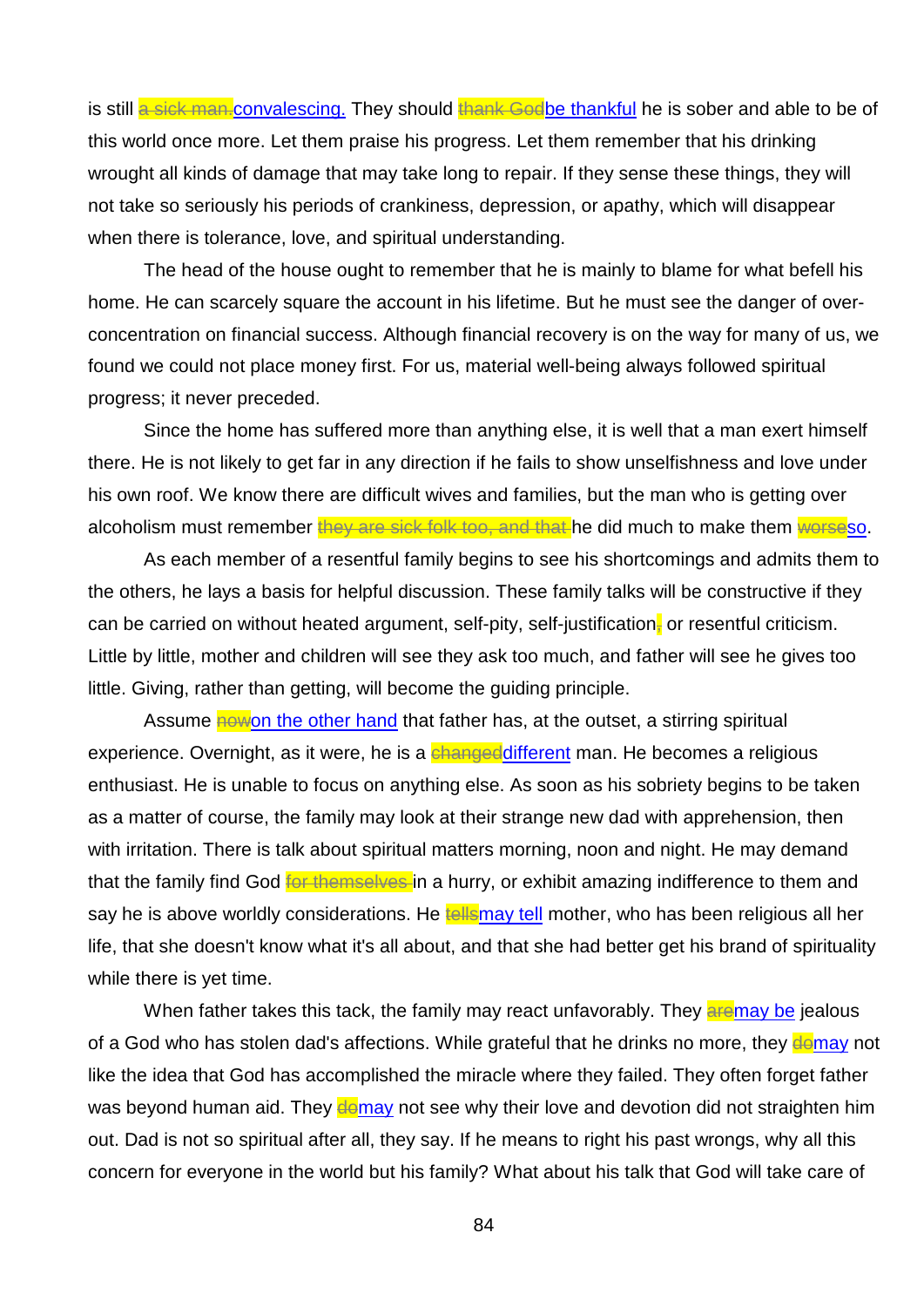them? They suspect father is a bit balmy!

He is not so unbalanced as they might think. Many of us have experienced dad's elation. We have indulged in spiritual intoxication. Like a gaunt prospectors, belts, belt drawn in over **OUF** the last ounce of food, our pick struck gold. Joy at our release from a lifetime of frustration knew no bounds. Father seesfeels he has struck something better than gold. For a time he may try to hug the new treasure to himself. He may not see at once that he has barely scratched a limitless lode which will pay dividends only if he mines it for the rest of his life and insists on giving away the entire product.

If the family cooperates, dad will soon see that he is suffering from a distortion of values. He will perceive that his spiritual growth is lopsided, that for an average man like himself, a spiritual life which does not include his family obligations may not be so perfect after all. If the family will appreciate that dad's current behavior is but a phase of his development, all will be well. In the midst of an understanding and sympathetic family, these vagaries of dad's spiritual infancy will quickly disappear.

The opposite may happen should the family condemn and criticize. Dad may feel that for years his drinking has placed him on the wrong side of every argument, but that now he has become a superior person<sub>i</sub> with God on his side. If the family persists in criticism, this fallacy may take a still greater hold on father. Instead of treating the family as he should, he may retreat further into himself and feel he has spiritual justification for so doing.

Though the family does not fully agree with dad's spiritual activities, they should let him assume leadership. have his head. Even if he displays a certain amount of neglect and irresponsibility towards the family, it is well to let him go as far as he likes in helping other alcoholics. During those first days of convalescence, this will do more to insure his sobriety than anything else. Though some of his manifestations are alarming and disagreeable, we think dad will be on a firmer foundation than the man who is placing business or professional success ahead of spiritual development. He will be less likely to drink again, and anything is preferable to that.

Those of us who have spent much time in the world of spiritual make-believe have eventually seen the childishness of it. This dream world has been replaced by a great sense of purpose, accompanied by a growing consciousness of the power of God in our lives. We have come to believe God-He would like us to keep our heads in the clouds with Him, but that our feet ought to be firmly planted on earth, nevertheless. That is where our fellow travelers are, and that is where our work must be done. These are the realities for us. We have found nothing incompatible between a powerful spiritual experience, and a life of sane and happy usefulness.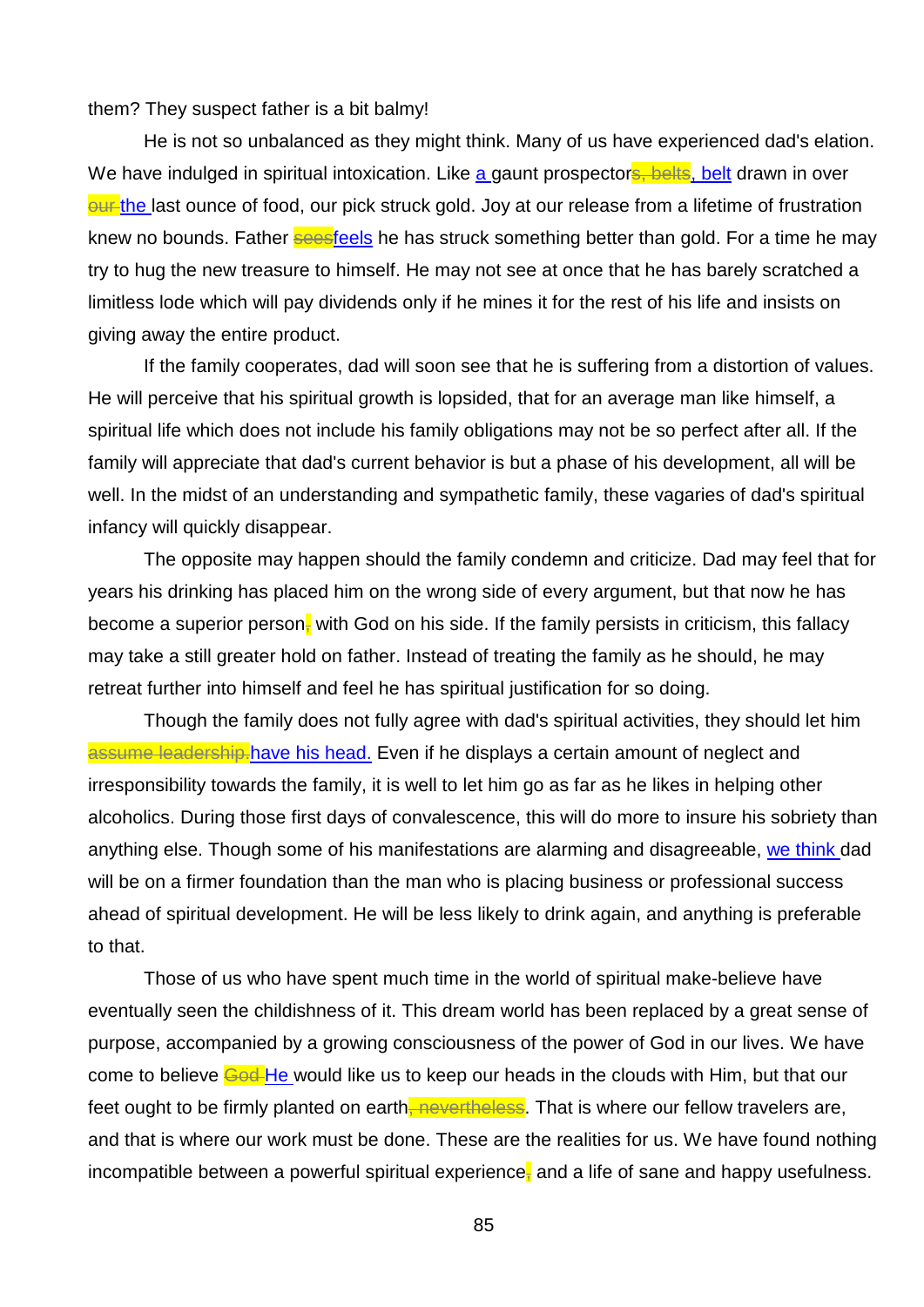One more suggestion: Whether the family has spiritual convictions or not, they may do well to examine the principles by which the alcoholic member is trying to live. They can hardly fail to approve these simple principles, though the head of the house still fails somewhat in practicing them. Nothing will help the man who is off on a spiritual tangent so much as the wife who adopts the self-same a sane spiritual program, making a better practical use of it.

There will be still other profound changes in the household. Liquor incapacitated father for so many years that mother became head of the house. She met these responsibilities gallantly. By force of circumstances, she was often obliged to treat father as a sick or wayward child. Even when he wanted to assert himself- he could not, for his drinking placed him constantly in the wrong. Mother made all the plans and gave the directions. When sober, father usually obeyed. Thus mother, through no fault of her own, became accustomed to wearing the family trousers. Father, coming suddenly to life again, often begins to assert himself. This means trouble, unless the family watches for these tendencies in each other and **come**comes to a friendly agreement about them.

Drinking isolates most homes from the outside world<del>, so the family was used to having</del> father around a great deal. He. Father may have laid aside for years all normal activities clubs, civic duties, sports. When he renews interest in such things, a feeling of jealousy may arise. The family may feel they hold a mortgage on dad, so big that no equity should be left for outsiders. Instead of developing new channels of activity for themselves, mother and children **may** demand that he stay home and make up the deficiency.

At the very beginning, the couple ought to frankly face the fact that each will have to yield here and there, if the family is going to play an effective part in the new life. Father will necessarily spend much time with other alcoholics, but this activity should be balanced. New acquaintances who know nothing of alcoholism might be made and thoughtful consideration given their needs. The problems of the community might engage attention. Though the family has no religious connections, they may do well wish to make contact with, or take membership in a religious body.

Alcoholics who have derided religious people will **sometimes** be helped by such contacts. Being possessed of a spiritual experience, the alcoholic will find he has much in common with these people, though he may differ with them on many matters. If he does not argue and forget that men find God in many ways about religion, he will make new friends, and is sure to find new avenues of usefulness and pleasure. He and his family can be a bright spot in such congregations. He may bring new hope and new courage to many a priest, minister, or rabbi, who gives his all to minister to our troubled world. We intend the foregoing as a helpful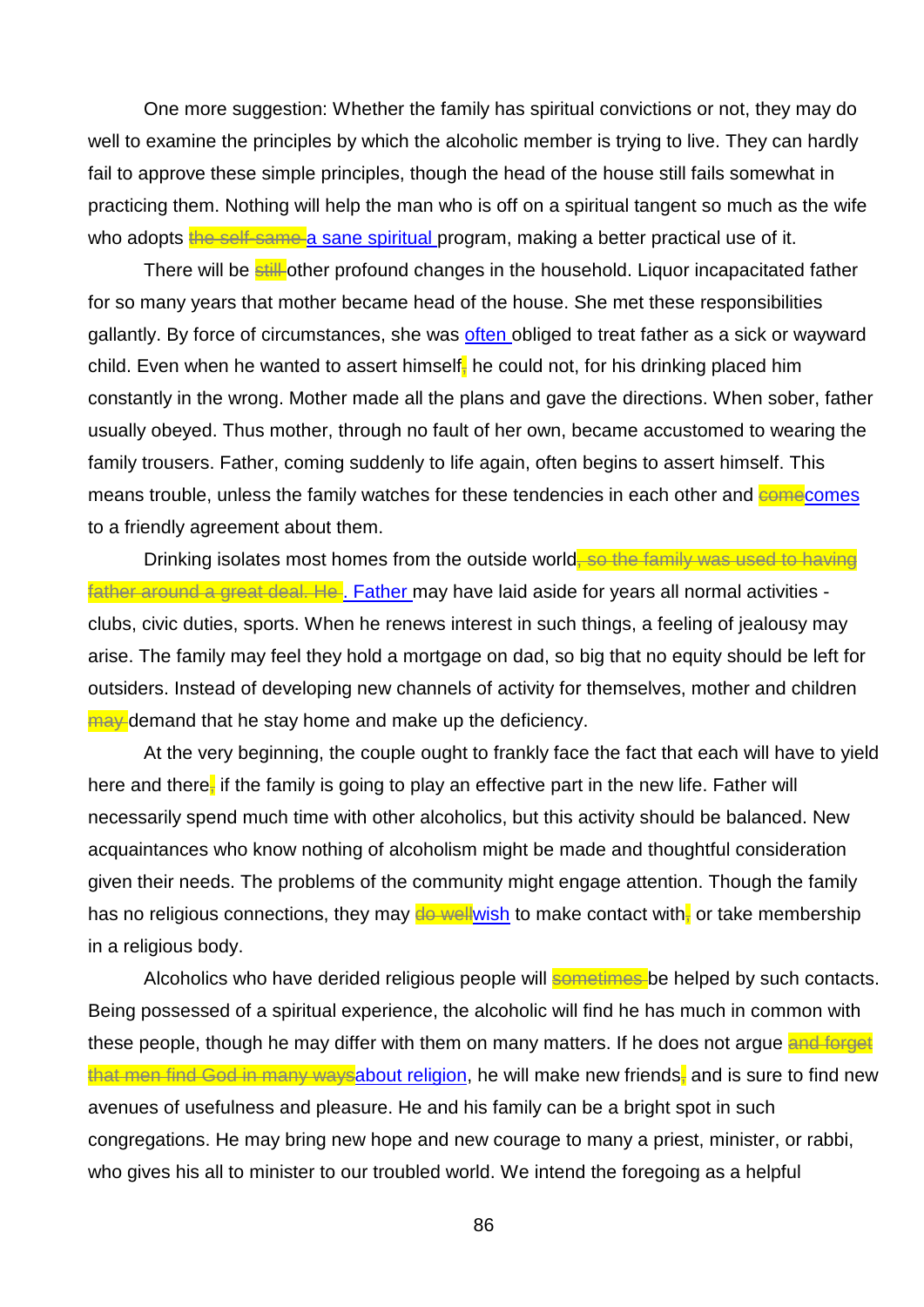suggestion only. So far as we are concerned, there is nothing obligatory about it. As  $a$ -nondenominational grouppeople, we cannot make up people's others' minds for them. Each individual **must** should consult his own conscience.

We have been speaking to you of serious, sometimes tragic things. We have been dealing with alcohol in its worst aspect. But we aren't a glum lot. If newcomers could see no joy or fun in our existence, they wouldn't want it. We absolutely insist on enjoying life. We try not to indulge in cynicism over the state of the nations, nor do we carry the world's troubles on our shoulders. When we see a man sinking into the mire that is alcoholism, we give him first aid and place everything what we have at his disposal. For his sake, we do recount and almost relive the horrors of our past. But those of us who have tried to shoulder the entire burden and trouble of others, find we are soon overcome by them.

So we think cheerfulness and laughter make for usefulness. Outsiders are sometimes shocked when we burst into merriment over a seemingly tragic experience out of the past. But why shouldn't we laugh? We are the victorshave recovered, and have been given the power to help others.

Everybody knows that those in bad health, and those who seldom play, do not laugh much. So let each family play together or separately, as much as their circumstances warrant. We are sure God wants us to be happy, joyous, and released free. We cannot subscribe to the belief that this life is a vale of tears, though it once was just that for many of us. But it is clear that we made our own misery. God didn't do it. Avoid then, the deliberate manufacture of misery, and when but if trouble comes, cheerfully capitalize it as an opportunity to demonstrate His omnipotence.

Now about health: A body badly burned by alcohol does not often recover overnight, nor do twisted thinking and depression vanish in a twinkling. We are convinced that a spiritual mode of living is a most powerful health restorative. We, who have recovered from serious drinking, are miracles of mental health. But we have also seen remarkable transformations in our bodies. Hardly one of our crowd now shows any mark of dissipation.

But this does not mean that we disregard human health measures. God has abundantly supplied this world with fine doctors, psychologists, and practitioners of various kinds. Do not hesitate to take your health problems to such a person-persons. Most of them give freely of themselves, that their fellows may enjoy sound minds and bodies. Try to remember that though God has wrought miracles among us, we should never belittle a good doctor or psychiatrist. Their services are often indispensable in treating a newcomer and in following his case afterward.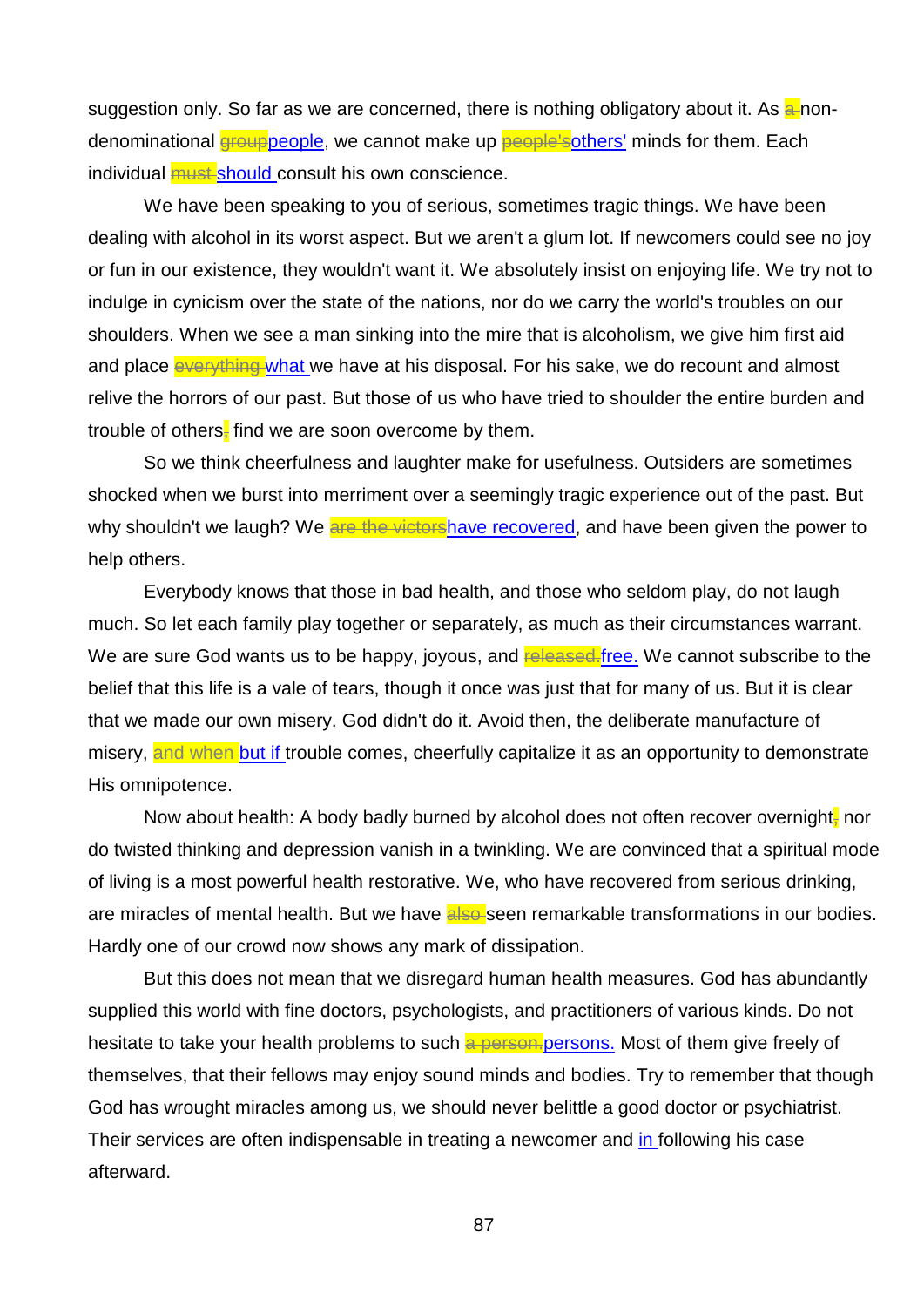One of the many doctors who had the opportunity of reading this book in manuscript form told us that the use of sweets was often helpful, of course depending upon a doctor's advice. He thought all alcoholics should constantly have chocolate available for its quick energy value at times of fatigue. He added that occasionally in the night a vague craving arose which would be satisfied by candy. Many of us have noticed a tendency to eat sweets and have found this practice beneficial.

A word about sex relations. Alcohol is so sexually stimulating to some men that they have over-indulged. Couples are occasionally dismayed to find that when drinking is stopped, the man tends to be impotent. Unless the reason is understood, there may be an emotional upset. Some of us had this experience, only to enjoy, in a few months, a finer intimacy than ever. There should be no hesitancy in consulting a doctor or psychologist if this the condition persists. We do not know of any casemany cases where this difficulty lasted long.

The alcoholic may find it hard to re-establish friendly relations with his children. Their young minds were impressionable while he was drinking. Without saying so, they may cordially hate him for what he has done to them and to their mother. The poor children are sometimes dominated by a pathetic hardness and cynicism. They cannot seem to forgive and forget. This may hang on for months, long after their mother has accepted dad's new way of living and thinking.

Father had better be sparing of his correction or criticism of them while they are in this frame of mind. He had better not urge his new way of life on them too soon. In time they will see that he is a new man and in their own way they will let him know it. When this happens, they can be invited to join in morning meditation— and then they can take part in the daily discussion without rancor or bias. From that point on, progress will be rapid. Marvelous results often follow such a reunion.

Whether the family goes on a spiritual basis or not, the alcoholic member **must** has to if he would recover. The others must be convinced by his changed lifeof his new status beyond athe shadow of a doubt. He must lead the way. Seeing is believing to most families who have lived with a drinker.

Here is a case in point: One of our friends is a heavy smoker and coffee drinker. There was no doubt he over-indulged. Seeing this, and meaning to be helpful, his wife commenced to admonish him about it. He admitted he was overdoing these things, but frankly said that he was not ready to stop. His wife is one of those persons who really **feelfeels** there is something rather sinful about these commodities, so she nagged, and her intolerance finally threw him into a fit of anger. He got drunk.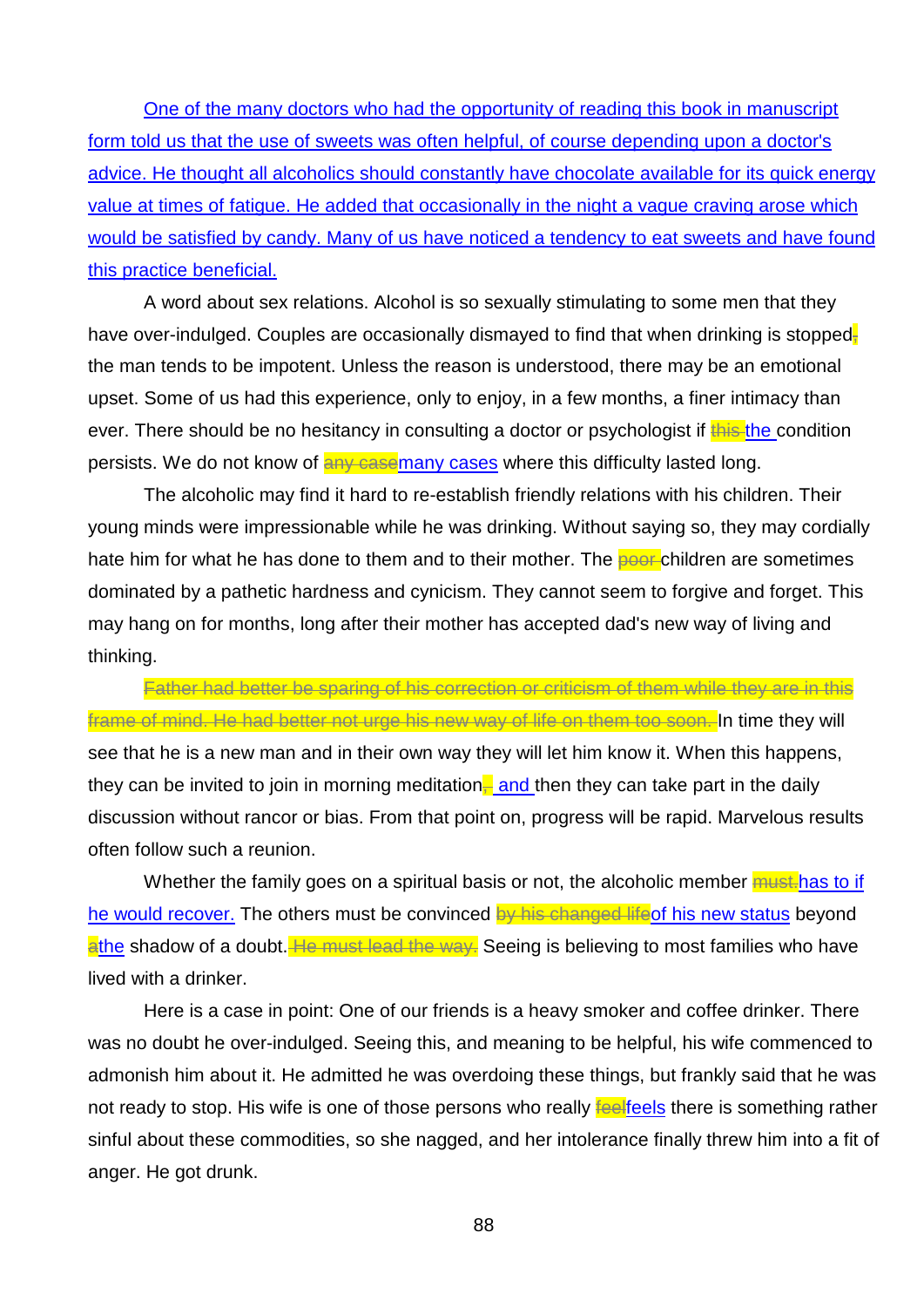Of course our friend was wrong - dead wrong. He had to painfully admit that and mend his spiritual fences. Though he is now a most effective member of Alcoholics Anonymous, he still smokes eigarettes and drinks coffee, but neither his wife nor anyone else stands in judgment. She sees she was wrong to make a burning issue out of such a matter when his more serious ailments were being rapidly cured.

First things first! We have twothree little mottoes which are apropos. Here they are: "LIVE AND LET LIVE" and "EASY DOES IT". First Things First Live and Let Live Easy Does It.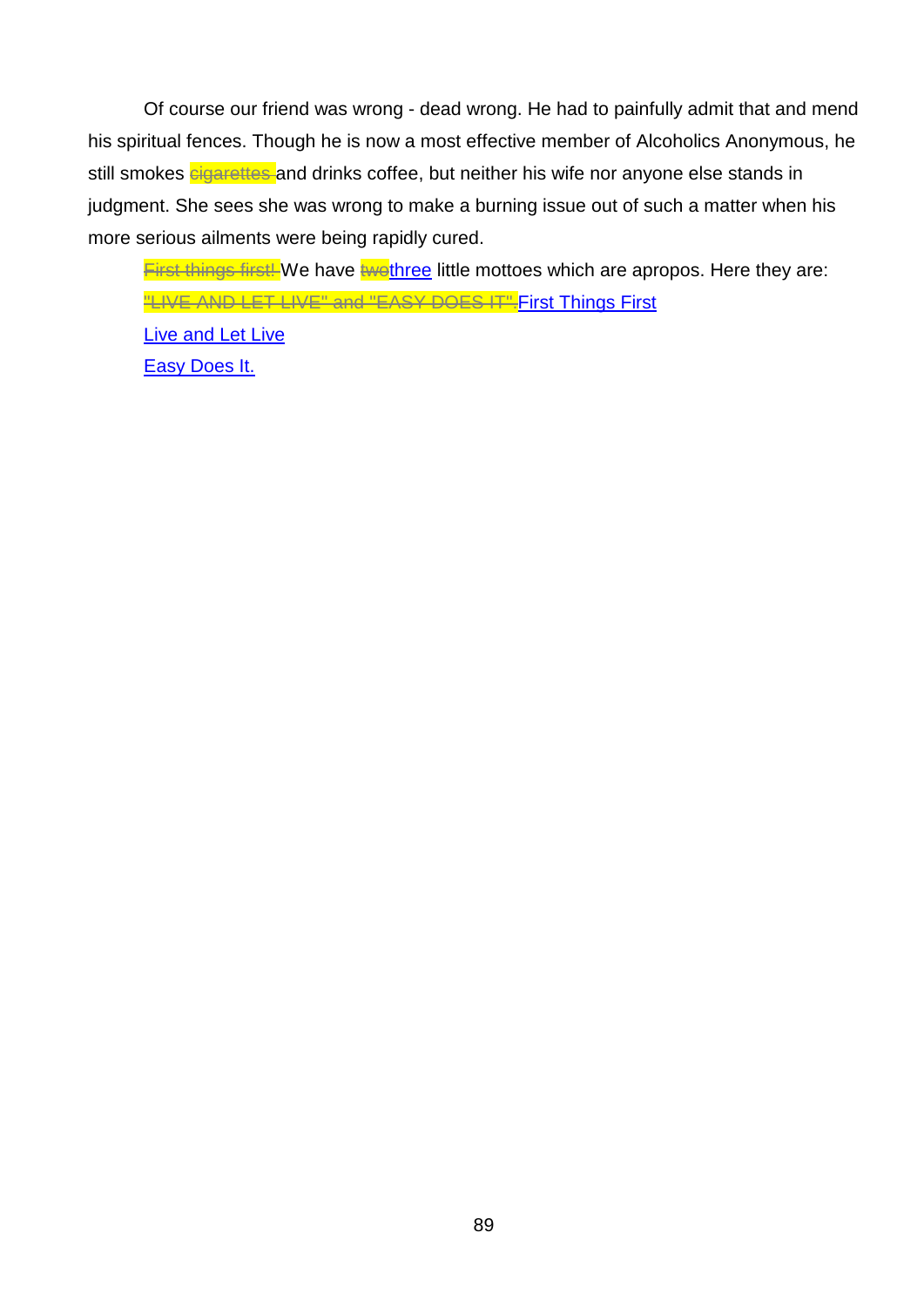# **Chapter Ten 10 TO EMPLOYERS**

OneAmong many employers nowadays, we think of our friends, whose gripping story you have read, one member who has spent much of his life in the world of big business. He has hired and fired hundreds of men. He knows the alcoholic as the employer sees him. His present views ought to prove exceptionally useful to business men everywhere.

But let him tell you:

I was at one time assistant manager of a corporation department employing sixty-six hundred men. One day my secretary came in saying that Mr. B - insisted on speaking with me. I told her to say that I was not interested. I had warned this man him several times that he had but one more chance. Not long afterward he had called me from Hartford on two successive days, so drunk he could hardly speak. I told him he was through - finally and forever.

My secretary returned to say that it was not Mr. B - on the phone; it was Mr. B - 's brother, and he wished to give me a message. I still expected a plea for clemency, but these words came through the receiver: "I just wanted to tell you Paul jumped from a hotel window in Hartford last Saturday. He left us a note saying you were the best boss he ever had, and that you were not to blame in any way."

Another time, as I opened a letter which lay on my desk, a newspaper clipping fell out. It was the obituary of one of the best salesmansalesmen I ever had. After two weeks of drinking, he had placed his **foottoe** on the trigger of a loaded shotgun - the barrel was in his mouth. I had discharged him for drinking six weeks before.

Still another experience: A woman's voice came faintly over long distance from Virginia. She wanted to know if her husband's company insurance was still in force. Four days before he had hanged himself in his woodshed. I had been obliged to discharge him for drinking, though he was brilliant, alert, and one of the best organizers I have ever known.

Here were three exceptional men lost to this world because I did not understand alcoholism as I do now. Then What irony - I became an alcoholic myself! And but for the intervention of an understanding person, I might have followed in their footsteps. My downfall cost the business community unknown thousands of dollars, for it takes real money to train a man for an executive position. This kind of waste goes on unabated. Our We think the business fabric is shot through with it and nothing will stop it but a situation which might be helped by better understanding all around.

You, an employer, want to understand. Nearly every modern employer feels a moral responsibility for the well-being of his help, and he **usually** tries to meet these responsibilities.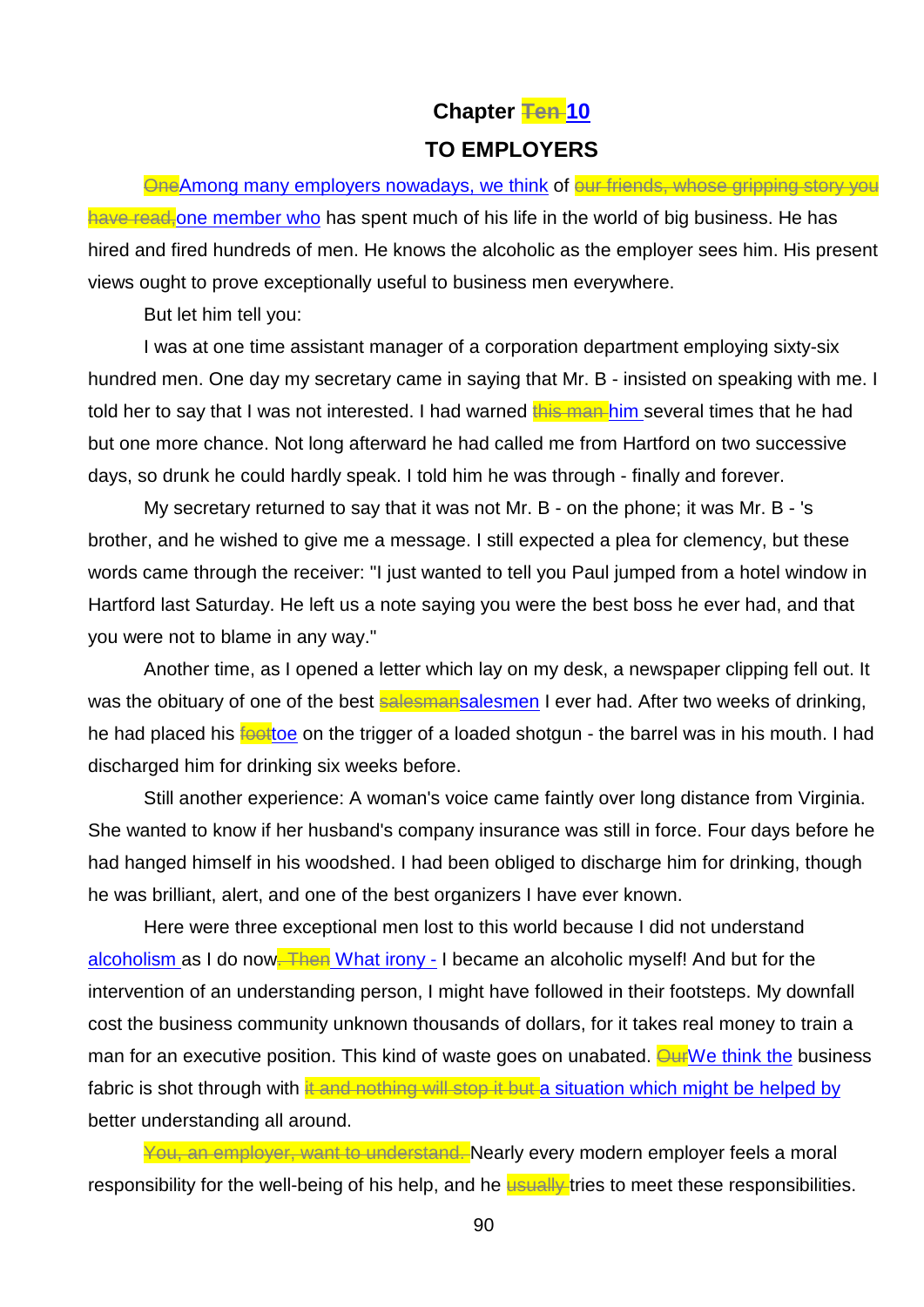That he has not always done so for the alcoholic is easily understood. To him the alcoholic has often seemed to be a fool of the first magnitude. Because of the employee's special ability, or of his own strong personal attachment to him, the employer has sometimes kept such a man at work long beyond the time he ordinarily would. a reasonable period. Some employers have tried every known remedy. More often, however, In only a few instances has there is very littlebeen a lack of patience and tolerance. And we, who have imposed on the best of employers, can scarcely blame them if they have been short with us.

Here, for instance, is a typical example: An officer of one of the largest banking institutions in America knows I no longer drink. One day he told me about an executive of the same bank, who, from his description, was undoubtedly alcoholic. This seemed to me like an opportunity to be helpful. So, so I spent a good two hours talking about alcoholism, the malady.  $\frac{1}{2}$ , and described the symptoms and supported my statements with plenty of evidence. results as well as I could. His comment was: "Very interesting. But I'm sure this man is done drinking. He has just returned from a three-months leave of absence, has taken a cure, looks fine, and to clinch the matter, the board of directors told him this was his last chance."

My rejoinder The only answer I could make was that if Leould afford it, I would bet him a hundred to one the man followed the usual pattern, he would go on a bigger bust than ever. I felt this was inevitable and that wondered if the bank was doing a possible the man an injustice. Why not bring the man in him into contact with some of our alcoholic crowd? He might have a chance. I pointed out that I had had nothing to drink whatever for three years, and this in the face of difficulties that would have made nine out of ten men drink their heads off. Why not at least afford him an opportunity to hear my story? "Oh no," said my friend, "this chap is either through with liquor, or he is minus a job. If he has your will power and guts, he will make the grade."

I wanted to throw up my hands in discouragement, for I saw that **my banking** acquaintance I had missed the point entirely failed to help my banker friend understand. He simply could not believe that his brother-executive suffered from a deadly malady serious illness. There was nothing to do but wait.

Presently the man did slip and of course, was fired. Following his discharge, our group we contacted him. Without much ado, he accepted **our** the principles and procedure that had helped us. He is undoubtedly on the high road to recovery. To me, this incident illustrates a lack of understanding and knowledge on the part of employers - lack of understanding as to what really ails the alcoholic, and lack of knowledge as to what part employers might profitably take in salvaging their sick employees.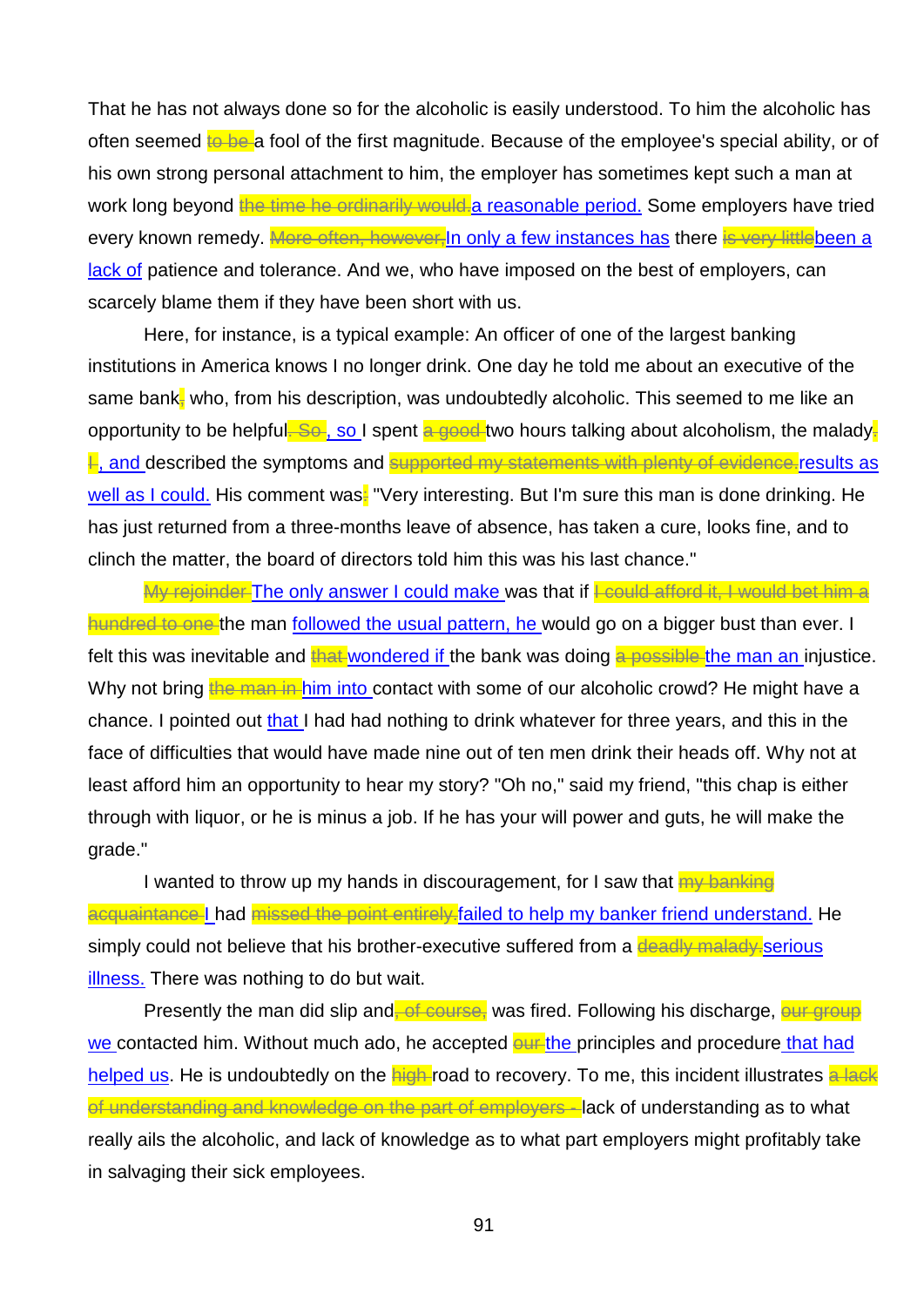To begin with, I think If you employers would do desire to help it might be well to disregard your own drinking experience, or lack of it. Whether you are a hard drinker, a moderate drinker<sup>-</sup> or a teetotaler, you have but little notion of the inner workings of the alcoholic mind. Instead, you may have some pretty strong opinions, perhaps prejudices, based upon your own experiences. Those of you who drink moderately are almost certain to maybe more annoyed with an alcoholic than a total abstainer would be. Drinking occasionally, and understanding your own reactions, it is possible for you to become quite sure of many things. which, so far as the alcoholic is concerned, are not always so. As a moderate drinker, you can take your liquor or leave it alone. Whenever you want to, you can control your drinking. Of an evening, you can go on a mild bender, get up in the morning, shake your head, and go to business. To you, liquor is no real problem. You cannot see why it should be to anyone else, save the spineless and stupid.

When dealing with an alcoholic, you have to fight an ingrained there maybe a natural annoyance that hea man could be so weak, stupid and irresponsible. Even when you understand the malady better, you may still have to check feel this feeling and remember that your employee is very ill, being seldom as weak and irresponsible as he appearsrising.

Take a A look at the alcoholic in your organization is many times illuminating. Is he not usually brilliant, fast-thinking, imaginative and likeable? When sober, does he not work hard and have a knack of getting things done? Review hisIf he had these qualities and ask yourself whether did not drink would he would be worth retaining, if sober. And do you owe him? Should he have the same obligation you feel toward consideration as other sickailing employees? Is he worth salvaging? If your decision is yes, whether the reason be humanitarian, or business, or both, then you will wish to know what to dothe following suggestions maybe helpful.

The first part has to do with you. Can you stop discard the feeling that you are dealing only with habit, with stubbornness, or a weak will? If vou have this presents difficulty about that I suggest you, re-read reading chapters two and three of this book, where the alcoholic sickness is discussed at length might be worth while. You, as a business man, want to know better than most that whenthe necessities before considering the result. If you deal with any problem, you must know what it is. Having conceded concede that your employee is ill, can vou forgive himhe be forgiven for what he has done in the past? Can vou shelve the resentment you may hold because of his past absurdities be forgotten? Can you fully appreciate that the man it be appreciated that he has been a victim of crooked thinking, directly caused by the action of alcohol on his brain?

I well remember the shock I received when a prominent doctor in Chicago told me of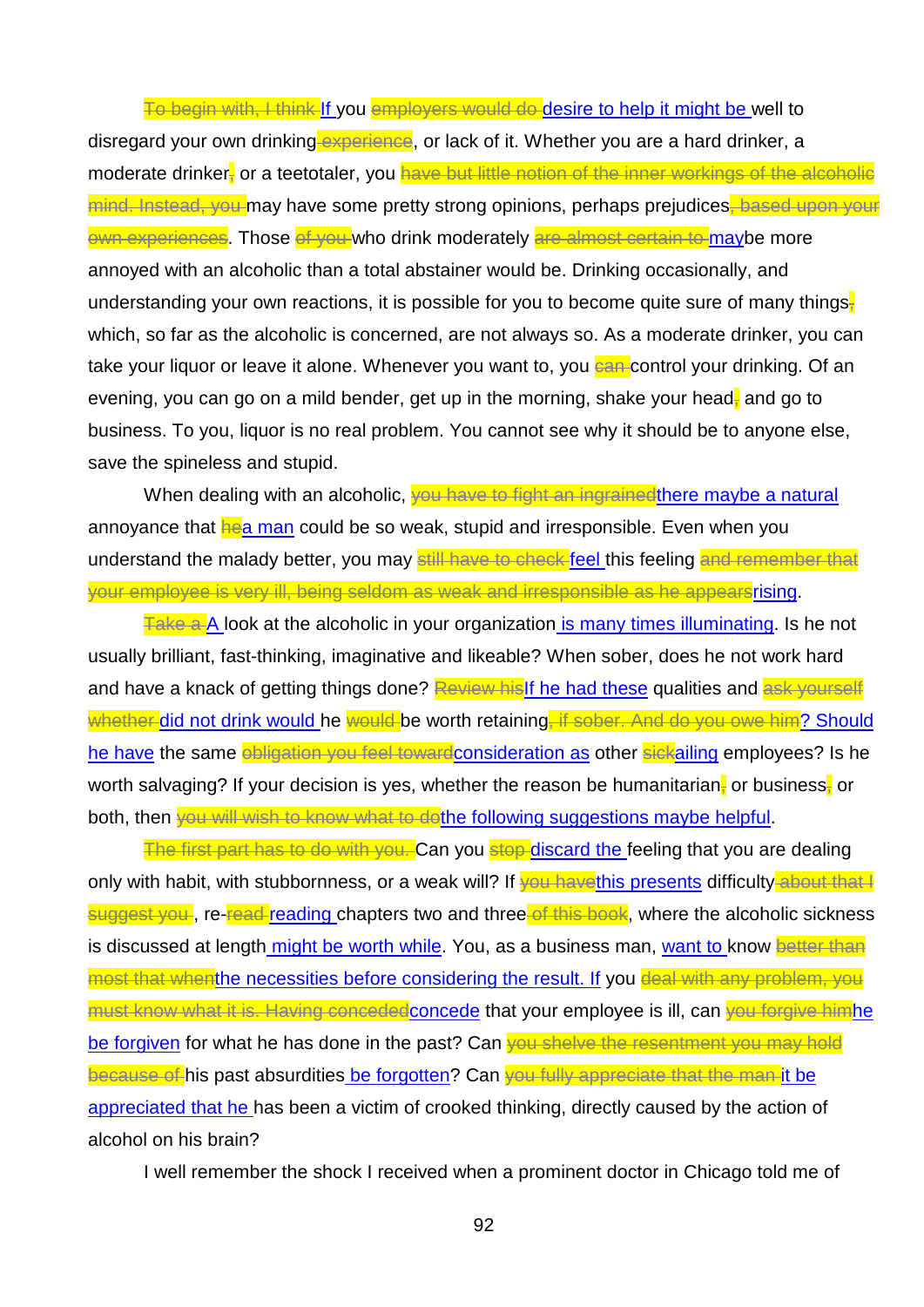cases where pressure of the spinal fluid actually ruptured the brain *from within*. No wonder an alcoholic is strangely irrational. Who wouldn't be, with such a fevered brain? Normal drinkers are not so handicapped affected, nor can they understand the aberrations of the alcoholic.

Your man has probably been trying to conceal a number of scrapes, perhaps pretty messy ones. They may disgust you, be disgusting. You may be puzzled by them, being unable at a loss to understand how such a seemingly above-board chap could be so involved. But vou these scrapes can generally charge thesebe charged, no matter how bad, to the abnormal action of alcohol on his mind. When drinking, or getting over a bout, an alcoholic, sometimes the model of honesty when normal, will do incredible things. Afterward, his revulsion will be terrible. Nearly always, these antics indicate nothing more than temporary abberations and you should so treat them conditions.

This is not to say that all alcoholics are honest and upright when not drinking. Of course that isn't so, and you will have to be careful that such people don't often may impose on you. Seeing your attempt to understand and help, some men will try to take advantage of your kindness. If you are sure your man does not want to stop, youhe may as well discharge himbe discharged, the sooner the better. You are not doing him a favor by keeping him on. Firing such an individual may prove a blessing to him. It may be just the jolt he needs. I know, in my own particular case, that nothing my company could have done would have stopped me<sub>r</sub> for, so long as I was able to hold my position, I could not possibly realize how serious my situation was. Had they fired me first, and had they then taken steps to see that I was presented with the solution contained in this book, I might have returned to them six months later, a well man.

But there are many men who want to stop right now, and with them you can go far. If you make a start, you should be prepared to go the limit, not in the sense that any great expense or trouble is to be expected, but rather in the matter of your own attitude, your Your understanding treatment of the casetheir cases will pay dividends.

Perhaps you have such a man in mind. He wants to quit drinking- and you want to help him, even if it be only a matter of good business. You now know something ofmore about alcoholism. You can see that he is mentally and physically sick. You are willing to overlook his past performances. Suppose you call the man in and go at him Suppose an approach is made something like this:

Hit him point blank with the thought State that you know all about his drinking, and that it must stop. Say You might say you appreciate his abilities, would like to keep him, but cannot, if he continues to drink. That you mean just what you say. And you should mean it too!A firm attitude at this point has helped many of us.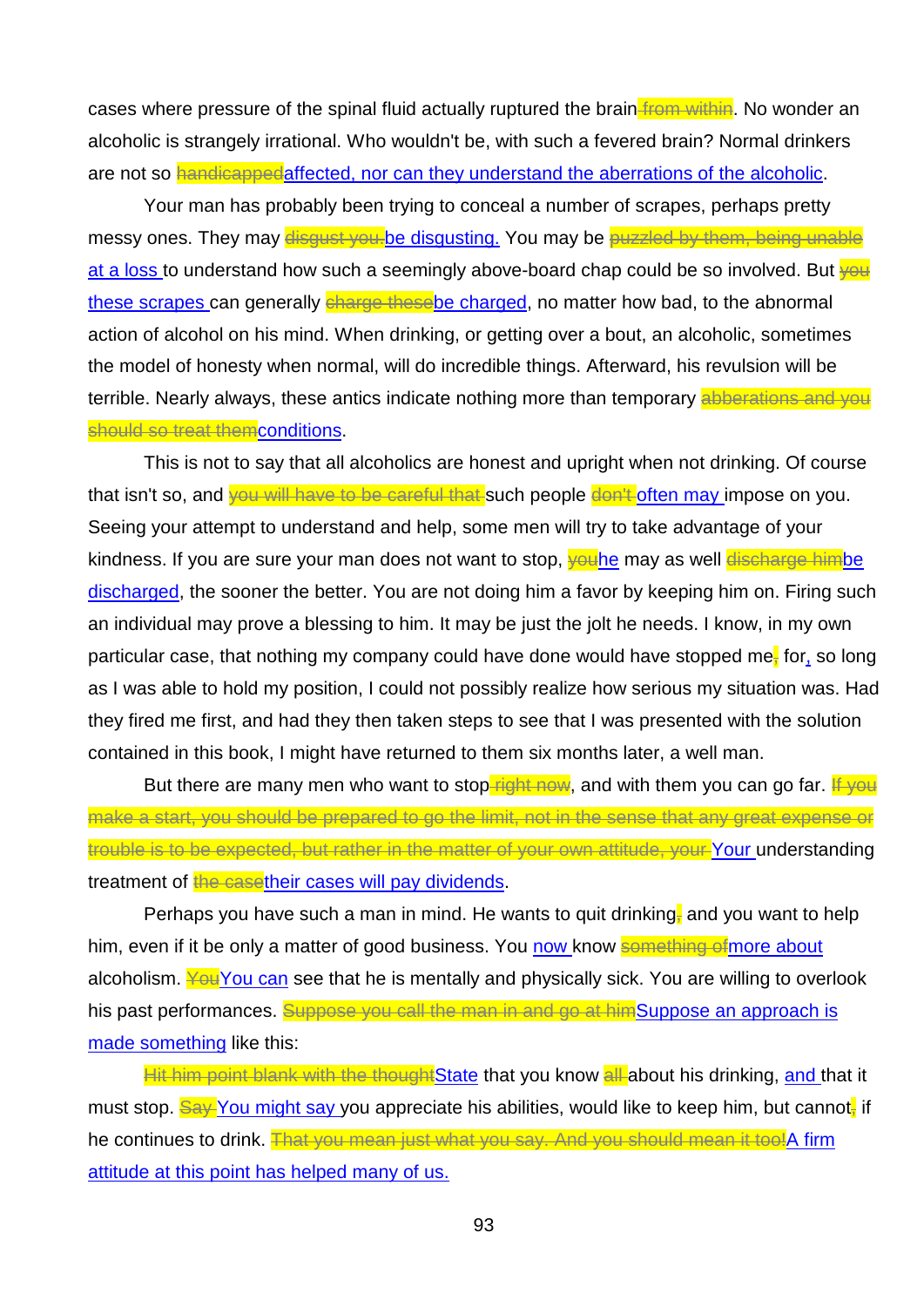Next<del>, assure him</del> he can be assured that you are do not proposing intend to lecture, moralize, or condemn; that if you have this was done so formerly, it is because you misunderstood. Say, if you possibly can, that you have no was because of misunderstanding. If possible express a lack of hard feeling toward him. At this point, bring out the idea of it might be well to explain alcoholism, the sickness. Enlarge on that fully. Remarkillness. Say that you have been looking into the matter. You are sure of what you say, hence your change of attitude, hence your willingness to deal with the problem as though it were a disease. You are willing to look at your man asbelieve he is a gravely ill person, with this qualification - being perhaps fatally ill, does vour man he want to get well, and right now? You ask, because many alcoholics, being warped and drugged, do not want to quit. But does he? Will he take every necessary step, submit to anything to get well, to stop drinking forever?

If he says yes, does he really mean it, or down inside does he think he is fooling you, and that after rest and treatment he will be able to get away with a few drinks now and then? **Probe your man** We believe a man should be thoroughly probed on these points. Be satisfied he is not deceiving himself or you.

Not a word about this book, unless you are sure you ought to introduce it at this juncture. Whether you mention this book is a matter for your discretion. If he temporizes and still thinks he can ever drink again, even beer, vou may as well discharge himhe might as well be discharged after the next bender which, if an alcoholic, he is almost certain to have.  $\overline{\text{FeH him}}$ He should understand that emphatically, and mean it. Either you are dealing with a man who can and will get well, or you are not. If not,  $\frac{d\Theta n}{d}$  why waste time with him. ? This may seem severe, but it is usually the best course.

After satisfying yourself that your man wants to recover and that he will go to any extreme to do so, you may suggest a definite course of action. For most alcoholics who are drinking, or who are just getting over a spree, a certain amount of physical treatment is desirable, even imperative. Some physicians favor cutting off the liquor sharply, and prefer to use little or no sedative. This may be wise in some instances, but for the most of us it is a barbaric torture. For severe cases, some doctors prefer a slower tapering-down process, followed by a health farm or sanitarium. Other doctors prefer a few days of de-toxication, removal of poisons from the system by cathartics, belladonna, and the like, followed by a week of mild exercise and rest. Having tried them all, I personally favor the latter, though the The matter of physical treatment should, of course, be referred to your own doctor. Whatever the method, its object should be is to thoroughly clear mind and body of the effects of alcohol. In competent hands, this seldom takes long, nor should is it be very expensive. Your man is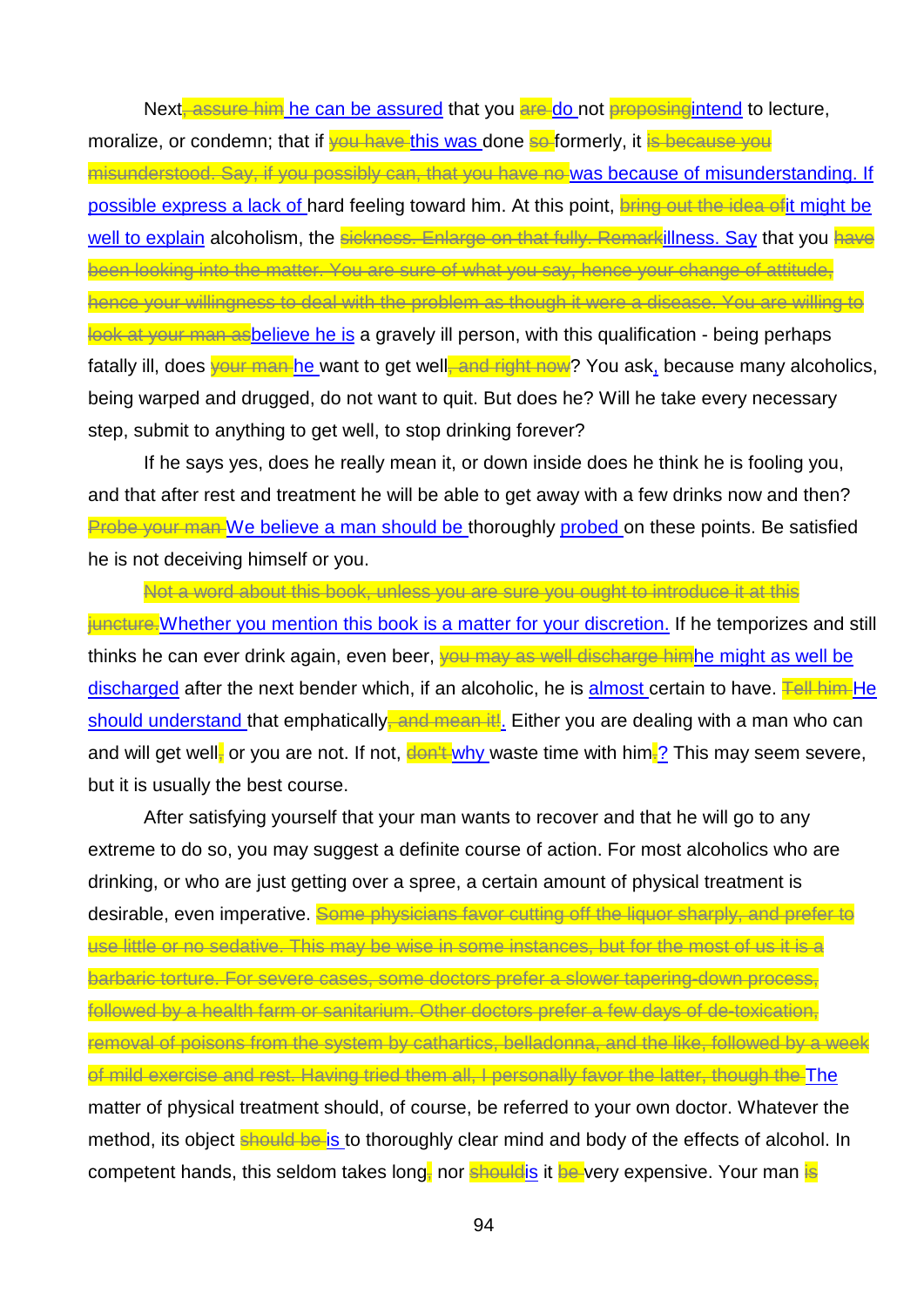entitled to be will fare better if placed in such physical condition that he can think straight and no longer physically craves liquor. These handicaps must be removed if you are going to give him the chance you want him to have. Propose If you propose such a procedure to him. Offer, it may be necessary to advance the cost of treatment, if necessary, but make it but we believe it should be made plain that any expense will later be deducted from his pay. Make him it is better for him to feel fully responsible. It is much better for him.

When If your man accepts your offer, point it should be pointed out that physical treatment is but a small part of the picture. Though you are providing him with the best possible medical attention, he should understand that he must undergo a change of heart. To get over drinking will require a transformation of thought and attitude. He must We all had to place recovery above everything, even home and business, for without recovery he will lose we would have lost both home and business.

Show that Can you have every confidence in his ability to recover<sup>1</sup>? While on the subject of confidence, tell himcan you adopt the attitude that so far as you are concerned, this will be a strictly personal matter. His, that his alcoholic derelictions, the treatment about to be undertaken, these will never be discussed without his consent. Cordially wish him success and  $s$ ay you want to ? It might be well to have a long chat with him on his return.

To return to the subject matter of this book: It contains, as you have seen, full directions suggestions by which vour the employee may solve his problem. To you, some of the ideas which it contains are novel. Perhaps some of them don't make sense to you. Possibly you are not quite in sympathy with the approach we suggest. By no means do we offer it as the last word on this subject, but so far as we are concerned, it has been the best word so far. Our approach often does work. worked with us. After all, are you arenot looking for results rather than methods<sup>2</sup>? Whether your employee likes it or not, he will learn the grim truth about alcoholism. That won't hurt him a bit, even though he does not go for the this remedy at first.

**IWe suggest you draw our the book to the attention of the doctor who is to attend your** patient during treatment. Ask that If the book be is read the moment the patient is able, while he is acutely depressed, if possible realization of his condition may come to him.

The We hope the doctor should approve a spiritual approach. And besides, he ought to will tell the patient the truth about his condition, whatever that happens to be. The doctor should encourage him to acquire a spiritual experience. At this stage it will be just as well if the doctor does not mention you in connection with the book. Above all, neither you, the doctor, nor anyone should place himself in the position of telling the man he must abide by the contents of this volume. When the man is presented with this volume it is best that no one tell him he must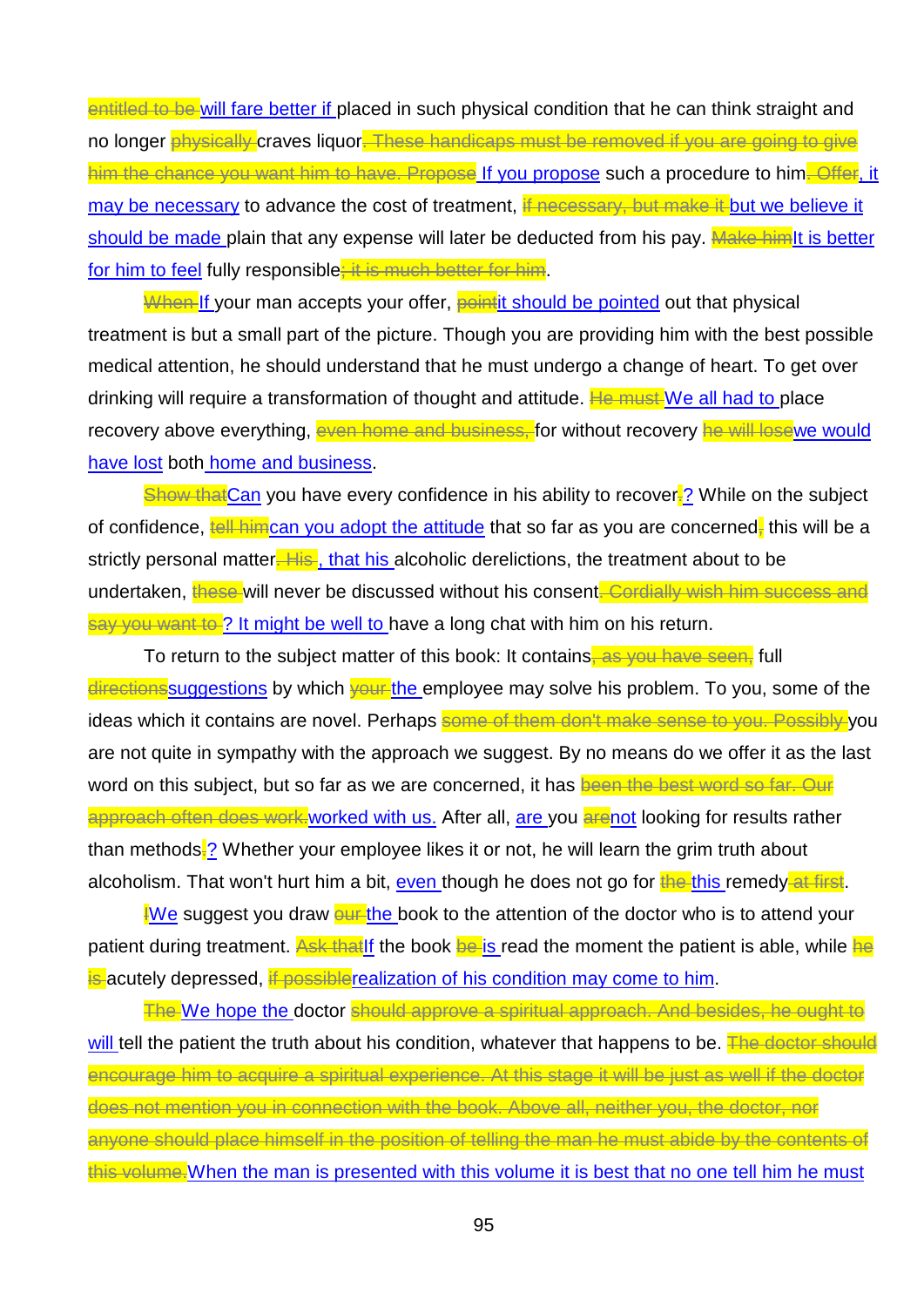abide by its suggestions. The man must decide for himself. You cannot command him, you can only encourage. And you will surely agree that it may be better to withhold any criticism you may have of our method until you see whether it works.

You are betting, of course, that your changed attitude and plus the contents of this book will turn the trick. In some cases it will, and in others it will may not. But we think that if you persistpersevere, the percentage of successes will gratify you. When As our work spreads and our numbers increase, we hope your employees may be put in personal contact with some of us, which, needless to say, will be more effective. Meanwhile, we are sure a great deal can be accomplished if you will follow the suggestions of this chapterby the use of the book alone.

On your employee's return, call him in and ask what happened talk with him. Ask him if he thinks he has the answer. Get him to tell you howIf he thinks it will work, and what he has to do about it. Make him feel feels free to discuss his problems with you, if he cares to. Show himknows you understand, and that you will not be upset by anything he wishes to say, he will probably be off to a fast start.

In this connection, it is important that can you remain undisturbed if the man proceeds to tell you shocking things which shock you.? He may, for example, reveal that he has padded his expense account<sup>-</sup> or that he has planned to take your best customers away from you. In fact, he may say almost anything if he has accepted our solution which, as you know, demands rigorous honesty. Charge Can you charge this off as you would a bad account and start afresh with him.<sup>?</sup> If he owes you money, you may wish to make terms which are reasonable. From this point on, never rake up the past unless he wants to discuss it.

If he speaks of his home situation, be patient and you can undoubtedly make helpful suggestions. Let him see that Can he can talk frankly with you so long as he does not bear business tales or criticize others-his associates? With the this kind of employee you want to keep, such an attitude will command undying loyalty.

The greatest enemies of the alcoholic are us alcoholics are resentment, jealousy, envy, frustration, and fear. Wherever men are gathered together in business, there will be rivalries. and, arising out of these, a certain amount of office politics. Sometimes the alcoholic has we alcoholics have an idea that people are trying to pull **himus** down. Often this is not so at all. But sometimes his our drinking will be used as a basis of criticism politically.

One instance comes to mind in which a malicious individual was always making friendly little jokes of about an alcoholic's drinking exploits. In this way he was slyly carrying tales. In another case, an alcoholic was sent to a hospital for treatment. Only a few knew of it at firstbut, within a short time, it was billboarded throughout the entire company. Naturally, this sort of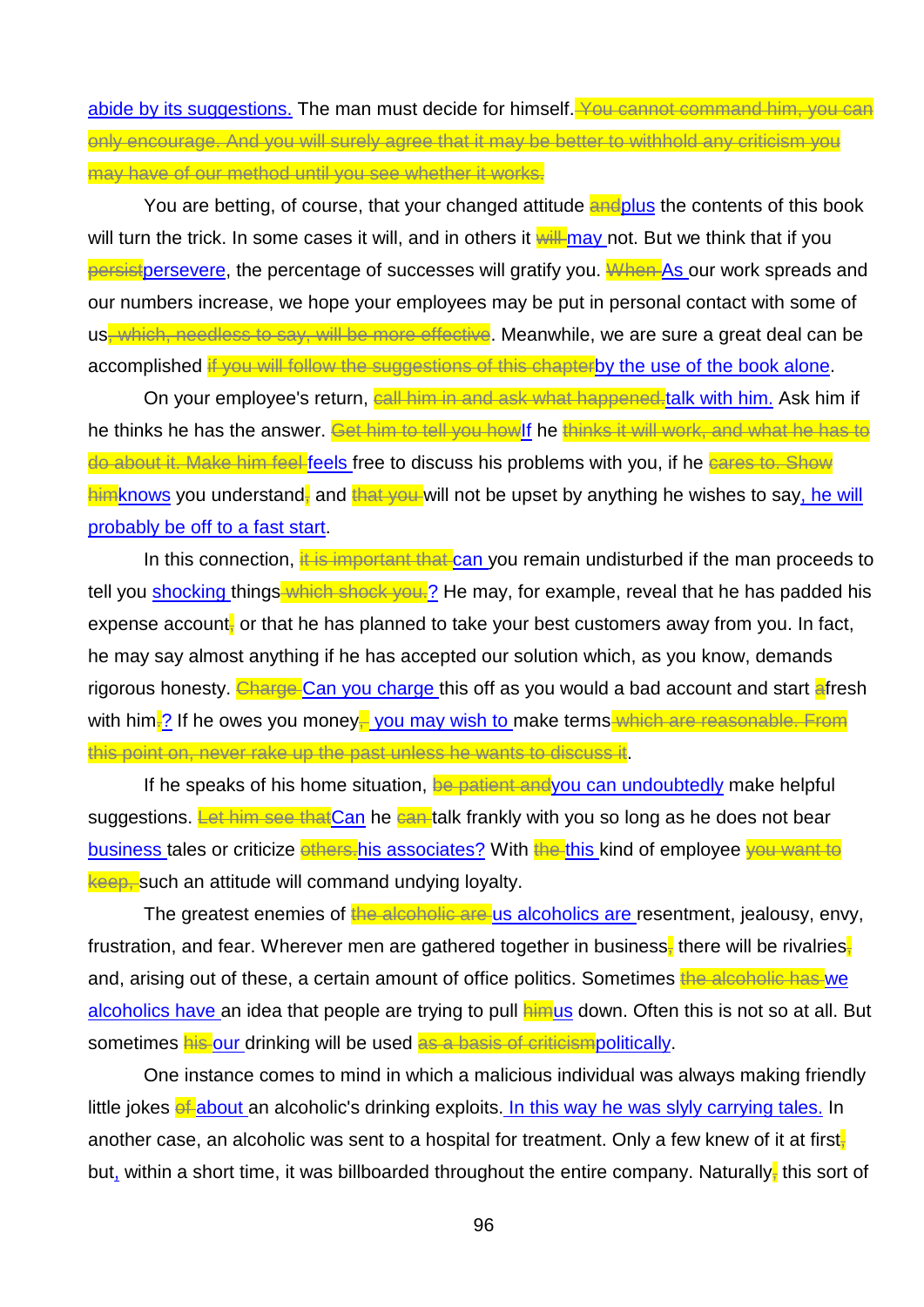thing decreases a decreased the man's chance of recovery. The employer should make it his business to can many times protect the victim from this kind of talk if he can. The employer cannot play favorites, but he can always try to defend a man from needless provocation and unfair criticism.

As a class, alcoholics are energetic people. They work hard and they play hard. Your man will should be on his mettle to make good. Being somewhat weakened, and faced with physical and mental readjustment to a life which knows no alcohol, he may overdo. Don't let him You may have to curb his desire to work sixteen hours a day-just because he wants. You may need to. Encourage encourage him to play once in a while. Make it possible for him to do so. He may wish to do a lot for other alcoholics and something of the sort may come up during business hours. Don't begrudge him aA reasonable amount of time. at at turn be helpful. This work is necessary to maintain his sobriety.

After your man has gone along without drinking for a few months, **tryyou may be able to** make use of his services with other employees who are giving you the alcoholic run-around provided, of course, they are willing to have a third party in the picture. Don't hesitate to let anAn alcoholic who has recovered, but holds a relatively unimportant job, can talk to a man with a better position. Being on a radically different basis of life, he will never take advantage of the situation.

You must trust your man.Your man maybe trusted. Long experience with alcoholic excuses naturally makes you suspicious arouses suspicion. When his wife next calls saying he is sick, **don'tyou might jump to the conclusion he is drunk**. If he is, and is still trying to recover upon our basis, he will presently tell you about it, even if it means the loss of his job. For he knows he must be honest if he would live at all. Let him see He will appreciate knowing you are not bothering your head about him at all, that you are not suspicious, nor are you trying to run his life so he will be shielded from temptation to drink. If he is conscientiously following the Program of Recovery program of recovery he can go anywhere your business may call him. Do not promote him, however, until you are sure.

In case he does stumble, even once, you will have to decide whether to let him go. If you are sure he doesn't mean business, there is no doubt you should discharge him. If, on the contrary, you are sure he is doing his utmost, you may wish to give him another chance. But you should feel under no obligation to do sokeep him on, for your obligation has been well discharged already. In any event, don't let him fool you, and don't let sentiment get the better of you if you are sure he ought to go.

There is another thing you might wish to do. If your organization is a large one, your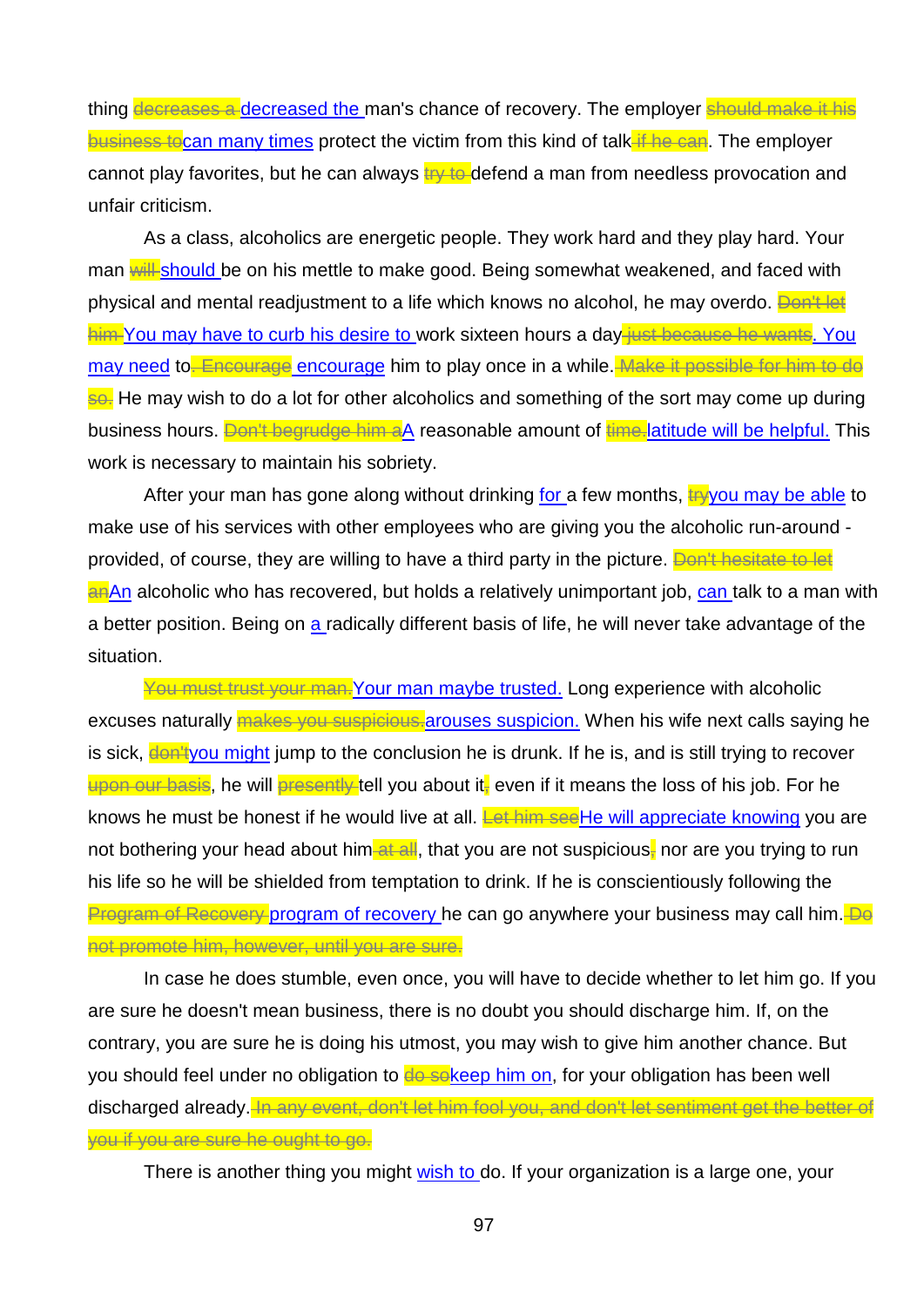junior executives might be provided with this book. You might let them know you have no quarrel with the alcoholics of your organization. These juniors are often in a difficult position. Men under them are frequently their friends. So, for one reason or another, they cover these men, hoping matters will take a turn for the better. They often jeopardize their own positions by trying to help serious drinkers who should have been fired long ago, or else given an opportunity to get well.

After reading this book, a junior executive can go to such a man and say. "look approximately this, "Look here, Ed. Do you want to stop drinking or not? You put me on the spot every time you get drunk. It isn't fair to me or the firm. I have been learning something about alcoholism. If you are an alcoholic, you are a mighty sick man. You act like one. The firm wants to help you get over it, and if you are interested. There, there is a way out, and I hope you have sense enough to try it. If you dotake it, your past will be forgotten and the fact that you went away for treatment will not be mentioned. But if you cannot, or will not stop drinking, I think you ought to resign."

Your junior executive may not agree with the contents of our book. He need not, and often should not, and often should not, show it to his alcoholic prospect. But at least he will understand the problem and will no longer be misled by ordinary promises. He will be able to take a position with such a man which is eminently fair and square. He will have no further reason for covering up an alcoholic employee.

It boils right down to this: No man should be fired just because he is alcoholic. If he wants to stop, he should be afforded a real chance. If he cannot or does not want to stop, he should usually be discharged. The exceptions are few.

We think this method of approach will accomplish several things for you. It will promptly bring drinking situations to light. It will enable you to restorepermit the rehabilitation of good men to useful activity. At the same time you will feel no reluctance to rid yourself of those who cannot, or will not, stop. Alcoholism maybe causing your organization considerable damage in its waste of **moneytime**, men and reputation. We hope our suggestions will help you plug up this sometimes serious leak. We do not expect you to become a missionary, attempting to save all who happen to be alcoholic. Being a business man is enough these days. But we can sensibly We think we are sensible when we urge that you stop this waste and give your worthwhile man a chance.

The other day an approach was made to the vice president of a large industrial concern. He remarked: "I'm mighty glad you fellows got over your drinking. But the policy of this company is not to interfere with the habits of our employees. If a man drinks so much that his job suffers,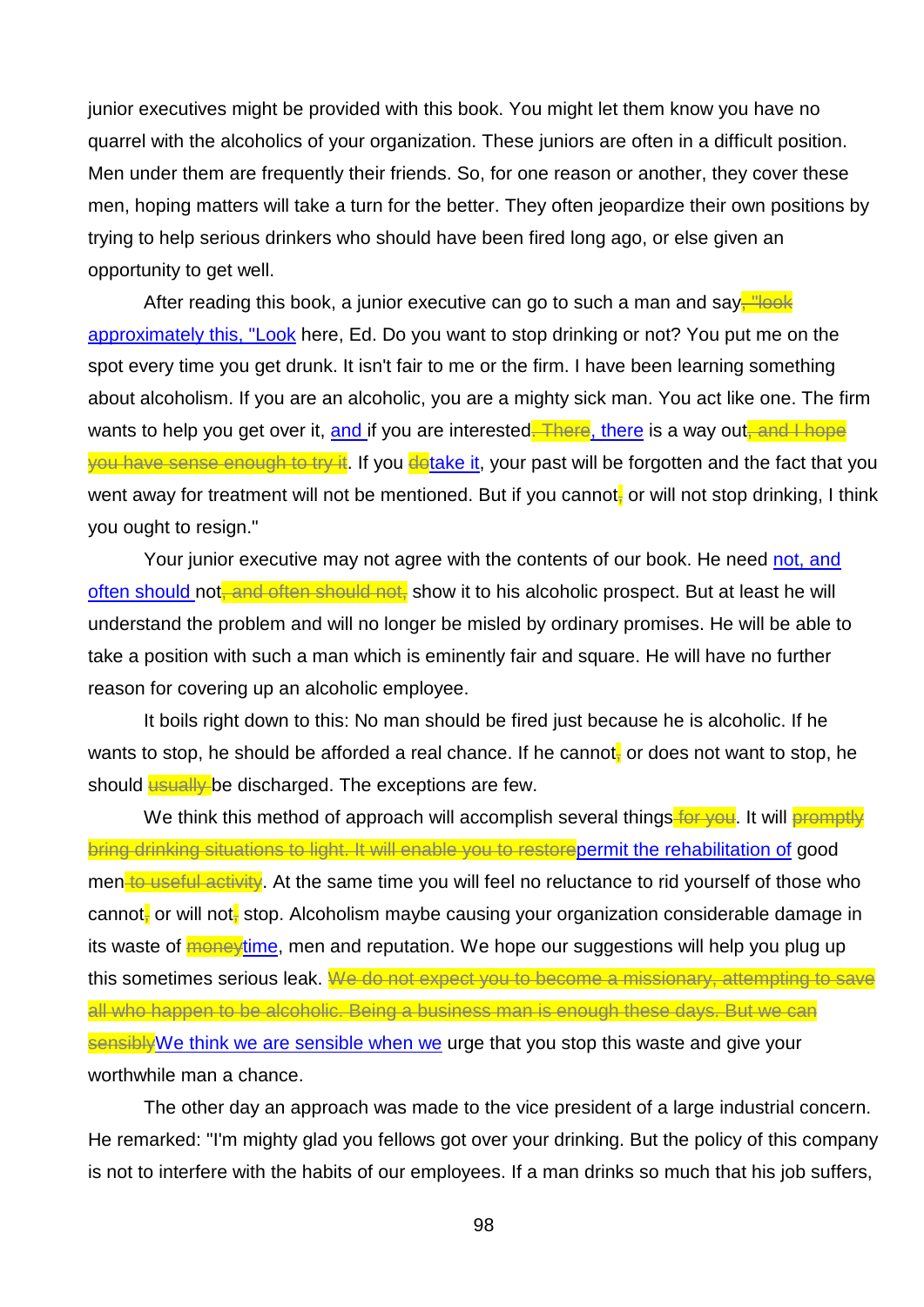we fire him. I don't see how you can be of any help to us<sup>t</sup> for, as you see, we don't have any alcoholic problem." This same company spends millions for research every year. Their cost of production is figured to a fine decimal point. They have recreational facilities. There is company insurance. There is a real interest, both humanitarian and business, in the well-being of employees. But alcoholism - well, they just don't believe they have that it.

Perhaps this is a typical attitude. We, who have collectively seen a great deal of business life, at least from the alcoholic angle, had to smile at this gentleman's sincere opinion. He might be shocked if he knew how much alcoholism costing his organization a year. That company may harbor many actual or potential alcoholics. We believe that managers of large enterprises often have little idea how prevalent this problem is. Perhaps this is a guess, but we have a hunch it's a good one. If Even if you still feel your organization has no alcoholic problem, youth might well pay to take another look down the line. You may make some interesting discoveries.

Of course, this chapter refers to alcoholics, sick people, deranged men. What our friend, the vice president, had in mind-was the habitual or whoopee drinker. As to them, his policy is **probably undoubtedly sound, but as you see, he doesdid not distinguish between such people** and the alcoholic.

Being a business man, you might like to have a summary of this chapter. Here it is:

One: Acquaint yourself with the nature of alcoholism.

Two: Be prepared to discount and forget your man's past.

Three: Confidentially offer him medical treatment and cooperation, provided you think he wants to stop.

Four: Have the alcohol thoroughly removed from his system and give him a suitable chance to recover physically.

Five: Have the doctor in attendance present him with this book, but don't cram it down his throat.

Six: Have a frank talk with him when he gets back from his treatment, assuring him of your full support, encouraging him to say anything he wishes about himself, and making it clear the past will not be held against him.

Seven: Ask him to place recovery from alcoholism ahead of all else.

Eight: Don't let him overwork.

Nine: Protect him, when justified, from malicious gossip.

Ten: If, after you have shot the works, he will not stop, then let him go.

It is not to be expected that vou give youran alcoholic employeeemployee will receive a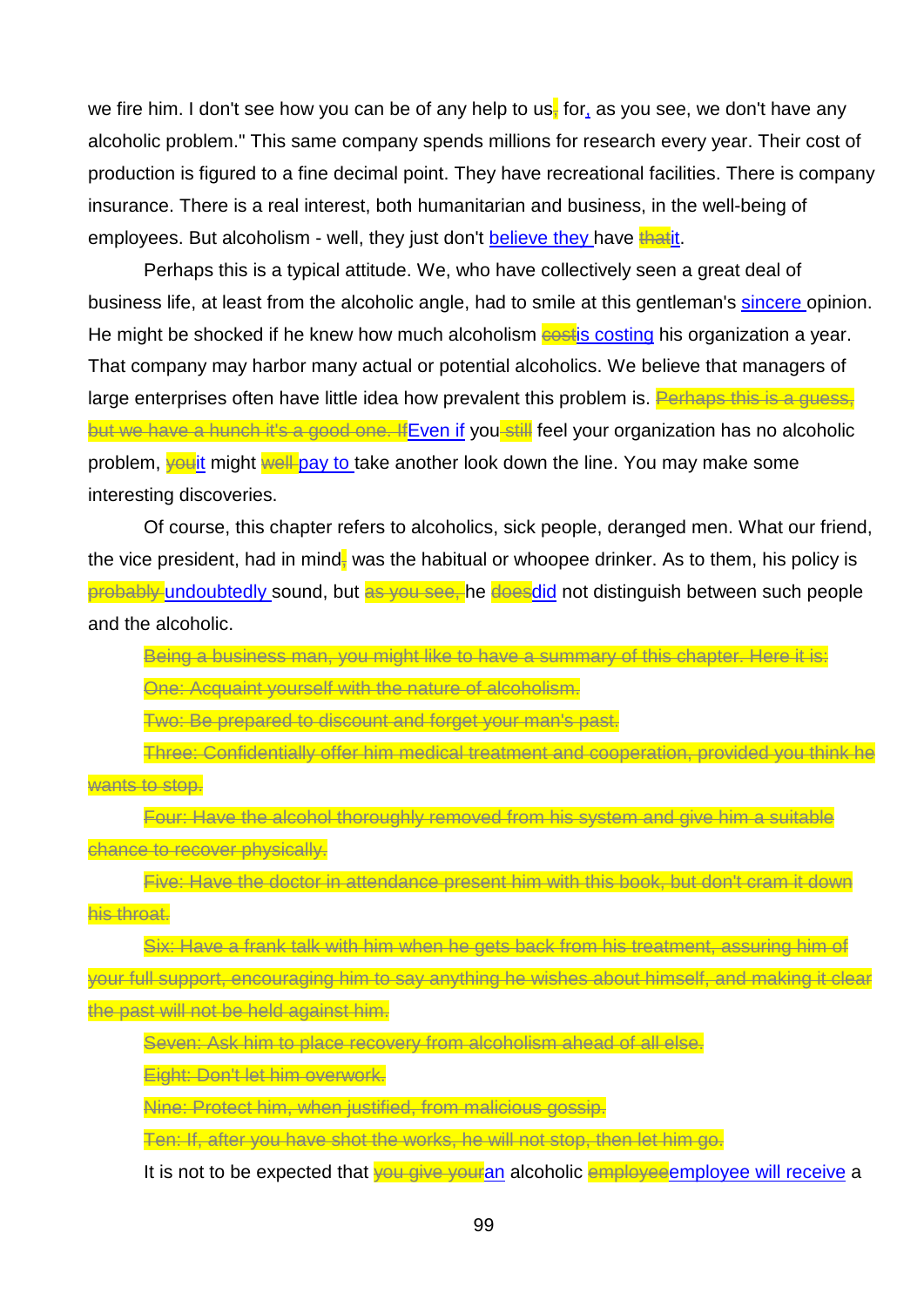disproportionate amount of time and attention. He **isshould not to** be made a favorite. The right kind of man, the kind who recovers, will not want this sort of thing. He will not impose upon you. Far from it. He will work like the devil<sub>i</sub> and thank you to his dying day.

Today, I own a little company. There are two alcoholic employees, who produce as much as five normal salesmen. But why not? They have a **better way of lifenew attitude**, and they have been saved from a living death. I have enjoyed every moment spent in getting them straightened out. You, Mr. Employer, may have the same experience!\* \* See appendix - The Alcoholic Foundation. We may be able to carry on a limited correspondence.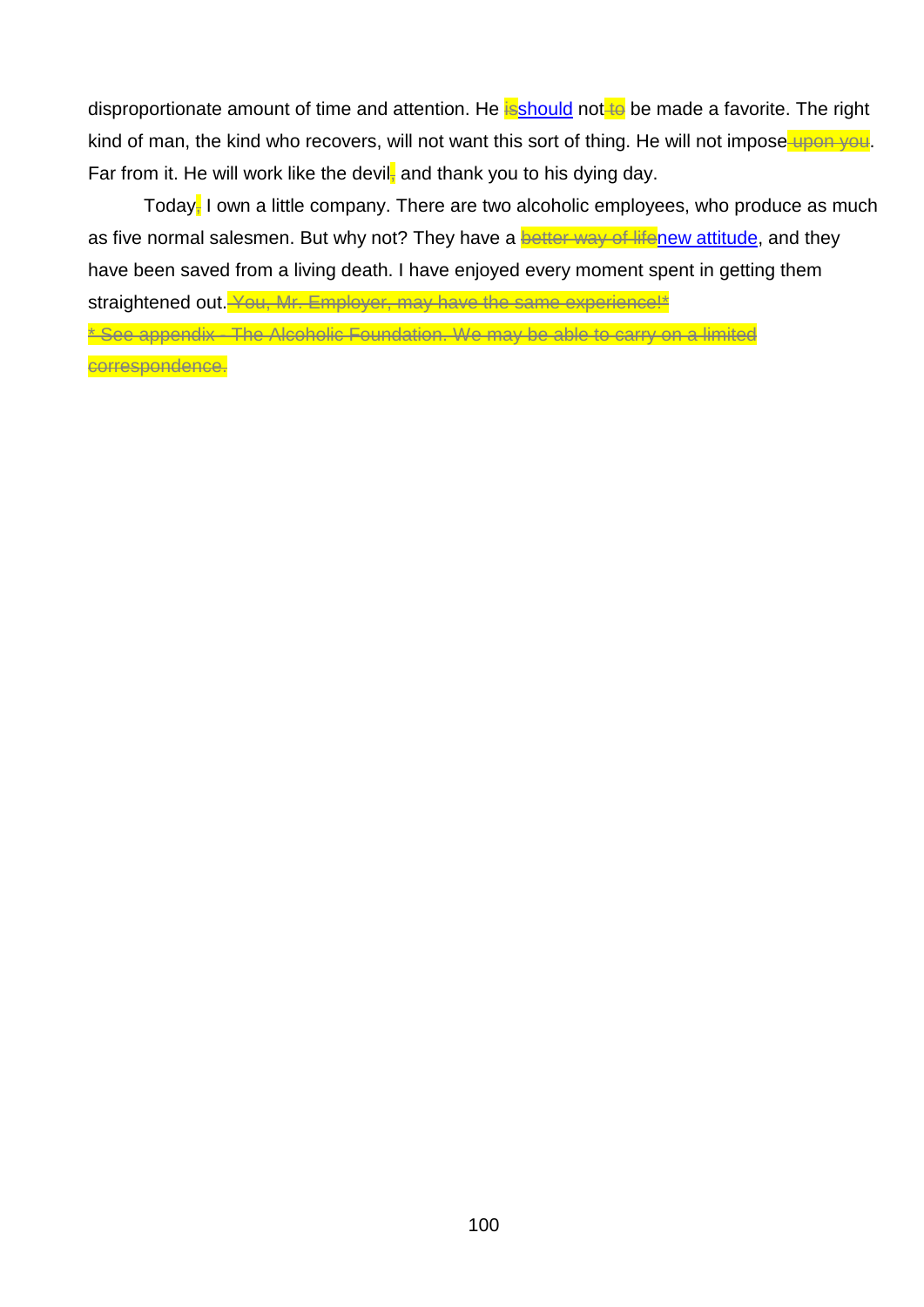# **Chapter Eleven 11**

## **A VISION FOR YOU**

For most normal folks, drinking means conviviality, companionship<sub> $\frac{1}{2}$ </sub> and colorful imagination. It means release from care, boredom, and worry. It is joyous intimacy with friends, and a feeling that life is good. But not so with us in those last days of heavy drinking. The old pleasures were gone. They were but memories. Never could we recapture the great moments of the past. There was an insistent yearning to enjoy life as we once did and a heartbreaking obsession that some new miracle of control would enable us to do it. There was always one more attempt - and one more failure.

The less people tolerated us, the more we withdrew from society, from life itself. As we became subjects of King Alcohol, shivering denizens of his mad realm, the chilling vapor that is loneliness settled down. It thickened, ever becoming blacker. Some of us sought out sordid places, hoping to find understanding companionship and approval. Momentarily we did - then would come oblivion and the awful awakening to face the hideous Four Horsemen - Terror, Bewilderment, Frustration, Despair. Unhappy drinkers who seeread this page will understand!

Now and then a serious drinker, being dry at the moment says, "I don't miss it at all. Feel better. Work better. Having a better time." As ex-alcoholics problem drinkers, we smile at such a sally. We know our friend is like a boy whistling in the dark to keep up his spirits. He fools himself. Inwardly he would give anything to take half a dozen drinks and get away with them. He will presently try the old game again, for he isn't happy about his sobriety. He cannot picture life without alcohol. Some day he will be unable to imagine life either with alcohol or without it. Then he will know loneliness such as few do. He will be at the jumping-off place. He will wish for the end.

We have shown **you** how we got out from under. You say: "Yes, I'm willing. But am I to be consigned to a life where I shall be stupid, boring and glum, like some righteous people I see? I know I must get along without liquor, but how can I? Have you a sufficient substitute?"

Yes, there is a substitute, and it is vastly more than that. It is a **Fellowshipfellowship in** Alcoholics Anonymous. There you will find release from care, boredom, and worry. Your imagination will be fired. Life will mean something at last. The most satisfactory years of your existence lie ahead. Thus we find The Fellowshipthe fellowship, and so will you.

"How is that to come about?" you say ask. "Where am I to find these people?"

You are going to meet these new friends in your own community. Near you, alcoholics are dying helplessly like people in a sinking ship. If you live in a large place, there are hundreds. These are to be your companions. High and low, rich and poor, these are future **Fellows** fellows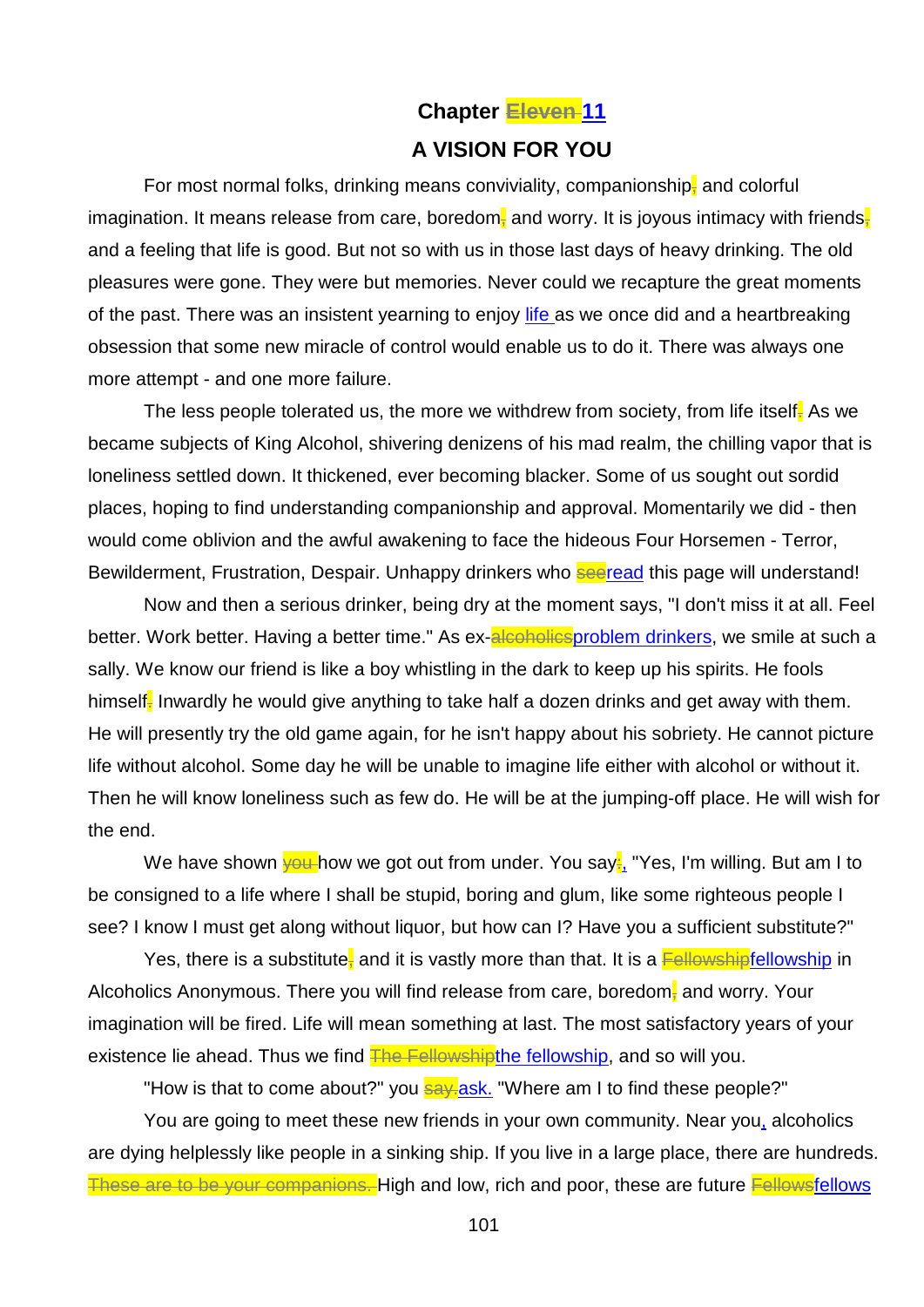of Alcoholics Anonymous. Among them you will make lifelong friends. You will be bound to them with new and wonderful ties, for you will escape disaster together and you will commence shoulder to shoulder your common journey. Then you will know what it means to give of yourself, that others may survive and rediscover life. You will learn the full meaning of "Love thy neighbor as thyself."

It may seem incredible that these men are to become happy, respected, and useful once more. How can they rise out of such misery, bad repute and hopelessness? The practical answer is that since these things have happened among us, they can happen again.with you. Should you wish them above all else, and **should you** be willing to make use of our experience, we are sure they will come. The age of miracles is still with us. Our own recovery proves that!

Our hope is that when this chip of a book is launched on the world tide of alcoholism, defeated drinkers will seize upon it, **followingto follow its directions** suggestions. Many, we are sure, will rise to their feet and march on. They will approach still other sick ones and so the Fellowshipfellowships of Alcoholics Anonymous may spring up in each city and hamlet, havens for those who must find a way out.

In the chapter "Working With Others" you gathered an idea of how to approach and aid others to health. Suppose now that through you several families have adopted vourthis way of life. You will want to know more of how to proceed from that point. Perhaps the best way of treating you to a glimpse of your future will be to describe the growth of the **Fellowshipfellowship** among us. Here is a brief account:

Nearly four years Years ago, in 1935, one of our number made a journey to a certain western city. From the a business standpoint, his trip came off badly. Had he been successful in his enterprise, he would have been set on his feet financially, which, at the time, seemed vitally important. But his venture wound up in a law suit and bogged down completely. The proceeding was shot through with much hard feeling and controversy.

Bitterly discouraged, he found himself in a strange place, discredited and almost broke. Still physically weak, and sober but a few months, he saw that his predicament was dangerous. He wanted so much to talk with someone, but whom?

One dismal afternoon he paced a hotel lobby wondering how his bill was to be paid. At one end of the room stood a glass covered directory of local churches. Down the lobby a door opened into an attractive bar. He could see the gay crowd inside. In there he would find companionship and release. Unless he took some drinks, he might not have the courage to scrape an acquaintance, and would have a lonely week-end.

Of course, he couldn't drink, but why not sit hopefully at a table, a bottle of ginger ale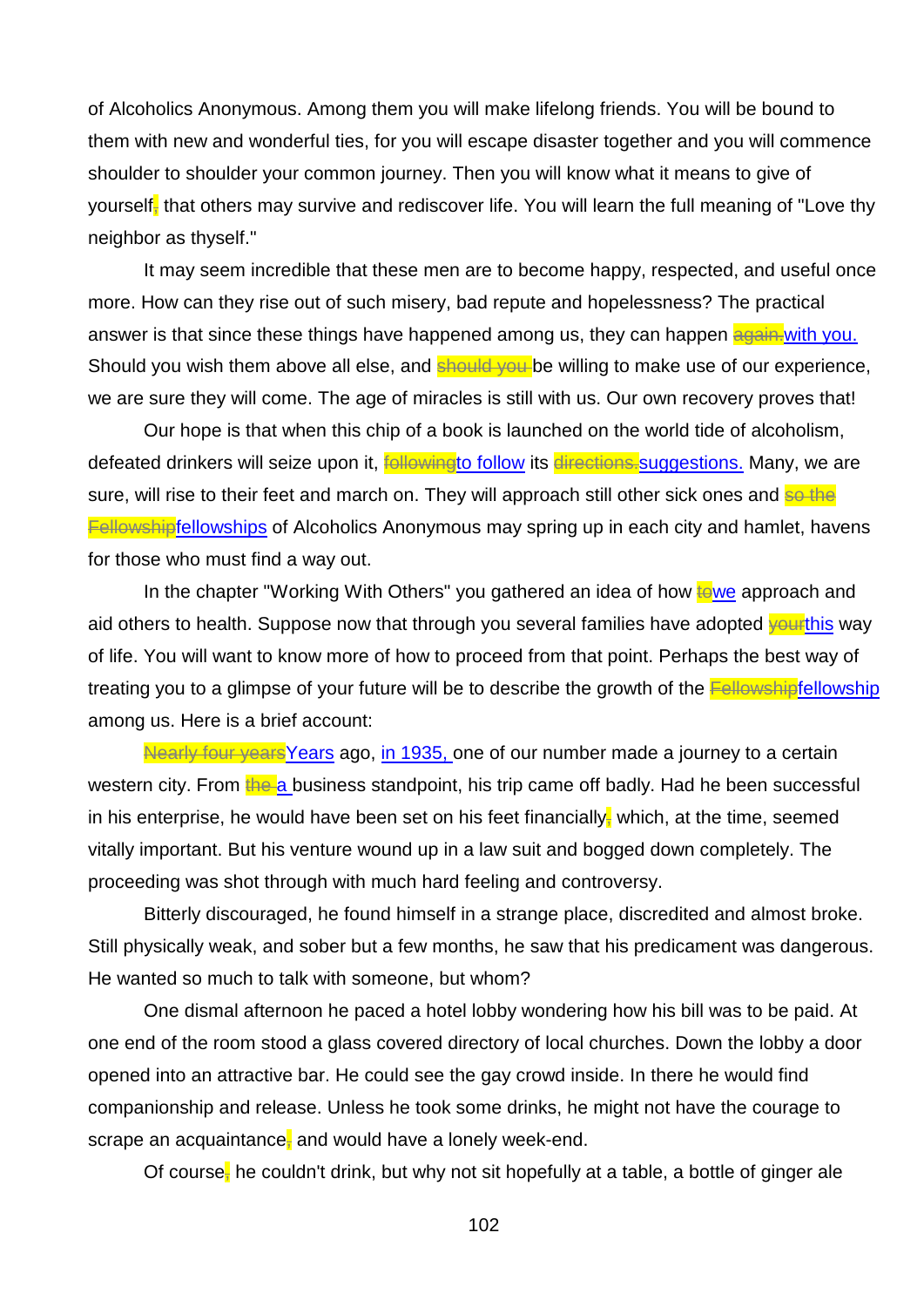before him? Then afterAfter all, had he not been sober six months now? Perhaps he could handle, say, three drinks - no more! Fear gripped him. He was on thin ice. Again it was the old, insidious insanity - that first drink. With a shiver, he turned away and walked down the lobby to the church directory. Music and gay chatter still floated to him from the bar.

But what about his responsibilities - his family and the men who would die because they would not know how to get well, ah - yes, those other alcoholics? There must be many such in this town. He would phone a clergyman. His sanity returned, and he thanked God. Selecting a church at random from the directory, he stepped into a booth and lifted the receiver.

Little could he foresee what that simple decision was to mean. How could anyone guess that life and happiness for many was to depend on whether one depressed man entered a phone booth or a bar? His call to the clergyman led him presently to a certain resident of the town, who, though formerly able and respected, was then nearing the nadir of alcoholic despair. It was the usual situation: home in jeopardy, wife ill, children distracted, bills in arrears, and reputationstanding damaged. He had a desperate desire to stop, but saw no way out. for he had earnestly tried many avenues of escape. Painfully aware of being somehow abnormal, the man did not fully realize what it means meant to be alcoholic.

When our friend toldrelated his experience, the man agreed that no amount of will power he might muster could stop his drinking for long. A spiritual experience, he conceded, was absolutely necessary, but the price seemed high upon the basis suggested. He told how he lived in constant worry about creditors and others those who might find out about his alcoholism. He had, of course, the familiar alcoholic obsession that few knew of his drinking. Why, he argued, should he lose the remainder of his business, so bringing only to bring still more suffering to his family, by foolishly admitting his plight to his creditors and those people from whom he made his livelihood? He would do anything, he said, but that.

Being intrigued, however, he invited our friend to his home. Some time later, and just as he thought he was getting control of his liquor situation, he went on a roaring bender. For him, this was the spree that ended all sprees. He saw that he would have to face his problems squarely, that God might give him mastery.

One morning he took the bull by the horns and set out to tell those he feared what his trouble had been. He found himself surprisingly well received, and learned that many knew of his drinking. Stepping into his car, he made the rounds of people he had hurt. He trembled as he went about, for this might mean ruin, particularly to a person in his line of business.

At midnight he came home exhausted, but very happy. He has not had a drink since. As we shall see, he now means a great deal to his community, and the major liabilities of thirty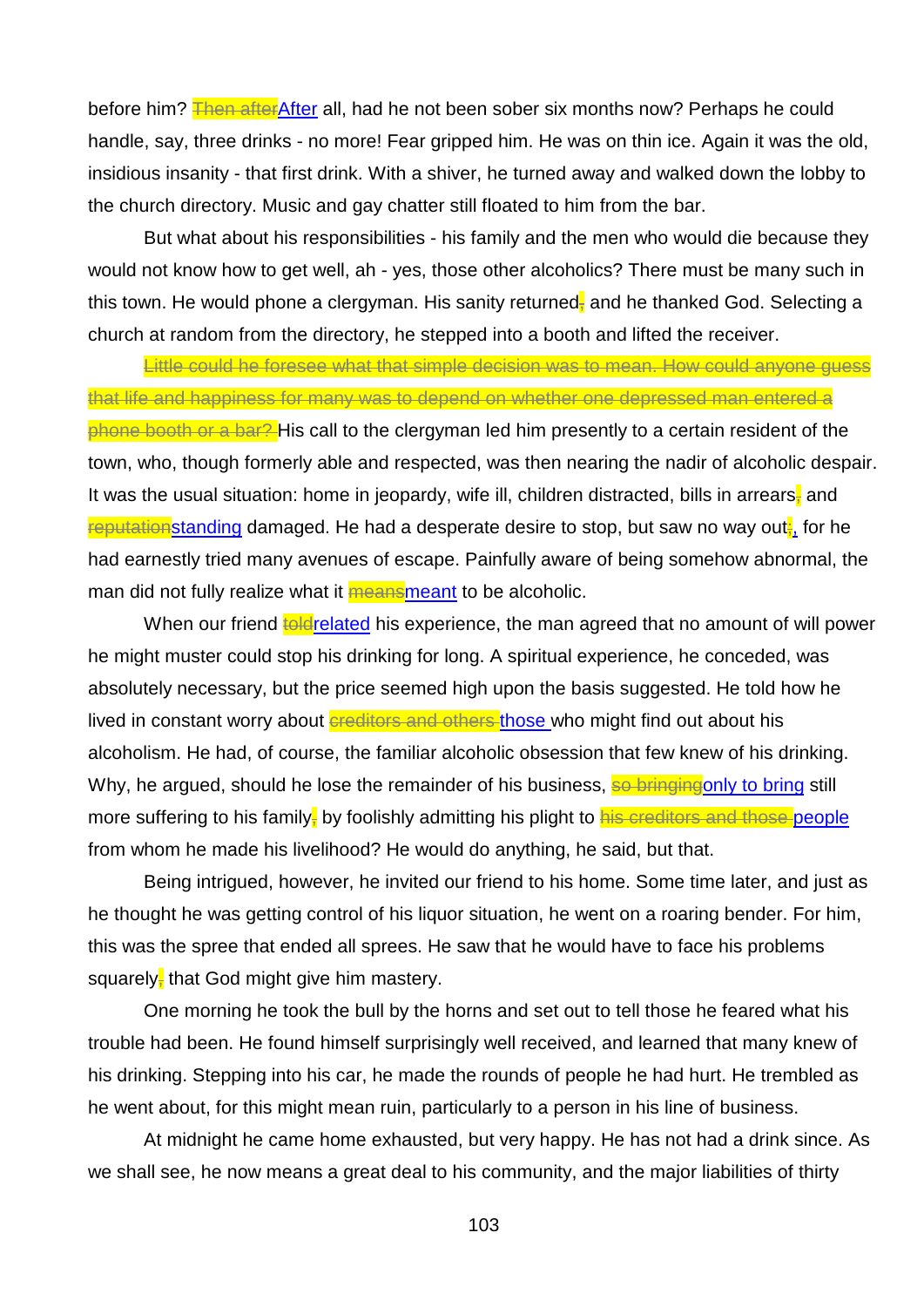years of hard drinking have been repaired in less than four.

But life was not easy for the two friends. Plenty of difficulties presented themselves. Both saw that they must keep spiritually active. One day they called up the head nurse of a local hospital. They explained their need and inquired if she had a first class alcoholic prospect.

She replied, "Yes, we've got a corker. He's just beaten up a couple of nurses. Goes off his head completely when he's drinking. But he's a grand chap when he's sober, though he's been in here six eight times in the last **four six months. Understand he was once a well-known** lawyer in town, but just now we've got him strapped down tight."

Here was a prospect all right. but, by the description, none too promising. The use of spiritual principles in such cases was not so well understood as it is now. But one of the friends said, "Put him in a private room. We'll be down."

Two days later, a future **Fellowfellow of Alcoholics Anonymous stared glassily at the** strangers beside his bed. "Who are you fellows, and why this private room? I was always in a ward before."

Said one of the visitors, "We're giving you a treatment for alcoholism."

Hopelessness was written large on the man's face as he replied<sup>-</sup>, "Oh, but that's no use. Nothing would fix me. I'm a goner. The last three times, I got drunk on the way home from here. I'm afraid to go out the door. I can't understand it."

For an hour, the two friends told him about their drinking experiences. Over and over, he would say: "That's me. That's me. I drink like that."

The man in the bed was told of the acute poisoning from which he suffered, how it deteriorates the body of an alcoholic and warps his mind. There was much talk about the mental state preceding the first drink.

"Yes, that's me," said the sick man, "the very image. You fellows know your stuff all right, but I don't see what good it'll do. You fellows are somebody. I was once, but I'm a nobody now. From what you tell me, I know more than ever I can't stop." At this both the visitors burst into a laugh. Said the future Fellow Anonymous: "Damn little to laugh about that I can see."

The two friends spoke of their spiritual experience and told him about the course of action they carried out.

He interrupted: "I used to be strong for the church, but that won't fix it. I've prayed to God on hangover mornings and sworn that I'd never touch another drop<sub>r</sub> but by nine **eclock**<sup>o'clock</sup> I'd be boiled as an owl."

Next day found the prospect more receptive. He had been thinking it over. "Maybe you're right," he said. "God ought to be able to do anything." Then he added, "He sure didn't do much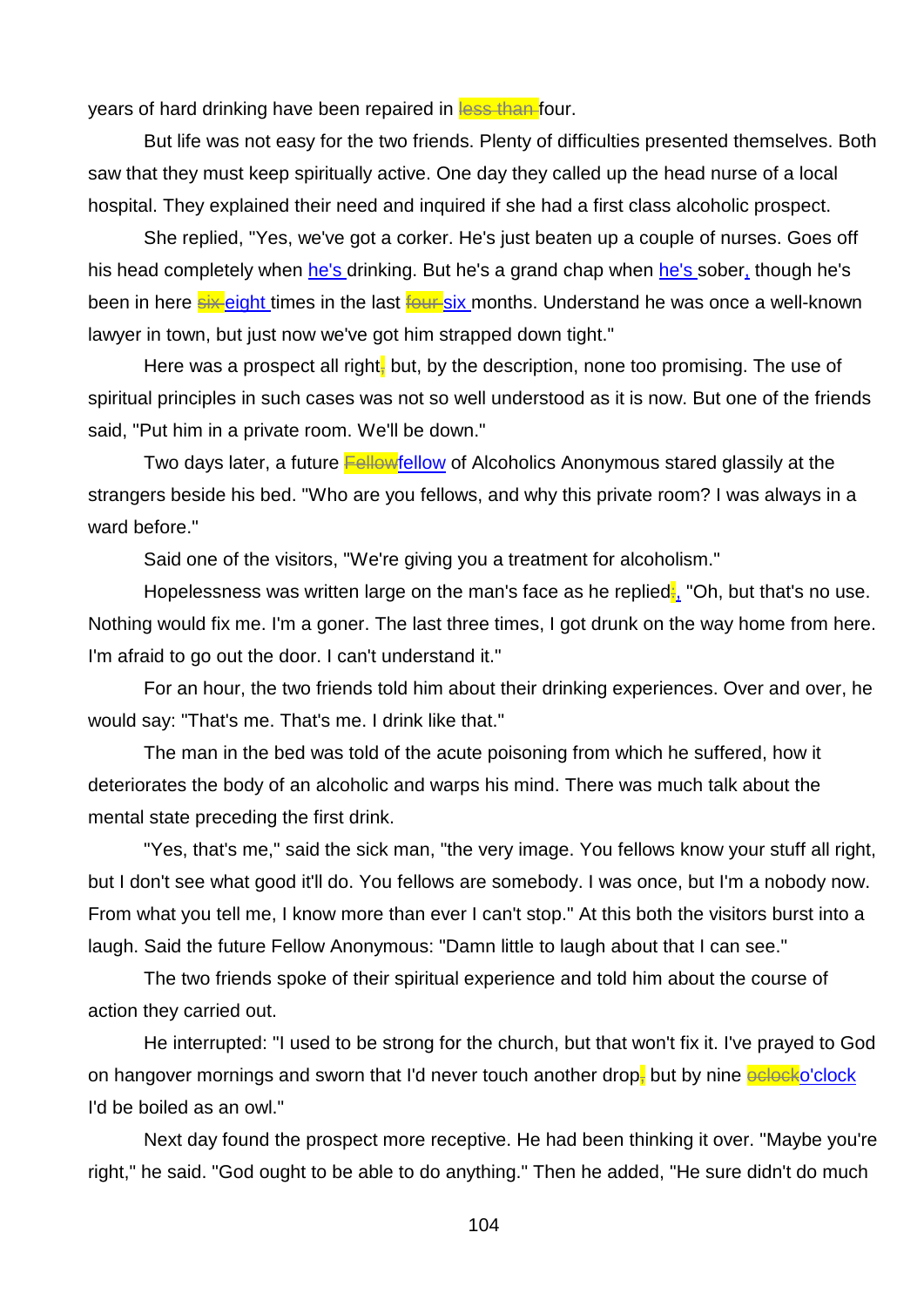for me when I was trying to fight this booze racket alone."

On the third day the lawyer gave his life to the care and direction of his Creator, and said he was perfectly willing to do anything necessary. His wife came, scarcely daring to be hopeful, butthough she thought she saw something different about her husband already. He had begun to have a spiritual experience.

That afternoon he put on his clothes and walked from the hospital a free man. He entered a political campaign, making speeches, frequenting men's gathering places of all sorts, often staying up all night. He lost the race by only a narrow margin. But he had found God - and in finding God had found himself.

That was in June, 1935. He never drank again. He too, has become a respected and useful member of his community. He has helped other men recover, and is a power in the church from which he was long absent.

So, you see, there were three alcoholics in that town, who now felt they had to give to others what they had found, or be sunk. After several failures to find others, a fourth turned up. He came through an acquaintance who had heard the good news. He proved to be a devil-maycare young fellow whose parents could not make out whether he wanted to stop drinking or not. They were deeply religious people, much shocked by their son's refusal to have anything to do with the church. He suffered horribly from his sprees, but it seemed as if nothing could be done for him. He consented, however, to go to the hospital, where he occupied the very room recently vacated by the lawyer.

He had three visitors. After a bit, he said $\frac{1}{2}$ . "The way you fellows put this spiritual stuff makes sense. I'm ready to do business. I guess the old folks were right after all." So one more was added to the Fellowship.

All this time our friend of the hotel lobby incident remained in that town. He was there three months. He now returned home, leaving behind his first acquaintance, the lawyer, and the devil-may-care chap. These men had found something brand new in life. Though they knew they must help other alcoholics if they would remain sober, that motive became secondary. It was transcended by the happiness they found in giving themselves for others. They shared their homes, their slender resources, and gladly devoted their spare hours to fellow-sufferers. They were willing, by day or night, to place a new man in the hospital and visit him afterward. They grew in numbers. They experienced a few distressing failures, but in those cases they made an effort to bring the man's family into a newspiritual way of living, thus relieving much worry and suffering.

A year and six months later these three had succeeded with seven more. Seeing much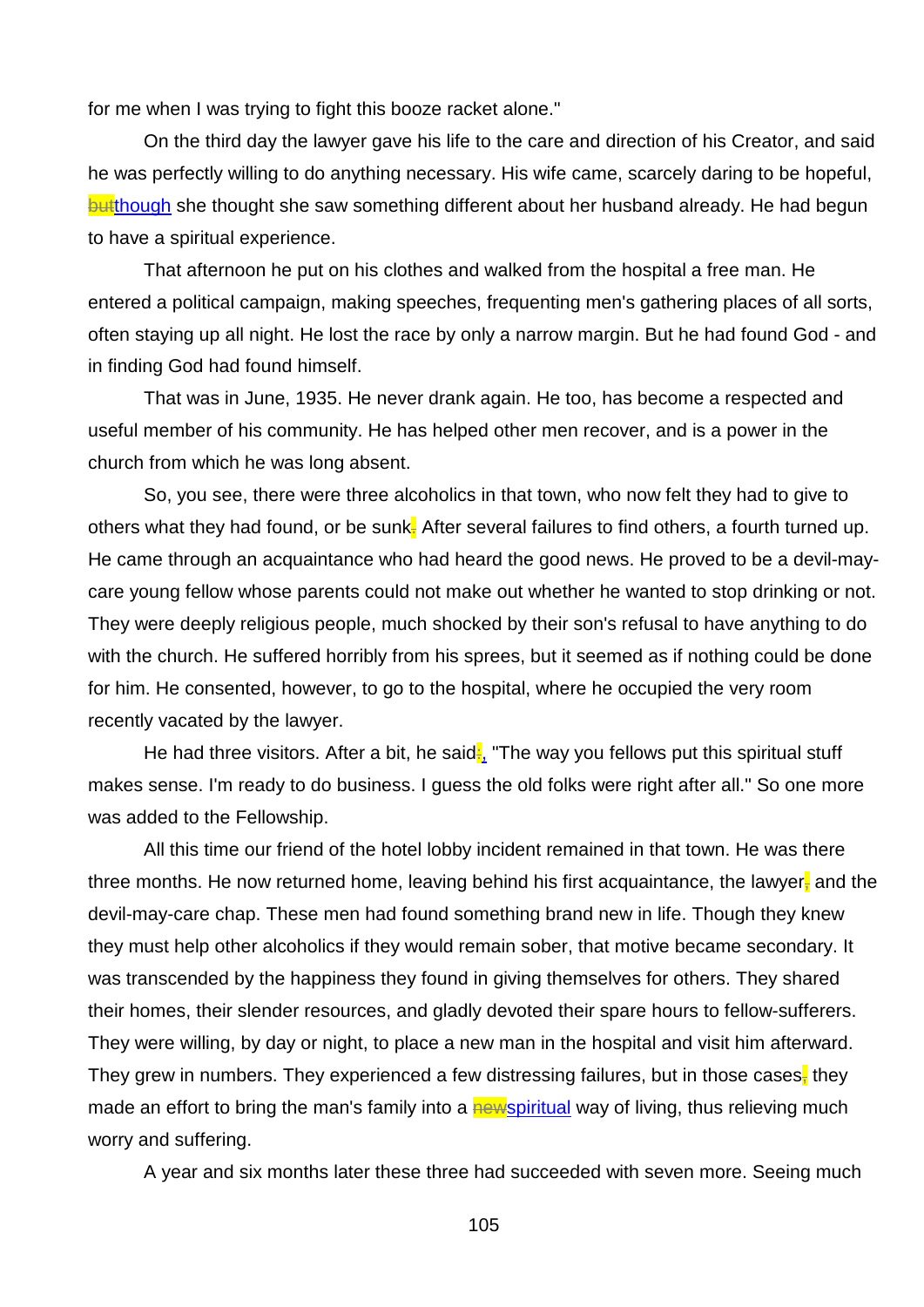of each other, scarce an evening passed that someone's home did not shelter a little gathering of men and women, happy in their release, and constantly thinking how they might present their discovery to some newcomer. In addition to these casual get-togethers, it became customary to set apart one night a week for a meeting to be attended by anyone or everyone interested in a spiritual way of life. Aside from fellowship and sociability, the prime object was to provide a time and place where new people might bring their problems.

Outsiders became interested. One man and his wife placed their large home at the disposal of this strangely assorted crowd. This couple has since become so fascinated that they have dedicated their home to the work. Many a distracted wife has visited this house to find loving and understanding companionship among women who knew their her problem, to hear from the lips of men like their husbands what had happened to them, to be advised how her own wayward mate might be hospitalized and approached when next he stumbled.

Many a man, yet dazed from his hospital experience, has stepped over the threshold of that home into freedom. Many an alcoholic who entered there came away with an answer. He succumbed to that gay crowd inside, who laughed at their misfortuneown misfortunes and understood  $\frac{h}{m}$  his. Impressed by those who visited him at the hospital, he capitulated entirely, when, later, in an upper room of this house, he heard the story of some man whose experience closely tallied with his own. The expression on the faces of the women, that indefinable something in the eyes of the men, the stimulating and electric atmosphere of the place, conspired to let him know that here was haven at last.

The very practical approach to his problems, the absence of intolerance of any kind, the informality, the genuine democracy, the uncanny understanding which these people had were irresistible. He and his wife would leave elated by the thought of what they could now do for some stricken acquaintance and his family. They knew they had a host of new friends; it seemed they had known these strangers always. They had seen miracles, and one was to come to them. They had visioned The the Great Reality - their loving and All Powerful Creator.

Now, this house will hardly accommodate its weekly visitors, for they number sixty or eighty as a rule. Alcoholics are being attracted from far and near. From surrounding towns, families drive long distances to be present. A community thirty miles away has fifteen **Fellows** fellows of Alcoholics Anonymous. Being a large place, we think that some day its Fellowship will number many hundreds.

But life among Alcoholics Anonymous is more than attending **meetings** gatherings and visiting hospitals. Cleaning up old scrapes, helping to settle family differences, explaining the disinherited son to his irate parents, lending money and securing jobs for each other, when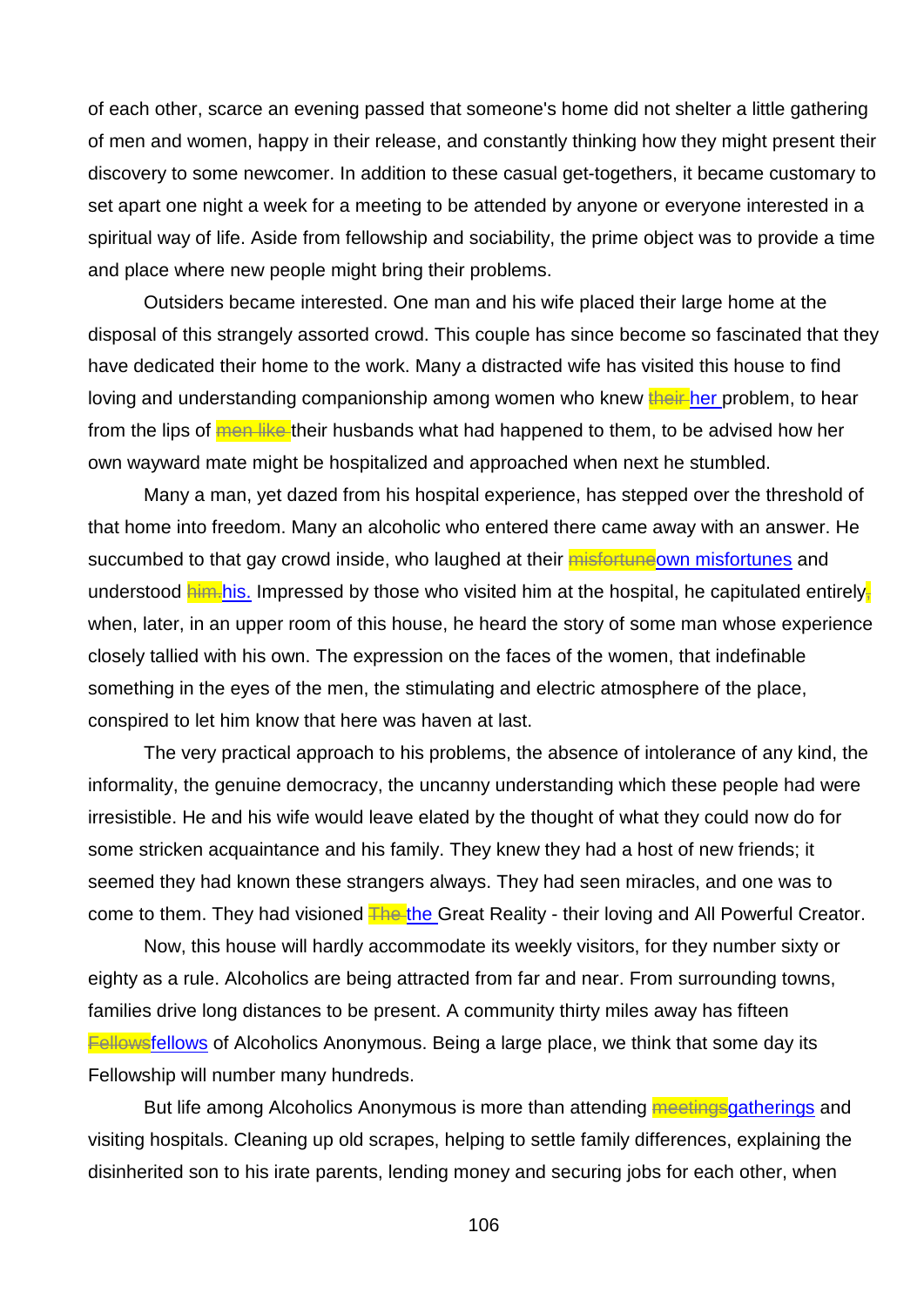justified - these are everyday occurrences. No one is too discredited—nor has sunk too low to be welcomed cordially - if he means business. Social distinctions, petty rivalries and jealousies these are laughed out of countenance. Being wrecked in the same vessel, being restored and united under one God, with hearts and minds attuned to the welfare of others, the things which matter so much to some people no longer signify much to them. How could they?

Under only slightly different conditions, the same thing is taking place in severalmany eastern cities. In one of these there is a well-known hospital for the treatment of alcoholic and drug addiction. **FourSix** years ago one of our number was a patient there. Many of us have felt, for the first time, the Presence and Power of God within its walls. We are greatly indebted to the doctor in attendance there, for he, although it might prejudice his own work, has told us of his belief in **our workours**.

Every few days this doctor suggests our approach to one of his patients. Understanding our work, he can do this with an eye to selecting those who are willing and able to recover on a spiritual basis. Many of us, former patients, go there to help. Then, in this eastern city, there are informal meetings such as we have described to you, where you may now see thirty or forty, there-scores of members. There are the same fast friendships, there is the same helpfulness to one another as you find among our western friends. There is a good bit of travel between East and West and we foresee a great increase in this helpful interchange.

Some day we hope that every alcoholic who journeys will find a Fellowship of Alcoholics Anonymous at his destination. To some extent this is already true. Some of us are salesmen and go about. Little clusters of twos and threes and fives of us have sprung up in other communities, through contact with our two larger centers. Those of us who travel drop in as often as we can. This practice enables us to lend a hand, at the same time avoiding certain alluring distractions of the road, about which any traveling man can inform you.

Thus we grow. And so can you, though you be but one man with this book in your hand. We believe and hope it contains all you will need to begin.

We know what you are thinking. You are saying to yourself: "I'm jittery and alone. I couldn't do that. But you can. You forget that you have just now tapped a source of power so much greater than yourself. To duplicate, with such backing, what we have accomplished is only a matter of willingness, patience and labor.

We know a former alcoholicof an A.A. member who was living alone in a large community. He had lived there but a few weeks when he found that the place probably contained more alcoholics per square mile than any city in the country. This was only a few days ago at this writing. (1939) The authorities were much concerned. He got in touch with a